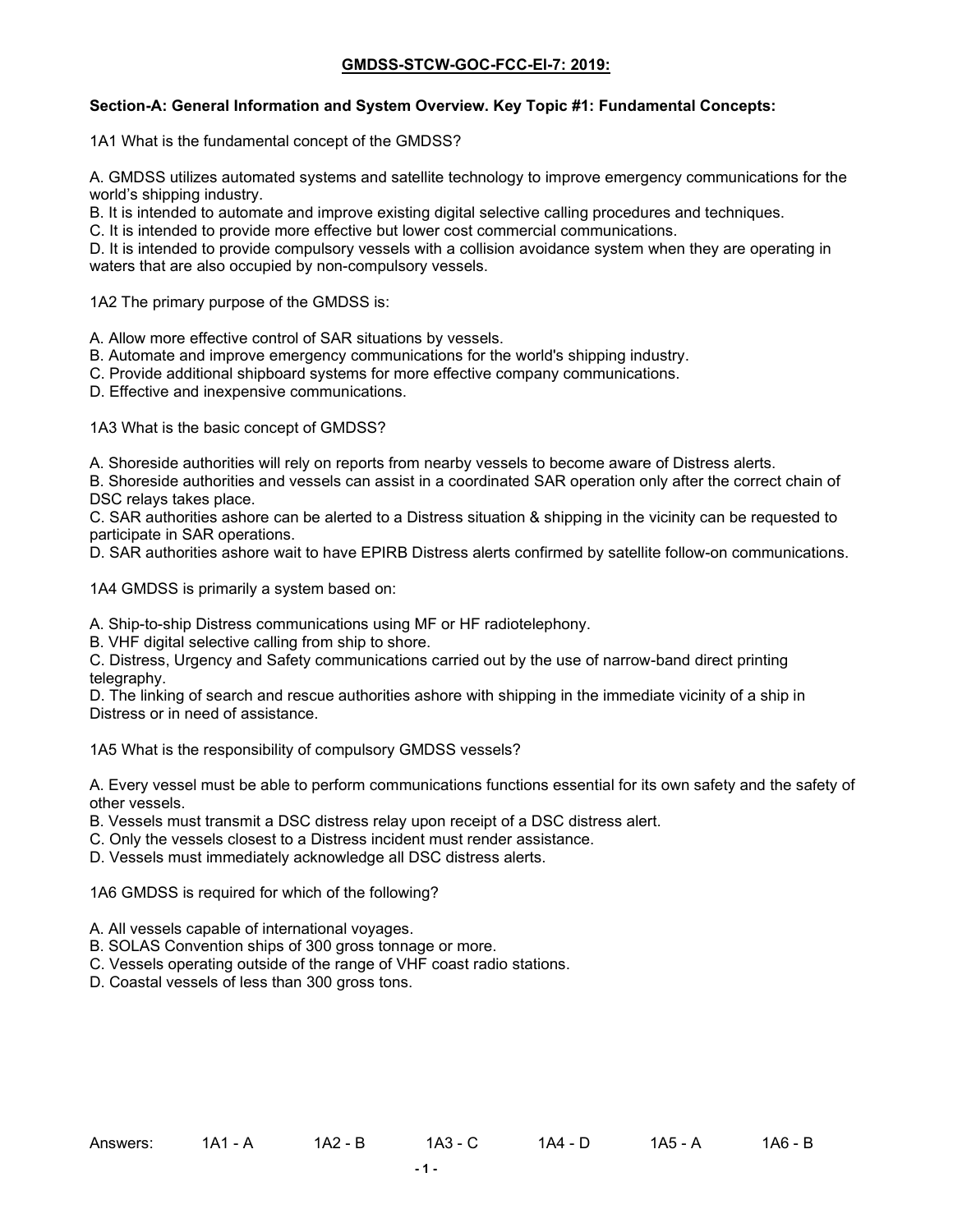# **Section-A: General Information and System Overview. Key Topic #2: Equipment Systems:**

2A1 Which GMDSS system utilizes terrestrial radio techniques?

A. Inmarsat-FBB

B. Inmarsat-C

C. GPS

D. VHF-MF-HF-DSC

2A2 What equipment utilizes satellite communications?

A. Inmarsat-C

B. VHF-MF-HF

C. NAVTEX

D. SART

2A3 What equipment is used in or near the survival craft?

A. NAVTEX

B. EPIRB

C. Fathometer

D. COSPAS-SARSAT

2A4 What equipment is programmed to initiate transmission of Distress alerts and calls to individual stations?

A. NAVTEX

- B. GPS
- C. DSC Controller
- D. DSC Scanning Watch Receiver

2A5 What system provides accurate vessel position information to the GMDSS equipment?

- A. COSPAS-SARSAT
- B. EPIRB

C. GPS

D. Inmarsat-F77

2A6 Which of these can be used to receive MSI?

A. SART

B. EPIRB

- C. Inmarsat-F77
- D. NAVTEX

Answers: 2A1 - D 2A2 - A 2A3 - B 2A4 - C 2A5 - C 2A6 - D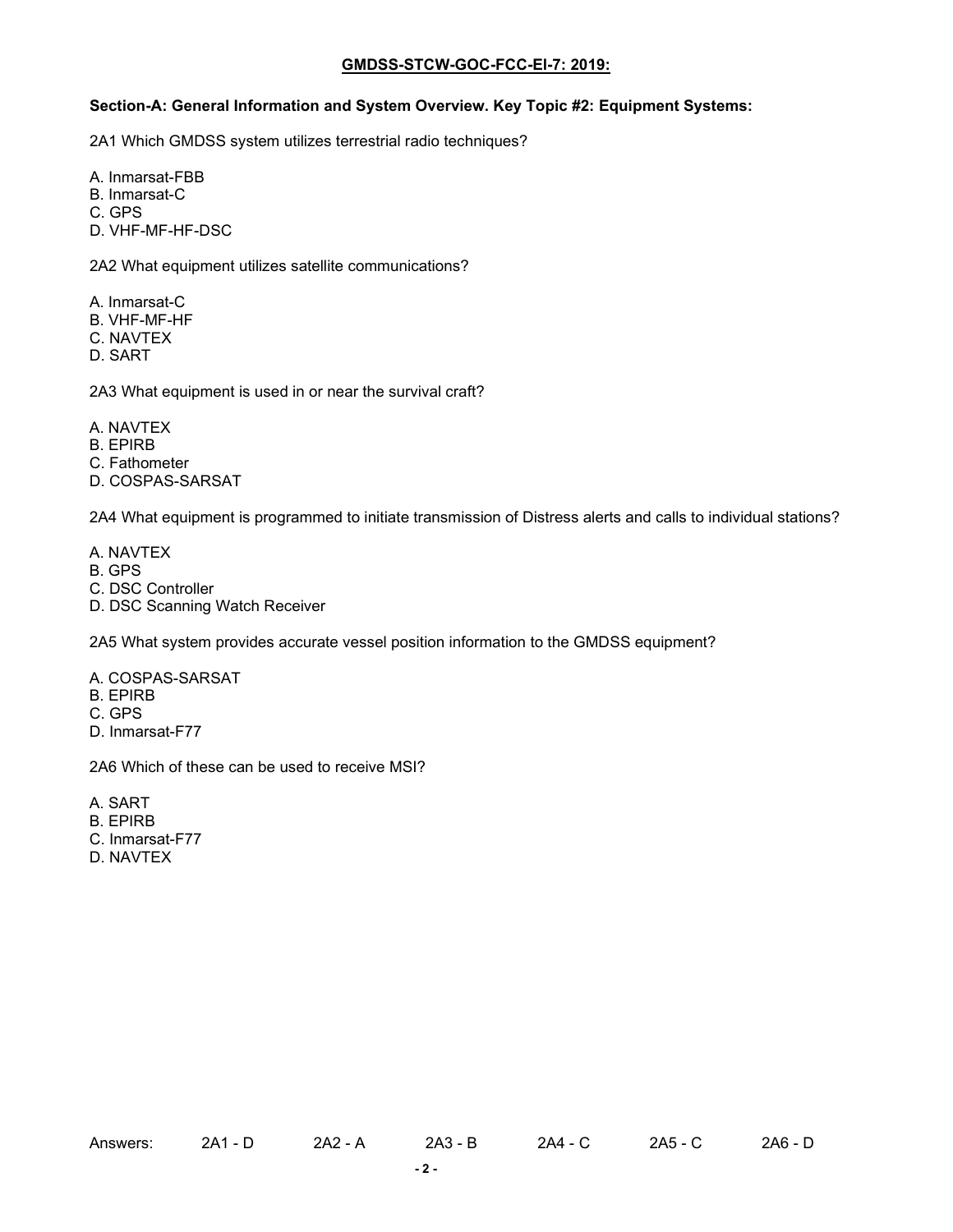# **Section-A: General Information and System Overview. Key Topic #3: Sea Areas:**

3A1 Which of the following regions lie outside Sea Areas A1, A2, and A3?

- A. Sea Areas only apply to Inmarsat footprint areas.
- B. Sea Area A3-I Inmarsat coverage and Sea Area A3-S HF SITOR (NBDP) coverage.
- C. Sea Area A4
- D. There are no additional Sea Areas.

3A2 What sea area is defined as being within range of a shore-based MF station that provides for continuous DSC alerting?

- A. Coastal waters
- B. Sea area A3
- C. Sea area A1
- D. Sea area A2

3A3 If a vessel is engaged in local trade and at no point in its voyage travels outside the range of a VHF shore station with continuous DSC alerting then the vessel is operating in what area?

- A. Sea area A1
- B. Coastal and international zones
- C. Inland and coastal waters
- D. Sea areas A1 and A2

3A4 What is defined as an area, excluding sea areas A1 and A2, within the coverage of an Inmarsat geostationary satellite in which continuous alerting is available?

- A. Ocean Area Regions AOR-E, AOR-W, POR or IOR
- B. Sea Area A3
- C. Sea Area A4
- D. Coastal and Inland Waters

3A5 SITOR (NBDP) equipment is a partial or alternate carriage requirement under GMDSS for vessels operating in which sea area(s)?

- A. A1
- B. A3 and A4
- C. A1 and A2
- D. A1, A2, A3 and A4

3A6 What is defined as the area within the radiotelephone coverage area of at least one VHF coast station in which continuous DSC alerting is available as defined by the IMO regulation for GMDSS?

- A. Ocean Area Regions AOR-E, AOR-W, POR or IOR
- B. Sea Area A2
- C. Sea Area A1
- D. Coastal and Inland Waters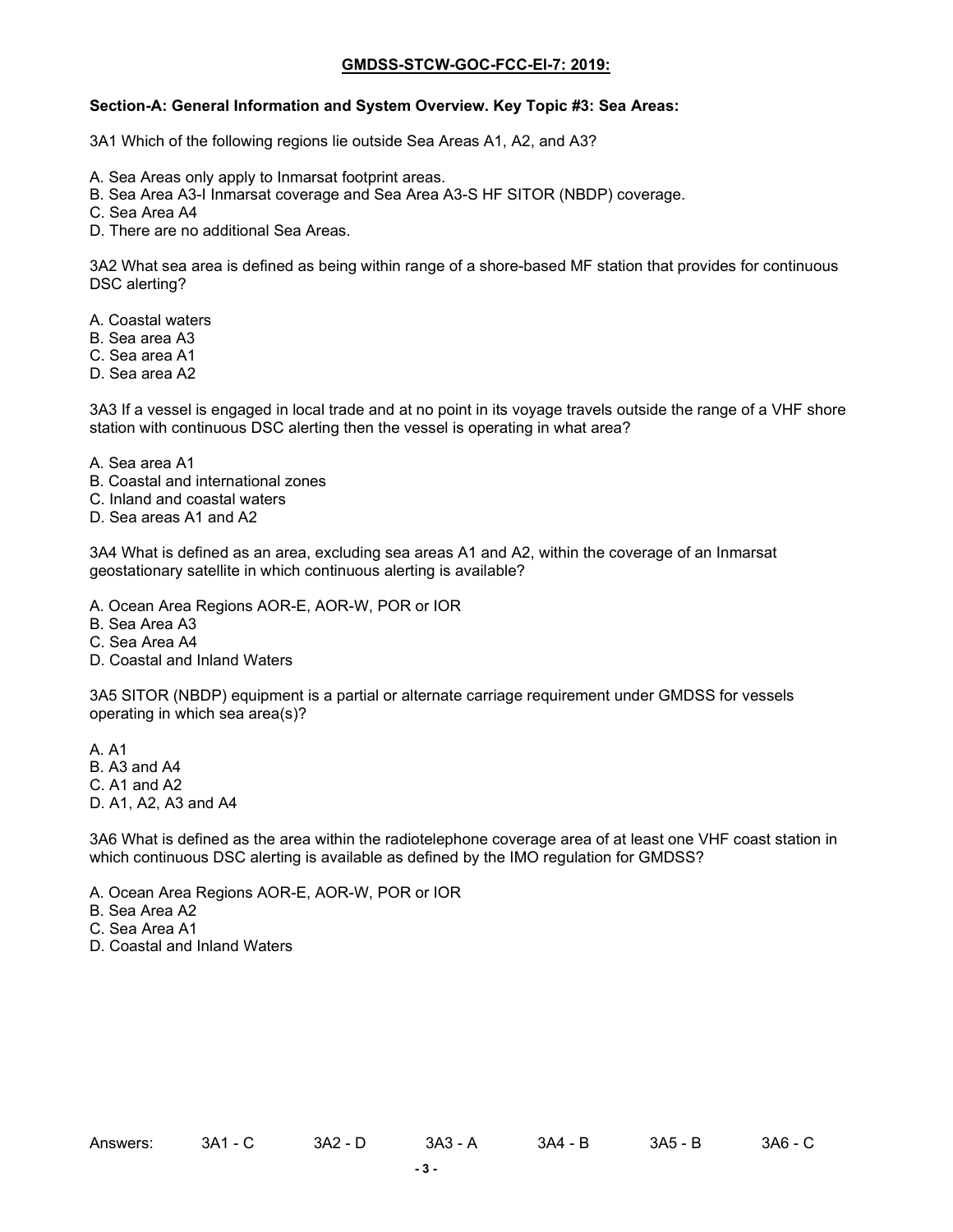### **Section-A: General Information and System Overview. Key Topic #4: Functional Requirements:**

4A1 Which of the following is a functional or carriage requirement for compulsory vessels?

A. A compulsory vessel must carry at least two (2) FCC licensed GMDSS Radio Operators in all sea areas as well as a GMDSS Maintainer in sea areas A3 & A4.

B. A compulsory vessel must satisfy certain equipment carriage requirements based on the intended sea area of operation.

C. A compulsory vessel must be able to transmit and respond to Distress alerts and carry only one (1) FCC licensed GMDSS Radio Operator in sea areas A1 & A2.

D. None of these answers are correct.

4A2 Which GMDSS communication functions must all compulsory vessels be capable of performing to meet International Maritime Organization requirements?

A. Distress alerting and receipt of Maritime Safety Information via Inmarsat for all vessels intending to operate in Sea Area A4.

B. Distress alerting and receipt of MSI in Sea Areas A1, A2, A3, and A4 regardless of the vessel's intended area of operation.

C. Distress alerting, general communications and receipt of Maritime Safety Information in the vessel's intended area of operation.

D. General communications via Inmarsat and receipt of Maritime Safety Information via Enhanced Group Calling in Sea Area A4.

4A3 GMDSS-equipped ships will be required to perform which of the following communications functions?

A. Distress alerting, MSI, SAR and On-scene communications & receipt of satellite alerts from other vessels. B. SAR and On-scene communications, Bridge-to-Bridge and general radio communications, MSI and relay of satellite alerts from other vessels.

C. Bridge-to-Bridge and general radio communications, RDF of EPIRB homing signals, Distress alerting and MSI.

D. Transmit distress alerts, SAR and On-scene communications, MSI, Bridge-to-Bridge and general radio communications.

4A4 What equipment can be used to receive Maritime Safety Information?

A. NAVTEX, EGC receiver or HF SITOR (NBDP).

- B. EGC receiver, Inmarsat-F77 or VHF WX channels.
- C. HF SITOR (NBDP), Inmarsat-F77 or NAVTEX.

D. All of these answers are correct.

4A5 Which of the following are required GMDSS functions?

A. Bridge-to-Bridge communications, reception of weather map facsimile broadcasts, SAR communications.

- B. Reception of weather map facsimile broadcasts, receiving company email, On-scene communications.
- C. Reception of VHF weather channels, On-scene communications, general communications.

D. Bridge-to-Bridge communications, general communications, SAR communications.

4A6 Which of the following are required GMDSS functions for vessels?

A. Transmit and receive locating signals, general communications and SAR communications.

B. Transmit and receive general communications, transmit Distress Alerts by at least one means, MSI.

C. Transmit and receive locating signals, send MSI to other ships via EGC, Bridge-to-Bridge communications.

D. Transmit and receive SAR communications, transmit Distress Alerts by at least one means, Bridge-to-Bridge communications.

| Answers: | $-$ R<br>4A1 | 4A2 - | 4A3 - [ | 4A4 -<br>$\mathbf{v}$ | 4A5 -<br>$\sim$ | 4A6 - A<br>______ |
|----------|--------------|-------|---------|-----------------------|-----------------|-------------------|
|----------|--------------|-------|---------|-----------------------|-----------------|-------------------|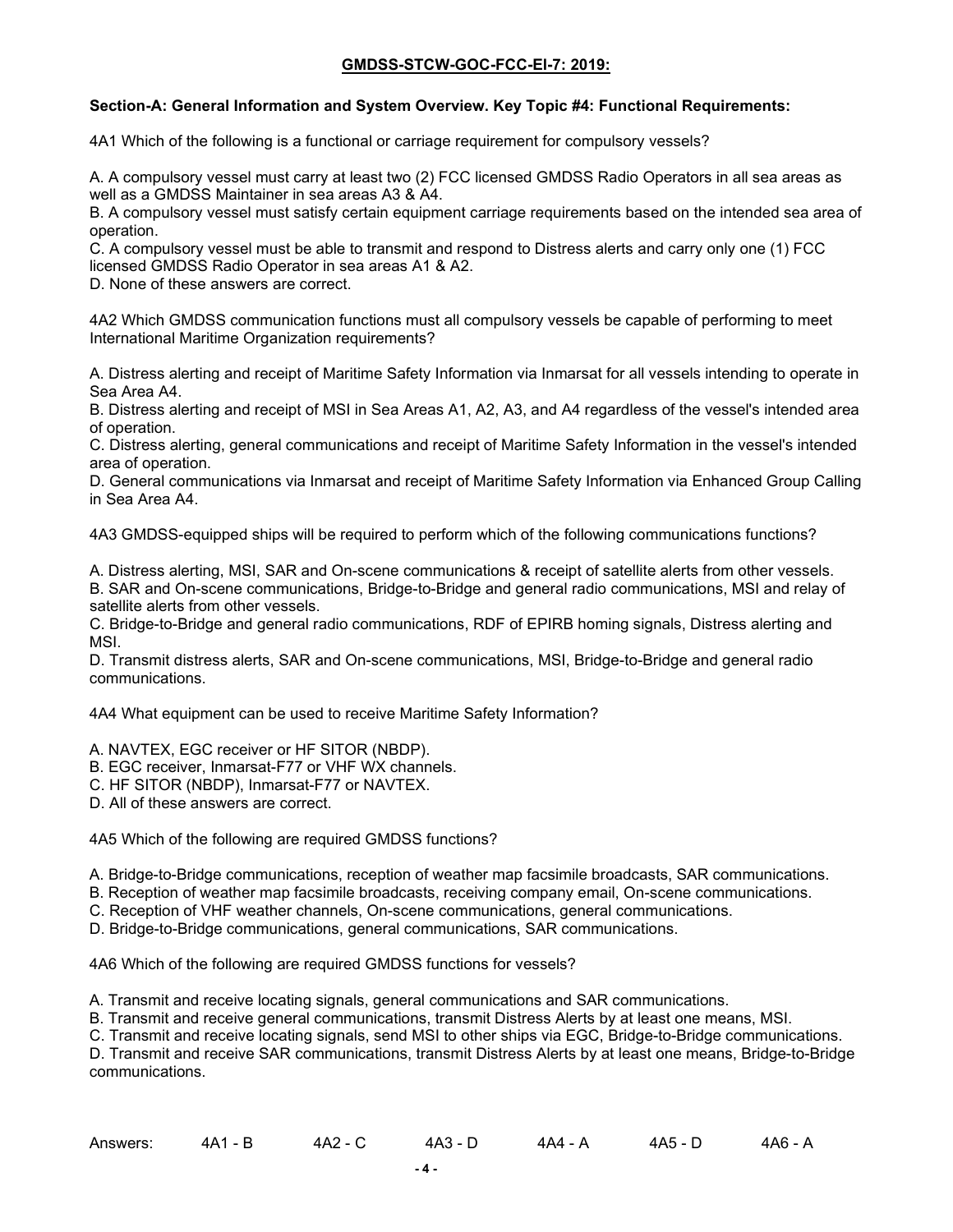### **Section-A: General Information and System Overview. Key Topic #5: Carriage Requirements:**

5A1 Which statement is true regarding a vessel equipped with GMDSS equipment that will remain in Sea Area A1 at all times?

A. The vessel must be provided with a radio installation capable of initiating the transmission of ship-to-shore Distress alerting from the position from which the ship is normally navigated.

- B. VHF DSC alerting may be the sole means of Distress alerting.
- C. HF or MF DSC may satisfy the equipment requirement.

D. HF SSB with 2182 kHz automatic alarm generator may satisfy the equipment requirement.

5A2 What statement is true regarding the additional equipment carriage requirement imposed for the survival craft of vessels over 500 gross tons?

- A. Additional carriage of two radio equipped lifeboats aft.
- B. A second radar transponder is required.
- C. Four additional portable VHF radios are required.
- D. The ability to communicate in all modes with any shore station.

5A3 Vessels operating in which sea area(s) are required to carry either Inmarsat or HF equipment or a combination thereof under GMDSS?

- A. All sea areas
- B. A4
- C. A3
- D. A1

5A4 Within a single sea area, what is the primary reason GMDSS imposes carriage requirements for different radio subsystems?

A. Redundancy in duplicating all operational functions in the event of a system failure.

B. Different subsystems are required to meet the specific equipment carriage requirements of national authorities.

C. GMDSS vessels must be equipped to communicate in all modes with coast radio stations.

D. The combined capabilities of redundant subsystems mitigate the risk of a single point of failure.

5A5 If operating within Ocean Area A1, and outside of NAVTEX coverage, a GMDSS-equipped vessel must carry:

A. Equipment capable of reception of Maritime Safety Information by the Inmarsat enhanced group call system, or HF SITOR (NBDP).

B. A GPS receiver.

C. Equipment capable of maintaining a continuous DSC watch on 2187.5 kHz.

D. An Inmarsat-F77 terminal.

5A6 What is the equipment carriage requirement for survival craft under GMDSS?

A. At least three SCT units and two SARTs on every cargo ship between 300-500 gross tons and the same on all passenger ships regardless of tonnage.

B. At least three SCT units and two SARTs on every passenger ship and cargo ships of 500 gross tons and upwards.

C. At least two radar transponders must be carried on every cargo ship of 300-500 gross tons and two radar transponders (one for each side) of every passenger ship regardless of tonnage.

D. All cargo vessels above 300 gross tons and every passenger ship regardless of tonnage must carry three SCT units and two SARTs.

| Answers: | 5A1<br>$ \rightarrow$ | 5A2<br>D<br>- B | - 5A3 - | 5A4 - | 5A5 - A | 5A6 |
|----------|-----------------------|-----------------|---------|-------|---------|-----|
|----------|-----------------------|-----------------|---------|-------|---------|-----|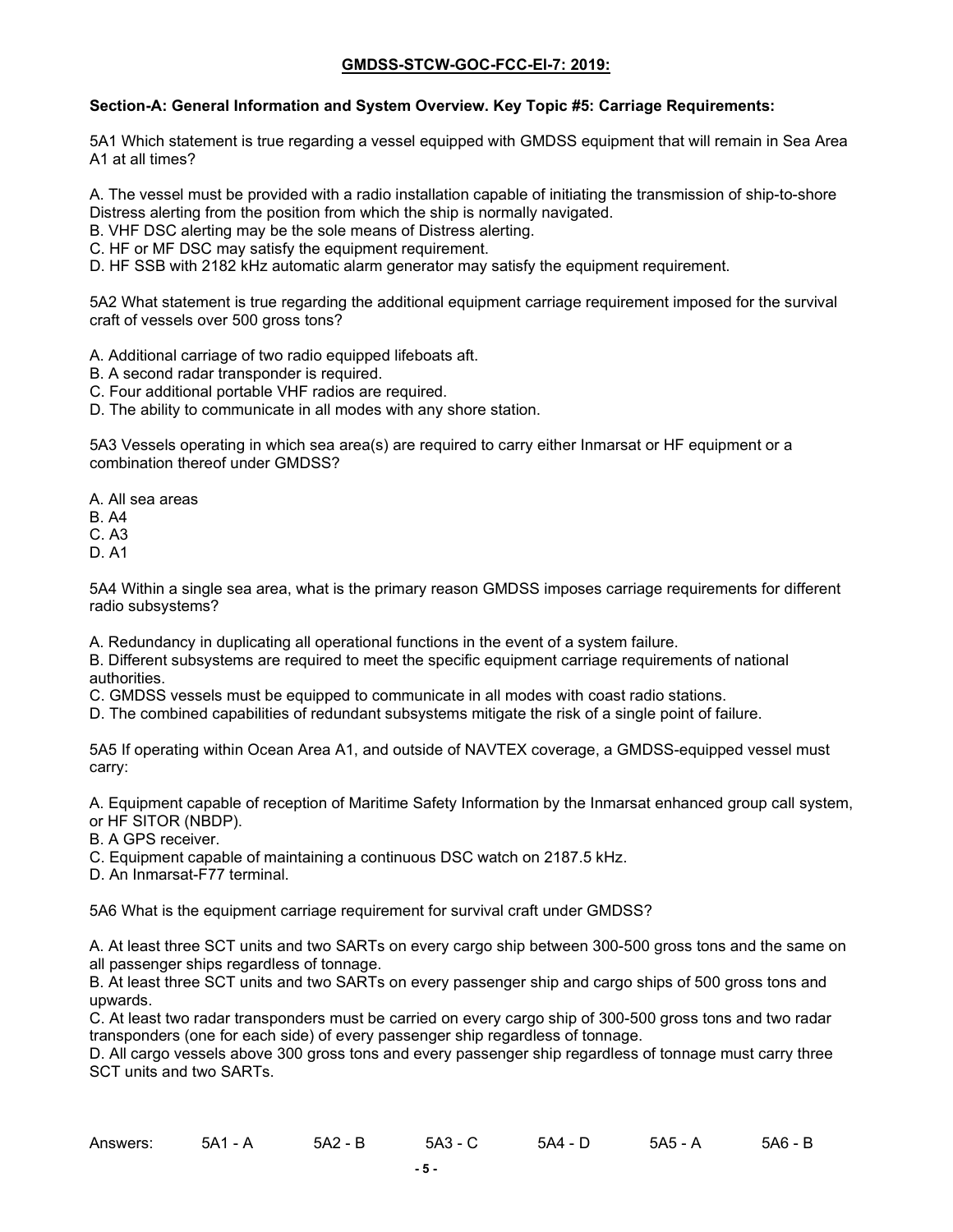### **Section-A: General Information and System Overview. Key Topic #6: Maintenance Options:**

6A1 Which of the following statements concerning maintenance requirements is FALSE?

A. Compulsory vessels sailing in Sea Areas A1 and A2 must provide any one of the three maintenance options which are: duplication of equipment, shore-based, or at-sea maintenance capability.

B. Compulsory vessels sailing in Sea Areas A3 and A4 must provide any two of the three maintenance options which: are duplication of equipment, shore-based, or at-sea maintenance capability.

C. Equipment warranties do not satisfy GMDSS maintenance requirements.

D. If shore-based maintenance is used, maintenance services do not have to be completed or performance verified unless the vessel will be sailing to a non-US port.

6A2 Which of the following statements concerning GMDSS maintenance requirements is true?

A. The options are duplication of equipment, at-sea maintenance, and shore-based maintenance.

B. Compulsory vessels between 300-500 gross tons are required only to provide one maintenance option, while compulsory vessels larger than 500 gross tons and all passenger vessels are required to provide any two of the three maintenance options.

C. The "at-sea" maintenance may be waived if the compulsory vessel carries at least three licensed GMDSS Radio Operators.

D. Compulsory vessels operating in Sea Area A4 are required to carry at least one licensed GMDSS Radio Maintainer.

6A3 Which of the following is a GMDSS requirement for all vessels over 300 gross tons operating within range of a MF-DSC equipped shore station?

A. Ship's Master or radio officer must be on watch at all times.

- B. Only one of the three maintenance options is required.
- C. MF communications must be handled by the holder of a General Radiotelephone Operator's License.

D. Only FCC required spare parts and a maintenance kit for repairs are required.

6A4 What statement is correct regarding the maintenance requirements for A3 ships under GMDSS?

A. If the vessel selects at-sea maintenance no additional parts and spares are required.

B. On-board maintenance provided by a person holding a GMDSS Maintainer's license will fully meet the requirements.

C. Redundancy of functions of certain equipment and on-board maintenance provided by a person holding a GMDSS Maintainer's license will partially meet this requirement.

D. Shoreside maintenance and scheduled tests and inspections will not partially meet this requirement.

6A5 A ship operating in sea area A-3 must have the following provisions for maintenance:

- A. Duplication of Equipment.
- B. Shore Maintenance.
- C. Any two of these are required.
- D. At Sea Maintenance.

6A6 A ship operating in sea area A-1 must have the following provisions for maintenance:

A. Shore maintenance.

- B. Duplication of equipment.
- C. At Sea Maintenance.
- D. Any one of these is sufficient.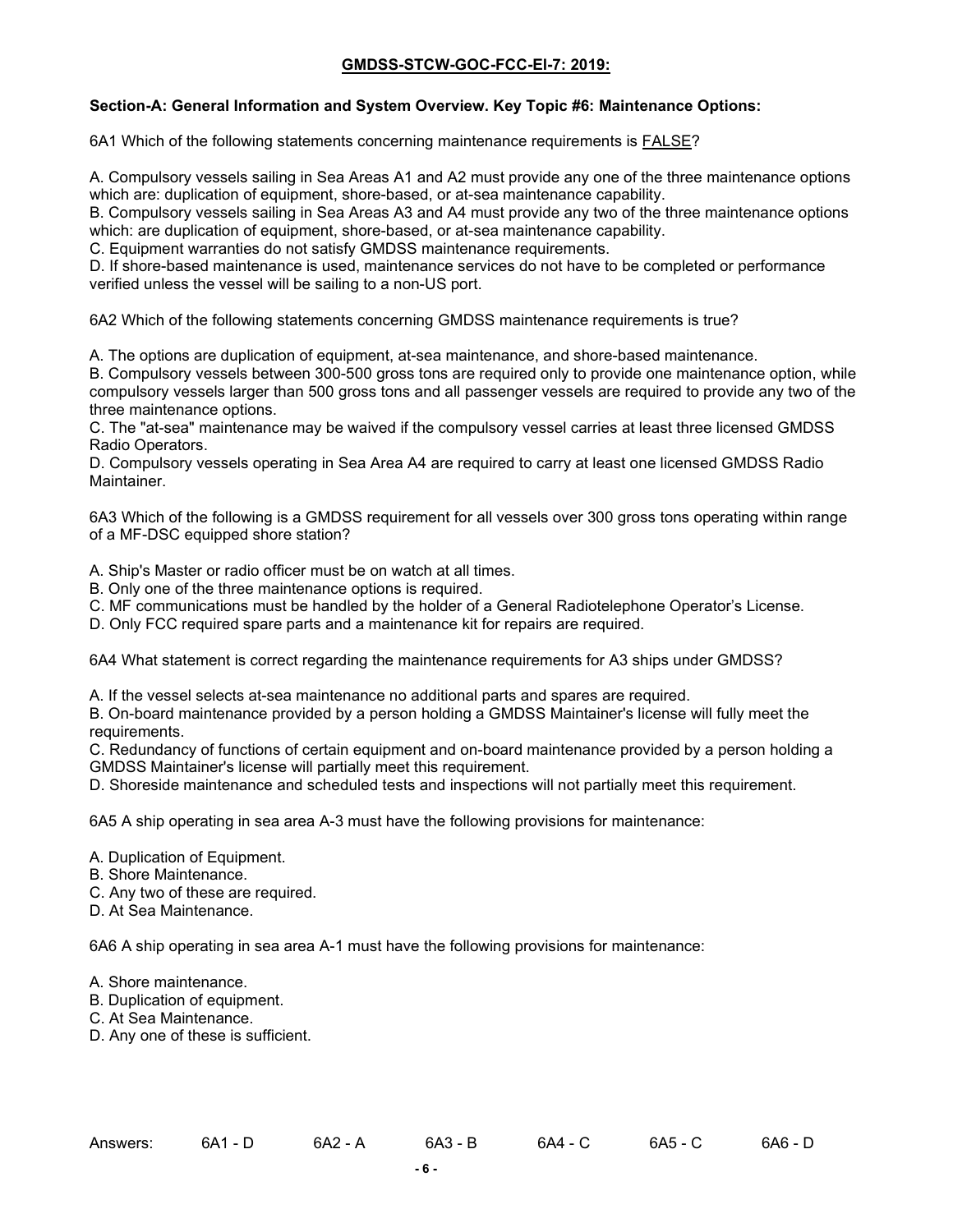# **Section-B: Principles of Communications: Key Topic #7: Radio Spectrum:**

7B1 What is the frequency range for Medium Frequency?

A. 10-30 MHz

- B. 1,000-10,000 kHz
- C. 300-3,000 kHz
- D. 30-300 kHz

7B2 What is the frequency range for High Frequency?

A. 300-3,000 kHz B. 30-300 MHz C. 10-30 MHz

D. 3-30 MHz

7B3 What is the frequency range for Very High Frequency?

- A. 30-300 MHz
- B. 3-30 MHz
- C. 300-3,000 kHz

D. 10-30 MHz

7B4 What is the frequency range for Ultra High Frequency?

A. 3-30 MHz B. 300-3,000 MHz

- C. 30-300 MHz
- D. 10-30 MHz

7B5 What is the frequency range for Super High Frequency?

A. 30-300 GHz B. 3-30 GHz C. 300-3,000 MHz D. 30-300 MHz

7B6 What is the primary frequency range for terrestrial communications using skywave propagation?

A. 300-3,000 kHz

B. 30-300 MHz

C. 3-30 MHz

D. 10-30 MHz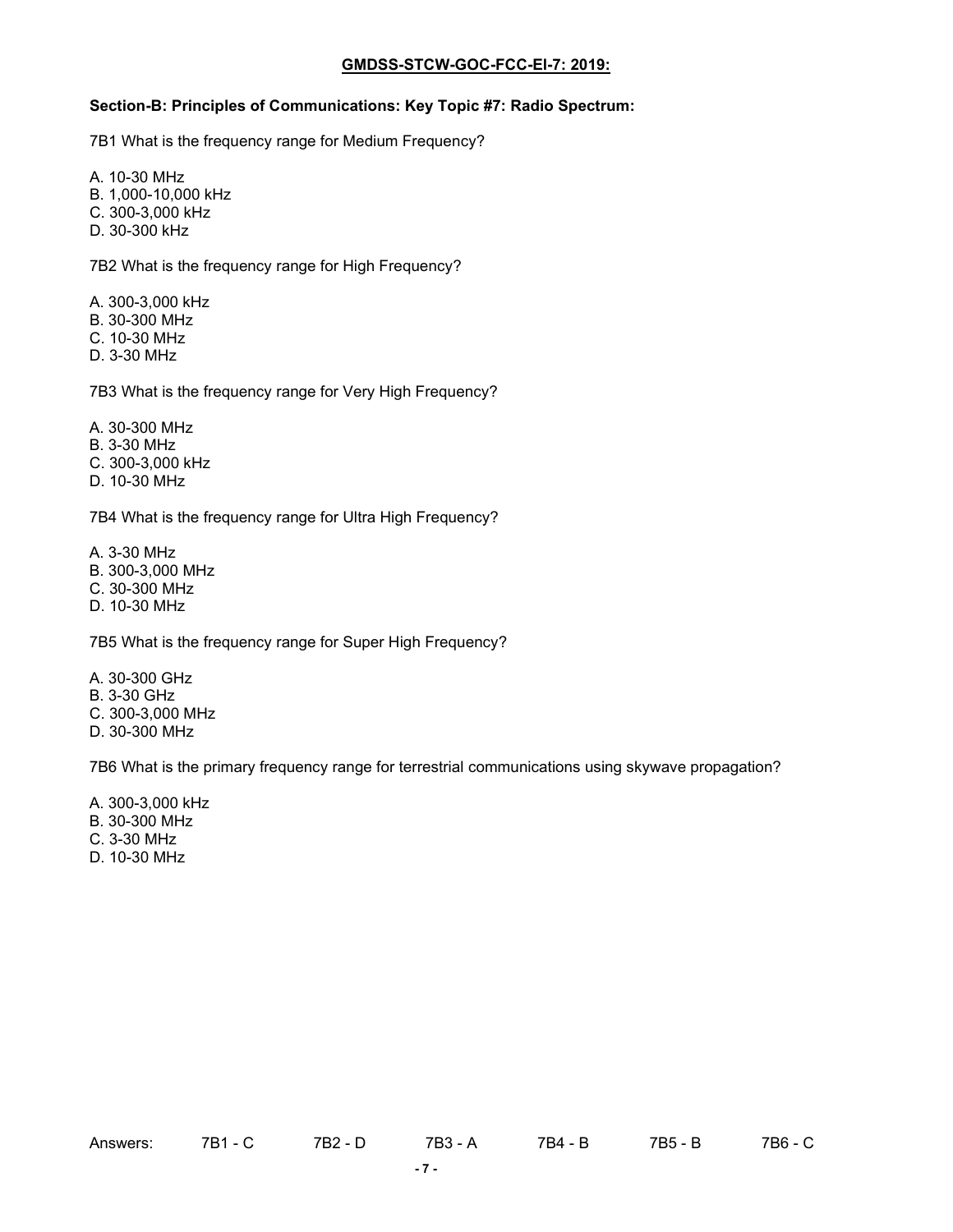# **Section-B: Principles of Communications: Key Topic #8: Frequency Bands:**

8B1 Which of the following systems is most susceptible to fading or static interference?

A. Inmarsat

- B. HF SITOR (NBDP)
- C. DSC on channel 70
- D. VHF ARQ

8B2 Which system is most likely to be affected by atmospheric disturbances?

- A. VHF DSC
- B. Inmarsat
- C. MF/HF radiotelephony
- D. SafetyNETTM

8B3 Which of the following systems is least susceptible to fading or static interference?

- A. HF SITOR (NBDP)
- B. MF-HF DSC Controller
- C. VHF ARQ
- D. Inmarsat

8B4 Which of the following systems is least susceptible to atmospheric disturbances?

- A. Inmarsat
- B. NAVTEX
- C. MF SITOR (NBDP)
- D. HF SITOR (NBDP)

8B5 Which of the following frequency bands would most likely provide reliable communications between two stations that are 100 miles (160 km) apart?

- A. The Low Frequency (LF) band.
- B. The High Frequency (HF) band.
- C. The Very High Frequency (VHF) band.
- D. The Medium Frequency (MF) band.

8B6 Which system has the least effective radius of operation?

A. VHF DSC

- B. HF SITOR (NBDP)
- C. MF SITOR (NBDP)
- D. NAVTEX

| Answers: | 0D 1<br>D<br>- D<br>OD I | 8B2 | 8B3<br>3 = L | 8B4 | 8B5 - | 8B6 - A |
|----------|--------------------------|-----|--------------|-----|-------|---------|
|          |                          |     |              |     |       |         |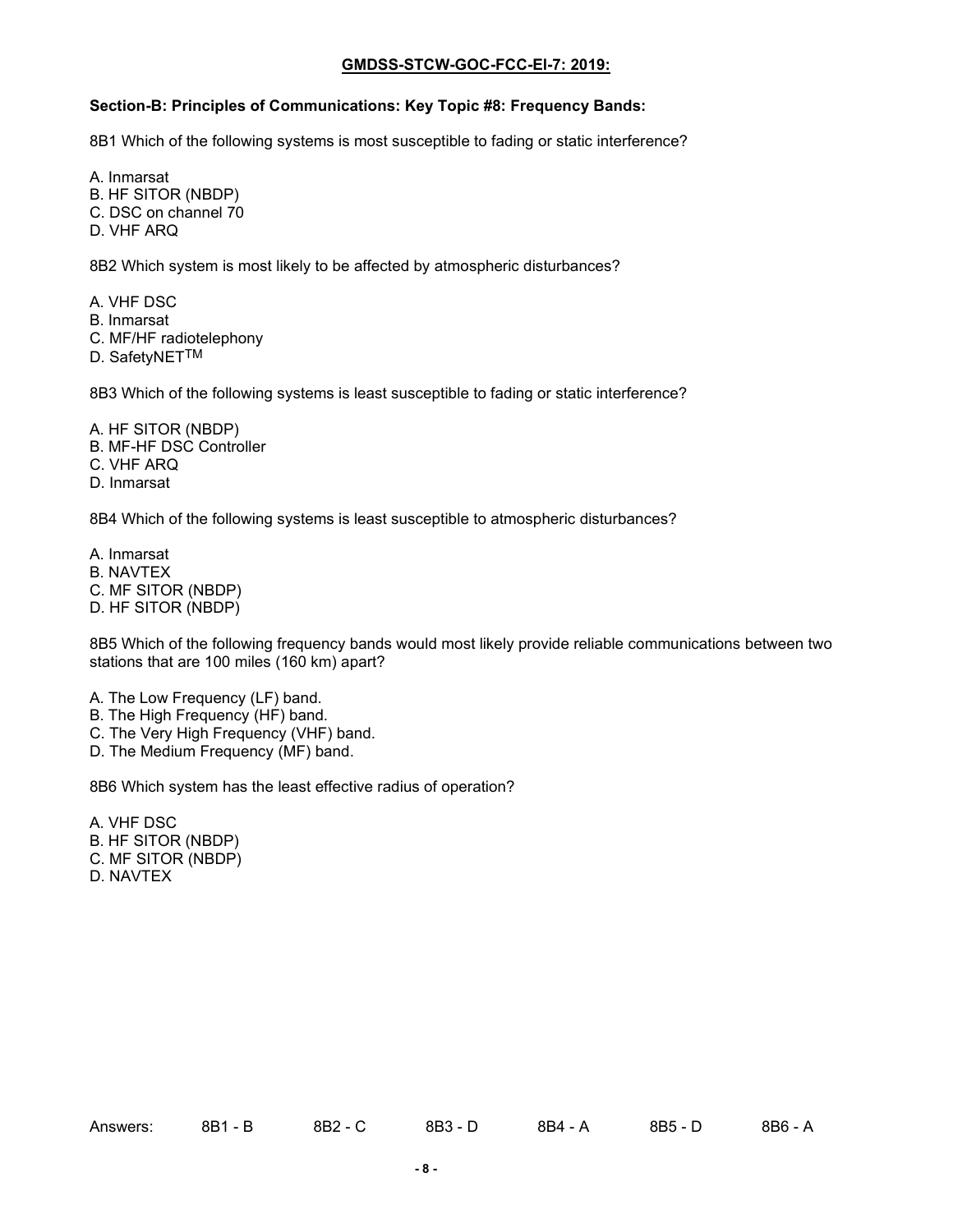#### **Section-B: Principles of Communications: Key Topic #9: Modulation, Demodulation, AM, FM:**

9B1 What statement best describes modulation?

- A. Imposing intelligence onto a radio carrier signal.
- B. Changing mark-space to 1 and 0.
- C. Adjusting the frequency to the optimum band for long distance communications.
- D. Converting the carrier from a low frequency to a higher frequency.

9B2 What statement best describes demodulation?

- A. Detuning the receiver to remove interfering signals.
- B. Extracting intelligence from the radio carrier signal.
- C. Removing atmospheric noise from the signal.
- D. Separating the TELEX signals from the voice signals.

9B3 Which statement best describes amplitude modulation?

- A. The character data from the terminal is changed to audio tones.
- B. The frequency is varied in synchronization with the modulating signal.
- C. The amplitudes in the sideband(s) changes but the radio carrier frequency remains constant.
- D. The amplitude of the carrier is changed but there is still only a single frequency being transmitted.

9B4 What is the emission designation for MF-HF voice signals?

- A. F1B
- B. J2B
- C. F3E
- D. J3E

9B5 Which statement best describes frequency modulation?

- A. The information signal changes the radio carrier frequency but the amplitude remains constant.
- B. Both the amplitude and frequency are changed by the modulating signal.
- C. Frequency modulation is subject to interference by atmospheric noise.
- D. High level mixing of the final amplifier signal and the information signal.

9B6 What is the emission designation for VHF-FM?

- A. F3C
- B. F3E
- C. J2B
- D. H3E

Answers: 9B1 - A 9B2 - B 9B3 - C 9B4 - D 9B5 - A 9B6 - B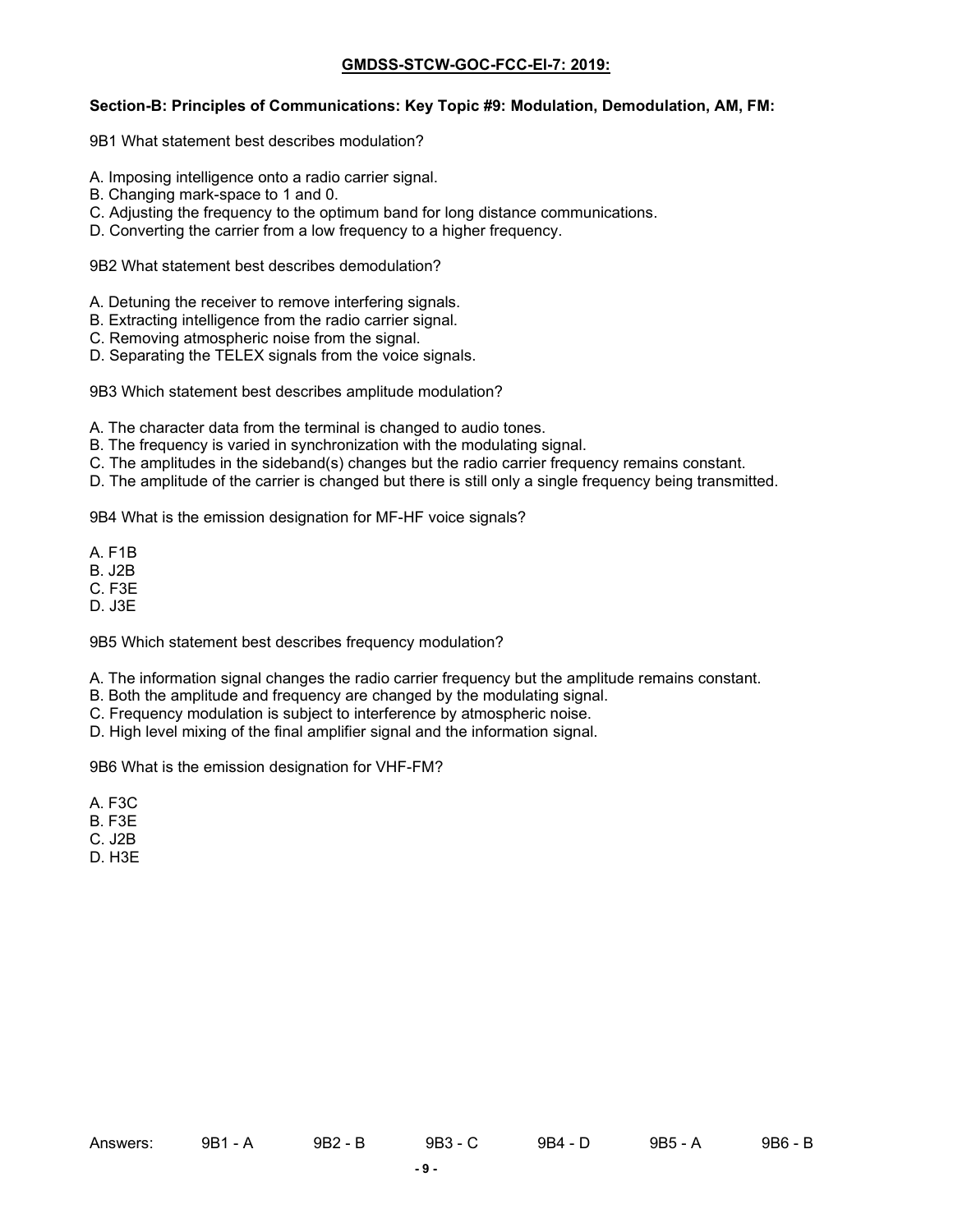#### **Section-B: Principles of Communications: Key Topic #10: Carrier and Sidebands:**

10B1 Which of the following statements describes the carrier?

- A. The carrier consists of at least 3 separate but closely spaced frequencies.
- B. The carrier is used to modulate the information signal.
- C. There are always sidebands on either side of the carrier.
- D. The carrier is a Radio Frequency (RF) signal that is modulated to carry intelligence.

10B2 On what frequencies would the J3E emission be used for GMDSS Distress communications?

- A. 2182.0 kHz, 16420.0 kHz or 8291.0 kHz.
- B. 2182.0, 2187.5 kHz or 8414.5 kHz.
- C. 8414.5 kHz, 8291.0 kHz or 8376.5 kHz.
- D. 4125.0 kHz, 16420.0 kHz or 4177.5 kHz.

10B3 How many sidebands are present in the J3E mode?

- A. Two sidebands and a carrier.
- B. One upper sideband.
- C. One lower sideband.
- D. Two carriers and one sideband.

10B4 What is the signal transmitted in H3E mode?

- A. Two sidebands, upper and lower.
- B. A reduced carrier and the lower sideband.
- C. A full carrier and the upper sideband.
- D. A full carrier and both upper and lower sidebands.

10B5 What is the signal transmitted in J2B mode?

- A. A full carrier and one sideband.
- B. A full carrier and two sidebands.
- C. An upper sideband of 2 alternating tones.
- D. An upper sideband of a single tone switched on and off.

10B6 Which of the following statements is true?

- A. An RF carrier is always required to carry the information.
- B. There is only a single tone used in J2B mode.
- C. There are a carrier and two sidebands in H3E mode.
- D. There are two tones used in J2B mode.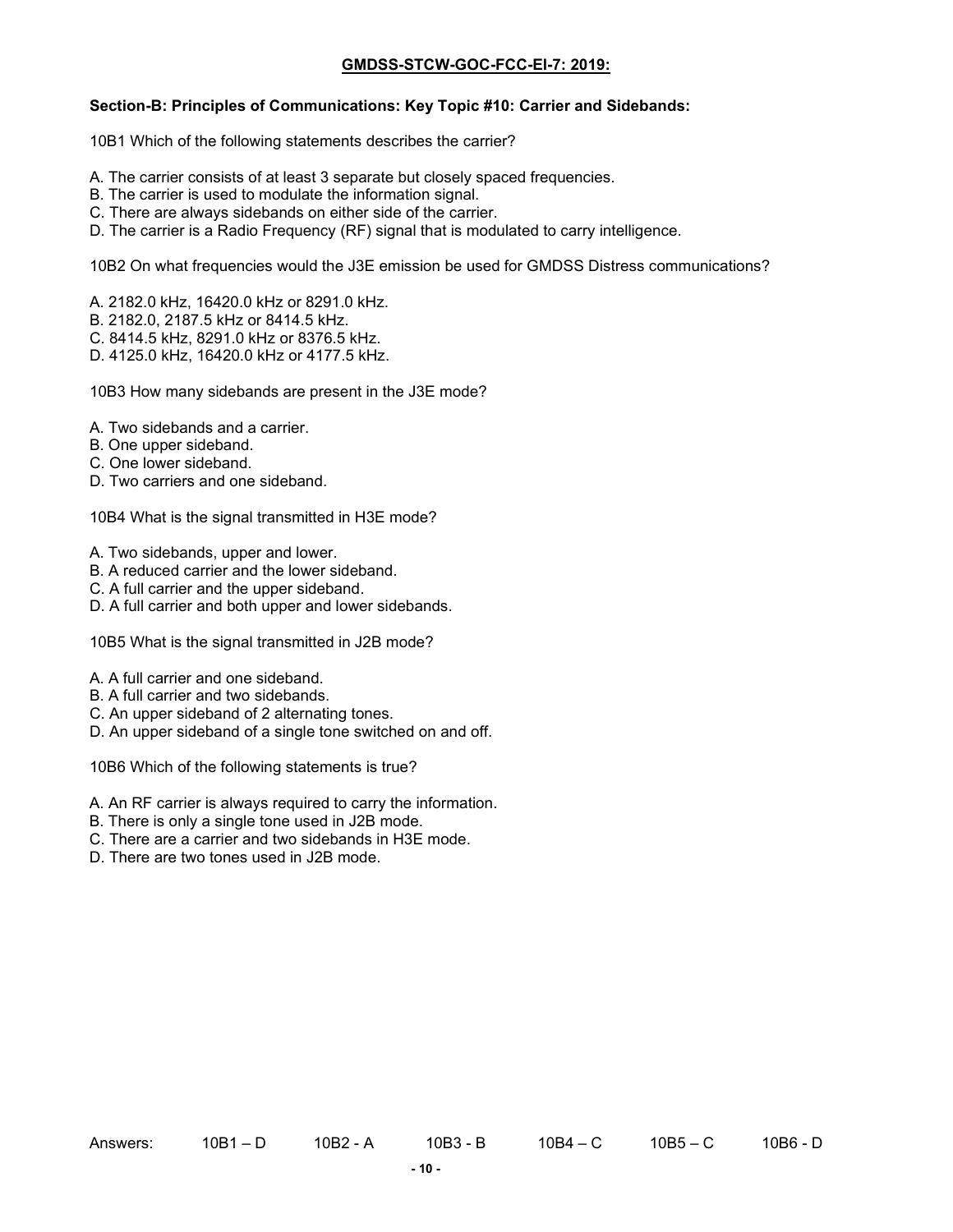#### **Section-B: Principles of Communications: Key Topic #11: Channel Spacing:**

11B1 What is the channel spacing for MF-HF voice frequencies?

A. 500 Hz

B. 2.8 kHz

C. 3.0 kHz

D. 3.5 kHz

11B2 What is the channel spacing for authorized F1B/J2B frequencies?

A. 170 Hz

B. 300 Hz

C. 3.0 kHz

D. 500 Hz

11B3 You look up a frequency table and all the listings end in either .0 or .5 kHz. What kind of emission is used with these frequencies?

A. F1B/J2B SITOR (NBDP)

B. J3E SSB Voice

C. F3E FM Voice

D. G3E FM Voice

11B4 How many SITOR (NBDP) signals can occupy the space of one voice signal?

A. 10

B. 6

C. 4

D. 2

11B5 Which emission mode occupies the most bandwidth?

A. J2B

B. F3E

C. J3E

D. F1B

11B6 Which mode occupies the least bandwidth?

A. H3E

B. A3E

C. J2B

D. F3E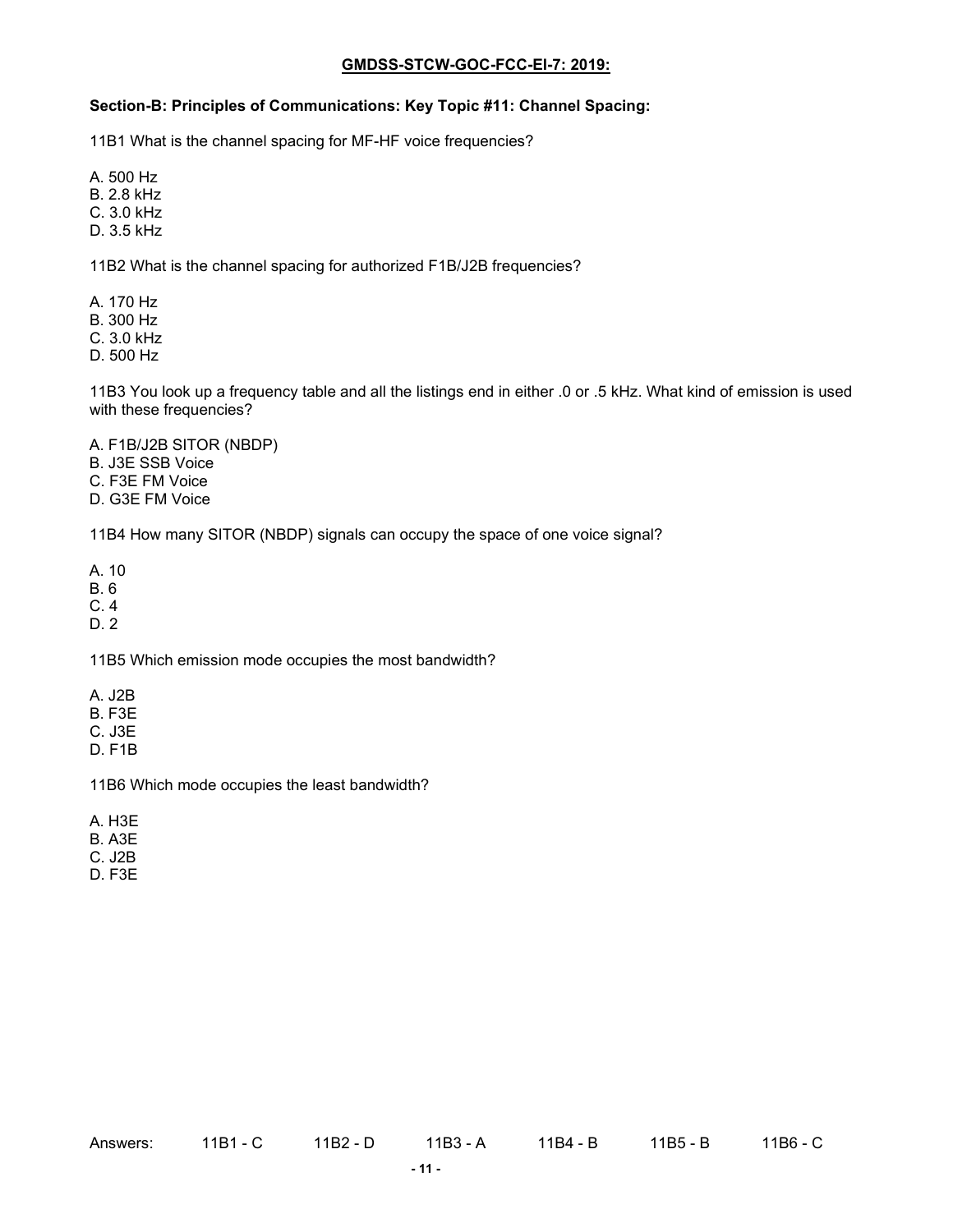### **Section-B: Principles of Communications: Key Topic #12: Antennas:**

12B1 A vertical (whip) antenna has a radiation pattern best described by?

- A. A figure eight
- B. A circle
- C. A cardioid
- D. An ellipse

12B2 Why is an antenna coupler/tuner required for MF-HF transmissions?

- A. The antenna coupler/tuner calculates the proper spectrum band for the operator to use.
- B. To ensure transmissions are restricted to legal marine frequencies.

C. The length of the physically-fixed antenna must be electrically matched to the intended frequency of operation.

D. The antenna coupler/tuner indicates whether the ionosphere is ready to reflect a transmission properly.

12B3 A vertical quarter wave antenna with a good ground connection will:

- A. Radiate directionally due to being grounded.
- B. Not function due to being grounded.
- C. Only be used in Satellite communications.
- D. Radiate omni-directionally.

12B4 What is the most common type of antenna for GMDSS MF-HF?

- A. Vertically polarized whip antenna
- B. Horizontally polarized long wire antenna.
- C. Horizontally polarized vertical whip antenna.
- D. Satellite radome with vertical polarization.

12B5 What is the purpose or function of the antenna coupler/tuner?

- A. Electrically matching the antenna system to the transmit frequency.
- B. Changing the overall wavelength of the antenna system (in addition to the fixed length whip.)
- C. Enabling maximum transmitted signal on the band chosen by the operator.
- D. All of these answers are functions of the antenna coupler/tuner.

12B6 What advantage does a vertical whip have over a long wire?

- A. It radiates equally well in all directions.
- B. It radiates directionally for better propagation.
- C. It radiates a strong signal vertically.
- D. It radiates more signal fore and aft.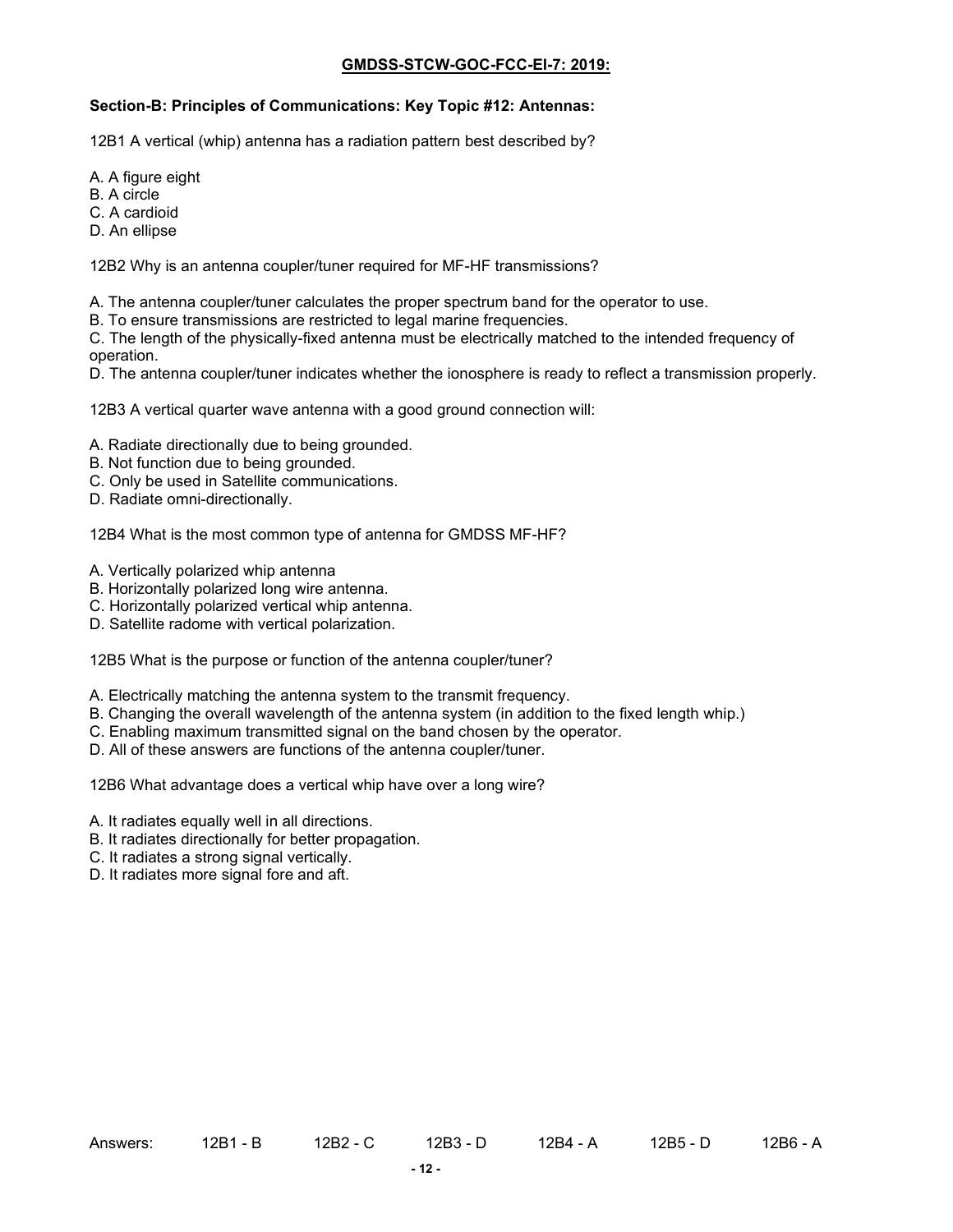### **Section**-**C: F.C.C. Rules & Regulations: Key Topic #13: Inspections and Exemptions:**

13C1 How often must a compulsory vessel's GMDSS radio station be inspected?

A. Annually, by the FCC or designated authority.

B. Annually, by the U.S. Coast Guard.

C. Annually, by the FCC, and every six months if the vessel sails outside of Sea Areas A1 and A2.

D. The FCC's annual inspection may be waived if and only if monthly inspections are performed by the vessel's on-board GMDSS Radio Maintainer.

13C2 What periodic inspection is required in order to remain in compliance with the regulations regarding GMDSS ship radio station inspections?

A. U.S. Coast Guard annual inspection.

B. An inspection at least once every 12 months by the FCC or a holder of a GMDSS Maintainers license.

C. FCC inspection every five years.

D. Periodic inspections not required if on board maintainers perform routine preventive maintenance.

13C3 Which statement is FALSE regarding a GMDSS-equipped ship?

A. A conditional or partial exemption may be granted, in exceptional circumstances, for a single voyage outside the sea area for which the vessel is equipped.

B. The regulations apply to all passenger ships regardless of size and cargo ships of 300 gross tons and upwards.

C. Ships must have the required equipment inspected at least once every five years.

D. Ships must carry at least two persons holding a GMDSS Radio Operator's license for Distress and Safety radio-communications purposes.

13C4 Which statement is FALSE regarding a GMDSS equipped ship?

A. Ships must have the required equipment inspected at least once every 12 months.

B. The regulations apply to all passenger ships regardless of size and cargo ships of 300 gross tons and upwards.

C. Ships must carry at least two persons holding a GMDSS Radio Operator's license for Distress and Safety radio-communications purposes.

D. A conditional or partial exemption may not be granted, in exceptional circumstances, for a single voyage outside the sea area for which the ship is equipped.

13C5 During an annual GMDSS station inspection:

A. All required documents and publications might have to be produced and GMDSS operators may be required to demonstrate equipment competencies.

B. Licensed GMDSS operators may not be required to demonstrate equipment competencies but all required equipment must be fully operational.

C. All required equipment must be fully operational and any required publications that are not current must be on order.

D. GMDSS operators may be required to demonstrate equipment competencies and any of required equipment that is not fully operational can be repaired at the next port of call as long as there is functional duplication.

13C6 Which situation is least likely to result in an inspection of the radio installation by foreign governments or administrations?

A. When the ship's station license cannot be produced without delay.

- B. When a ship visits a port for the first time.
- C. When operational irregularities are observed.

D. When compulsory equipment is found to be inoperative.

| Answers: | 13C1 - A | 13C2 - B | 13C3 - C | 13C4 - D | 13C5 - A | 13C6 - B |
|----------|----------|----------|----------|----------|----------|----------|
|----------|----------|----------|----------|----------|----------|----------|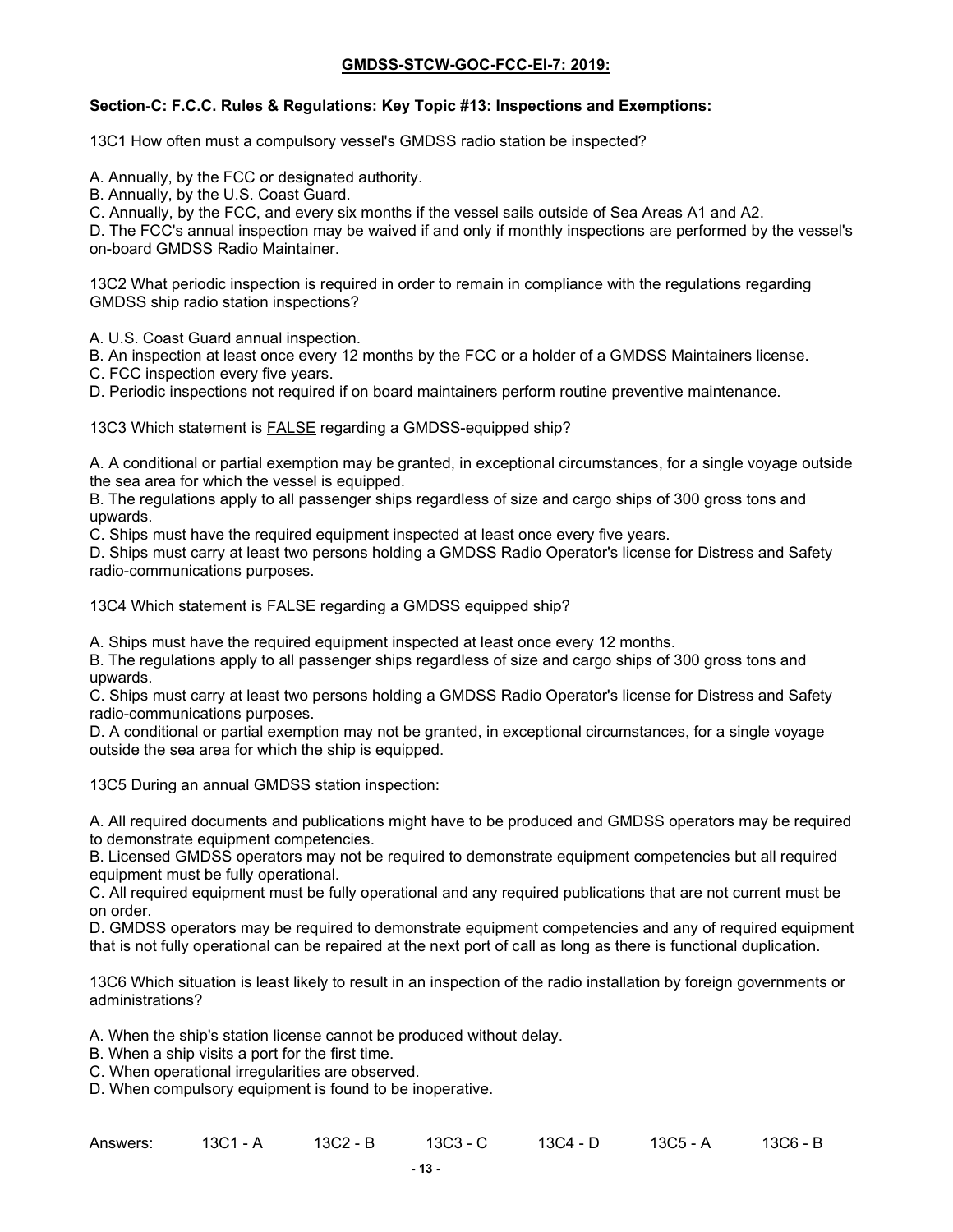#### **Section**-**C: F.C.C. Rules & Regulations: Key Topic #14: Required Documents and Publications:**

14C1 Which of the following references should be consulted for information on the proper setup and use of GMDSS equipment?

- A. ITU List of Equipment Operations.
- B. 47 CFR Part 80 Subpart W.
- C. Instructions are available through the Maritime Safety Information (MSI) system.
- D. The manufacturer's operating manuals.

14C2 Where can GMDSS regulations pertaining specifically to U.S.-flag vessels be found?

- A. These are located in 47 CFR Part 80.
- B. These are located in CCIR #476.
- C. These are located in FCC Part 83.
- D. These are published only by the U.S. Coast Guard.

14C3 What publications should the GMDSS Radio Operator consult to review the proper procedures to be followed in Distress situations under GMDSS?

- A. The manufacturer's technical manuals.
- B. 47 CFR Part 80 Subpart W.
- C. The manufacturer's operator manuals.
- D. 47 CFR Part 90 Subpart V.

14C4 Which of the following documents or publications are required by the FCC for GMDSS vessels on international voyages (other than the Great Lakes)?

A. IMO master plan of shore-based facilities (or substitute), station logs, appropriate operator licenses, Inmarsat handbook for GMDSS.

B. NGA Pub. 117 (or substitute), station logs, appropriate operator licenses, IAMSAR manual volume III.

C. Part 80 FCC rules, station logs, station licenses, ITU publications, ITU manual for Maritime Mobile stations.

D. Part 80 FCC rules, station logs, station licenses, ITU publications, IMO manual for Maritime Mobile stations.

14C5 Which of the following documents or publications are required by Part 80 of the FCC rules for vessels on international voyages (other than the Great Lakes)?

A. Appropriate Safety Convention Certificate, ITU Master Plan of GMDSS Coast stations, and ITU manual for Maritime Mobile stations.

B. ITU Master Plan of GMDSS Coast stations, ITU manual for Maritime Mobile stations, ITU List IV & List V.

C. ITU List IV & List V, Appropriate Safety Convention Certificate & ITU manual for Maritime Mobile stations.

D. ITU List IV & List V, Appropriate Safety Convention Certificate & IMO manual for Maritime Mobile stations.

14C6 Which of the following references should be consulted to identify the name of a vessel based on its Maritime Mobile Service Identity?

A. ITU list of Coast Stations.

B. ITU List of Radio-determination and Ship Stations.

C. ITU Master Plan of Shore-Based Facilities.

D. ITU List of Ship Stations and Maritime Mobile Service Identity Assignments.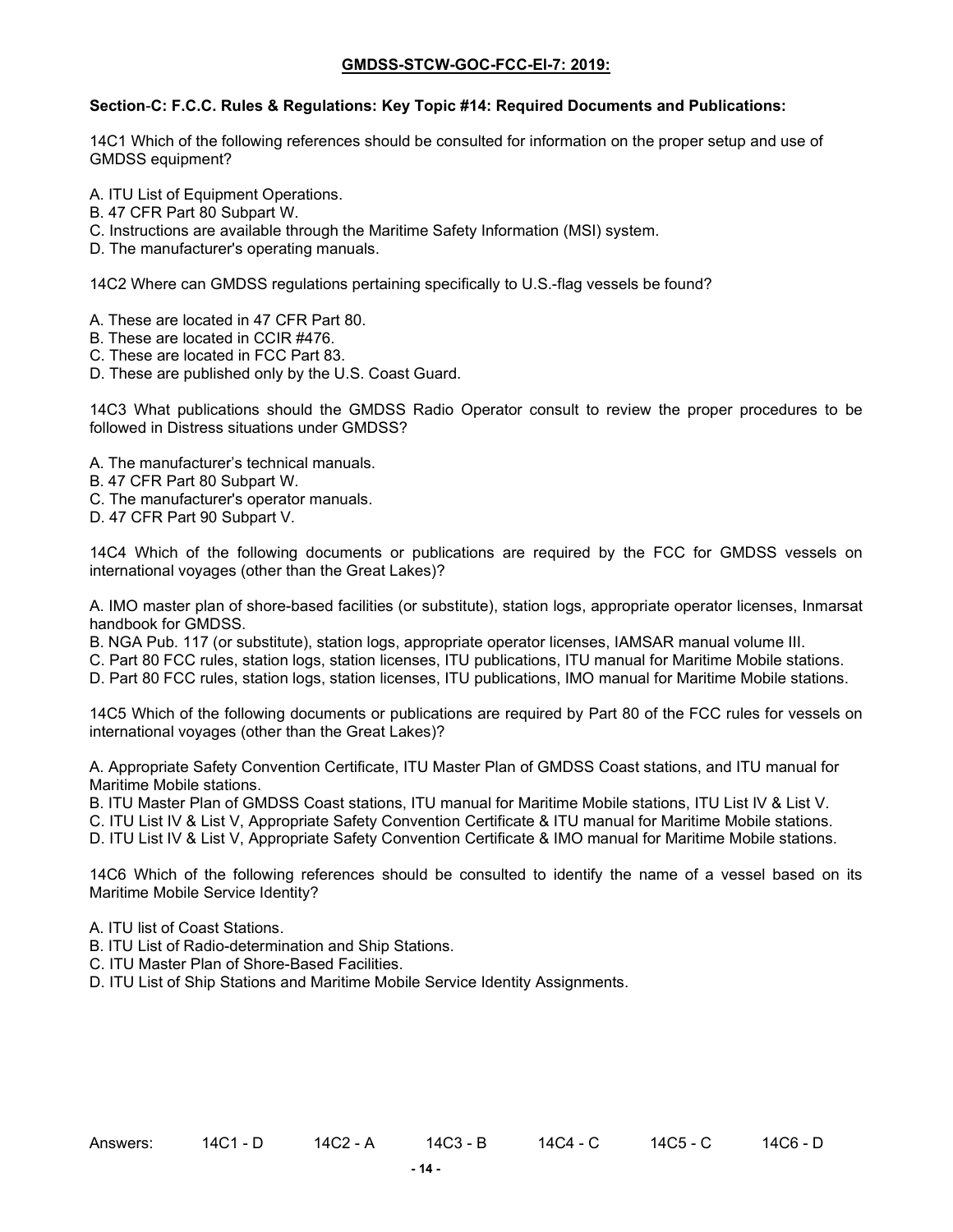### **Section**-**C: F.C.C. Rules & Regulations: Key Topic #15: Maintenance:**

15C1 Which of the following maintenance functions is NOT the responsibility of the GMDSS Radio Operator?

- A. Visual inspection of equipment, including the antenna and associated components.
- B. Perform on-the-air verification checks.
- C. Aligning the power output stage for maximum power.
- D. Perform scheduled testing of the battery's charged condition.

15C2 When may a compulsory vessel NOT be allowed to leave port?

A. When the vessel is in an over-carriage condition.

B. When the vessel has arranged for both duplication of equipment and shore-based maintenance.

C. When the vessel is carrying only two licensed GMDSS Radio Operators and is capable of performing all required functions.

D. When the vessel has replaced a required piece of GMDSS-related equipment, but its performance has not been verified or logged.

15C3 Which statement is true regarding the maintenance of GMDSS equipment at sea?

A. The GMDSS maintainer may also be the person designated to have primary responsibility for radiocommunications during Distress incidents if licensed as an operator.

B. Ships must carry at least two persons who qualify as a GMDSS maintainer for the maintenance and repair of equipment if the at-sea maintenance option is selected.

C. All at-sea maintenance and repairs must be performed by, or under the supervision of a person holding a GMDSS Maintainer license or GMDSS Operator license.

D. The GMDSS maintainer may not be the person responsible for ensuring that the watches are properly maintained and that the proper guard channels and the vessel's position are entered into the DSC equipment.

15C4 Which of the following service or maintenance functions may NOT be performed by the holder of a GMDSS Radio Operator License?

A. Reset tripped circuit breakers or replace defective fuses.

- B. Any adjustments or maintenance that may affect the proper operation of the station.
- C. Routine battery maintenance if used as part of the GMDSS station.
- D. Replacement of consumable items such as paper, ribbons, etc.

15C5 What are the conditions, under GMDSS, whereby a ship is NOT allowed to depart from any port?

A. The vessel is carrying more than the required number of qualified GMDSS radio operators.

B. The vessel is not capable of performing all required Distress and Safety functions.

C. The vessel has a temporary waiver of its radio license and Safety Certificate.

D. The vessel is not carrying a GMDSS radio maintainer, but has provided for shoreside maintenance plus duplication of equipment if required.

15C6 What determines the spares and maintenance materials requirements for GMDSS equipment?

- A. 47 CFR Part 80 Subpart W.
- B. IMO Circular "Equipment Spares".
- C. The recommendations of the manufacturer.
- D. The GMDSS Maintainer's requirements.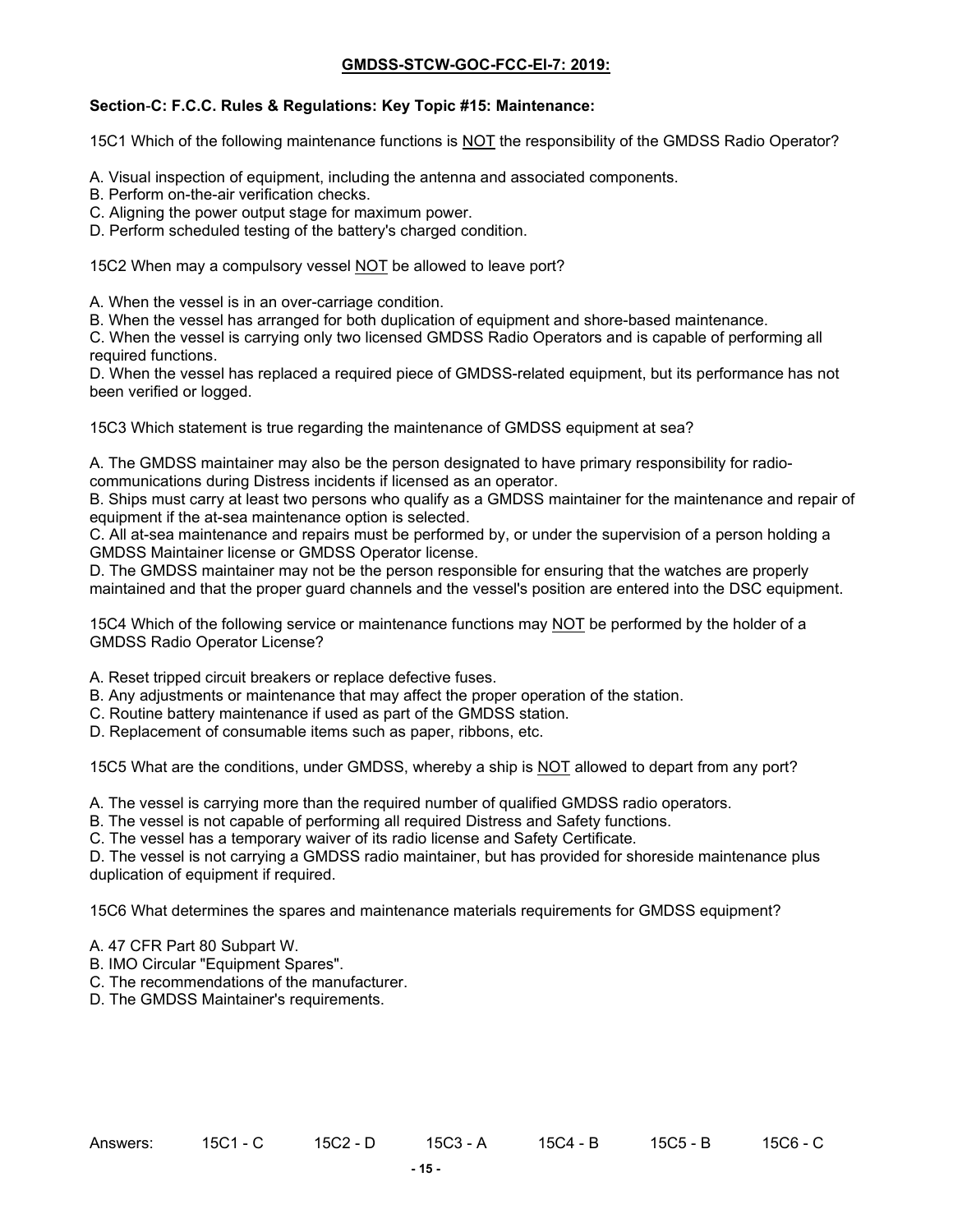### **Section**-**C: F.C.C. Rules & Regulations: Key Topic #16: License and Personnel Requirements:**

16C1 Which FCC license meets the requirement to serve as a GMDSS operator?

- A. General Radiotelephone Operator's License.
- B. GMDSS Radio Operator's License.

C. Marine Radio Operator's Permit.

D. GMDSS Radio Maintainer's License.

16C2 Which of the following statements concerning GMDSS Radio Operator requirements is FALSE?

A. Each compulsory vessel must carry at least two licensed GMDSS Radio Operators at all times while at sea. B. Each compulsory vessel must carry at least two licensed GMDSS Radio Operators at all times while at sea and may elect to carry a GMDSS Radio Maintainer as well.

C. All communications involving Safety of life at sea must be logged as long as the compulsory vessel was not involved in such communications.

D. While at sea, adjustments to, and the maintaining of, GMDSS equipment may be performed by the GMDSS Radio Operator as long as the work is supervised by an on-board licensed GMDSS Radio Maintainer.

16C3 Which FCC license meets the requirements to perform or supervise the performance of at-sea adjustments, servicing, or maintenance which may affect the proper operation of the GMDSS station?

A. General Radiotelephone Operator's License with Shipboard RADAR endorsement.

- B. Marine Radio Operator's Permit or GMDSS Maintainer's license.
- C. GMDSS Radio Operator's license or Marine Radio Operator's Permit.
- D. GMDSS Operator's/Maintainer's license or GMDSS Maintainer's license.

16C4 Which statement is FALSE regarding the radio operator requirements for a GMDSS-equipped ship station?

A. Maintaining a record of all incidents connected with the radio-communications service that appear to be of importance to Safety of life at sea is not required.

B. One of the qualified GMDSS radio operators must be designated to have primary responsibility for radiocommunications during Distress incidents.

C. A qualified GMDSS radio operator, and a qualified backup, must be designated to perform Distress, Urgency and Safety communications.

D. While at sea, all adjustments or radio installations, servicing or maintenance of such installations that may affect the proper operation of the GMDSS station must be performed by, or under the supervision of, a qualified GMDSS radio maintainer.

16C5 Which of the following are personnel, functional, or equipment FCC requirements of the GMDSS?

A. One FCC licensed GMDSS radio operator in sea areas A1 & A2, two FCC licensed GMDSS radio operators in sea areas A3 & A4 and equipment carriage based on intended sea area of operations.

B. Distress alerting and response, two USCG STCW GMDSS watchstanders, equipment carriage based on intended sea area of operations.

C. Equipment carriage reduced for sea areas A3 & A4, Distress alerting and response and two FCC licensed GMDSS radio operators.

D. Equipment carriage based on intended sea area of operations, distress alerting and response and two FCC licensed GMDSS radio operators.

16C6 How many GMDSS radio maintainers must be carried aboard a compulsory vessel if the At-Sea maintenance method is used?

A. One regardless of sea area of operation.

B. Two in Sea Areas A3 and A4.

C. Two in Sea Area A1.

D. None of these answers are correct. Answers: 16C1 - B 16C2 - C 16C3 - D 16C4 - A 16C5 - D 16C6 - A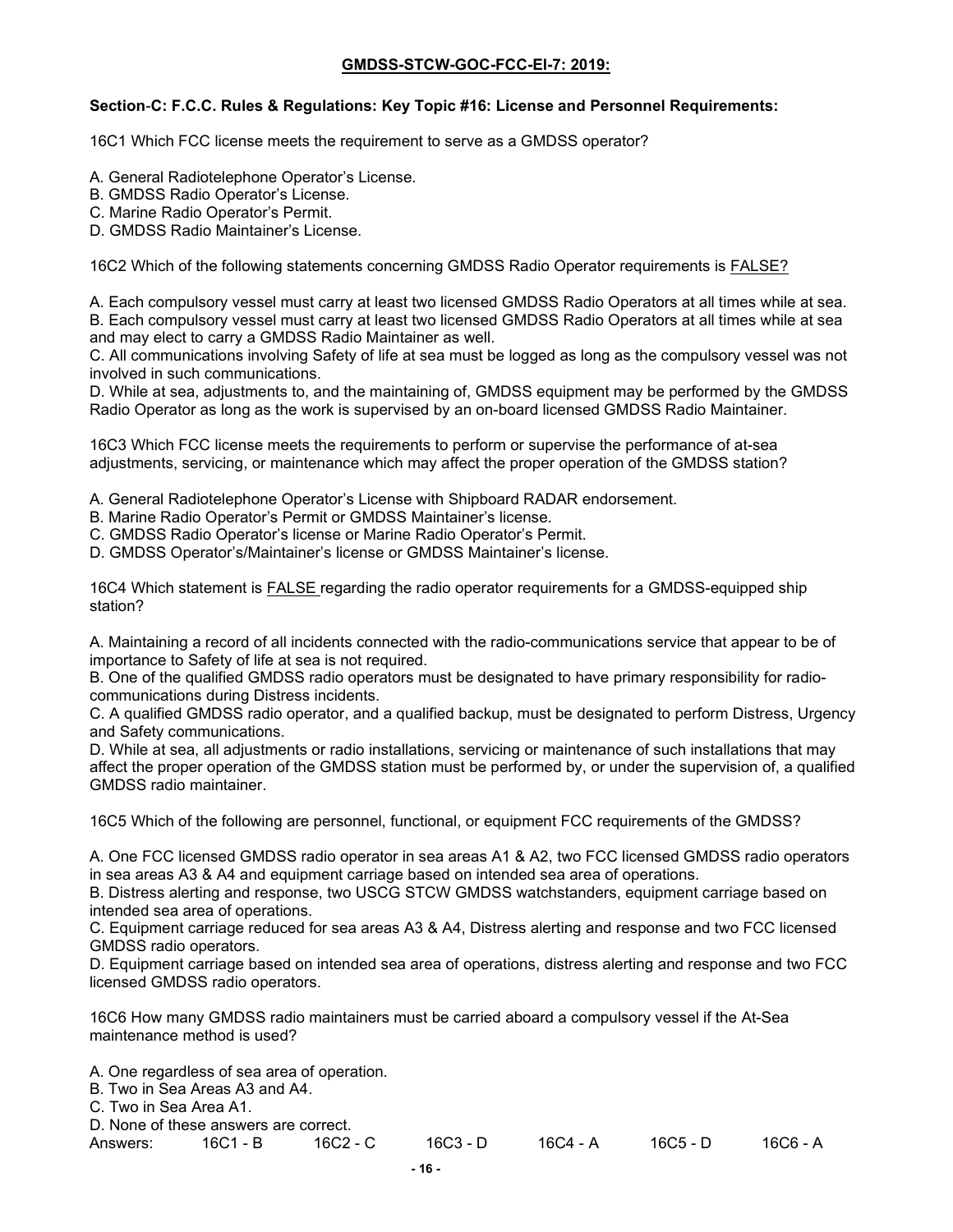## **Section-C: F.C.C. Rules & Regulations: Key Topic #17: Reserve Source of Energy:**

17C1 Which statement is FALSE regarding the GMDSS requirement for ship sources of energy?

A. The reserve sources of energy need to supply independent MF and HF radio installations at the same time. B. At all times while the vessel is at sea, a sufficient supply of electrical energy to operate the radio installations and charge any batteries which may be part of the reserve source of energy is required.

C. An uninterruptible power supply or other means of ensuring a continuous supply of electrical power to all GMDSS equipment that could be affected by normal variations and interruptions of ship's power is required. D. If a vessel's position is constantly required for the proper performance of a GMDSS station, provisions must be made to ensure position information is uninterrupted if the ship's source of main or emergency energy fails.

17C2 How often should the charge condition of RSE GMDSS batteries be checked?

- A. Every day with the battery charger on trickle charge.
- B. At least every 30 days with the battery charger turned off.
- C. At least every 30 days with the battery charger on full manual charge.
- D. Weekly with the battery charger on full manual charge.

17C3 Which term describes the source of energy required to supply the GMDSS console with power if the ship's source of main or emergency energy fails?

- A. Emergency power
- B. Ship's emergency diesel generator
- C. Reserve Source of Energy
- D. Ship's standby generator

17C4 What characteristics describe the GMDSS Reserve Source of Energy (RSE)?

A. Supplies independent HF and MF installations at the same time.

- B. Cannot be independent of the propelling power of the ship.
- C. Must be incorporated into the ship's electrical system.

D. Must be independent of the ship's electrical system when the RSE is needed to supply power to the GMDSS equipment.

17C5 What is the requirement for emergency and reserve power in GMDSS radio installations?

A. Compulsory ships must have emergency and reserve power sources for radio communications.

B. An emergency power source for radio communications is not required if a vessel has proper reserve power (batteries).

C. A reserve power source is not required for radio communications.

D. Only one of the above is required if a vessel is equipped with a second 406 EPIRB as a backup means of sending a Distress alert.

17C6 Which of the following terms is defined as a back-up power source that provides power to radio installations for the purpose of conducting Distress and Safety communications when the vessel's main and emergency generators cannot?

- A. Emergency Diesel Generator (EDG)
- B. Reserve Source of Energy (RSE)
- C. Reserve Source of Diesel Power (RSDP)
- D. Emergency Back-up Generator (EBG)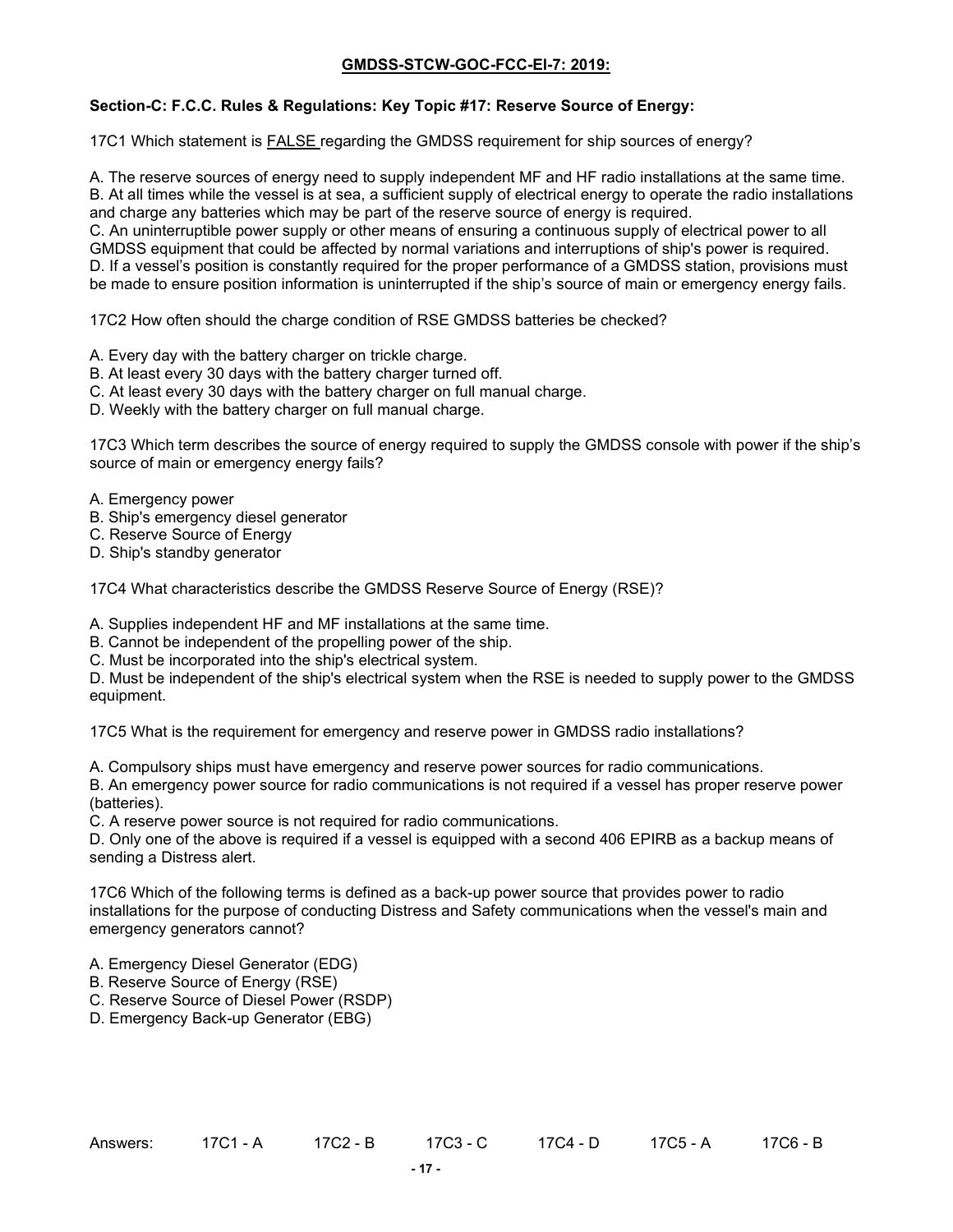## **Section**-**C: F.C.C. Rules & Regulations: Key Topic #18: Equipment Testing:**

18C1 Under GMDSS, a compulsory VHF-DSC radiotelephone installation must be tested at what minimum intervals at sea?

- A. Annually, by a representative of the FCC.
- B. At the annual SOLAS inspection.
- C. Monthly
- D. Daily

18C2 Which statement concerning the testing of a compulsory radiotelephone station is FALSE?

A. Calling the USCG on VHF CH-16 or 2182.0 kHz is the most effective method.

B. Tests may be accomplished by using the equipment for normal business.

C. A daily test is necessary unless the equipment was used for routine traffic.

D. The test may not interfere with communications in progress and must wait or be suspended if a request to do so is made.

18C3 While underway, how frequently is the DSC controller required to be tested?

- A. Once a week
- B. Once a day
- C. Twice a week
- D. Once a month

18C4 At sea, all required equipment (other than Survival Craft Equipment) must be proven operational by:

- A. Testing at least every 48 hours.
- B. Weekly testing of all S.C.E. and other compulsory equipment.
- C. Daily testing or daily successful use of the equipment.
- D. Daily testing of the S.C.E. and weekly tests of the other equipment.

18C5 The best way to test the MF-HF SITOR (NBDP) system is:

- A. Make a radiotelephone call to a coast station.
- B. Initiate an ARQ call to demonstrate that the transmitter and antenna are working.
- C. Initiate an ARQ call to a Coast Station and wait for the automatic exchange of answerbacks.
- D. Initiate an FEC call to demonstrate that the transmitter and antenna are working.

18C6 The best way to test the Inmarsat-C terminal is:

- A. Send a message to a shore terminal and wait for confirmation.
- B. Send a message to another ship terminal.
- C. If the "Send" light flashes, proper operation has been confirmed.
- D. Compose and send a brief message to your own Inmarsat-C terminal.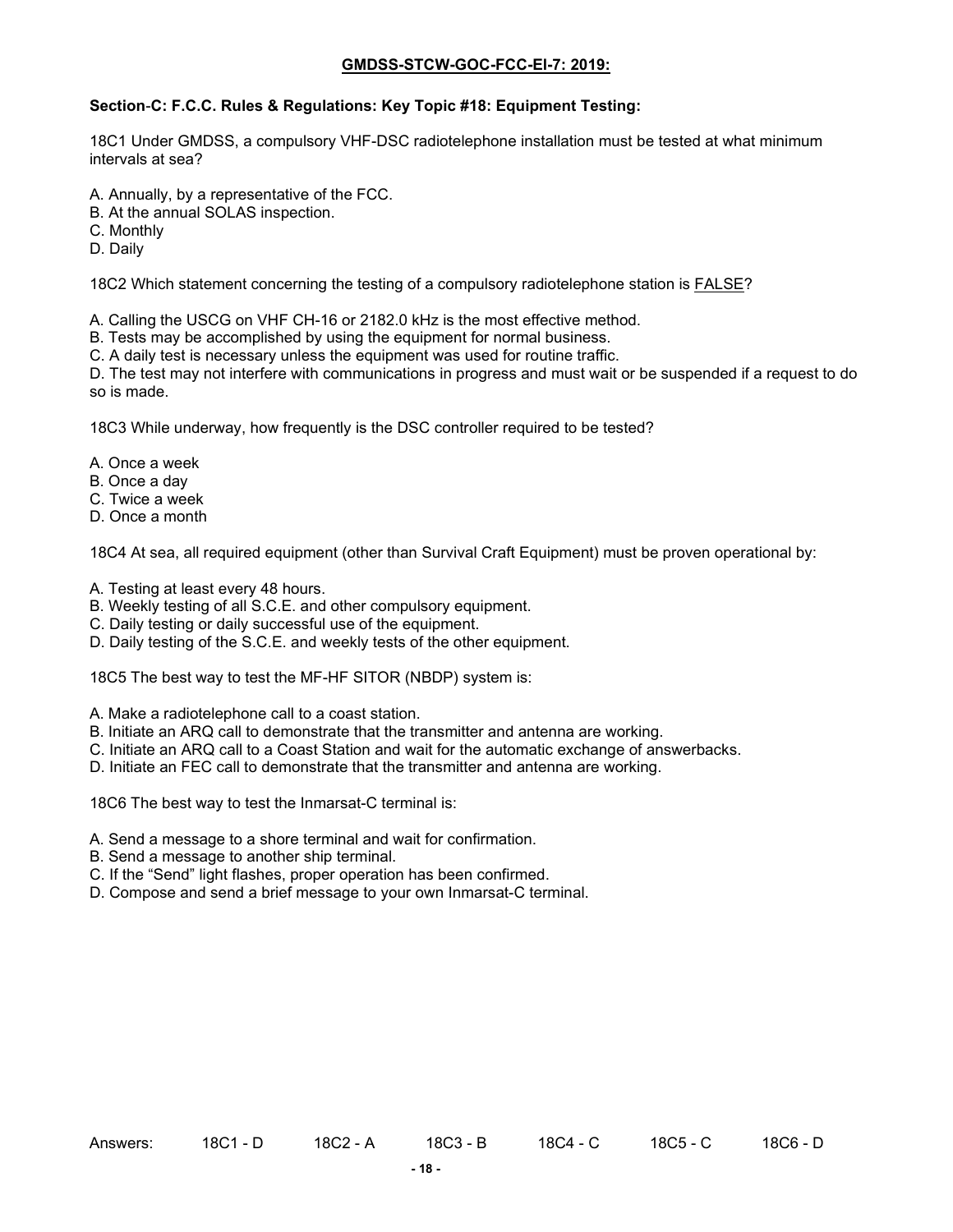#### **Section**-**C: F.C.C. Rules & Regulations: Key Topic #19: Watchkeeping:**

19C1 A vessel certified for service in Sea Area A3 is required to maintain a watch on:

A. VHF Channel 70, MF Frequency 2182.0 kHz, HF on 8414.5 kHz and one other HF DSC frequency. B. MF Frequency 2187.5 kHz, HF on 8414.5 kHz and one other HF DSC frequency, HF on 4125.0 kHz. C. VHF Channel 70, MF Frequency 2187.5 kHz, HF on 8414.5 kHz and one other HF DSC frequency. D. VHF Channel 16, VHF Channel 70, MF Frequency 2187.5 kHz, HF on 8414.5 MHz and HF 4177.5 MHz.

19C2 A vessel certified for service in Sea Area A-2 is required to maintain watch on:

A. 2174.5 kHz B. 2182.0 kHz C. 2738.0 kHz D. 2187.5 kHz

19C3 What are the mandatory DSC watchkeeping bands/channels?

A. 8 MHz HF DSC, 1 other HF DSC, 2 MHz MF DSC and VHF Ch-70.

B. 2 MHz MF DSC, 8 MHz DSC, VHF Ch-16 and 1 other HF DSC.

C. VHF Ch-70, 2 MHz MF DSC, 6 MHz DSC and 1 other HF DSC.

D. VHF Ch-70, 2 MHZ MF DSC, 4 MHZ DSC and 8 MHz DSC.

19C4 Proper watchkeeping includes the following:

A. Monitoring all required frequencies in the proper mode, setting the DSC scanner to 2 MHz, 4 MHZ and 8 MHz for ships in the vicinity, notifying the Master of any Distress alerts.

B. After silencing an alarm all displays and/or printouts are read, monitoring all required frequencies in the proper mode, notifying the Master of any Distress alerts.

C. Notifying the Master of any Distress alerts, setting the DSC scanner to 2 MHz, 4 MHZ and 8 MHz for ships in the vicinity, monitoring all required frequencies in the proper mode.

D. Setting the DSC scanner only to the mandatory 2 MHz & 8 MHz, maintain continuous watch on 2182.0 kHz or 4125.0 kHz, notify the Master of any Distress traffic heard.

19C5 Proper watchkeeping includes the following:

A. Understanding normal operational indicators, setting the DSC scanner frequencies to minimize alarms, maintaining a proper log.

B. Maintaining a proper GMDSS radio station log, understanding normal operational indicators, responding to and comprehending alarms.

C. Responding to and comprehending alarms, logging out of Inmarsat-C terminals while at sea, maintaining a proper GMDSS radio station log.

D. Maintaining a proper GMDSS radio station log, setting the DSC scanner frequencies to minimize alarms, logging out of Inmarsat-C terminals while at sea.

19C6 Which is true concerning a required watch on VHF Ch-16?

A. When a vessel is in an A1 sea area and subject to the Bridge-to-Bridge act and in a VTS system, a watch is required on Ch-16 in addition to both Ch-13 and the VTS channel.

B. It is not compulsory at all times while at sea until further notice, unless the vessel is in a VTS system.

C. When a vessel is in an A1 sea area and subject to the Bridge-to-Bridge act and in a VTS system, a watch is not required on Ch-16 provided the vessel monitors both Ch-13 and the VTS channel.

D. It is not always compulsory in sea areas A2, A3 and A4.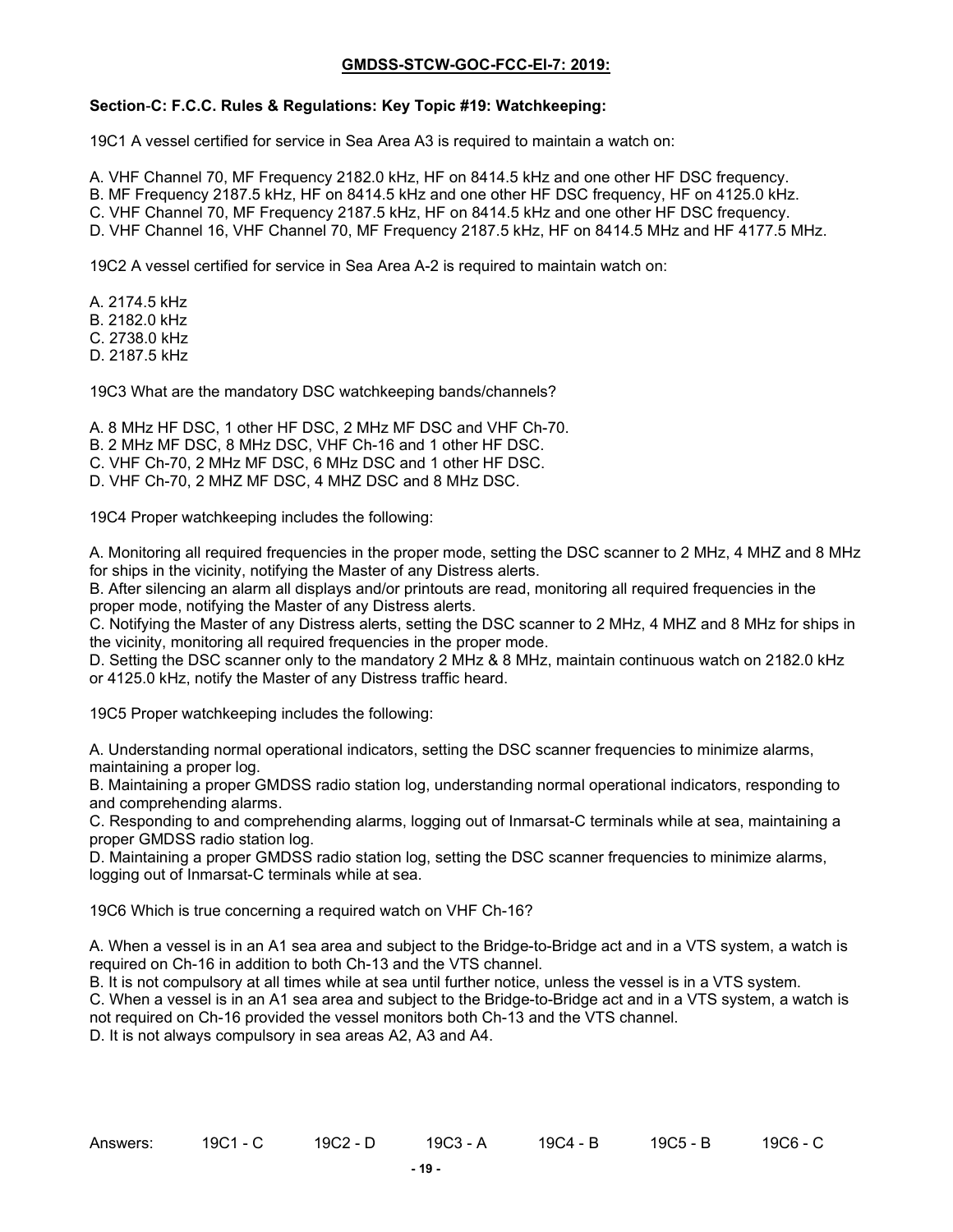### **Section**-**C: F.C.C. Rules & Regulations: Key Topic #20: Logkeeping:**

20C1 Which of the following statements meets requirements for 47 CFR 80 Subpart-W?

A. GMDSS Radio Logs may not be retained aboard compulsory vessels in an electronic file (e.g., word processing) format.

B. GMDSS Radio Logs must contain entries of all Distress and Urgency communications affecting your own ship.

C. GMDSS Radio Logs must be retained aboard compulsory vessels for a period of at least 90 days in their original form.

D. Entries in the GMDSS Radio Log are only required for communications within the vessel's intended Sea Area of operation.

20C2 Which of the following statements is FALSE?

A. Key letters or abbreviations may be used in GMDSS Radio Logbooks if their meaning is explained.

- B. Urgency communications may need to be entered in the GMDSS radio log.
- C. Distress communications heard do not require entries if the vessel did not participate in SAR activity.

D. Log entries of VHF Safety broadcasts are not required.

20C3 Where should the GMDSS radio log be kept on board ship?

- A. Captain's office
- B. Sea cabin
- C. Anywhere on board the vessel.
- D. At the GMDSS operating position.

20C4 How long must the radio log be retained on board before sending it to the shoreside licensee?

- A. At least 30 days after the last entry.
- B. At least one year after the last entry.
- C. At least two years after the last entry.
- D. At least 90 days after the last entry.

20C5 Which statement concerning radio log archival by the station licensee is FALSE?

- A. Retain for two years if there are no Distress entries.
- B. Logs related to an investigation may not be destroyed without specific authorization.
- C. Retain for three years if there are Distress entries.
- D. Retain for one year unless there are Distress or Urgency entries.

20C6 Which of the following logkeeping statements is FALSE?

- A. Entries of all company communications using GMDSS satellite equipment are required.
- B. Entries relating to pre-voyage, pre-departure and daily tests are required.

C. A summary of all Distress communications heard and Urgency communications affecting the station's own ship. Also, all Safety communications (other than VHF) affecting the station's own ship must be logged.

D. Entries related to failures of compulsory equipment are required.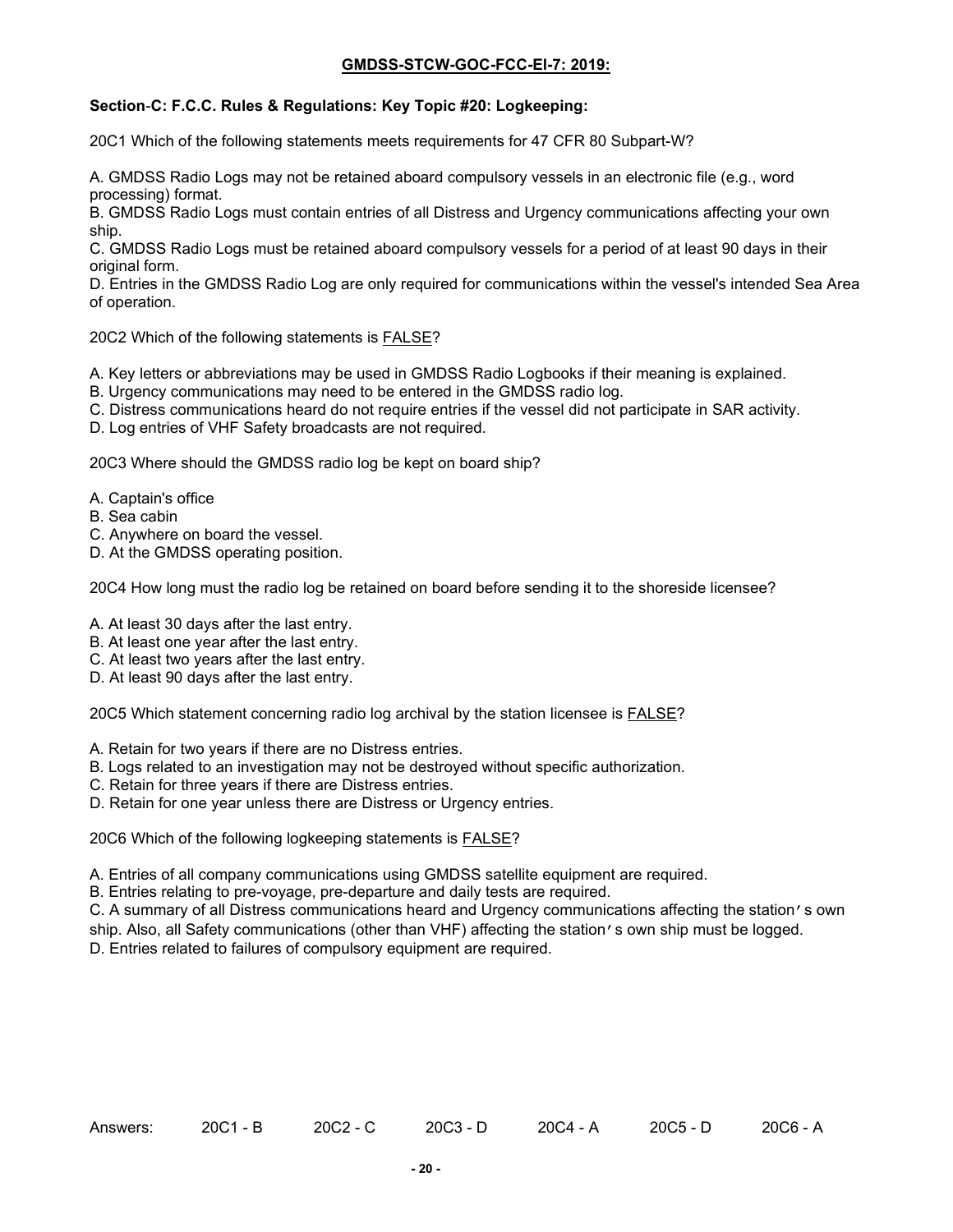# **Section-D: DSC & Alpha-Numeric ID: Key Topic #21: Call Signs and SELCALs**

21D1 A typical call sign for a large container ship under U. S. flag would be:

A. KBZY

- B. WBX1469
- C. NADN
- D. KPH

21D2 What would the number 1090 indicate?

- A. A ship DSC MMSI number.
- B. A coast station SITOR (NBDP) SELCAL number.
- C. A coast station DSC MMSI number.
- D. A ship station SITOR (NBDP) SELCAL number.

21D3 Which one of the following is a ship station SELCAL?

- A. 1104
- B. 1502352
- C. 11243
- D. 0230364973

21D4 Which of the following is the call sign for a U.S.C.G. coast station?

- A. NERK
- B. KPH
- C. WCC
- D. NMN

21D5 What type of station would be assigned the call sign WAB2174?

- A. Tugboat
- B. Container ship
- C. Large Passenger ship
- D. Bulk Tanker

21D6 What number will a ship station use to identify itself using SITOR (NBDP)?

- A. Four-digit SELCAL.
- B. Five-digit SELCAL or 9-digit SELCAL number identical to MMSI.
- C. 9-digit Inmarsat-F77 I. D. number.
- D. 9-digit Inmarsat-FBB I.D. number.

Answers: 21D1 - A 21D2 - B 21D3 - C 21D4 - D 21D5 - A 21D6 - B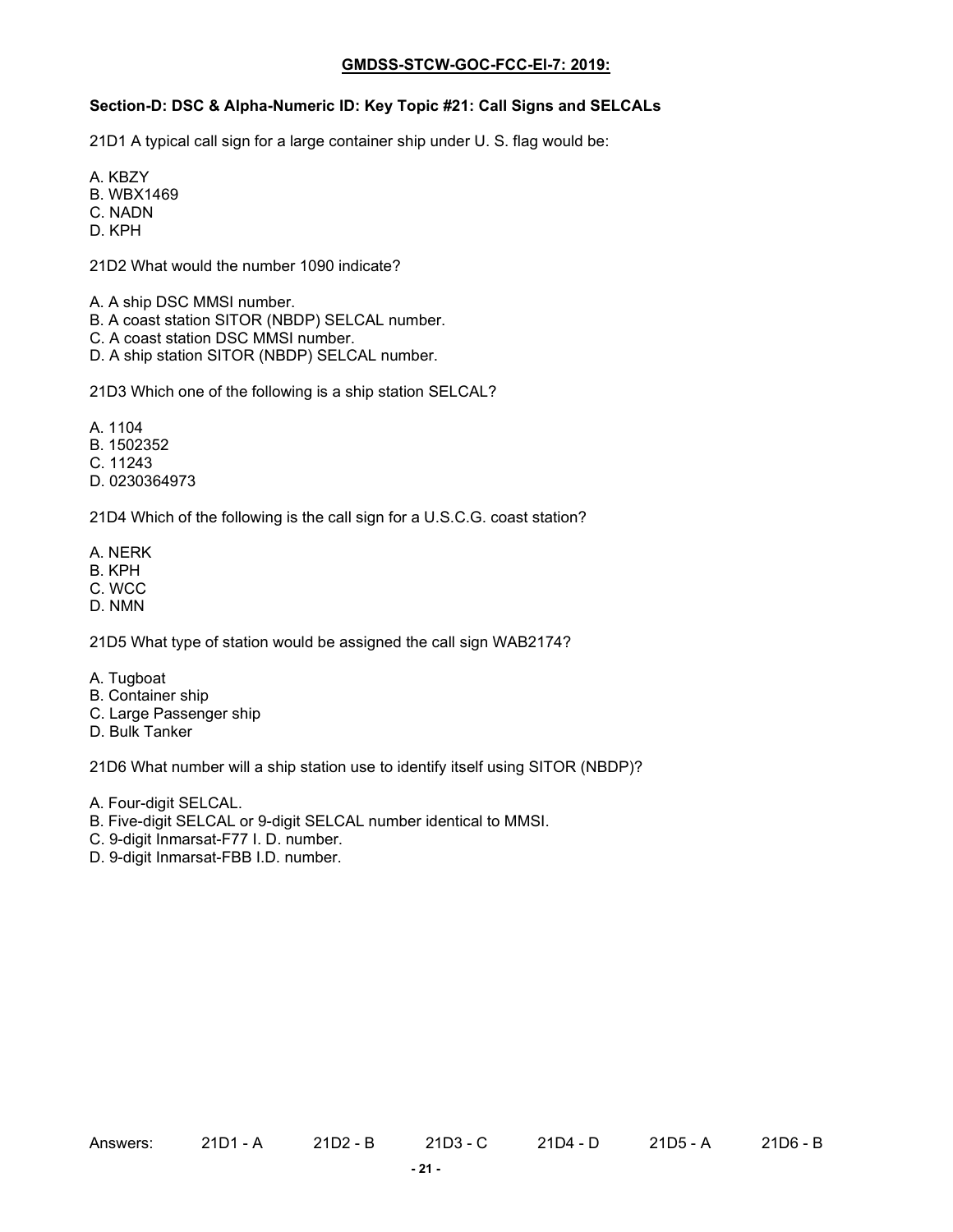#### **Section-D: DSC & Alpha-Numeric ID: Key Topic #22: MMSI- MID and Ship Station I.D. Numbers:**

22D1 What is the MID?

- A. Mobile Identification Number
- B. Marine Indemnity Directory
- C. Mobile Interference Digits
- D. Maritime Identification Digits

22D2 How many digits are in the MID (Maritime Identification Digits)?

- A. 3
- B. 7
- C. 9
- D. 10

22D3 What does the MID (Maritime Identification Digits) signify?

- A. Port of registry
- B. Nationality
- C. Gross tonnage
- D. Passenger vessel

22D4 Which of the following numbers indicates a U.S. flag ship station?

- A. 036627934
- B. 243537672
- C. 338426791
- D. 003382315

22D5 Which of the following MMSI numbers indicates a U.S. flag ship station?

A. 430326190 B. 033609991 C. 303236424 D. 257326819

22D6 Which of the following numbers indicates a ship station MMSI?

A. 003372694 B. 030356328 C. 3384672

D. 623944326

Answers: 22D1 - D 22D2 - A 22D3 - B 22D4 - C 22D5 - C 22D6 - D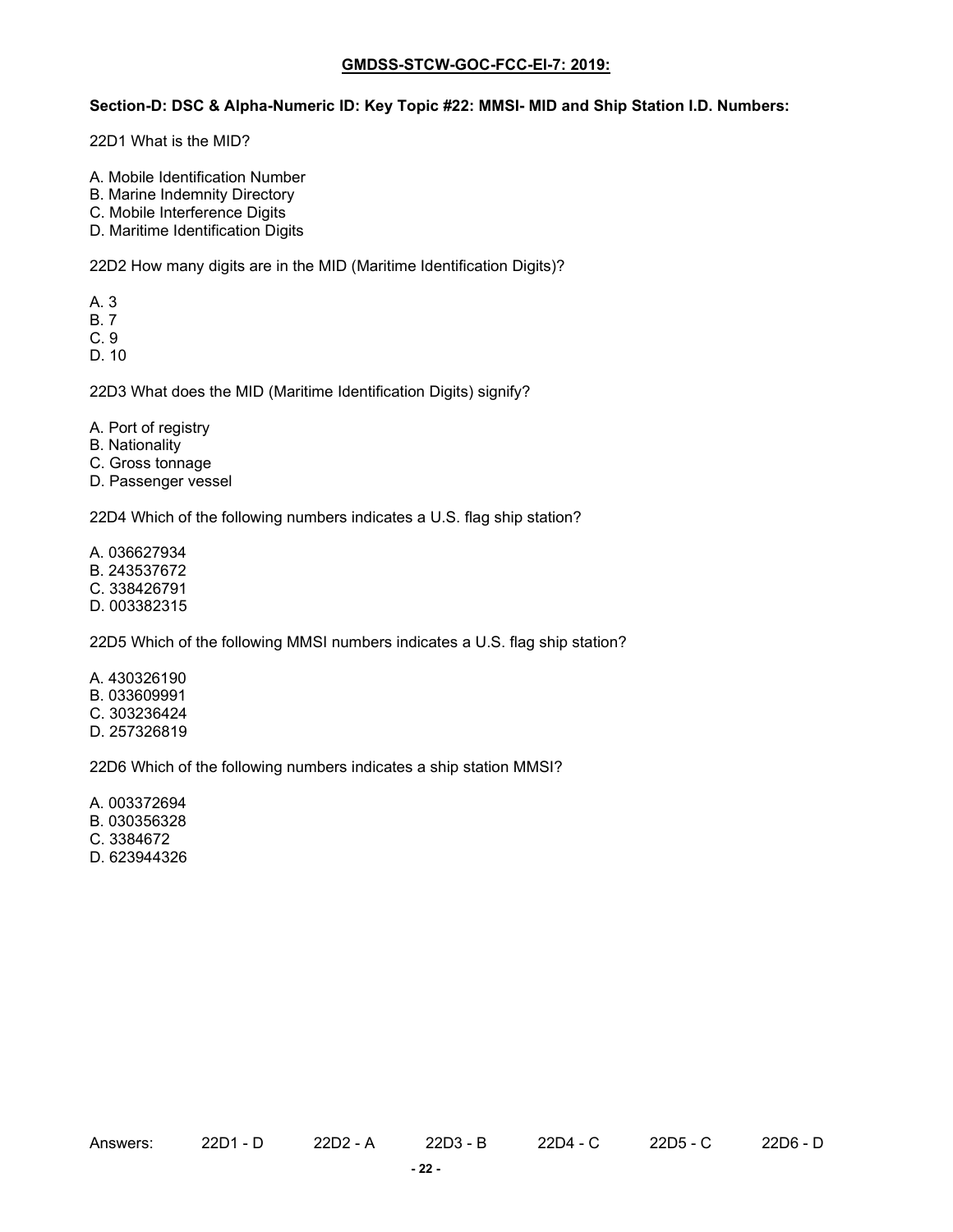#### **Section-D: DSC & Alpha-Numeric ID: Key Topic #23: MMSI; Group and Coast Station I.D. Numbers:**

23D1 A DSC call is received from a station with a MMSI number of 003669991. What type of station made the call?

A. A vessel operating in Sea Area A3.

B. A group ship station

- C. A U.S. coast station
- D. An Intercoastal vessel

23D2 A valid MMSI number for a DSC call to a specific group of vessels is:

- A. 003664523
- B. 338462941
- C. 003036483
- D. 030327931

23D3 A MMSI 030346239 indicates what?

- A. Group MMSI
- B. Inmarsat-C I.D. number
- C. Coast station
- D. Ship station

23D4 Which of the following statements concerning MMSI is true?

- A. Coast station MMSI numbers have 9 digits starting with 4.
- B. All MMSI numbers are 9 digits and contain an MID.
- C. Ship station MMSI numbers can be 7 digits or 9 digits depending on the Inmarsat terminal.
- D. Group MMSI numbers must begin with 2 zeros.

23D5 Which of the following statements concerning MMSI is **FALSE?** 

- A. All Coast Station MMSI must begin with 2 zeros.
- B. All Coast Station MMSI must begin with the MID then 2 zeros.
- C. A group call must begin with a single zero followed by the MID.
- D. The first 3 digits of a ship MMSI comprise the MID.

23D6 Which of the following statements concerning MMSI is true?

- A. All ship station MMSI must begin with a single zero and include the MID.
- B. All group station MMSI must begin with the MID.
- C. None of these answers are correct.
- D. All Coast Station MMSI must be 9 digits and begin with the MID and then two zeros.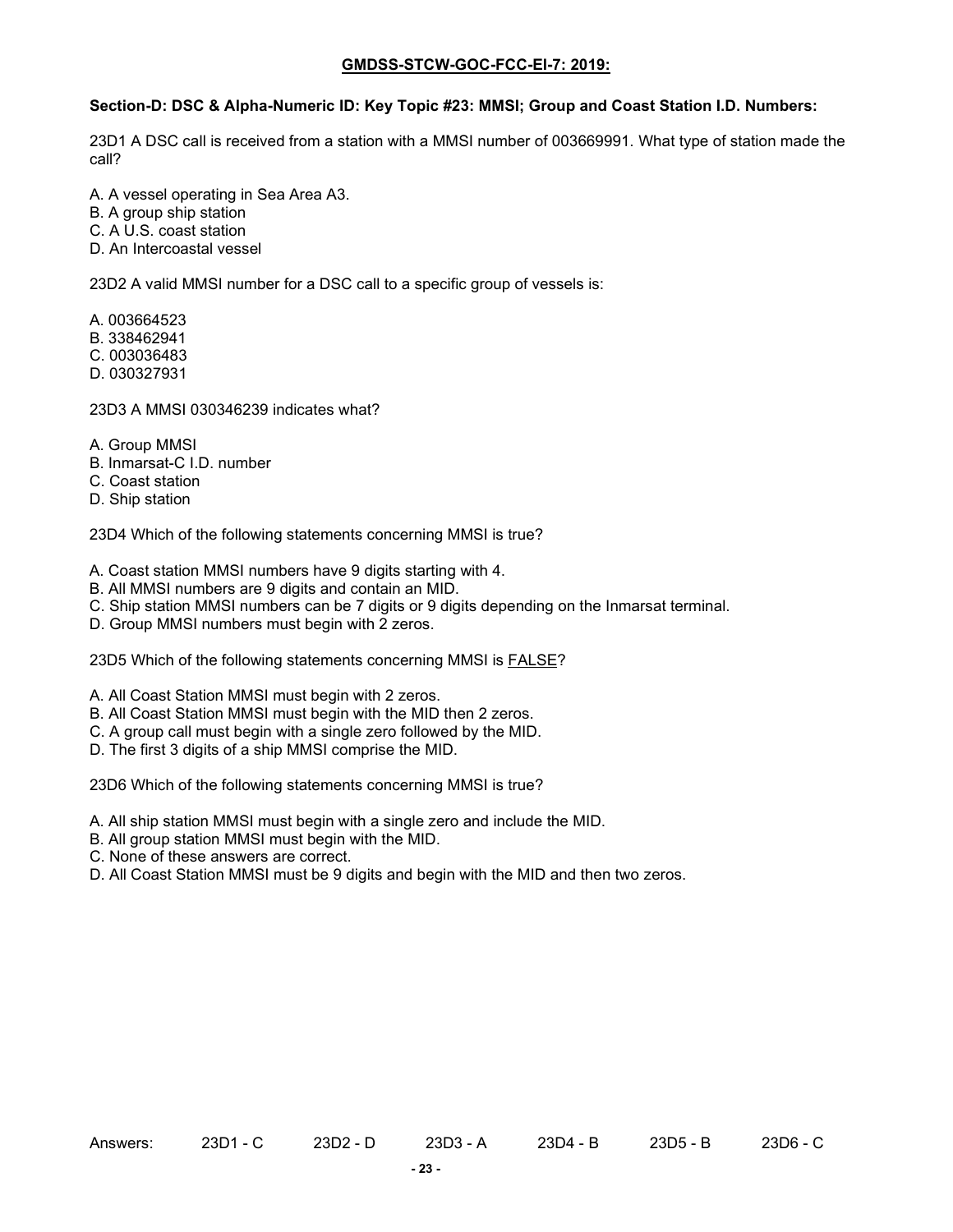#### **Section-D: DSC & Alpha-Numeric ID: Key Topic #24: IMN for F77 Terminals & AIS MMSI for SART:**

24D1 Which of the following would indicate a standard AIS SART?

- A. A 9-digit number beginning with 3.
- B. A 9-digit number always starting with 970.
- C. A 9 digit number beginning with 974.
- D. A 9-digit number always starting with 4.

24D2 Which of the following would indicate a MOB AIS SART?

- A. 003662517 B. 436982011
- C. 972350058
- D. 970125648

24D3 Which of the following would indicate an F77 terminal?

- A. 303261598 B. 430364290
- C. 338472564
- D. 764832922

24D4 Which of the following would indicate an F77 terminal?

- A. 765044177
- B. 0036648202
- C. 436682433
- D. 367224126

24D5 Which of the following would indicate an EPIRB AIS SART?

A. 970240099 B. 430363275 C. 369632824 D. 974350188

24D6 Which of the following would indicate an F77 terminal?

A. A 9-digit number always starting with 76.

- B. A 12-digit number starting with the MID.
- C. A 9-digit number ending with the MID.
- D. A 9-digit number always starting with 4.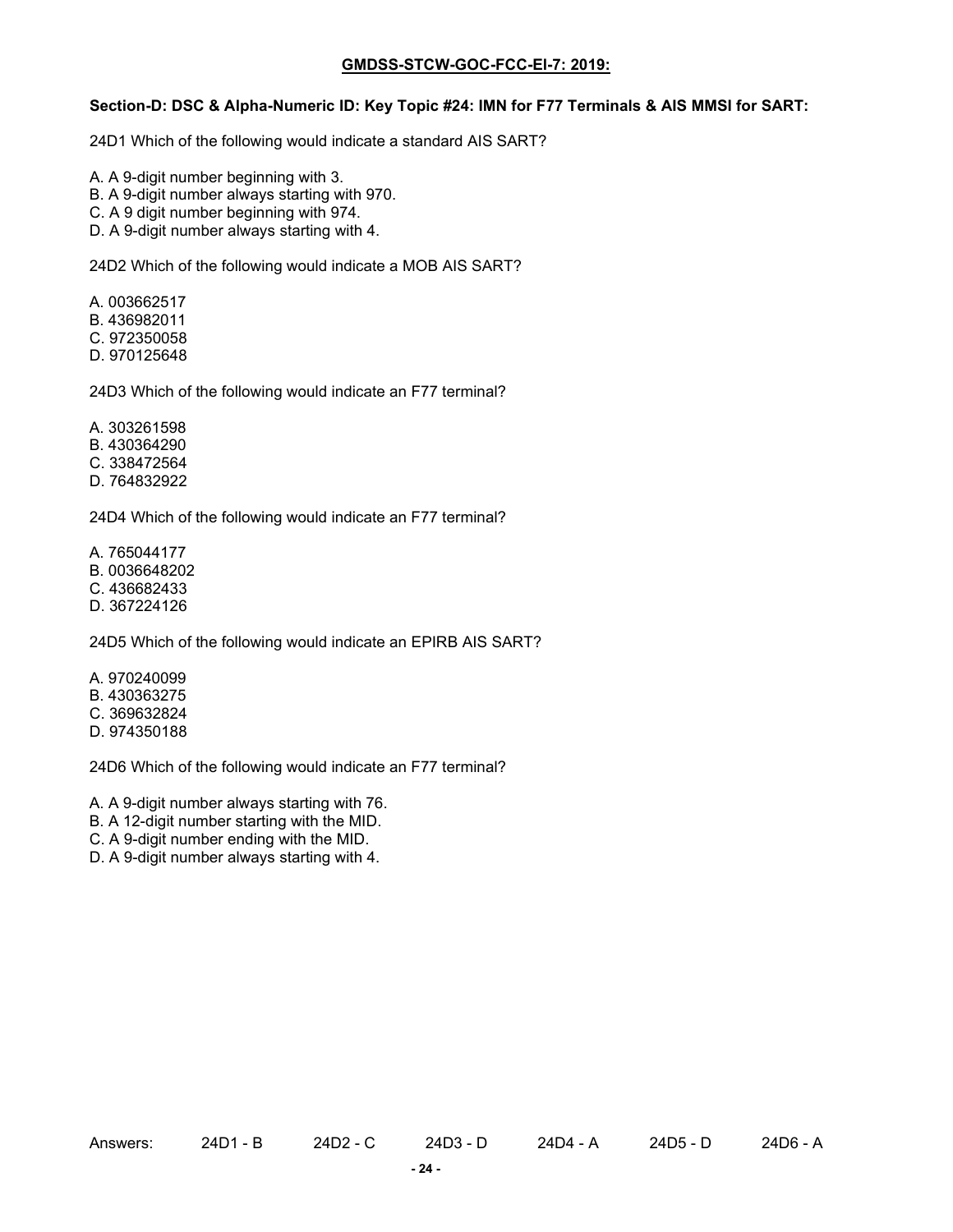#### **Section-D: DSC & Alpha-Numeric ID: Key Topic #25: Inmarsat Mobile Numbers for "C" Terminals:**

25D1 You receive a TELEX with the sender's I.D. of 433863491. What type of terminal sent this message to your vessel?

A. Inmarsat-C

B. Land TELEX terminal

C. Inmarsat-F77

D. Inmarsat-FBB

25D2 You receive a TELEX with the sender's I.D. of 436640927. What type of terminal sent this message to your vessel?

A. F77 Fleet

B. Inmarsat-C

C. Land TELEX terminal

D. Inmarsat-FBB

25D3 Which of the following would indicate an Inmarsat-C terminal?

A. 003698202 B. 325467263

C. 436782433

D. 764835982

25D4 Which of the following would indicate an Inmarsat-C terminal?

A. 600935021

B. 366294824

C. 764881432

D. 430346275

25D5 Which of the following would indicate an Inmarsat-C terminal?

A. 436782011 B. 003662517 C. 325463325 D. 764848791

25D6 Which of the following would indicate an Inmarsat-C terminal?

A. A 9-digit number beginning with the MID.

B. A 9-digit number always starting with 4.

C. A 9 digit number always starting with 970.

D. A 9-digit number always starting with 3.

Answers: 25D1 - A 25D2 - B 25D3 - C 25D4 - D 25D5 - A 25D6 - B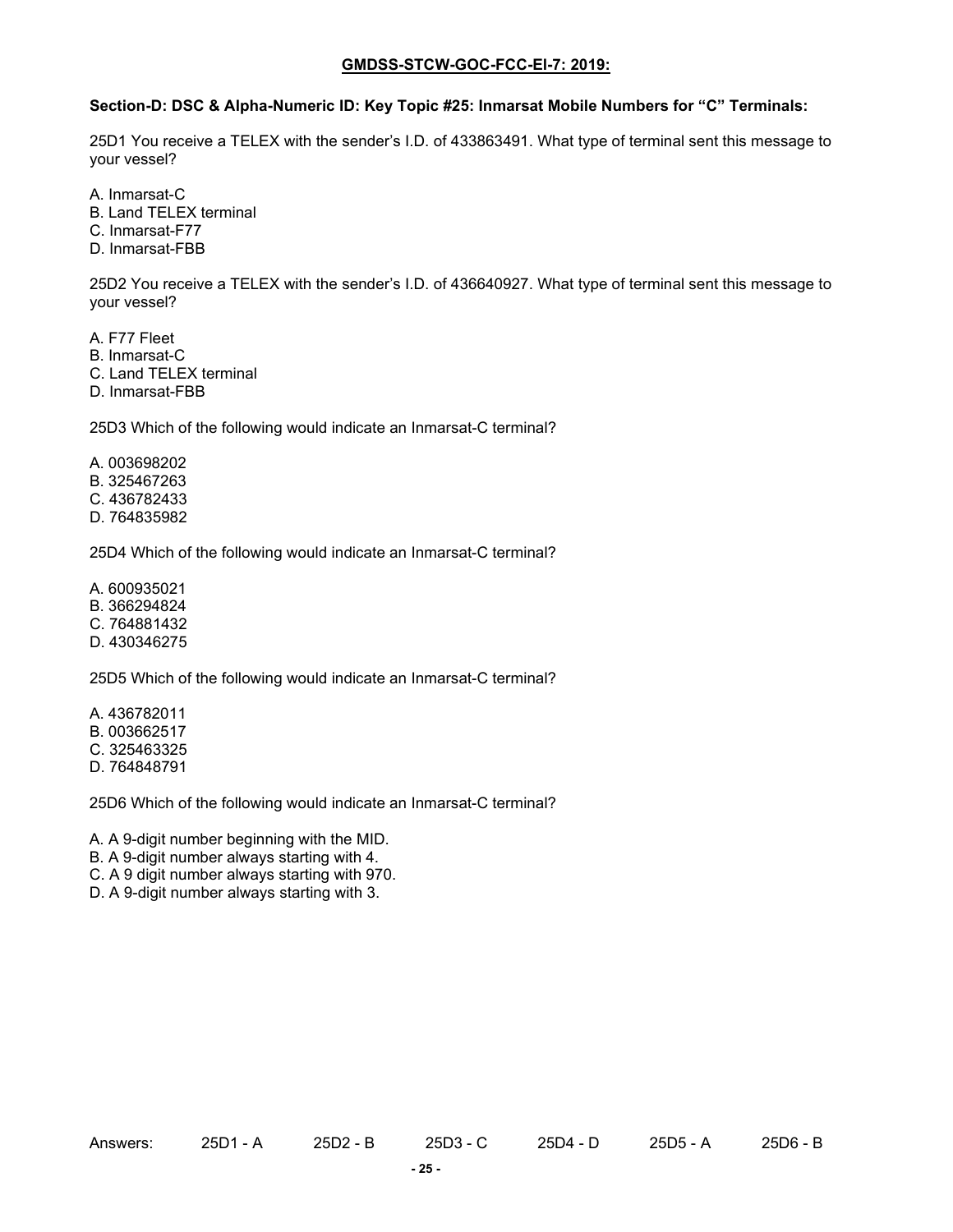# **Section-D: DSC & Alpha-Numeric ID: Key Topic #26: DSC Format and Info Sent:**

26D1 What sequence best describes an MF-HF DSC Distress Alert transmission?

A. Vessel name, Distress priority code, vessel position & time, nature of Distress,

B. A string of dots to stop the DSC scanner, vessel MMSI, vessel position & time, nature of Distress, frequency for follow-on communications.

C. Vessel MMSI, frequency & emission for follow-on communications, vessel position & time, Distress priority code.

D. A string of dots to stop the DSC scanner, Distress priority code, vessel MMSI, vessel position & time, emission for follow-on communications, DSC frequency.

26D2 MF-HF DSC alerts are transmitted using what emission type?

- A. J2B to ensure compatibility with DSC receivers.
- B. J3E to ensure correct voice follow-on frequencies are used.
- C. F1B to ensure correct SITOR (NBDP) follow-on frequencies are used.
- D. A3E to achieve the best transmission range.

26D3 When sending a DSC call:

- A. Vessel's position will automatically be sent with DSC calls specifying an alternate frequency.
- B. Vessel's position will automatically be sent if the vessel is sending a "Distress Hot Key" alert.
- C. Vessel's MMSI will indicate its ocean region and vessel position.
- D. Vessel's MMSI and position will automatically be sent for all types of DSC calls.

26D4 DSC transmissions are encoded:

- A. Using J3E mode for proper follow-on communications.
- B. Using F1B mode to ensure proper reception.
- C. Using a ten-bit error detecting code.
- D. Using J2B mode for correct transmission.

26D5 DSC transmissions are received:

- A. Using voice or TELEX modes as appropriate.
- B. Using J3E or H3E modes as appropriate.
- C. Using digital decoding by the DSC controller.
- D. Using F1B and/or J2B decoding by the transceiver.

26D6 Properly formatted MF-HF DSC transmissions can request which of the following emissions for follow on communications?

- A. J3E/H3E telex emissions
- B. F1B/J2B voice emissions
- C. J3E/F3E voice emissions
- D. J3E/H3E voice emissions

Answers: 26D1 - D 26D2 - A 26D3 - B 26D4 - C 26D5 - C 26D6 - D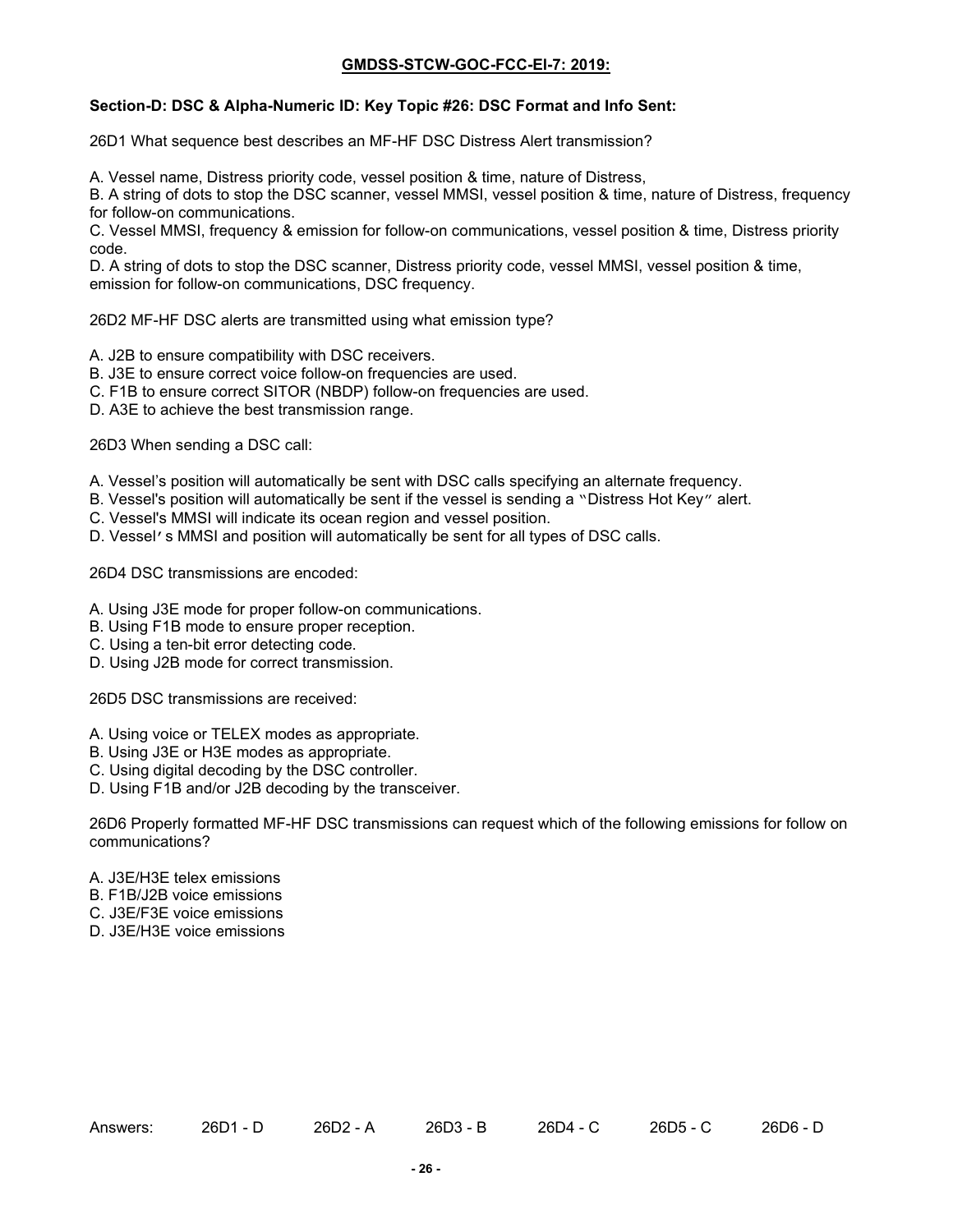### **Section-D: DSC & Alpha-Numeric ID: Key Topic #27: DSC Operations:**

27D1 Which of the following statements concerning DSC equipment is true?

A. The GMDSS Radio Operator is not responsible for properly selecting HF DSC guard channels because they are done automatically by the watch receiver.

B. All equipment must be type accepted by Inmarsat.

C. The vessel's navigational position must be updated, either automatically or manually, no less often than every four (4) hours.

D. The GMDSS Radio Operator is responsible for properly selecting VHF & MF DSC guard channels but the HF frequencies are done automatically by the watch receiver.

27D2 What is the action that a GMDSS Radio Operator should take when a DSC Distress alert is received requesting J3E?

A. No action is necessary, as the DSC control unit will automatically switch to the SITOR (NBDP) follow-on communications frequency.

B. The Operator should immediately set continuous watch on VHF channel 70.

C. The Operator should immediately set continuous watch on the SITOR (NBDP) frequency that is associated with frequency band on which the Distress alert was received.

D. The Operator should immediately set continuous watch on the radiotelephone frequency that is associated with frequency band on which the Distress alert was received.

27D3 What does the DSC control unit do if the GMDSS Radio Operator fails to insert updated information when initiating a DSC Distress alert?

A. It will initiate the DSC Distress alert and default information will automatically be transmitted.

B. It will abort the transmission and set off an audible alarm that must be manually reset.

C. It will initiate the DSC Distress alert but, as no information will be transmitted, rescue personnel will not be able to identify the vessel, its position, or its situation.

D. It will initiate the DSC Distress alert, but any station receiving it will have to establish contact with the distressed vessel to determine its identity, position, and situation.

27D4 A DSC Distress alert:

A. Must always be sent on VHF Ch-70.

B. Will always be sent on one or more of the DSC Distress frequencies.

C. Must always be sent on MF 2 MHz plus one other HF DSC frequency.

D. Must always be sent on VHF Ch-70, then 2 MHz MF then 8 MHz HF.

27D5 In all cases, the transmit frequency of a MF/HF console DSC Distress alert:

A. Will always go out first on 2187.5 kHz to reach nearby vessels.

B. Depends upon operator DSC Call set up entries or manufacturer's defaults.

C. Will go out on 8 MHz and 2 MHz and one other DSC Distress frequency.

D. Will always go out first on 8414.5 kHz to ensure receipt by a coast station.

27D6 DSC relays of Distress alerts to a coast station:

- A. Should be done for all Distress alerts received aboard the ship.
- B. Should be transmitted to all ships involved in Distress traffic.

C. Should be avoided; unless a DSC acknowledgement has not been heard.

D. Are the best means to provide for a retransmission of Distress communications.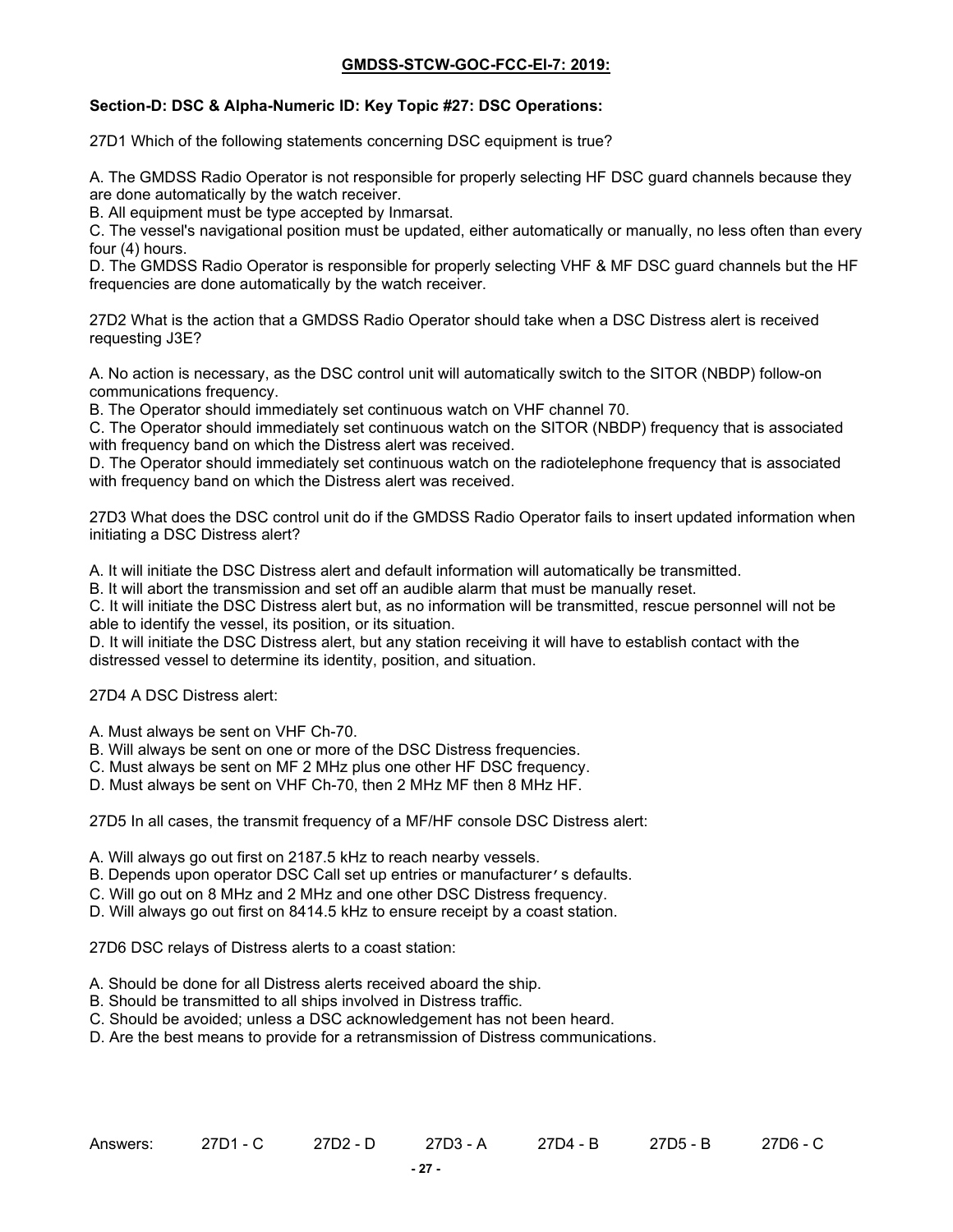#### **Section-D: DSC & Alpha-Numeric ID: Key Topic #28: DSC Frequencies:**

28D1 Which of the following is NOT a DSC watch frequency?

A. 2187.5 kHz B. 2182.0 kHz C. 6312.0 kHz D. 12577.0 kHz

28D2 Which of the following channels and modes should be used when initiating a Distress alert transmission?

A. Ch-6 DSC B. Ch-6 Radiotelephony

- C. Ch-70 DSC
- D. Ch-13 Radiotelephony and Ch-16 DSC

28D3 How many total frequencies are available for DSC Distress alerting?

- A. One
- B. Two
- C. Five
- D. Seven

28D4 Which of the following watches must a compulsory Sea Area A1 vessel maintain?

- A. A continuous DSC watch on Ch-70.
- B. A continuous DSC watch on 8414.5 kHz plus one other HF DSC frequency.
- C. A continuous DSC watch on 2187.5 kHz.
- D. A continuous DSC watch on Ch-16.

28D5 Which of the following are the MF/HF DSC Distress watch frequencies

A. 2177.5, 4210.0, 6314.0, 8416.5 12579.0, 16806.5 B. 2182.0, 4125.0, 6215.0, 8291.0, 12290.0, 16420.0 C. 2174.5, 4177.5, 6268.0, 8376.5, 12520.0, 16695.0 D. 2187.5, 4207.5, 6312.0, 8414.5, 12577.0, 16804.5

28D6 How many HF DSC Distress watch channels must be guarded by a compulsory vessel underway.

- A. 2
- B. 3
- C. 4
- D. 6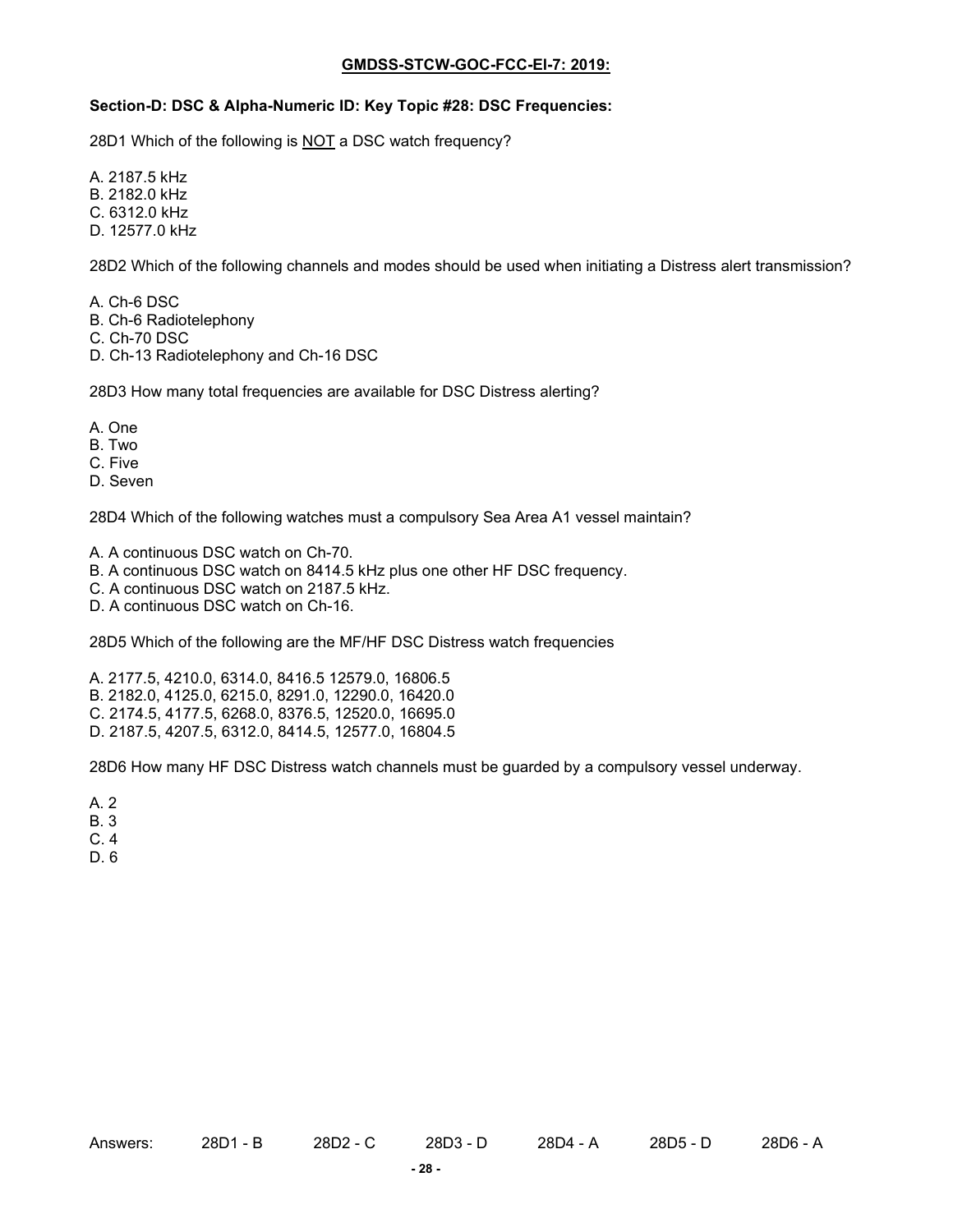## **Section-E: Distress, Urgency & Safety Communications: Key Topic #29: Sending a Distress Alert:**

29E1 What is usually the first step for a GMDSS Radio Operator to take when initiating a Distress priority message via Inmarsat?

A. By pressing a "Distress Button" or "Distress Hot Key(s)" on the equipment.

B. By dialing the correct code on the telephone remote unit.

- C. By contacting the LES operator and announcing a Distress condition is in existence.
- D. By contacting the LES operator using the radiotelephone Distress procedure "Mayday"... etc.

29E2 Which of the following statements is true regarding Distress alerting under GMDSS?

A. Ship to shore Distress alerts are used to alert other ships in port of navigational hazards.

B. The Distress alert should identify the station in Distress and its position & time of position update. Also, the alert may include the nature of the Distress, the type of assistance required, or the course and speed of the mobile unit.

C. Ship-to-ship Distress alerts are used to alert other ships in the vicinity of navigational hazards and bad weather.

D. The vessel nearest to the emergency must notify the Coast Guard before leaving the vicinity.

29E3 If a GMDSS Radio Operator initiates a DSC Distress transmission but does not insert a message, what happens?

A. The transmission is aborted and an alarm sounds to indicate this data must be provided by the operator.

B. The transmission is not initiated and "ERROR" is indicated on the display readout.

C. The transmission will be made with "default" information provided automatically.

D. The receiving station will poll the DSC unit of the vessel in Distress to download the necessary information.

29E4 Repetition of a DSC Distress alert is normally automatic if not acknowledged after a delay of:

A. 2 - 5 minutes

- B. 10-15 minutes
- C. 1 2 minutes
- D. 3.5 4.5 minutes

29E5 For a MF/HF DSC Distress alert which statement is FALSE?

A. It always requests J3E Voice follow-on communications so other vessels can hear the Mayday.

B. It will send the minimal necessary information using the "Distress Button" or "Distress Hot Key."

C. It will send a more detailed Distress format if time permits and operator data entries are correctly performed.

D. It does not contain all the information normally of interest in On-scene Distress communications.

29E6 Which statement regarding an MF/HF DSC Distress alert is true:

A. Follow on communications should be presumed to take place on the SITOR (NBDP) frequency associated with the specific DSC frequency used.

B. Follow on communications should be presumed to take place on the voice frequency associated with the specific DSC frequency used.

C. An alternate emission and frequency may be specified for follow-up communications by the vessel in the original Distress alert.

D. Both the nature of Distress and the alternate emission and frequency must be specified for follow-up communications in the original Distress alert.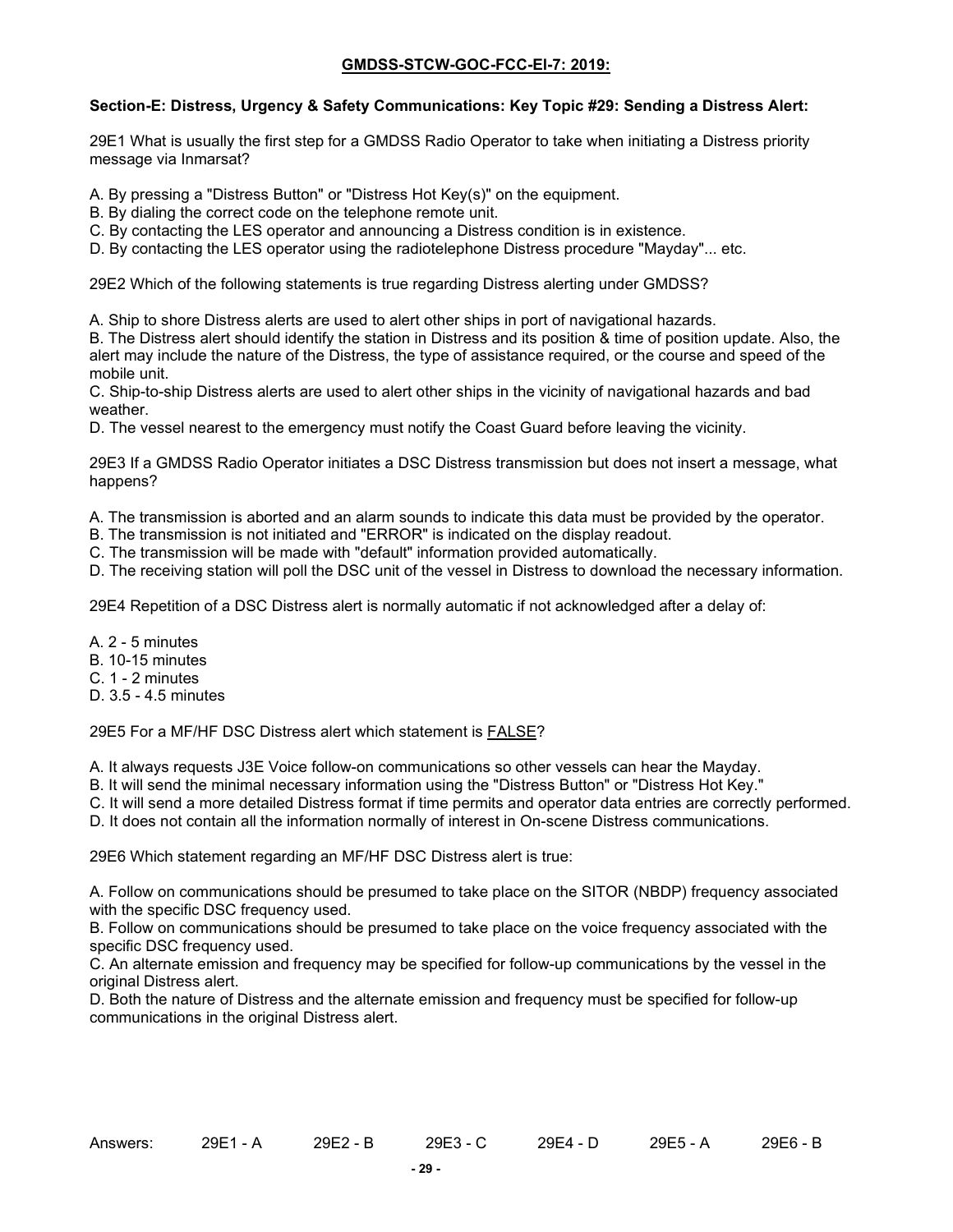### **Section-E: Distress, Urgency & Safety Communications: Key Topic #30: Follow-On Voice Transmission:**

30E1 If a VHF-DSC Distress alert is transmitted what channel is used for follow-on voice transmission?

A. Ch-12 B. Ch-70 C. Ch-13 D. Ch-16

30E2 If a MF-DSC Distress alert is transmitted what frequency is used for follow-on voice transmission?

A. 2182.0 kHz B. 2760.0 kHz C. 2187.5 kHz D. 2174.5 kHz

30E3 If a HF-DSC Distress alert is transmitted what frequency is used for follow-on voice transmission?

A. 8376.5 kHz B. 8291.0 kHz C. 8401.5 kHz D. 8201.0 kHz

30E4 What is the proper format for a Distress follow on voice transmission? (3x is three times),

A. All Ships 3x, this is Ship's Name/Call Sign 3x, MMSI, Ship's position, nature of distress and assistance requested.

B. Mayday 3x, this is Ship's Name/Call Sign once, MMSI, Ship's position, nature of distress and assistance requested.

C. Mayday 3x, this is Ship's Name/Call Sign 3x, MMSI, Ship's position, nature of distress and assistance requested.

D. All Stations 3x, this is Ship's Name/Call Sign 3x, MMSI, Ship's position, nature of distress and assistance requested.

30E5 What information should be included in a Distress follow on voice transmission after a DSC Alert?

A. Ship's Name and Call Sign, MMSI number, DSC frequency used and any other information that might facilitate rescue.

B. Ship's position, Ship's IMN, the nature of distress and assistance requested.

C. Ship's Name and Call Sign, MMSI number & position, the nature of distress and assistance requested.

D. Ship's Name and Call sign, repeat IMN, provide any other information that might facilitate rescue.

30E6 What information is NOT vital in a Distress follow on voice transmission after a DSC Alert?

- A. Ship's position, nature of distress and assistance requested.
- B. Ship's Name, Call Sign and MMSI number.
- C. Physical description of the vessel and number of POB.

D. Company emergency contact information.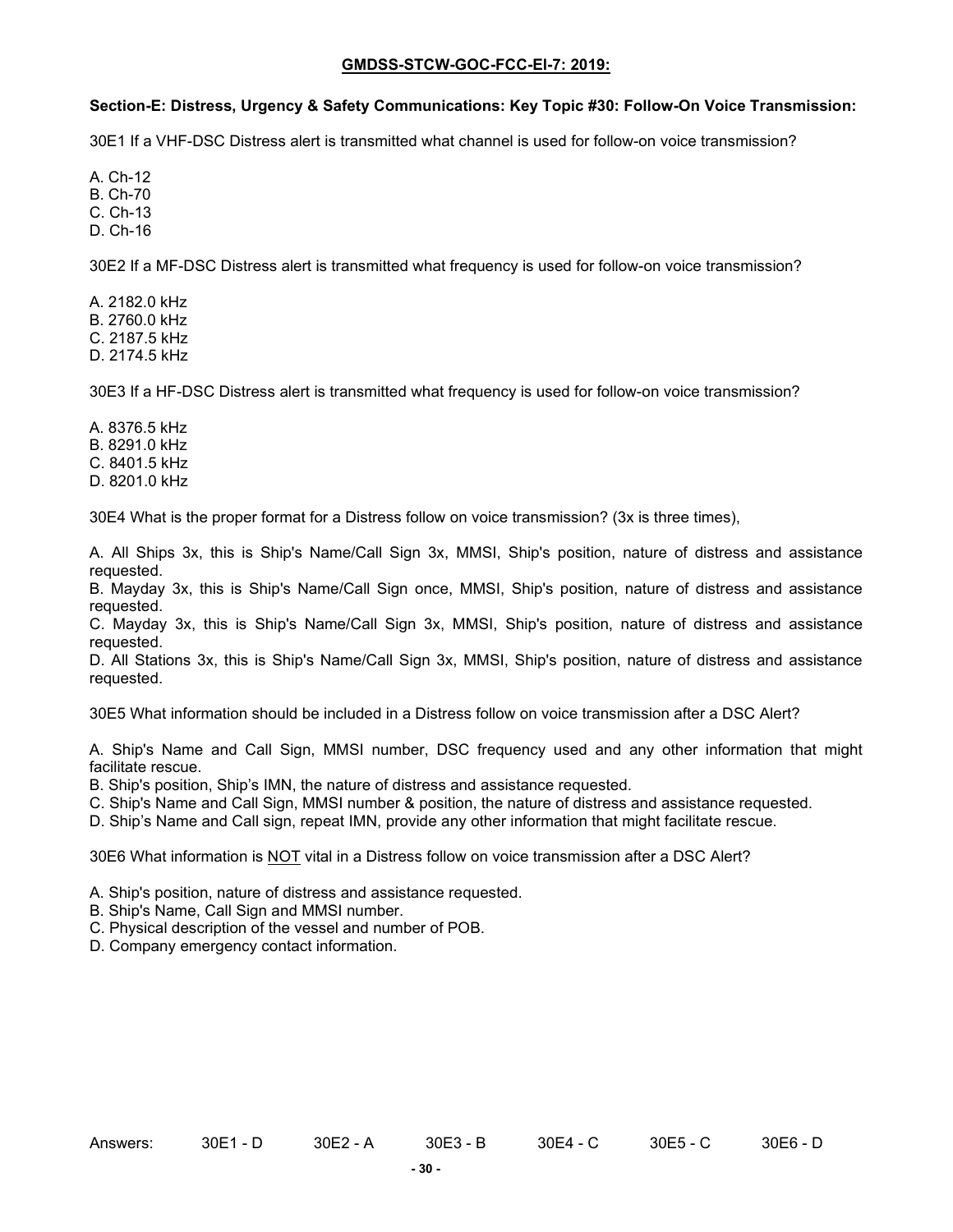### **Section-E: Distress, Urgency & Safety Communications: Key Topic #31: Response to a Distress Alert:**

31E1 Which statement is true regarding the receipt and acknowledgement of actual Distress follow-on communications by GMDSS ship stations?

A. Ship stations in receipt of Distress alert should not defer acknowledgement for a short interval, so that receipt may be acknowledged by the coast station.

B. A Coast station has the sole obligation to respond. A ship station should wait for the Coast station MMSI DSC Acknowledgment before taking action. If a Coast station has no response in 15 minutes the ship should DSC acknowledge and inform the RCC.

C. A ship station that receives a Distress call from another vessel must, as soon as possible, inform the Master or person responsible for the ship of the contents of the Distress communications received.

D. Alerts concerning navigational hazards are second only to Safety traffic.

31E2 What is meant by the acronym "EOS" in a DSC message?

- A. Error Of Sequence
- B. End Of Signals
- C. Equal Operating Signals
- D. End Of Sequence

31E3 What is the proper procedure to be followed upon receipt of a Distress alert transmitted by use of Digital Selective Calling techniques?

A. Set watch on the radiotelephone Distress and Safety frequency associated with the Distress and Safety calling frequency on which the Distress alert was received.

B. Set watch on the DSC alerting frequency in the band of frequencies the alert was received.

C. Set a continuous watch on VHF-FM Channel 13, 16 and DSC on Channel 70.

D. Ship stations equipped with narrow-band direct-printing equipment should respond to the Distress alert as soon as practicable by this means.

31E4 What is meant by the acronym "ECC" in a DSC message?

- A. Every Cipher Counted
- B. Error Check Character
- C. Error Cannot Confirm
- D. Even Characters Counted

31E5 What action should be taken on receipt of a DSC Distress alert?

A. Read the display screen and/or printout, silence the alarm, always call the Master to confirm the alert is real.

B. Silence the alarm, read the display screen and/or printout and listen for any follow-on transmissions.

C. Listen for any follow-on voice/TELEX transmission on the appropriate DSC frequency.

D. Silence the alarm, read the display screen and/or printout, only call the Master if the alert is within 500 NM.

31E6 What action should be taken if a Distress alert is received on the 12 MHz DSC frequency?

- A. Use DSC to acknowledge/relay the alert using the 12 MHz DSC frequency.
- B. Do nothing. Ship is too far away to render assistance.
- C. Set the transceiver to 12290.0 kHz simplex J3E emission.

D. Set the transceiver to 12520.0 kHz simplex F1B/J2B emission.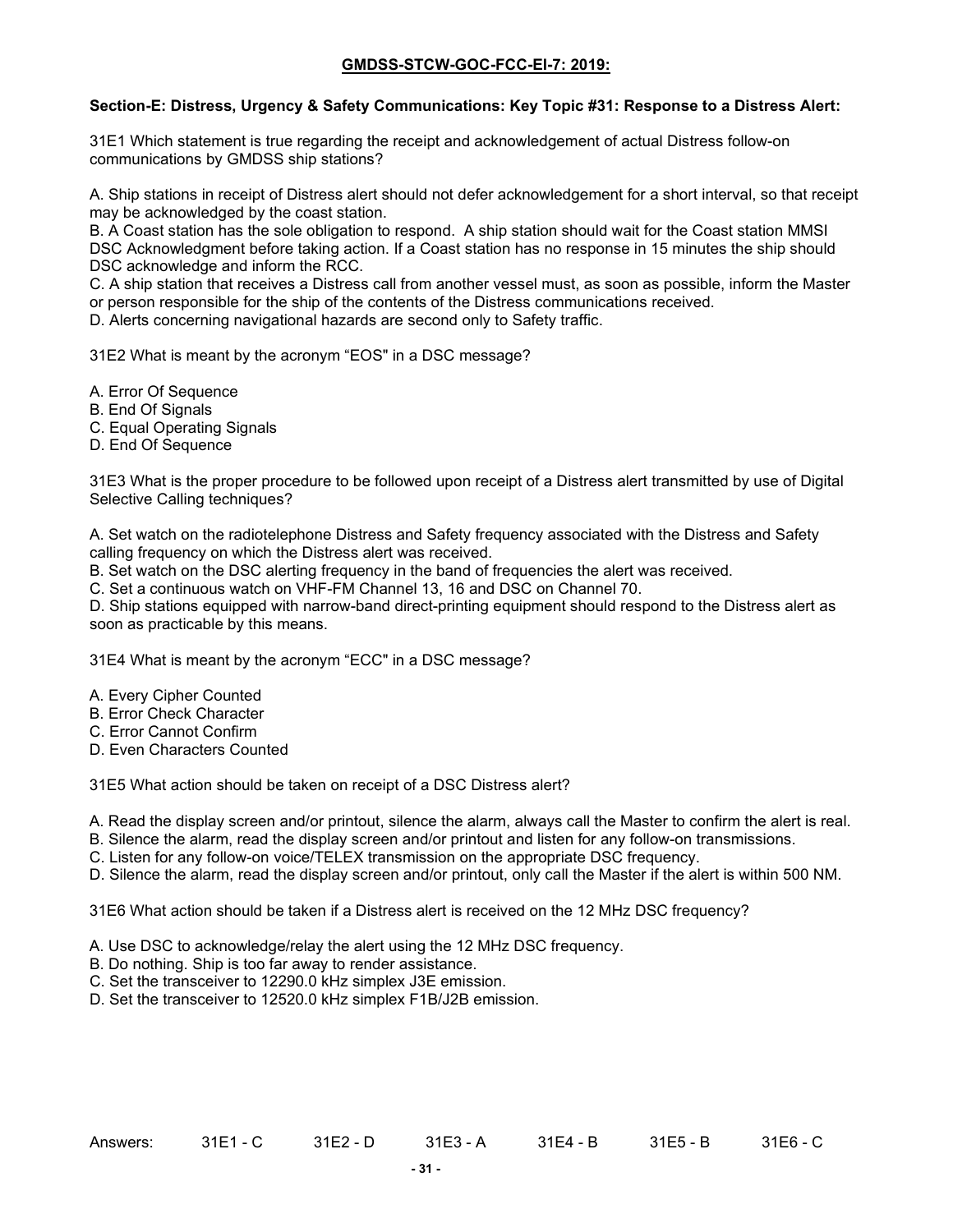### **Section-E: Distress, Urgency & Safety Communications: Key Topic #32: DSC Distress Relays:**

32E1 Your ship received a Distress relay from a coast station on DSC frequency 2187.5 kHz. What action should the watch officer take?

A. Retransmit the DSC call on 2187.5 kHz to other vessels in the vicinity to assist in SAR operations.

- B. Monitor 2182.0 kHz to determine if there are any genuine Distress communications.
- C. Transmit a voice "Mayday Relay" call on 2187.5 kHz to other vessels in the vicinity.
- D. Transmit a voice "Mayday Relay" call on 2182.0 kHz to other vessels in the vicinity.

32E2 Your ship received a Distress relay from a coast station on DSC VHF channel 70. What action should the watch officer take?

A. Retransmit the DSC call on Ch-70 to other vessels in the vicinity.

- B. Monitor Ch-06 to determine if there are any genuine Distress communications.
- C. Monitor Ch-16 to determine if there are any genuine Distress communications.
- D. Transmit a voice "Mayday Relay" call on Ch-13.

32E3 Under what condition would you not relay a DSC Distress alert?

A. If the mobile unit in Distress is incapable of further Distress alert communications.

- B. If no Coast Station/Mobile Unit acknowledgement of the alert is observed.
- C. No distress traffic has been heard and the DSC alert is unacknowledged via DSC.
- D. A coast station DSC acknowledgment of the original Distress alert was received by your vessel.

32E4 The relay of DSC Distress alerts:

A. Can quickly overburden the GMDSS systems in the vicinity with improperly transmitted or inappropriately relayed DSC calls.

B. Was not originally an intended function of the GMDSS system but now is the preferred method to notify an RCC.

C. Remains the preferred method for passing Distress message traffic to an RCC or Coast Station.

D. Should always be done immediately to ensure a Coast Station receives the DSC Distress Alert.

32E5 Transmission of a DSC Distress alert by a station on behalf of another vessel actually in Distress should NOT occur:

A. When the mobile unit actually in Distress is not itself in a position to transmit the Distress alert.

B. When the Master or responsible person on the mobile unit not in Distress so decides.

C. When the responsible person at the Coast Station determines further help is necessary.

D. When communications between the Distress vessel and a Coast station are already in progress.

32E6 DSC Relays of DSC Distress alerts received from other ships should be done?

A. Only when the original DSC call is not acknowledged, and no follow-on Distress traffic has been heard.

B. Only by Inmarsat-C TELEX with Distress priority conveying the follow-on Distress traffic that has been heard.

C. Only by Inmarsat-FBB voice or TELEX with Distress priority if no follow-on Distress traffic has been heard. D. Preferably by MF/HF voice or TELEX directly to the RCC conveying the follow-on Distress traffic that has been heard.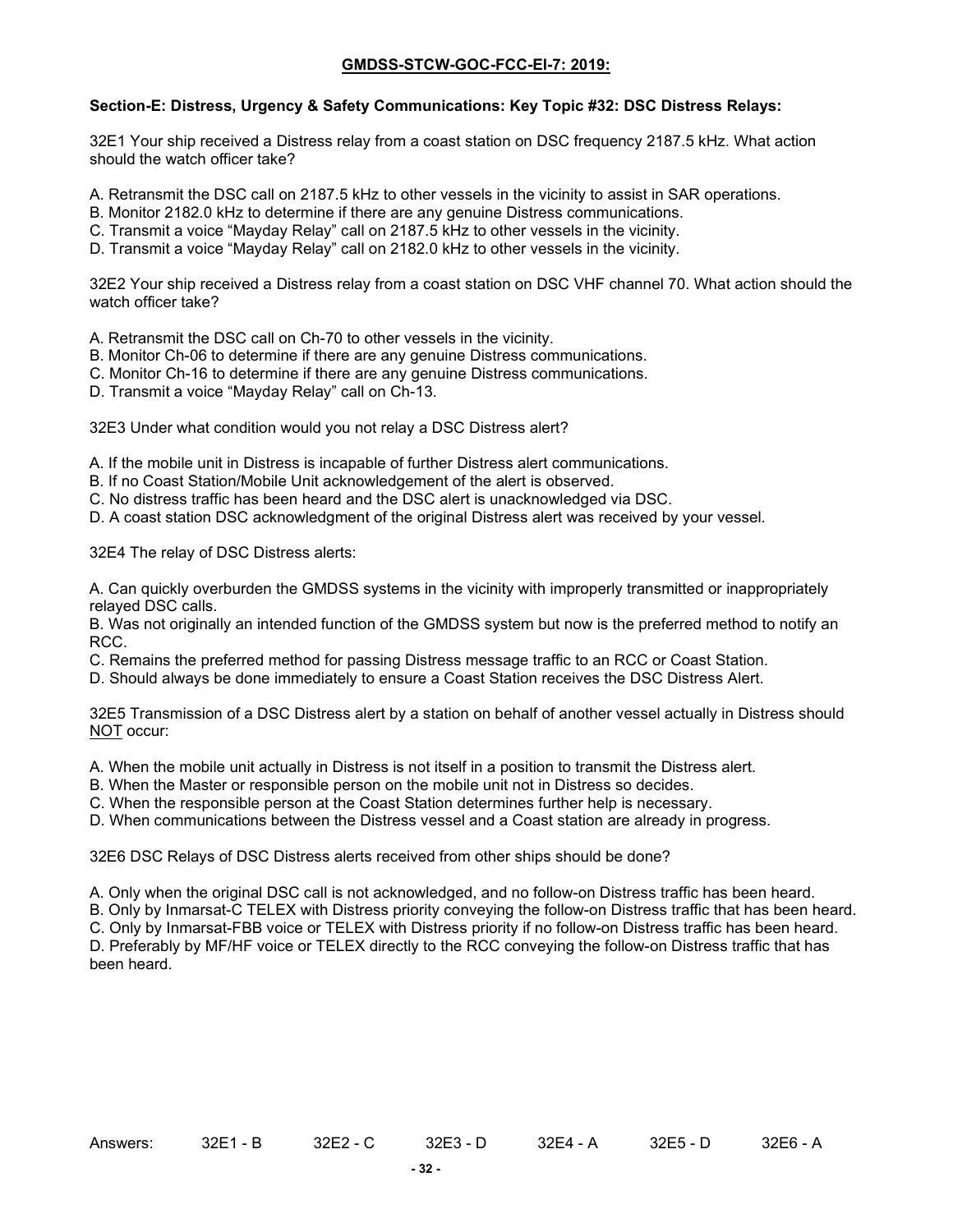#### **Section-E: Distress, Urgency & Safety Communications: Key Topic #33: Action-False Distress Alerts:**

33E1 What action should you take after sending a false or mistaken Distress alert on VHF?

- A. Make a voice announcement to cancel the alert on Ch-16.
- B. Send a DSC cancellation message on Ch-70.
- C. Make a voice announcement to cancel the alert on Ch-13.
- D. Make a voice announcement to cancel the alert on Ch-22A.

33E2 What action should you take after sending a false or mistaken Distress alert on MF?

- A. Make a voice announcement to cancel the alert on 2187.5 kHz.
- B. Make a voice announcement to cancel the alert on 2182.0 kHz.
- C. Make a voice announcement to cancel the alert on 2174.5 kHz.
- D. Send another DSC alert and follow on with voice on 2182.0 kHz.

33E3 What action should you take after sending a false or mistaken Distress alert on MF?

- A. Send another DSC alert on 2187.5 kHz. and follow on with voice on 2187.5 kHz.
- B. No action is necessary.
- C. Make a voice announcement to cancel the alert on 2182.0 kHz.
- D. Send a DSC alert on all 7 DSC frequencies and follow on voice on 2174.5 kHz.

33E4 What action should you take after sending a false or mistaken Distress alert on 8 MHz?

- A. Make an "ALL STATIONS" call on all 5 H.F. TELEX channels canceling the alert.
- B. Make a "MAYDAY" call on 8414.5 kHz canceling the alert.
- C. Make an "Urgency" call on 8614.0 kHz canceling the alert.
- D. Make an "ALL STATIONS" call on 8291.0 kHz canceling the alert.

33E5 What action should you take after sending a false or mistaken Distress alert on 12577.0 kHz?

- A. Make an "ALL STATIONS" call on the associated 12 MHz J3E frequency canceling the alert.
- B. No action is necessary.
- C. Make an "ALL STATIONS" call on all 5 H.F. TELEX frequencies canceling the alert.
- D. Send a message to the nearest RCC via Inmarsat canceling the alert.

33E6 What action should you take after sending a false or mistaken Distress alert on Inmarsat-C?

A. Press the "Distress Hot Keys" then press the "cancel" key.

B. Select "Transmit" or "SEND/REC" menu and send a cancellation message via the LES used for the Distress alert.

C. Do nothing until the RCC contacts your vessel to determine if the Distress alert was genuine.

D. Select the cancel false Distress alert option in the Distress Setup Menu and re-transmit the call.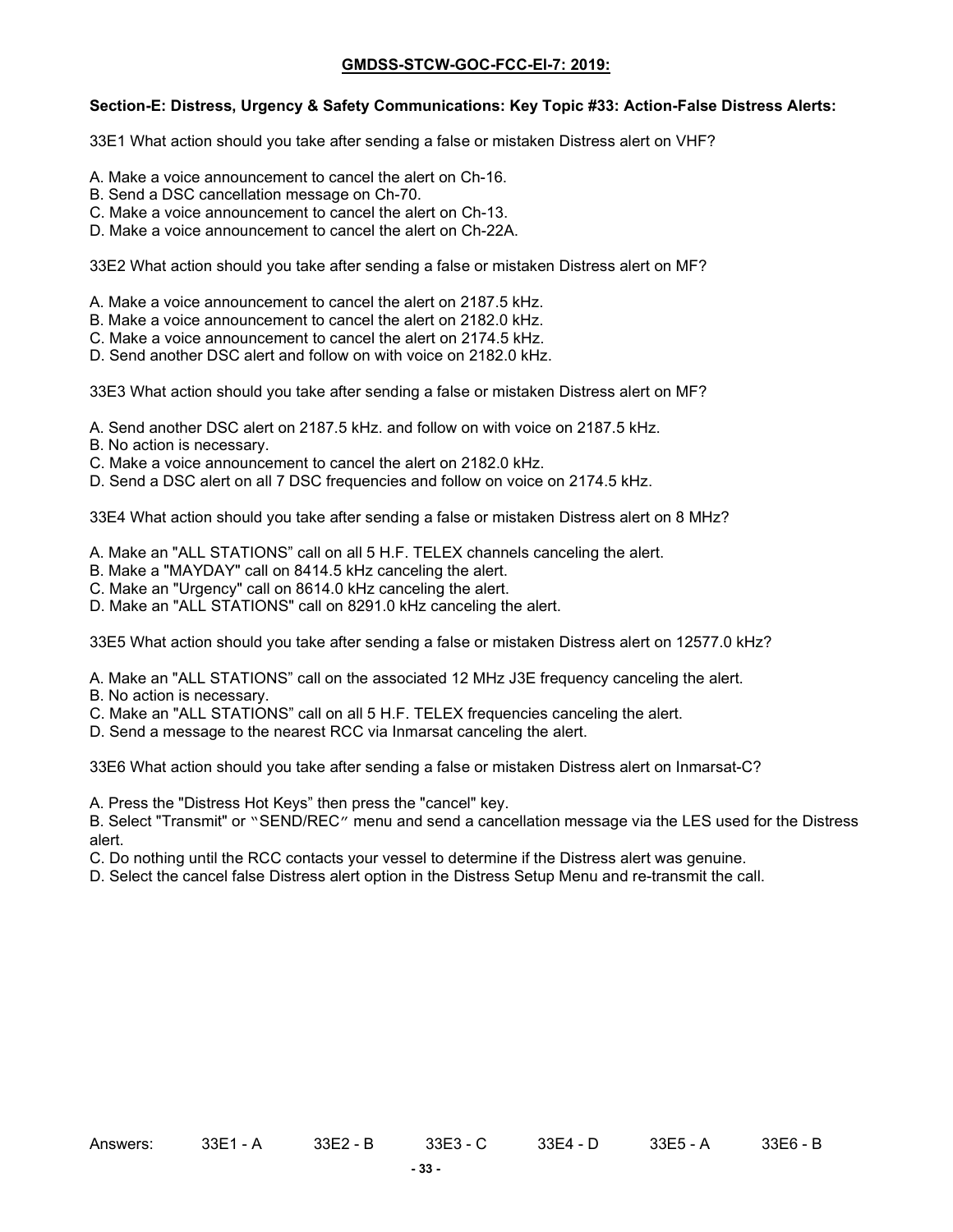### **Section-E: Distress, Urgency & Safety Communications: Key Topic #34: Radio Silence – Resume Traffic:**

34E1 What is the fundamental purpose for imposing radio silence?

- A. To ensure that interference to proprietary communications is minimized.
- B. To ensure that only voice communications can be effected on the Distress frequency or channel.
- C. To ensure that a Distressed vessel will have a "window" twice each hour for transmitting routine messages.
- D. To mitigate the risk of interference on a frequency or channel being used for emergency communications.

34E2 When can routine communications be resumed after radio silence has been imposed?

A. Routine communications can resume after the Rescue Coordination Center transmits a message on the frequency or channel being used for emergency communications stating that such traffic has concluded. B. After determining that the frequency or channel appears to be no longer in use.

C. After determining that geographic distance from the Distress situation will prohibit any other signal from interfering with emergency communications.

D. If, in the master's opinion, communications on that frequency will interfere with emergency communications.

34E3 What is meant by the term "Seelonce Mayday"?

A. Stations remaining off the air to safeguard proprietary information.

B. Stations not directly involved with the on-going Distress communications may not transmit on the Distress frequency or channel.

C. Two three-minute silent periods, at 15 and 45 minutes after the hour that provide a transmitting "window" for distressed vessels to transmit Distress alerts using J3E.

D. Communications on a Distress frequency or channel is banned for 24 hours following the cessation of the Distress traffic.

34E4 How is "radio silence" imposed?

A. By the Land Earth Station (LES) controlling the Distress communications on that frequency.

B. By the nearest Public Correspondence Coast Station.

C. By the On-scene Coordinator (OSC) or the RCC chosen by the SAR Mission Coordinator.

D. By the vessel first responding to the Distress call.

34E5 How are normal working conditions restored on a SITOR (NBDP) frequency on which radio silence had been imposed?

A. The LES that imposed the radio silence must transmit a SITOR (NBDP) message stating "SILENCE FINI".

B. The Public Correspondence Station (PCS) that imposed the radio silence must transmit a narrow band direct printing message on the Distress frequency stating "SILENCE FINI".

C. The RCC or Coast station that imposed the radio silence must transmit a SITOR (NBDP) message stating "SILENCE FINI".

D. The High Seas Service (HSS) that imposed the radio silence must transmit a narrow band direct printing message on the Distress frequency stating "SILENCE FINI".

34E6 How are normal working conditions restored after radio silence has been imposed?

A. All of these answers are correct.

B. The Land Earth Station (LES) that imposed the radio silence must transmit a voice message on the Distress frequency stating "SILENCE FINI".

C. The Public Correspondence Station (PCS) that imposed the radio silence must transmit a voice message on the Distress frequency stating "SILENCE FINI".

D. The Rescue Coordination Center (RCC) that imposed the radio silence must transmit a voice message on the Distress frequency stating "SEELONCE FEENEE".

| Answers: | 34E1 - D | 34E2 - A | 34E3 - B | $34E4 - C$ | $34E5 - C$ | 34E6 - D |
|----------|----------|----------|----------|------------|------------|----------|
|          |          |          |          |            |            |          |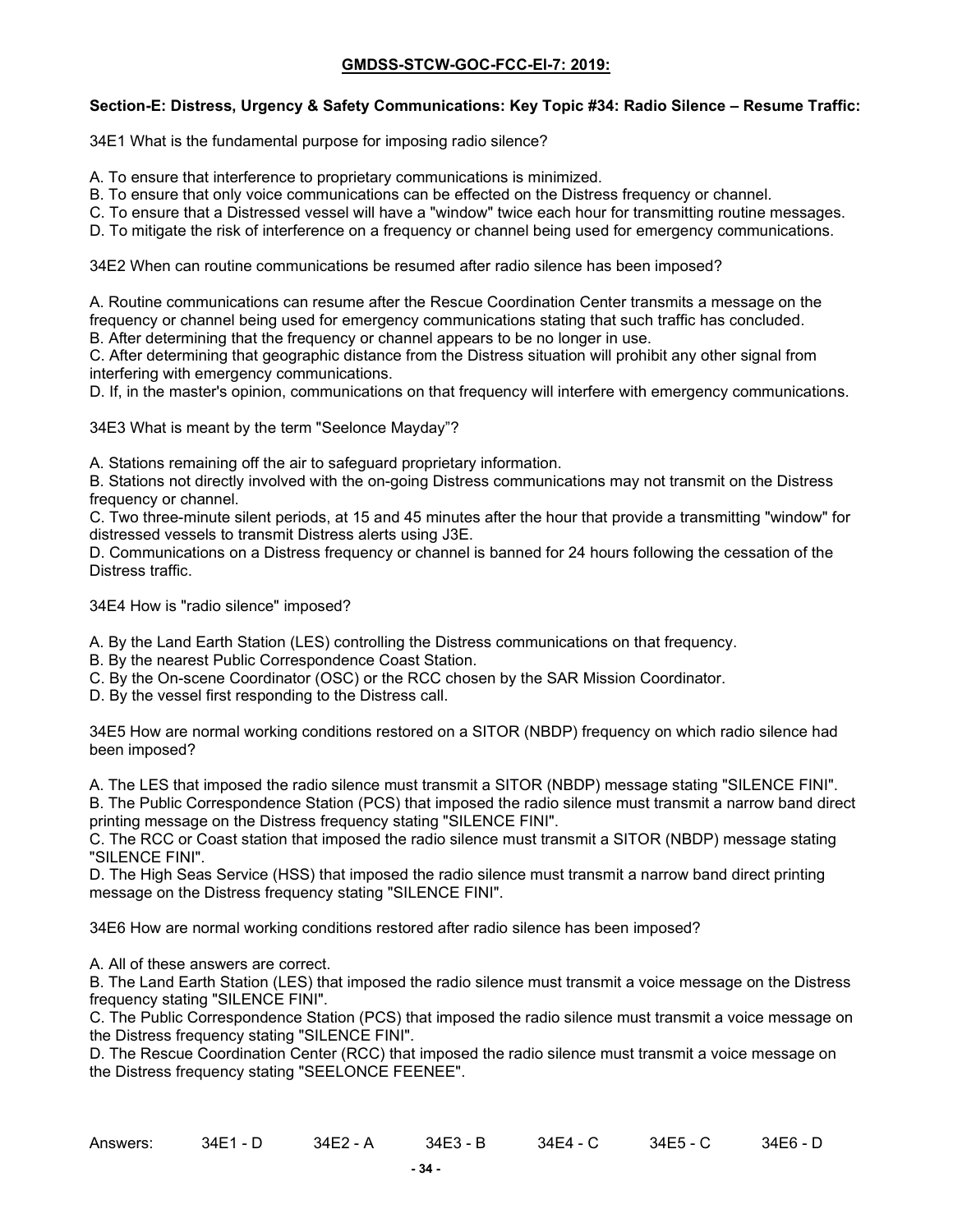#### **Section-E: Distress, Urgency & Safety Communications: Key Topic #35: Urgency Traffic:**

35E1 The Radiotelephone Urgency signal is:

- A. Mayday
- B. Securite
- C. Pan Pan
- D. Seelonce Feenee

35E2 Which of the following situations would normally use the Urgency priority?

A. A crewmember falling over the side.

B. A serious medical situation involving a crewmember with potential loss of life.

C. An important meteorological warning concerning hazardous weather.

D. A cargo shift or weather situation considered to be of greater hazard than would justify a Safety priority designation.

35E3 Which of the following situations would NOT properly use the Urgency priority?

A. Abandoning the vessel just before sinking.

- B. Treatment of a crewmember breaking a leg in a cargo hold.
- C. Leaking oil from a minor tank fracture requiring a mandatory pollution report.
- D. An unexpected deviation in the forecast track line of a typhoon.

35E4 Which of the following situations would normally use the Urgency priority?

- A. A collision with the ship taking on water.
- B. A serious medical situation involving a crewmember.
- C. Important company communications related to an itinerary change.
- D. Scenarios concerning the Safety of navigation or important meteorological warnings.

35E5 The Urgency Priority should be used for:

- A. Messages concerning the Safety of Life At Sea (SOLAS).
- B. Messages containing information concerning the Safety of a mobile unit or person.
- C. Messages detailing important navigational warnings.
- D. Messages concerning On-scene communications.

35E6 If the Watch Officer hears "PAN PAN" spoken 3 times it means:

A. A navigation or important meteorological warning should follow.

B. The station is preparing to transmit a Safety message possibly concerning the safety of a mobile unit or person.

C. None of these answers is correct.

D. A mobile unit is in need of immediate assistance.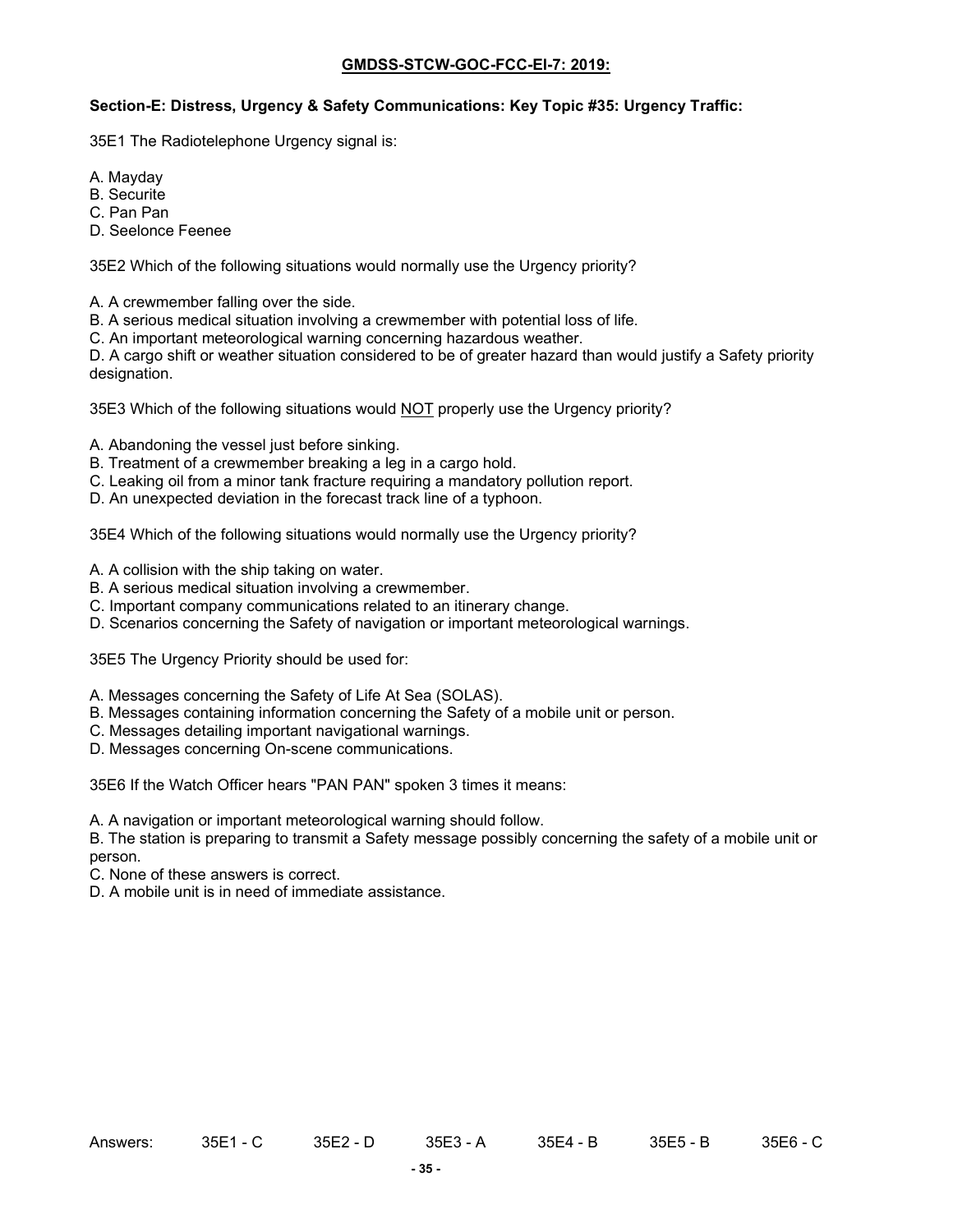### **Section-E: Distress, Urgency & Safety Communications: Key Topic #36: Safety Traffic:**

36E1 When the GMDSS Radio Operator on watch hears "Securite" spoken three times, he can expect to receive the following information:

- A. The safety of vessel or person is in jeopardy.
- B. A message concerning the Safety of navigation.
- C. A vessel is in need of immediate assistance.
- D. A Coast Station sending an important traffic list.

36E2 Which of the following situations would normally use the Voice designation "Securite"?

- A. Messages concerning the Safety of Life At Sea (SOLAS).
- B. Messages containing information concerning the Safety of a mobile unit or person.
- C. Messages detailing important navigational warnings.
- D. Messages concerning On-scene communications.

36E3 Which of the following situations would normally use the Safety priority?

- A. Treatment of a crewmember with a broken leg that is not life-threatening.
- B. Treatment of a crewmember with a serious cardiac emergency.
- C. A fire in the generator flat/spaces.
- D. Loss of 5 containers with lashing gear over the side.

36E4 Which of the following situations would normally use the Safety priority?

- A. Important navigational or meteorological warnings.
- B. A serious medical situation involving a crewmember.
- C. An unanticipated warning related to piracy or terrorism.
- D. Grounding in a way that could lead to imminent danger to the ship's crew.

36E5 The Radiotelephone Safety signal is:

- A. "Safety Safety Safety"
- B. "Pan Pan" repeated 3 times
- C. "Securite Securite" repeated 3 times
- D. "Securite" repeated 3 times

36E6 Which of the following situations would normally use the Safety priority?

- A. A scenario concerning an important navigational or meteorological warning.
- B. A serious medical situation involving a crewmember.
- C. A crewmember falling over the side.
- D. Important company communications involving weather routing.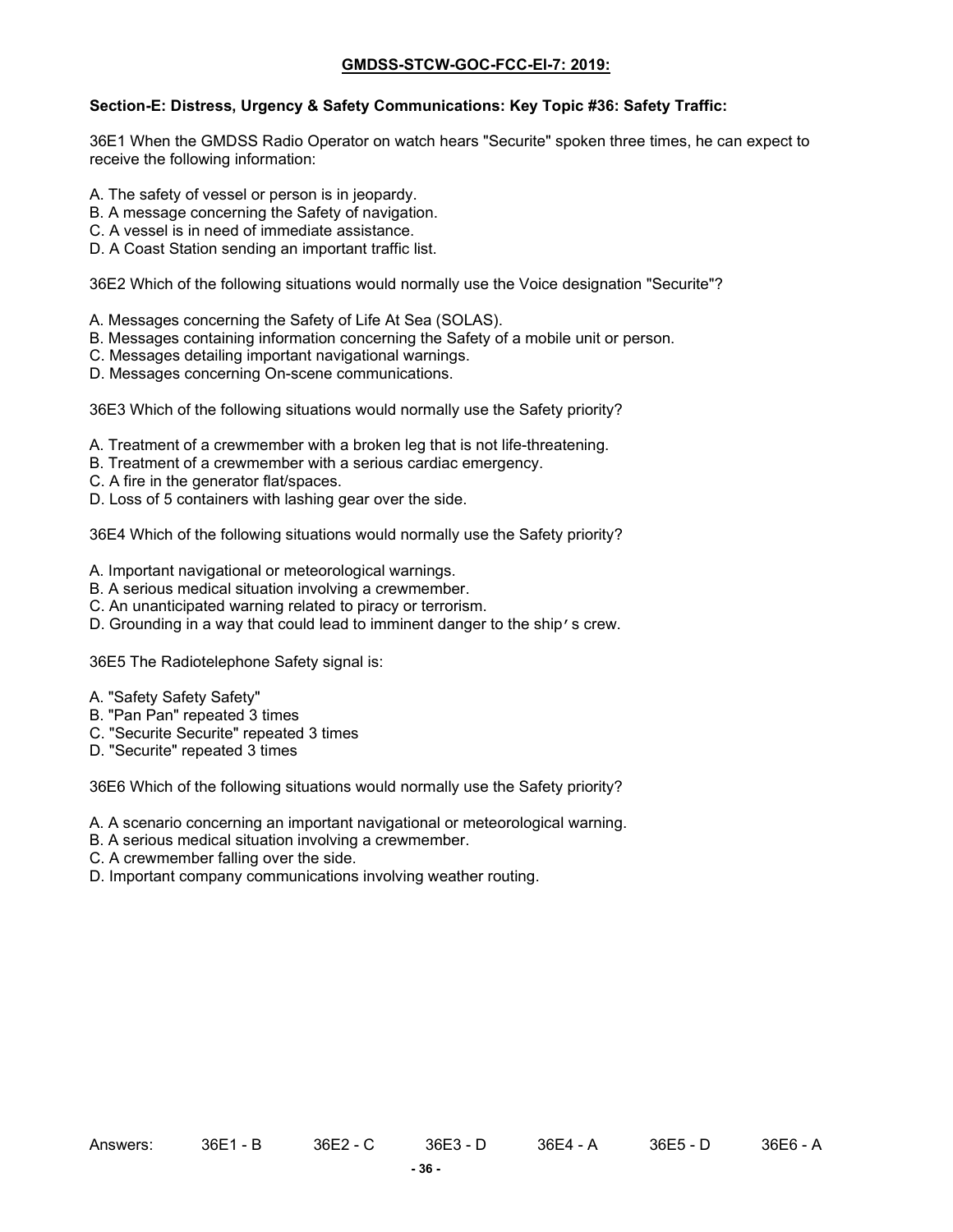#### **Section-E: Distress, Urgency & Safety Communications: Key Topic #37: Frequencies:**

37E1 Which of the following frequencies and modes is allocated for Distress alerting in GMDSS?

A. 406 MHz via EPIRB, 1626.5-1645.5 MHz via Inmarsat and Channel 70 DSC plus six (6) MF/HF DSC frequencies.

B. 1626.5-1645.5 MHz via Inmarsat, VHF CH-16 plus six (6) MF/HF DSC frequencies, 406 MHz via EPIRB.

C. Channel 70 DSC plus six (6) MF/HF DSC frequencies, 7 voice follow-on and 6 telex follow-on frequencies.

D. Mayday on VHF Channel 70 and the other six voice follow-on frequencies.

37E2 Which of the following frequencies is designated for On-scene Distress and Safety communications?

A. 4209.5 kHz B. 2174.5 kHz

C. 518.0 kHz

D. 490.0 kHz

37E3 Which channel is designated for GMDSS Digital Selective Calling?

A. Ch-06

B. Ch-16

C. Ch-70

D. Ch-83

37E4 How many MF frequencies are available for DSC Distress related calls?

A. Five

- B. Four
- C. Two
- D. One

37E5 How many HF frequencies are available for DSC Distress related calls?

- A. Five
- B. Four
- C. Two
- D. One

37E6 How many frequencies are available under GMDSS for DSC Distress-related calls?

- A. Six
- B. Seven
- C. Four
- D. Five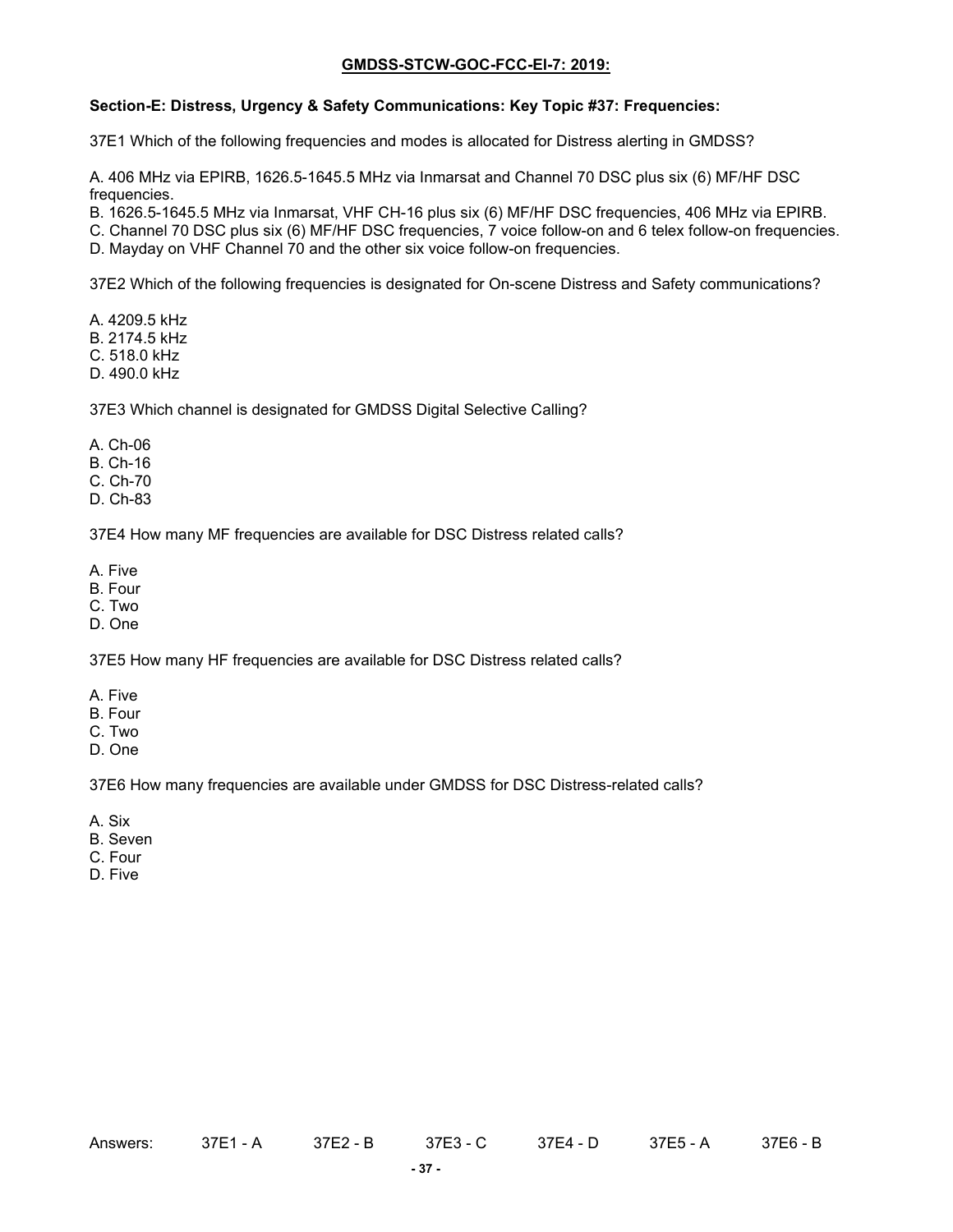### **Section-E: Distress, Urgency & Safety Communications: Key Topic #38: Other Procedures:**

38E1 Which of the following steps should be taken, if possible, when the vessel must be abandoned because of a Distress situation?

A. Alert the U.S. Coast Guard by using the survival craft's portable Inmarsat unit.

B. Program the SART and EPIRB to transmit the vessel's location and situation.

C. No additional steps are needed as the SART and EPIRB will both automatically float free and operate properly.

D. Secure the EPIRB to the survival craft and mount the SART in a position to maximize its elevation.

38E2 Which action is the most appropriate action for a GMDSS radio Operator to take in a Distress situation where immediate help is needed, but the vessel is not sinking nor needs to be abandoned?

A. Transmit Distress calls by HF/MF/VHF DSC or Inmarsat.

B. Switch off EPIRB and SART manually.

C. Notify the RCC (Rescue Coordination Center) through VHF FM on channel 13.

D. Transmit Distress calls by activating the radiotelegraph automatic alarm signal.

38E3 DSC is used primarily to:

A. Receive weather warnings, navigational notices and other Maritime Safety Information.

B. Transmit and receive Distress, Urgency and Safety alerts and routine calls to and from other ships and coast radio stations.

C. Provide routine communications with the ship owner.

D. Report ship's position to search-and-rescue authorities via satellite.

38E4 GMDSS vessels equipped for Sea Areas A2, A3 or A4 must maintain a continuous DSC watch on 2187.5 kHz.

- A. Only in areas beyond Inmarsat coverage.
- B. Only outside of areas covered by VHF-DSC.
- C. At all times when underway.
- D. When directed to do so by a cognizant rescue authority.

38E5 Which statement is true regarding Distress communications under GMDSS?

A. Distress communications by (SITOR) NBDP should be in the BFEC mode when in two-way communications with the Coast Guard or other coast radio stations.

B. The Rescue Coordination Center may not appoint another station to coordinate Distress traffic relating to the incident.

C. The Rescue Coordination Center (RCC) is responsible for controlling a search and rescue operation, will coordinate the Distress traffic relating to the incident and may appoint another station to manage the Distress traffic.

D. Initial Distress communications by (SITOR) NBDP should be in the ARQ mode to broadcast them to the Coast Guard, other coast radio stations and other ship stations.

38E6 When operating in coastal waters (sea area A1), a GMDSS-equipped vessel must:

- A. Maintain a continuous DSC watch on 8514.5 kHz.
- B. Maintain a continuous aural watch on 2182.0 kHz.
- C. Maintain a continuous DSC watch on VHF channel 16.

D. Maintain a continuous DSC watch on VHF channel 70.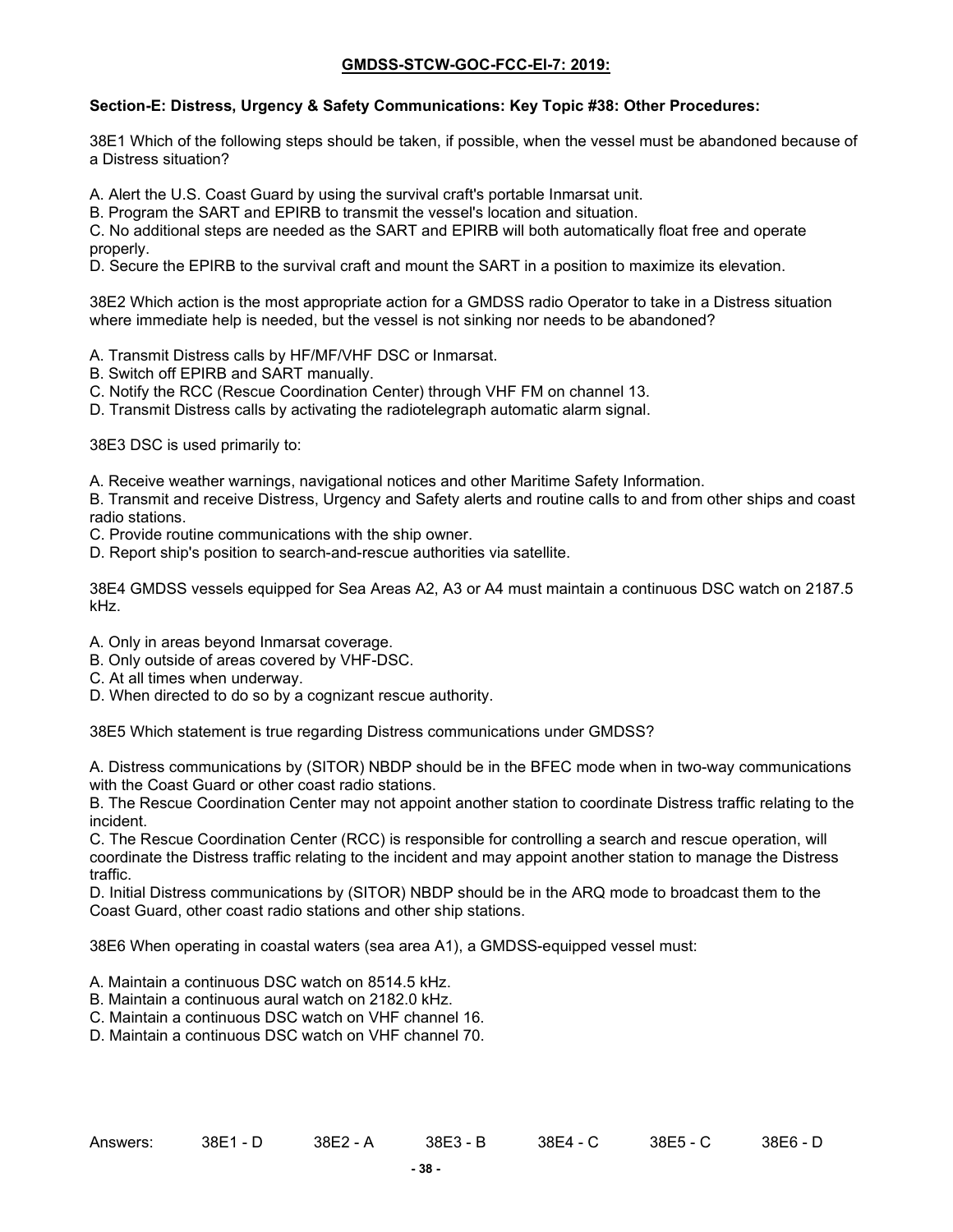# **Section-F: Survival Craft Equip & S.A.R.: Key Topic #39: SART- Activation and Survival Craft Operation:**

39F1 What indication is given to the personnel in a survival craft of the approach of SAR craft?

- A. The Satellite EPIRB will change its strobe light pattern to indicate radar interrogation.
- B. The SART informs survivors when the SART switches to the "standby" mode.
- C. The SART may provide a visual or audible indication of interrogation by a 3-CM radar.
- D. The AIS SART will alarm to indicate that SAR craft with radars are getting close.

39F2 Which of the following would aid the detection of a SART's signal?

A. The rescue personnel were monitoring the 3-CM radar and the SART was mounted improperly in the lifeboat. B. The SART was mounted improperly in the survival craft and rescue personnel were monitoring the 10-CM radar.

C. The rescue personnel were monitoring the 10-CM radar and the SART was properly mounted in the lifeboat.

D. The SART was properly mounted in the lifeboat and rescue personnel were monitoring the 3-CM radar.

39F3 How can a SART's detection and effective range be maximized?

A. The SART should be held or mounted as high as possible and in a vertical position.

B. The SART should be placed in water immediately so it will begin transmitting.

C. Switch the SART into the "high" power position.

D. If possible, the SART should be mounted horizontally so that its signal matches that of the searching radar signal.

39F4 Which statement is NOT true regarding the SART?

A. Responds to interrogations by a vessel's X-Band radar and transmits a signal.

B. This is a 6 GHz transponder capable of being received by a vessel's X-band navigational radar system.

C. This is a 9 GHz transponder capable of being received by a vessel's X-band navigational radar system.

D. Transmits a distinctive 12-blip signal for easy recognition.

39F5 At what point does a SART begin transmitting?

A. It immediately begins radiating when placed in the "on" position.

B. If it has been placed in the "on" position, it will respond when it has been interrogated by a 9-GHz radar signal.

C. It must be manually activated or water activated before radiating.

D. If it has been placed in the "on" position, it will begin transmitting immediately upon detecting that it is in water.

39F6 A SART's signal cannot be detected:

A. In poor visibility, or at night.

- B. In heavy seas.
- C. By a search vessel's 10-CM Radar.
- D. By a search vessel's 3-CM Radar.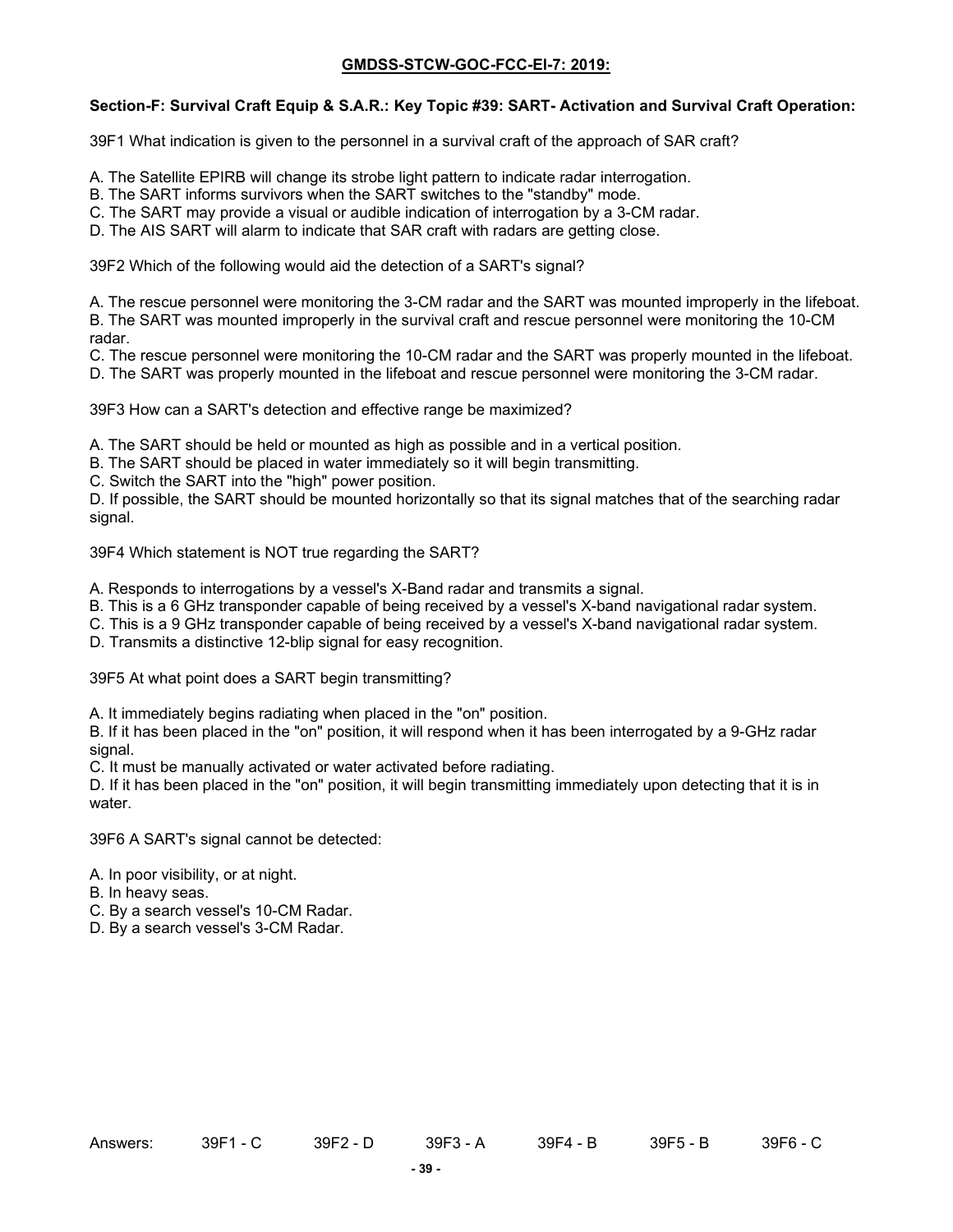### **Section-F: Survival Craft Equip & S.A.R.: Key Topic #40: SART – Radar Display – SAR – AIS SART:**

40F1 How does the searching vessel's radar interrogate a survival craft SART?

A. Activate the IFF interrogation system.

B. The SART responds automatically and transmits the 12-blip signal when it detects the search craft or other vessels' X-Band radar signal.

C. Maintains watch on VHF-FM Ch-70 for the SART's unique identifier.

D. The SART responds automatically when it detects the search craft or other vessel's 10-CM radar signal.

40F2 What radar display changes indicate the correct approach to a SART and what care should be taken in a SAR situation?

A. The line of dots indicate the SART's position, the dots become increasing arcs as the distance to the SART lessens, rescuing vessels should increase speed to reach Distress more quickly.

B. A line of dots on a radar screen rotates to indicate the SART's position along its line of bearing; rescuing vessels should steer for the center of the line of dots.

C. The line of dots indicate the SART's position, the dots become increasing arcs as the distance to the SART lessens, rescuing vessels should reduce speed as the arcs get greater in degree.

D. The line of dots indicate the SART's position, the dots become decreasing arcs as the distance to the SART lessens, rescuing vessels should reduce speed as the arcs lessen in degree.

40F3 How can rescue personnel detect that a SART is transmitting in the immediate vicinity?

A. The DSC unit will react to the SART's signal and respond with the two-tone auto alarm.

B. The SART can provide an approximate location to within a two nautical mile radius, per IMO standards.

C. The SART signal appears as a target which comes and goes; the effect of heavy swells on a SART.

D. The SART's dots on the PPI will become arcs and then eventually become concentric circles.

40F4 What signal is detected as originating from an AIS SART and how is the signal displayed?

A. An AIS SART signal is shown on any AIS receiver as a special 970 MMSI coded symbol.

B. The 3-CM radar reflections are converted to AIS signals and displayed on ECDIS/ARPA screens.

C. An AIS SART transmits on AIS frequencies and the signals are converted to 3-CM radar targets for display on 3-CM radars.

D. An AIS SART transmits on 9 GHz so that a 3-CM radar can display the signals.

40F5 How can vessel personnel detect the operation of a SART in its vicinity?

A. A unique two-tone "warbling" signal heard on VHF-FM Ch-70.

B. It will activate an AIS new signal alarm on the AIS receiver.

C. The SART signal appears as a target that comes and goes--due to the effect of heavy swells on a SART.

D. A unique 3-CM signal consisting of a 12-dot pattern radiating outward from a SART's position along its line of bearing.

40F6 What is not an advantage of an AIS SART signal when compared to a radar-based SART signal?

A. The AIS SART can be detected much farther away than radar SART models.

B. Not every AIS transmission needs to be received to achieve an accurate presentation of the location.

C. The AIS SART position has GPS accuracy and transmits on AIS VHF frequencies.

D. AIS SART units may be easier to find in poor radar target conditions.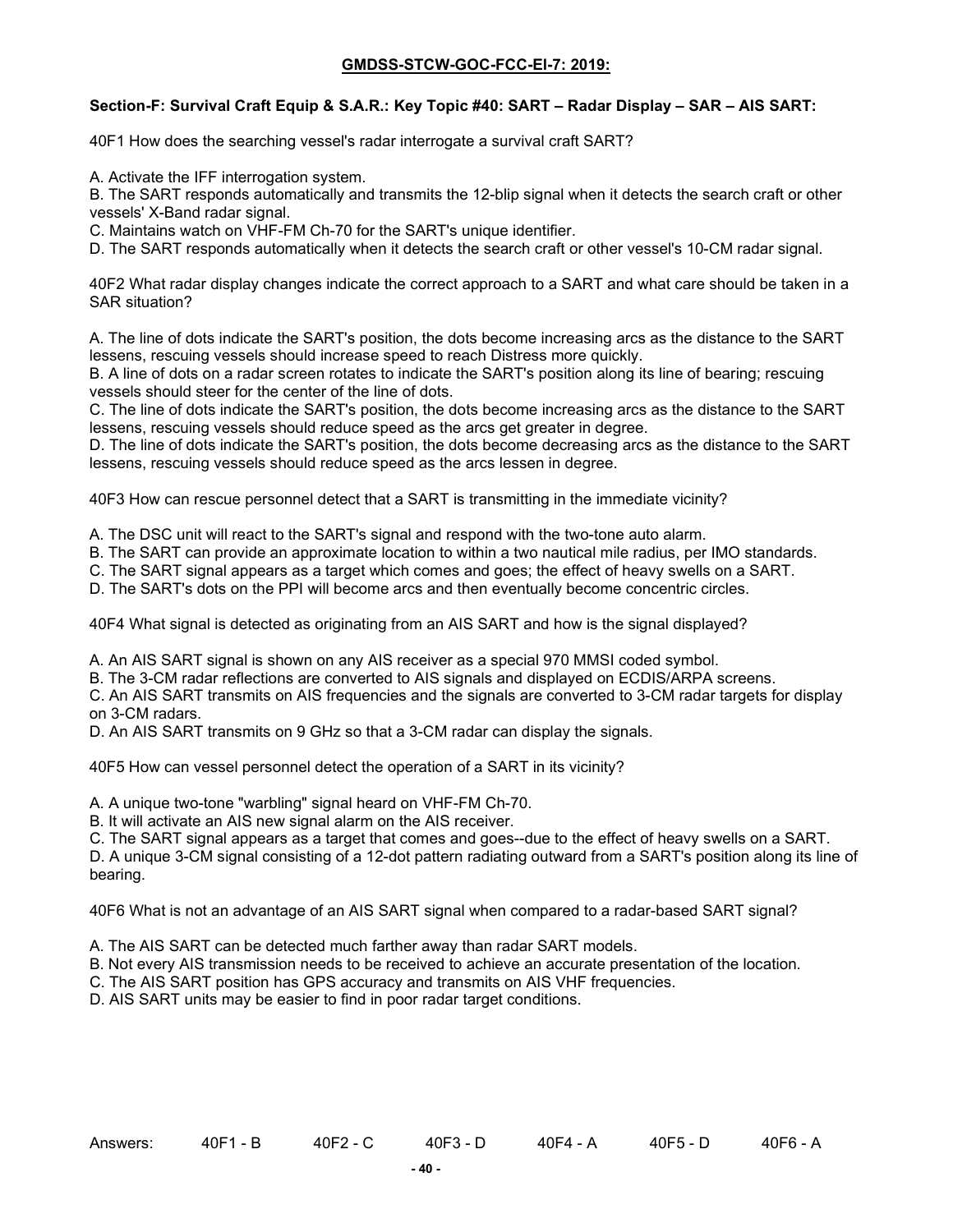# **Section-F: Survival Craft Equip & S.A.R.: Key Topic #41: SART: Testing and Battery Parameters:**

41F1 Which of the following statements concerning testing and maintenance of SARTs is true?

A. Testing a SART should be done in a consistent manner & location to ensure a baseline history of proper results.

B. Testing of the SART should never be done in port to prevent interference to other vessel's radars.

C. A SART's battery must be replaced within ninety (90) days after the expiration date imprinted on the unit.

D. An at-sea GMDSS maintainer is not able to test a SART because it is hermetically sealed.

41F2 Why is it important to limit the duration of testing a SART?

A. Excessive testing causes "burn in" on the vessel's radar display.

B. Testing in port or even at sea may cause interference to other radars or a test signal may be misinterpreted as a genuine Distress situation.

C. To prevent overheating, a SART requires sufficient ventilation that is significantly reduced when the SART is being tested.

D. If another SART is testing at the same time, the two signals will cause damage to the unit that transmitted them.

41F3 What statement is true regarding tests and maintenance that could be provided for the SART?

A. Full verification within manufacturer's specifications by the on-board maintainer would be a requirement for all vessels in the A3 & A4 sea areas using measuring equipment to generate 9 GHz signals.

B. Battery should be replaced within the 90 day grace period following the manufacturer's expiration date shown on the SART and the SART should only be tested at-sea to reduce interference to other vessels.

C. Extreme care should be exercised because testing of the SART may be received by other vessels, may be interpreted as a Distress condition, or it may interfere with other vessels' safe navigation.

D. Battery should be replaced with a new one before the manufacturer's expiration date shown on the SART and the SART should only be tested in port to reduce interference to other vessels.

41F4 Why should functional testing of a SART be minimized?

A. Potential interference with safe navigation, notifying other vessels of an actual Distress and minimize power consumption.

B. Minimize power consumption of the battery and only test at sea to reduce potential interference or confusion.

C. Possibility of misinterpretation by other vessels as a Distress situation and only test in port to prevent potential interference with safe navigation or at-sea vessels.

D. Potential interference with safe navigation, possible misinterpretation of an actual Distress, minimizes draining the battery.

41F5 Which is NOT a valid maintenance and testing function for a SART?

A. Operational test with several vessels to determine effective transmitting range.

- B. Inspection of container for apparent damage.
- C. Inspect battery expiration date and the lanyard condition.
- D. Brief operational test utilizing own ship's radar.

41F6 The SART is required to have sufficient battery capacity to operate in the stand-by mode for what period of time?

- A. Three days
- B. Four days
- C. Eight hours
- D. Forty-eight hours

| Answers: | 41F1 - A | 41F2 - B | 41F3 - C |  | 41F6 - B |
|----------|----------|----------|----------|--|----------|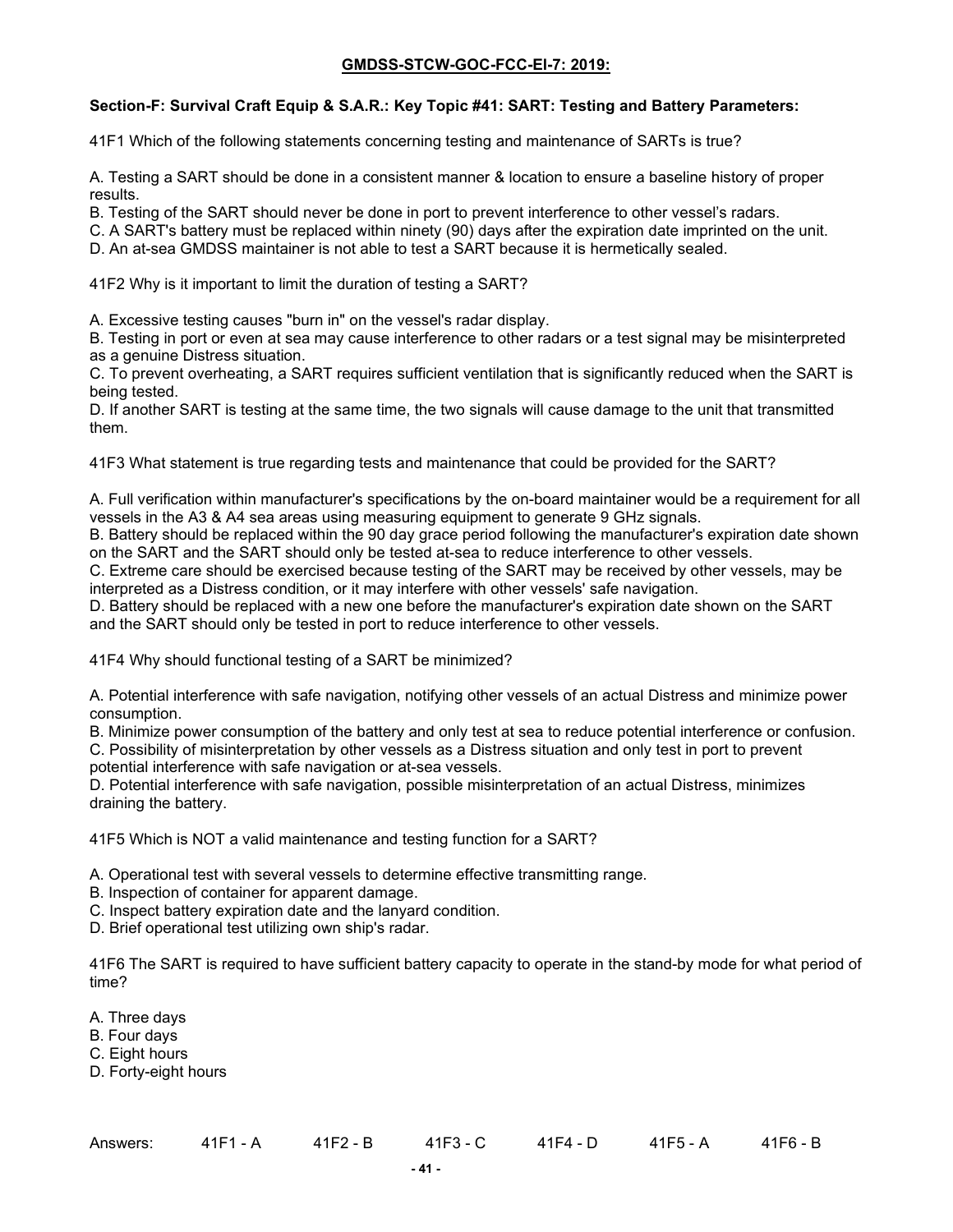### **Section-F: Survival Craft Equip & S.A.R.: Key Topic #42: EPIRB System Structure and Operation:**

42F1 Which is not a function of a satellite under COSPAS-SARSAT using satellite EPIRBs?

A. Relayed satellite message includes the EPIRB ID number which provides a reference for retrieval of vessel information from the shore database.

B. Doppler shift of EPIRB signal is measured and the EPIRB's position is calculated.

C. Information received from EPIRBs is time-tagged and transmitted to any Local User Terminal in the satellite's view.

D. After the EPIRB's position is calculated using the Doppler shift COSPAS-SARSAT satellites provide follow-on SAR communications.

42F2 Which of the following satellite systems is of particular & dedicated importance to search and rescue missions under GMDSS?

A. COSPAS/SARSAT

B. Inmarsat

C. GPS

D. Iridium

42F3 Which of the following statements concerning COSPAS-SARSAT is FALSE?

A. 406 MHz EPIRBs are units that are used as alerting devices.

B. Doppler frequency measurements provide more precise locations than GPIRB signals.

C. The Doppler frequency measurement concept is used to determine the EPIRB's location.

D. Satellites in a low-earth polar orbit detect EPIRB beacons on 406 MHz and relay the information to a Local User Terminal (LUT).

42F4 Which of the following statements concerning COSPAS-SARSAT is **FALSE?** 

A. EPIRBs, ELTs, and PLBs use the system primarily for Distress alerting.

- B. These satellites monitor 406 MHz for EPIRB signals.
- C. After initiating a call request and selecting the LES, these satellites may be used for commercial messages.
- D. These satellites use Doppler shift measurement to determine the location of the beacons.

42F5 Which of the following statements concerning the EPIRB system is true?

A. GOES weather satellites will provide alerting with complete worldwide coverage.

B. COSPAS-SARSAT satellites always provides a distress alert and position report within 10 minutes of reception.

C. 406 MHz EPIRBs equipped with GPS receivers will transmit a distress alert and position.

D. The GPS satellite system will relay an alert and position report within 20 minutes of reception.

42F6 Which of the following statements concerning satellite EPIRBs is true?

A. The coded EPIRB signal identifies the nature of the Distress situation.

B. The coded EPIRB signal only identifies the vessel's name and port of registry.

C. If the GMDSS Radio Operator does not program the EPIRB, it will transmit default information such as the follow-on communications frequency and mode.

D. Once activated, these EPIRBs transmit a signal for use in identifying the vessel and for determining the position of the beacon.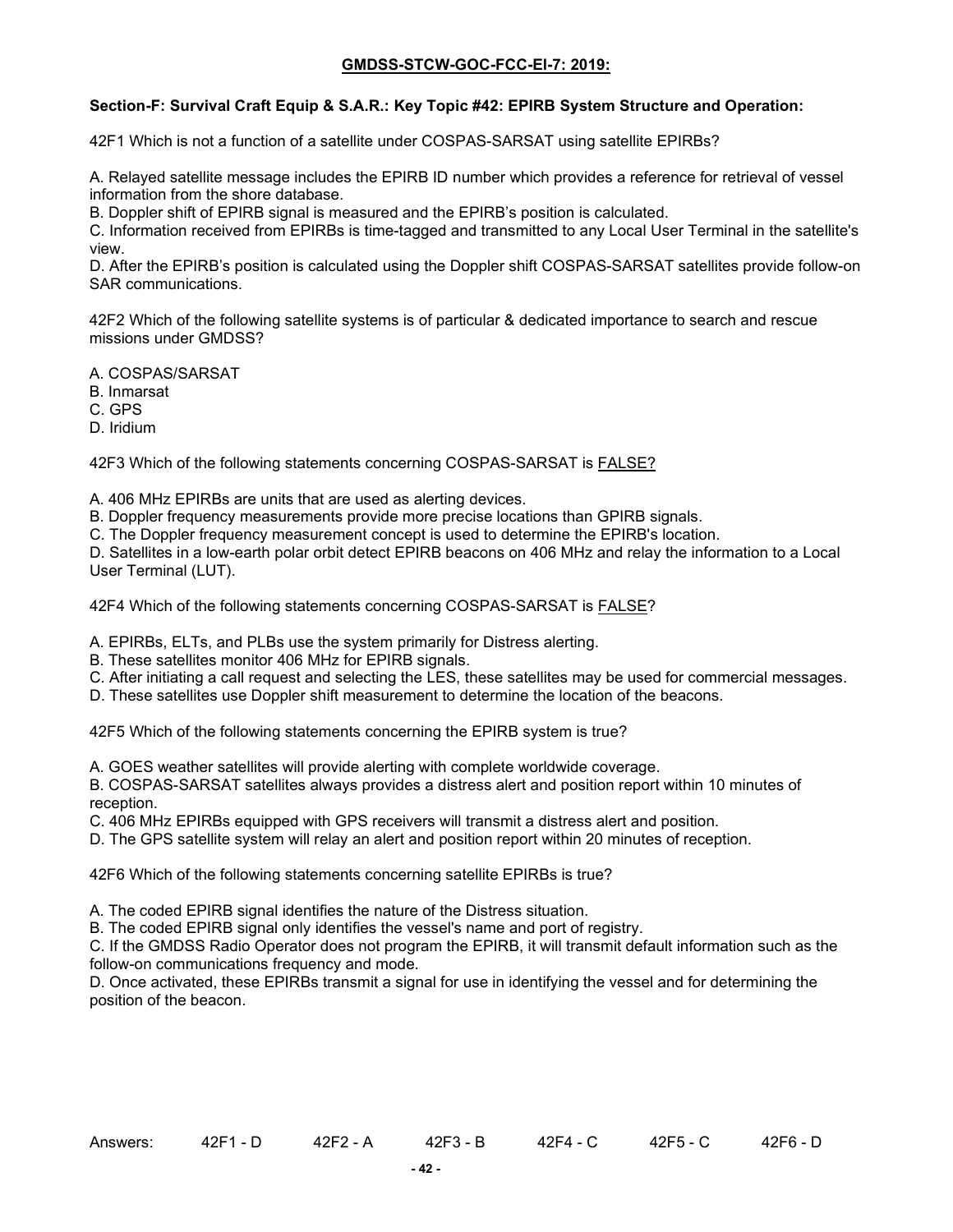#### **Section-F: Survival Craft Equip & S.A.R.: Key Topic #43: EPIRB Alerting and Features:**

43F1 What features may be found on GMDSS satellite EPIRB units?

- A. Strobe light, Distress homing transmission on 406 MHz, float-free release bracket.
- B. Emergency transmission on 406 MHz, hydrostatic release, AIS homing frequency.
- C. Float-free release bracket, strobe light & Distress alert transmission on 406 MHz.
- D. Hydrostatic release, Distress alert transmission on 121.5 MHz, strobe light.

43F2 What feature is not a component of a 406 MHz satellite EPIRB?

- A. 121.5 MHz emergency homing transmitter.
- B. Emergency transmission on 406.025 MHz.
- C. Float-free release bracket.
- D. Aural locator signal.

43F3 What statement is true regarding 406 MHz EPIRB transmissions?

- A. Transmits a unique hexadecimal identification number.
- B. Allows immediate voice communications with the RCC.
- C. Coding permits the SAR authorities to know if manually or automatically activated.
- D. GMDSS Radio Operator programs an I.D. into the SART immediately prior to activation.

43F4 Which of the following is normally part of 406 MHz satellite EPIRBs?

- A. A strobe light, automatic float-free bracket, 1-watt 406-MHz alert beacon.
- B. A 5-watt 406-MHz alert beacon, Automatic Hydrostatic Release (ARM), strobe light.
- C. Automatic float-free bracket, 5-watt 121.5 MHz homing beacon, strobe light.
- D. Automatic Hydrostatic Release (ARM), 1-watt 121.5 MHz alerting beacon, strobe light.

43F5 Which of the following statements concerning EPIRBs is **FALSE?** 

- A. The COSPAS-SARSAT system may take a full hour or more to provide an alert.
- B. The Inmarsat system provides worldwide coverage for Distress alerts.
- C. The GOES weather satellites are in a geostationary orbit.
- D. 406 MHz EPIRB units may be equipped with GPS receivers.

43F6 Which of the following EPIRBs is most likely to be used to transmit a Distress alert signal?

- A. S-Band EPIRBs
- B. X-Band EPIRBs
- C. 406 MHz EPIRBs
- D. 121.5/243 MHz EPIRBs

Answers: 43F1 - C 43F2 - D 43F3 - A 43F4 - B 43F5 - B 43F6 - C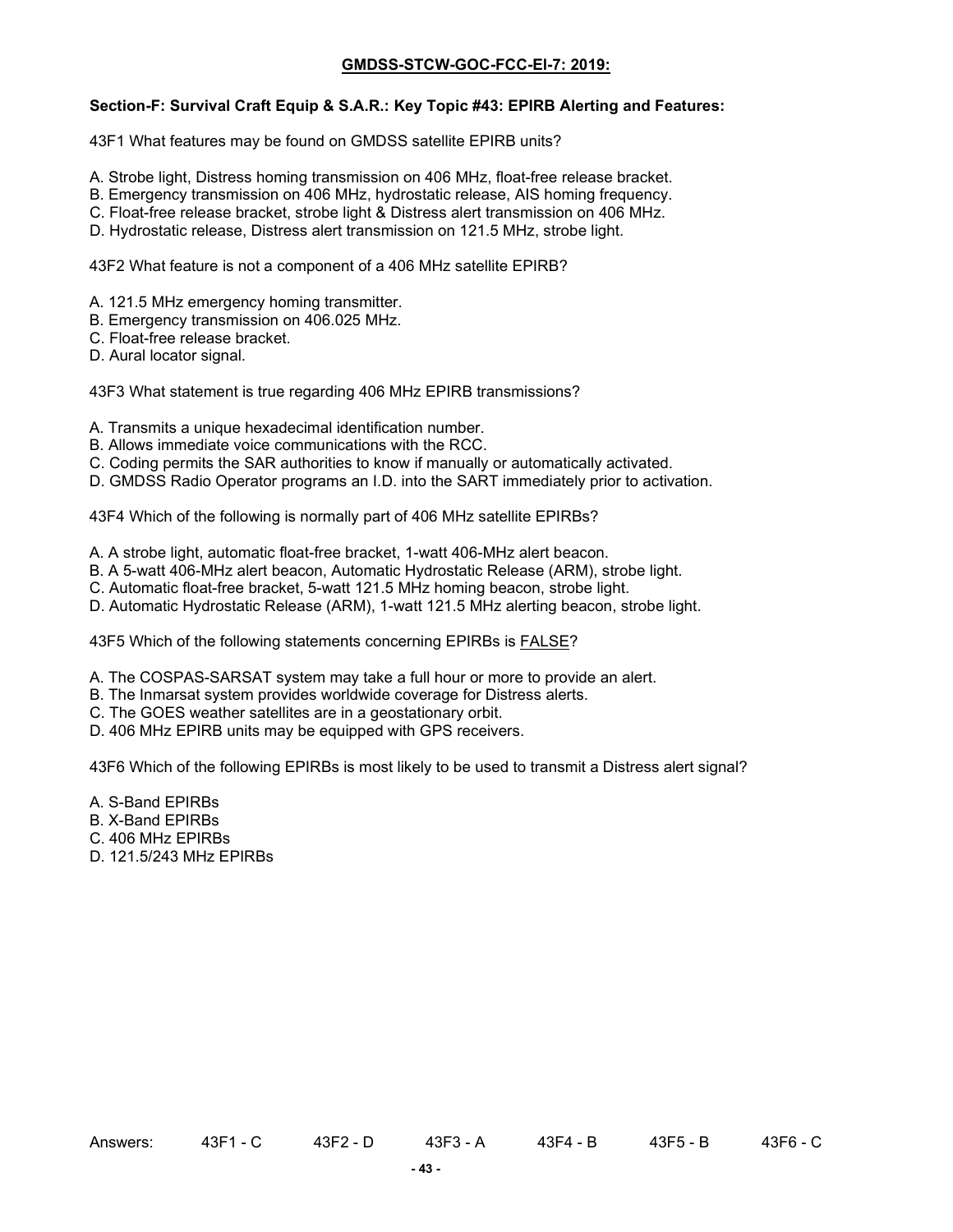### **Section-F: Survival Craft Equip & S.A.R.: Key Topic #44: Homing and Locating Signals:**

44F1 Which of the following would best be used for visual detection of a distressed vessel?

- A. A 9-GHz SART's beacon.
- B. An EPIRB's strobe light.
- C. A 121.5-MHz EPIRB beacon.
- D. A 406-MHz EPIRB beacon.

44F2 Which piece of required GMDSS equipment is the primary source of transmitting locating signals?

- A. Radio Direction Finder (RDF).
- B. Survival Craft Transceiver.
- C. An EPIRB transmitting on 406 MHz.
- D. A SART transmitting on 406 MHz.

44F3 What may be used as a homing signal by the search and rescue vessels in the immediate vicinity of the ship in Distress?

- A. Flare gun
- B. Strobe Light
- C. 406 MHz signal from a satellite EPIRB.
- D. A 121.5 MHz signal in a satellite EPIRB.

44F4 What part of a satellite EPIRB may function as a visual aid to rescue vessels?

- A. Strobe light
- B. A 121.5 MHz emergency transmitter in a satellite EPIRB.
- C. 406 MHz signal from a satellite EPIRB.
- D. Loud beeping tone emitted by the unit, once activated.

44F5 What is an example of a locating signal?

- A. SSB phone traffic
- B. Ship to shore transmissions
- C. The 406 kHz EPIRB transmission
- D. An AIS EPIRB transmission

44F6 Which device provides the best method to locate a ship in Distress or survival craft in the GMDSS?

- A. Satellite EPIRBs
- B. Radio Direction Finder
- C. MF/HF DSC
- D. VHF homing device

Answers: 44F1 - B 44F2 - C 44F3 - D 44F4 - A 44F5 - D 44F6 - A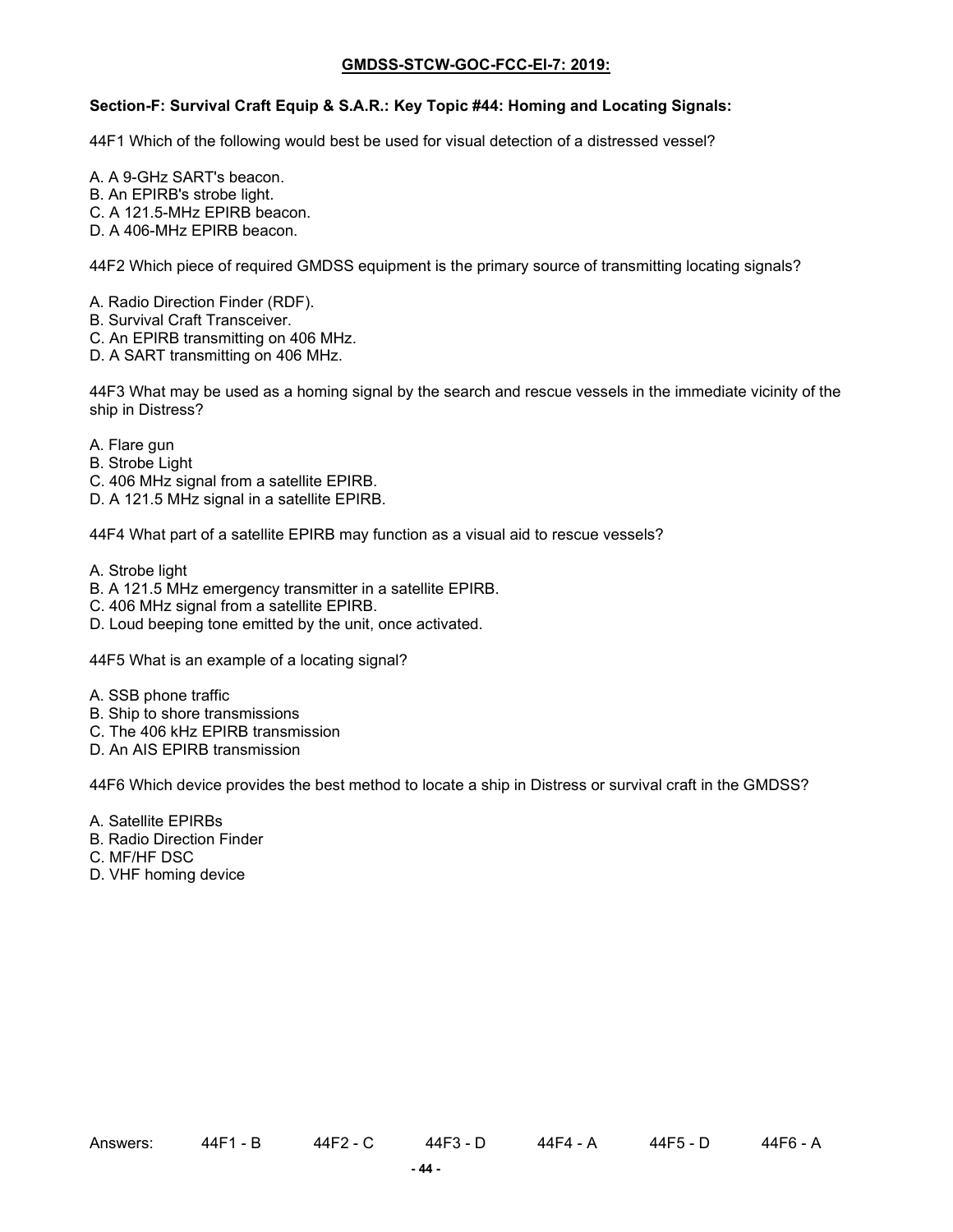#### **Section-F: Survival Craft Equip & S.A.R.: Key Topic #45: Survival Craft Transceivers:**

45F1 With what other stations may portable survival craft transceivers NOT communicate?

- A. Communication between survival craft transceivers ashore and public coast stations.
- B. Communication between the ship and its survival craft.
- C. Communication between rescue units and survival craft.
- D. Communication between multiple survival craft and with aircraft.

45F2 Equipment for radiotelephony use in survival craft stations under GMDSS must have what capability?

- A. Operation on 457.525 MHz.
- B. Operation on Ch-16.
- C. Operation on 121.5 MHz.
- D. Operation on Ch-70.

45F3 Equipment for radiotelephony use in survival craft stations under GMDSS must have what characteristics?

- A. Permanently-affixed antenna, watertight, power 1W or 25W.
- B. Watertight, power a minimum of 1W, operation on CH-16, Ch-13 & Ch-70.
- C. Operation on Ch-16, watertight, permanently-affixed antenna.
- D. Operation on Ch-16, Ch-13 & Ch-70, power 1W, permanently-affixed antenna.

45F4 Which statement is NOT true regarding the requirements of survival craft portable two-way VHF radiotelephone equipment?

- A. Operation on Ch-16
- B. Antenna must be permanently-affixed.
- C. Simplex (single frequency) voice communications only.
- D. Effective radiated power should be a minimum of 2.0 Watts.

45F5 Which statement is NOT true regarding the requirements of VHF Survival Craft Transceivers?

- A. Operation on Ch-13 is mandatory.
- B. Effective radiated power should be a minimum of 0.25 Watts.
- C. Simplex (single frequency) voice communications only.
- D. Operation on Ch-16 is mandatory.

45F6 Which statement is NOT true regarding the requirements of survival craft portable two-way VHF radiotelephone equipment?

- A. Watertight to a depth of 1 meter for 5 minutes.
- B. Operates simplex on Ch-70 and at least one other channel.
- C. Effective radiated power should be a minimum of 0.25 Watts.
- D. The antenna is fixed and non-removable.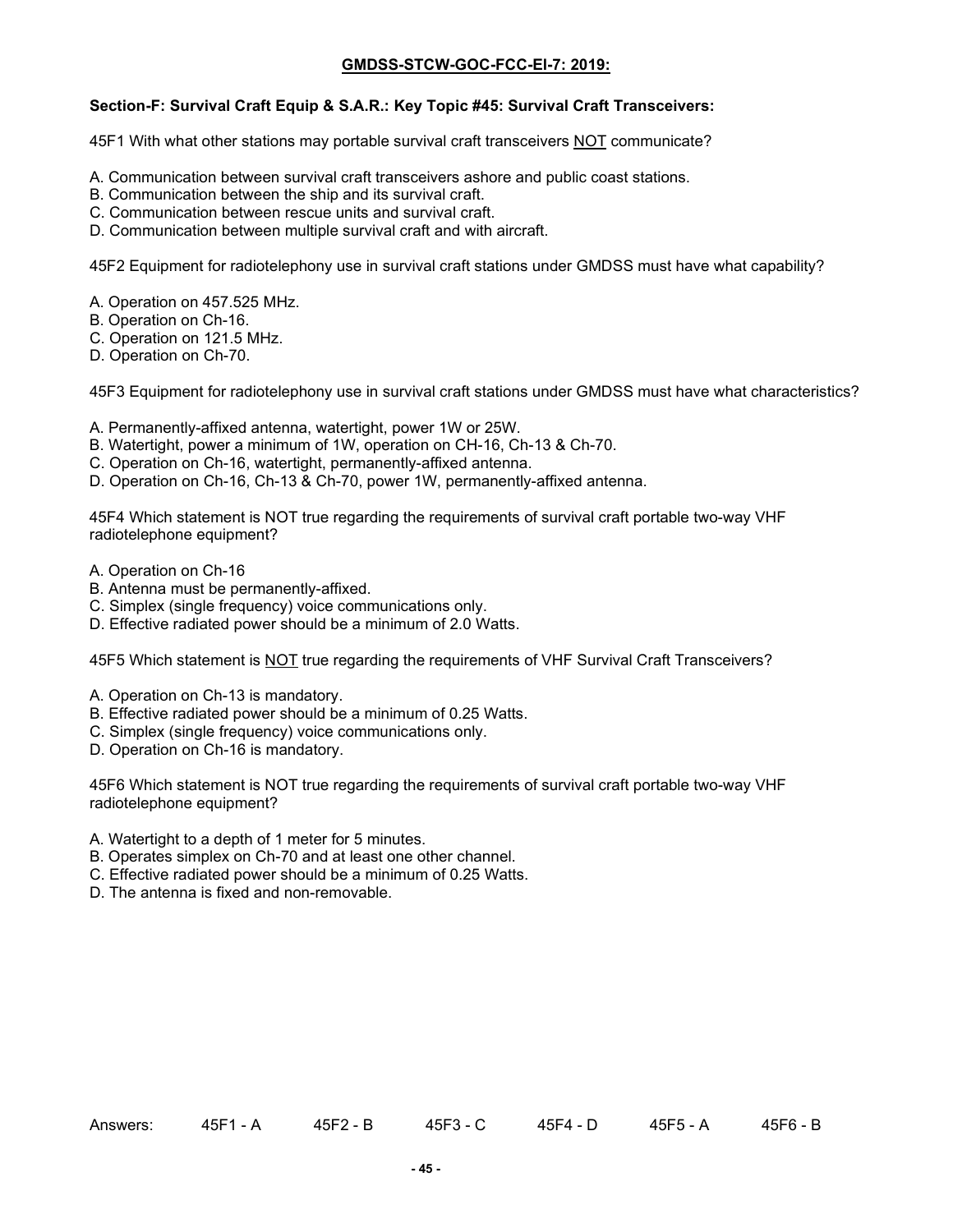#### **Section-F: Survival Craft Equip & S.A.R.: Key Topic #46: On Scene Communications:**

46F1 Which of the following has been designated for "On-scene" communications in GMDSS?

A. Ch-24

B. Ch-2182

C. Ch-70

D. Ch-16

46F2 Which of the following channels is designated as the VHF follow-on communications channel and is required in all portable survival craft equipment?

A. Ch-16

B. Ch-6

C. Ch-13

D. Ch-70

46F3 Which of the following frequencies have been designated for "On-scene" communications in the Global Maritime Distress and Safety System?

A. VHF Ch-22

B. VHF Ch-16 and SITOR (NBDP) on 2174.5 kHz.

C. HF radiotelephone on 21.820 MHz.

D. SITOR (NBDP) on 2177.0 kHz and VHF Ch-16.

46F4 Which of the following frequencies has NOT been designated for GMDSS "On-scene" or SAR communications?

A. VHF Ch-16

B. MF radiotelephony on 2182.0 kHz

C. SITOR (NBDP) on 2182.0 kHz

D. HF radiotelephony on 4125.0 kHz

46F5 "On-scene" communications would best be represented by?

A. Using Inmarsat-C "hot-key" function

B. Sending DSC alert on VHF Ch-70

C. SITOR (NBDP) on 2174.5 kHz

D. SITOR (NBDP) on 4125.0 kHz

46F6 For "On-scene" communications, vessels in Distress and SAR Aircraft should use?

A. VHF Ch-70, 4125 kHz J3E, 5680 kHz J3E B. VHF Ch-70, 4125 kHz J2B, 5680 kHz J3E C. VHF Ch-16, 4125 kHz F1B, 3023 kHz J3E D. VHF Ch-16, 4125 kHz J3E, 3023 kHz J3E

Answers: 46F1 - D 46F2 - A 46F3 - B 46F4 - C 46F5 - C 46F6 - D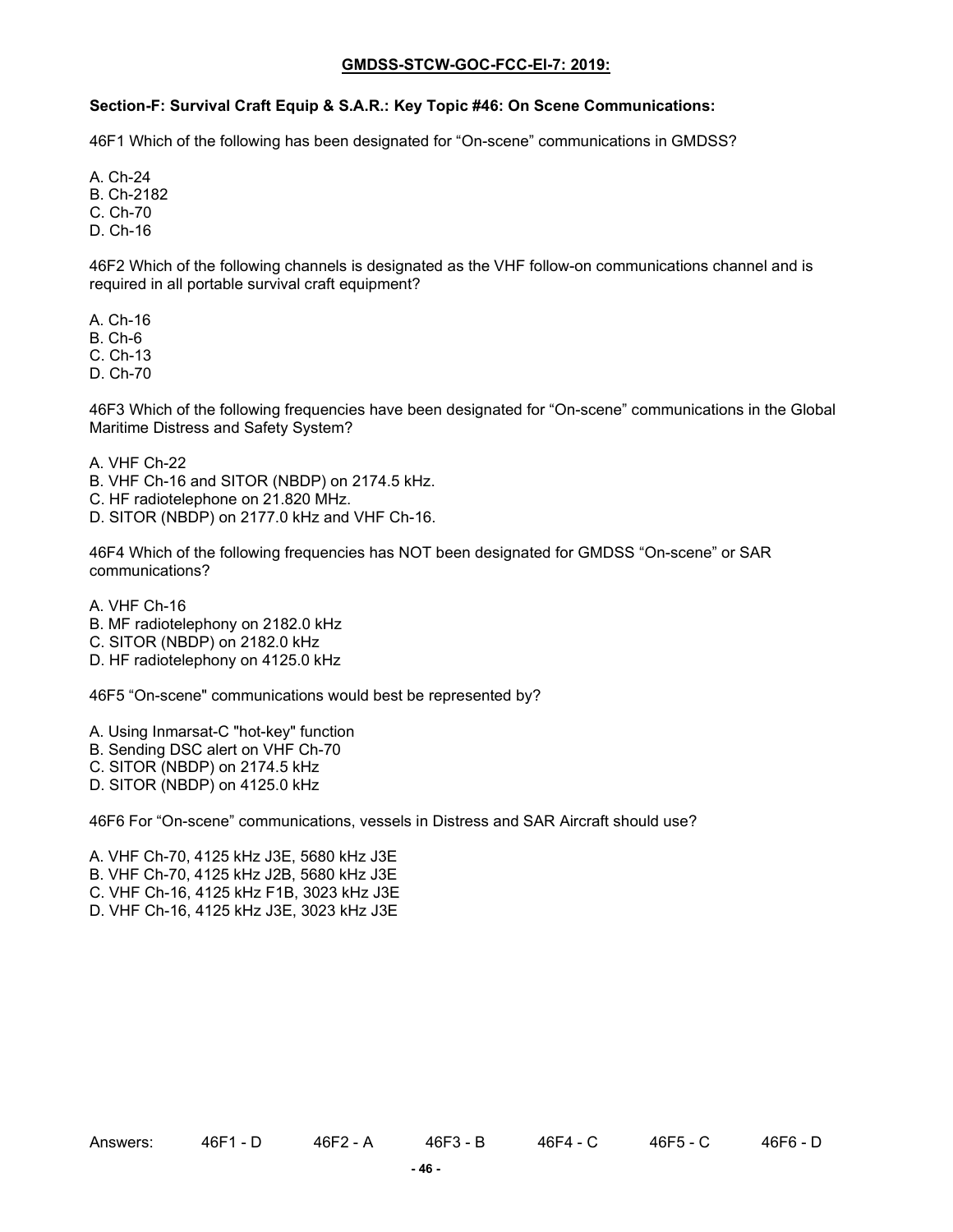# **Section-F: Survival Craft Equip & S.A.R.: Key Topic #47: SAR-MCC-RCC: Systems & Procedures-1:**

47F1 Which action should the GMDSS radio operator take in a Distress situation when embarking in survival craft?

- A. EPIRB and SART switched on manually prior to embarking; remain aboard vessel in Distress.
- B. Notify RCC (Rescue Coordination Center) through VHF DSC in portable equipment.
- C. Switch on EPIRB and SART immediately and leave on.
- D. Communicate via Inmarsat-C from the survival craft.

47F2 Which of these would be vital to a GMDSS SAR situation in polar regions?

- A. GOES satellites to receive Distress Alerts and HF Voice for follow-on and SAR activity.
- B. GOES satellites to receive Distress Alerts and Inmarsat Voice for follow-on and SAR activity.
- C. Inmarsat satellites to receive Distress Alerts and HF Voice for follow-on and SAR activity.
- D. COSPAS/SARSAT satellites to receive Distress Alerts and HF Voice for follow-on and SAR activity.

47F3 Which statement is **FALSE** regarding the COSPAS-SARSAT system?

- A. The position of the EPRIB is always transmitted in the outgoing transmission (unless the unit is a GPIRB).
- B. Signals received by low altitude, near-polar orbiting satellites are relayed to a ground receiving station (LUT).
- C. Doppler shift is used to locate the position of the EPIRB.
- D. EPIRBs are satellite beacons used as alerting & homing devices.

47F4 Which statement is FALSE regarding the COSPAS-SARSAT system?

- A. EPIRBs are satellite beacons used as alerting/locating devices.
- B. May be used to transmit public correspondence.
- C. Locates Distress beacons transmitting on 406 MHz.
- D. Doppler shift is used to locate the beacons.

47F5 What information is transmitted by a 406 MHz EPIRB alert?

- A. Vessel position and nature of Distress.
- B. A unique Hexadecimal I.D. number.
- C. Vessel name and identification.
- D. Vessel MMSI number and position.

47F6 Which statement is FALSE regarding the COSPAS-SARSAT system and EPIRB operations?

A. The EPIRB's position is calculated by the satellite or LUT and later passed to the MCC.

B. The EPIRB transmits a unique Hex I.D. and vessel position that may be passed to the RCC.

C. The EPIRB's position and Hex I.D. is passed instantaneously to the RCC.

D. The EPIRB transmits a unique Hex I.D. that is passed to the RCC if it cannot be determined by the MCC to be inadvertent.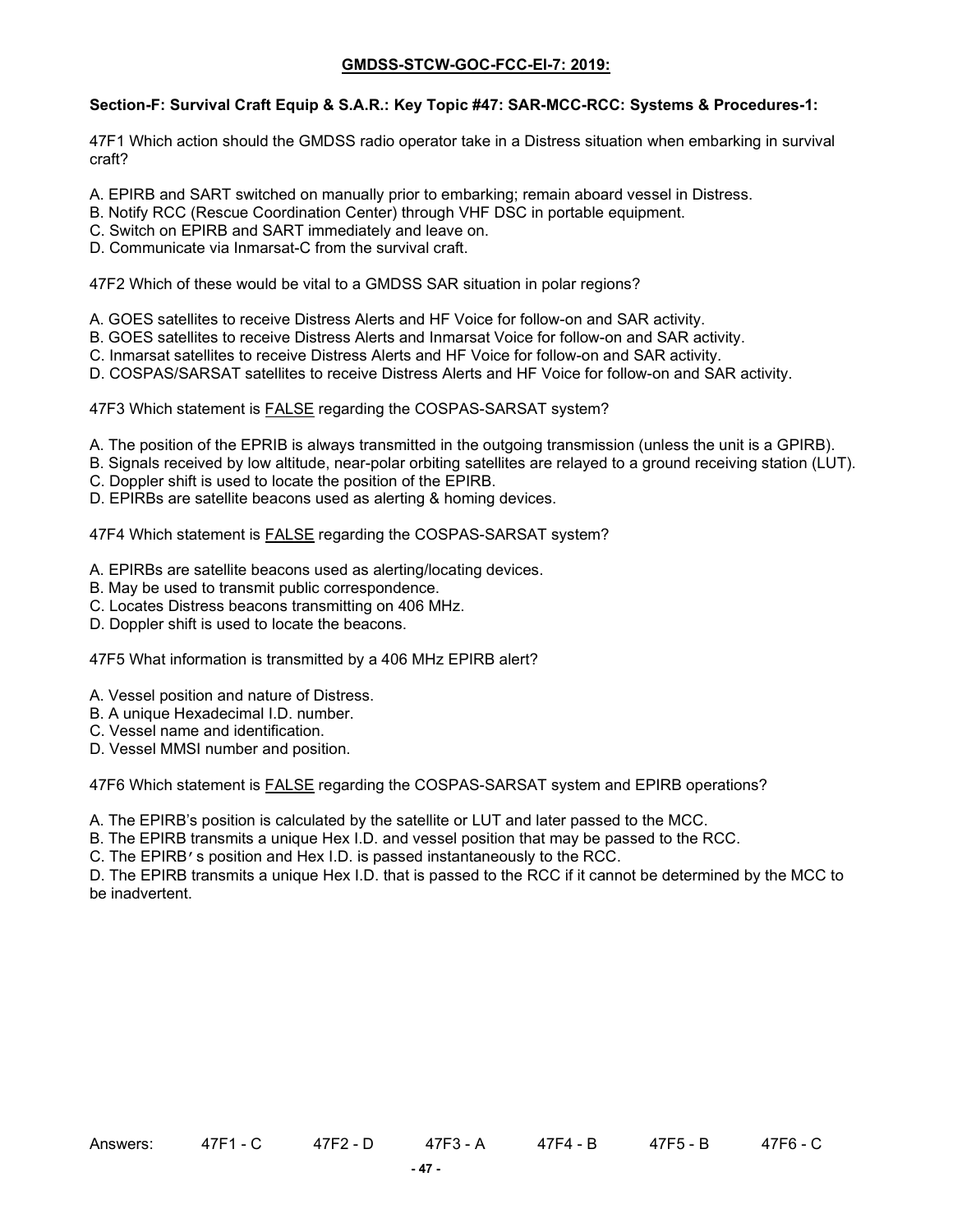### **Section-F: Survival Craft Equip & S.A.R.: Key Topic #48: SAR-MCC-RCC: Systems & Procedures-2:**

48F1 What actions should the GMDSS radio operator take prior to any potential Distress situation?

A. Create a table or chart of all the DSC coast stations that might be used during the vessel's itinerary.

B. All of these answers are good operational practice and should be consistently done.

C. Prepare a detailed Distress message file on both satellite & MF-HF SITOR (NBDP) equipment containing all information needed in a Distress so it will be available for last-minute editing.

D. Ensure all LES choices are correct and then updated properly as the vessel transits different SAR jurisdictions.

48F2 What information should be contained in a detailed Distress message that was not transmitted by an initial Distress "hot-key" alert?

- A. Vessel position, course & speed and the nature of Distress.
- B. The distress vessel's IMN and position at the time of alert.
- C. Vessel name & call sign, POB and all potential means to communicate with the vessel.
- D. Vessel name & call sign, distress vessel's IMN & vessel position.

48F3 Which GMDSS equipment is best suited to simultaneous long-range communications with an RCC/coast station and OSC vessels or SAR aircraft?

- A. MF-HF SITOR (NBDP) transmitters using telex follow on frequencies.
- B. Inmarsat Signals routed via the RCC to the SAR vessels & aircraft under their control.
- C. VHF transmitters to reach SAR aircraft and OSC vessels as well as the RCC/coast station.
- D. MF-HF SSB transmitters using voice follow-on frequencies.

48F4 Which statement is NOT true regarding an Inmarsat Distress Alert?

A. USCG coast stations will receive the alert and immediately notify the correct RCC.

B. The operator selection of LES will determine which associated RCC will receive the alert.

C. If the operator selects an invalid or inoperative LES code the NCS for that service will intercept the call and reroute the alert.

D. If the LES choice is not updated properly the Distress Alert might be routed to a non-optimum RCC, introducing delays and confusion into the Distress situation.

48F5 What are the best resources for researching and planning equipment setups and updates prior to any potential Distress situation?

- A. NGA Pub. 117, ALRS Volume 5 or manufacturer's equipment manuals.
- B. ALRS Volume 5, FCC Part 80 or ITU List of Coast stations.
- C. ITU List of Coast stations, IMO GMDSS handbook, FCC Part 80.
- D. ALRS Volume 5, NGA Pub, 117 or ITU List of Coast stations.

48F6 Which statement is true regarding Inmarsat "hot-key" Distress Alerts?

A. The LES programmed by the watch officers into the Distress Alert Update menu determines which RCC will receive your initial Distress Alert.

B. The vessel's position is checked against the SAR jurisdictions and the proper LES updated as the vessel changes NAVAREAS.

C. The GPS position updates the Distress Alert Update menu to the correct LES choice to ensure proper communications with an RCC.

D. The Distress Alert defaults are set correctly by the manufacturer and then automatically updated.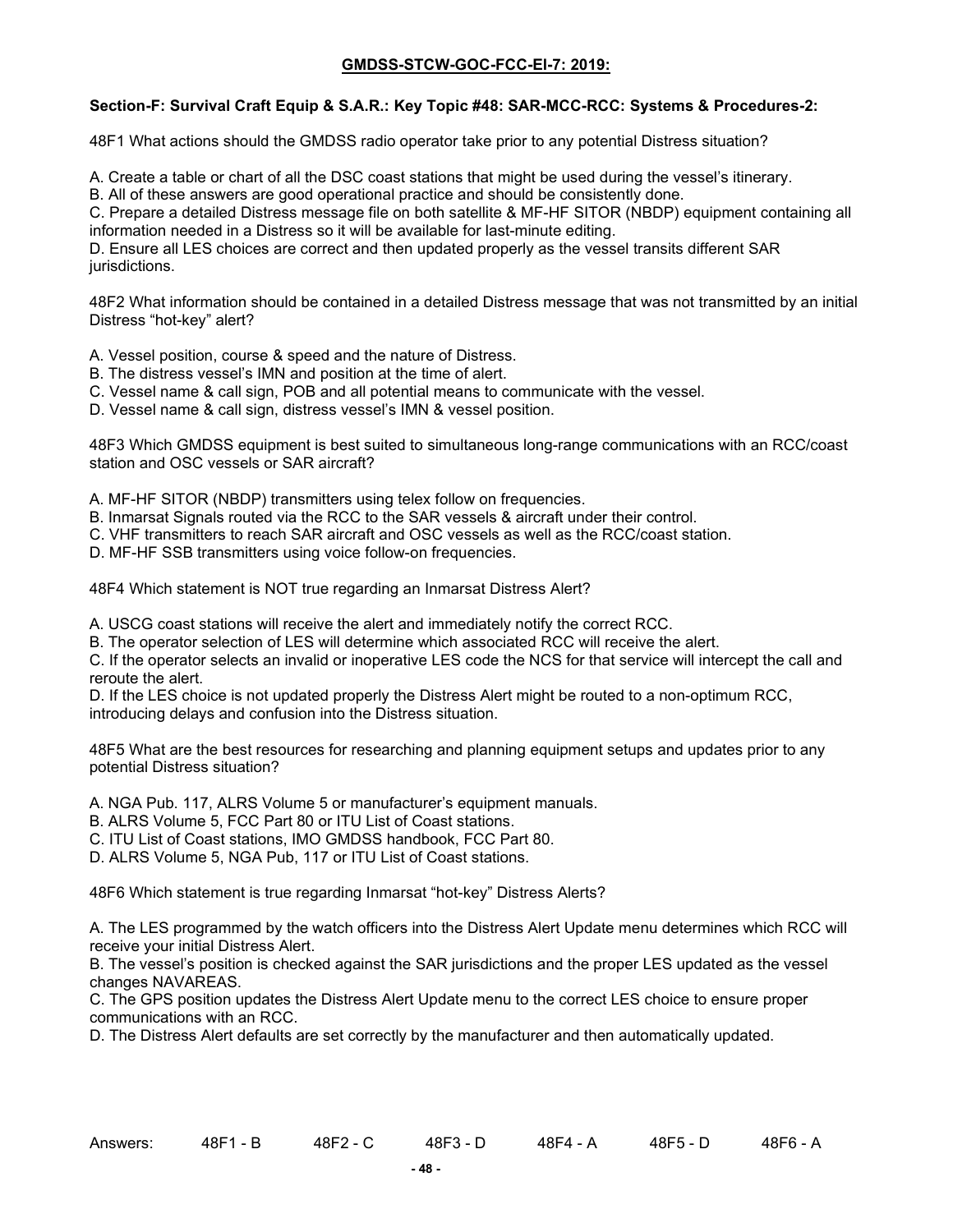### **Section-G: VHF-DSC Equipment & Communications: Key Topic #49: VHF Controls, Power and Range:**

49G1 Which of the following control selections may result in limited receiving range?

- A. Setting the squelch control to its maximum level.
- B. Setting the squelch control to its minimum level.
- C. The power switch is set to the "high" output position, resulting in receiver overloading.
- D. Setting the channel selection switch midway between channels 6 and 16.

49G2 At mid-day, what would be the best choice in attempting to communicate with a shore station 15 miles distant?

- A. 16 MHz band
- B. 156-164 MHz band
- C. 12 MHz band
- D. 22 MHz band

49G3 Which of the following factors does not normally affect the range of VHF transmissions?

- A. Salt water ingress into the antenna coaxial cable.
- B. Power level setting.
- C. Ionospheric refraction.
- D. Vessel antenna height.

49G4 Much longer than normal VHF communications distances are typically caused by:

- A. Changing power from 1W to 25 W.
- B. Skywave reflections from the D layer.
- C. Ionospheric activity in layers F1/F2.
- D. Atmospheric ducting or tropospheric propagation.

49G5 Describing VHF transmissions as "line of sight" does NOT mean:

- A. VHF communications are effective only with nearby stations within visual range of the bridge.
- B. Vessel antenna height will not affect the radius of propagation.
- C. The normal transmission range to a coast station is approximately is 10 NM.
- D. Coast station antenna height has no effect on the radius of transmission.

49G6 The effectiveness of VHF communications is maximized by:

A. The adjustment of squelch for maximum receiver sensitivity, setting transmitter power to 1W & selecting an appropriate channel.

B. Appropriate setting of the transmitter power, selecting an appropriate channel & adjustment of squelch for maximum receiver sensitivity.

C. Selecting an appropriate channel, adjustment of squelch for minimum receiver sensitivity & setting transmitter power to 1W.

D. Selecting an appropriate channel, adjustment of squelch for minimum receiver sensitivity, setting transmitter power to 25W.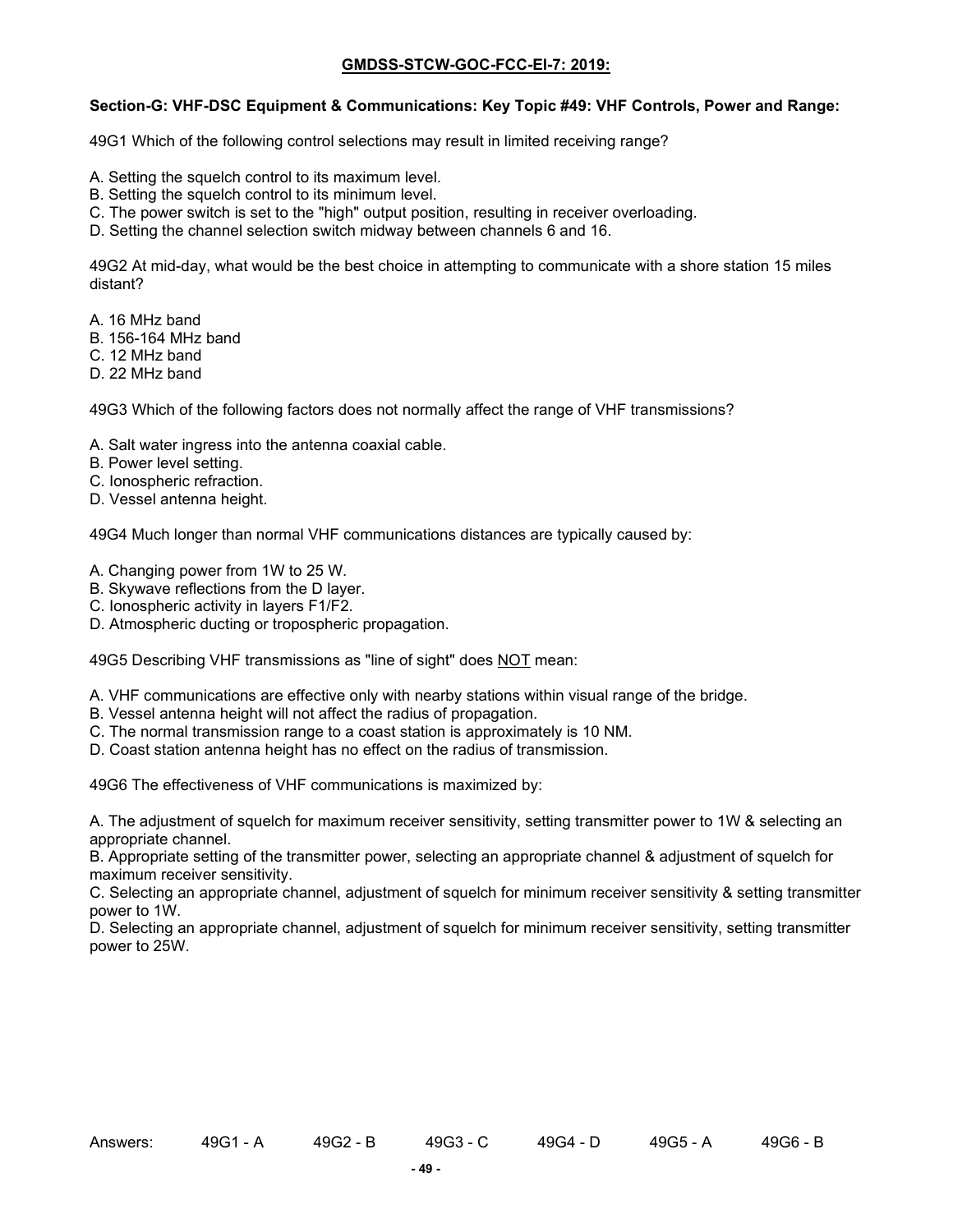#### **Section-G: VHF-DSC Equipment & Communications: Key Topic #50: VHF Channel System:**

50G1 A VHF frequency channel pair of TX 157.200 MHz and RX 161.800 MHz would most likely be:

- A. A VTS frequency for VTS Ship communications.
- B. A simplex Public Correspondence Coast Radio Station frequency.
- C. A simplex Private Coast Radio Station frequency.
- D. A duplex Public Correspondence Coast Radio Station frequency.

50G2 Which channel is utilized for the required Bridge-to-Bridge watch?

- A. VHF-FM on Ch-13 in most areas of the continental United States.
- B. DSC on Ch-70
- C. VHF-FM on Ch-16
- D. The vessel's VHF working frequency.

50G3 While conducting routine communications using the wheelhouse VHF with a station 1 mile distant, your recommended power setting would be:

- A. 25 watts after dark.
- B. 1 watt, day or night.
- C. 25 watts during a clear sunny day.
- D. 1 watt using DSC at night.

50G4 The USA-INT control on VHF units:

A. Selects duplex operations for U.S. coastal waters and simplex operations in non-U.S. waters, on the "alpha" channels.

B. Ensures that the "alpha" channels are correctly set to duplex for use in U.S. waters & on VTS channels.

C. Changes selected international duplex channels to simplex channels for use in U.S. waters, on the "alpha" channels.

D. Changes selected international simplex channels to duplex channels for use in U.S. waters, on the "alpha" channels.

50G5 The USA-INT control on VHF units:

- A. Was made necessary by a desire for more duplex channels in the U.S.
- B. Correctly set, will result in duplex operations in U.S. Coastal waters on the "alpha" channels.
- C. Correctly set, will result in simplex operations in U.S. Coastal waters on the "alpha" channels.

D. Was made necessary by a desire to convert simplex international channels to duplex channels in the U.S.

50G6 Proper and legal VHF operations require all of these EXCEPT?

- A. The channel must be designated as valid for the nature or type of communications desired.
- B. Simplex, duplex and alpha channel modes must be correctly selected.
- C. The power level must be appropriately chosen by the operator.
- D. The correct bandwidth must be selected by the operator.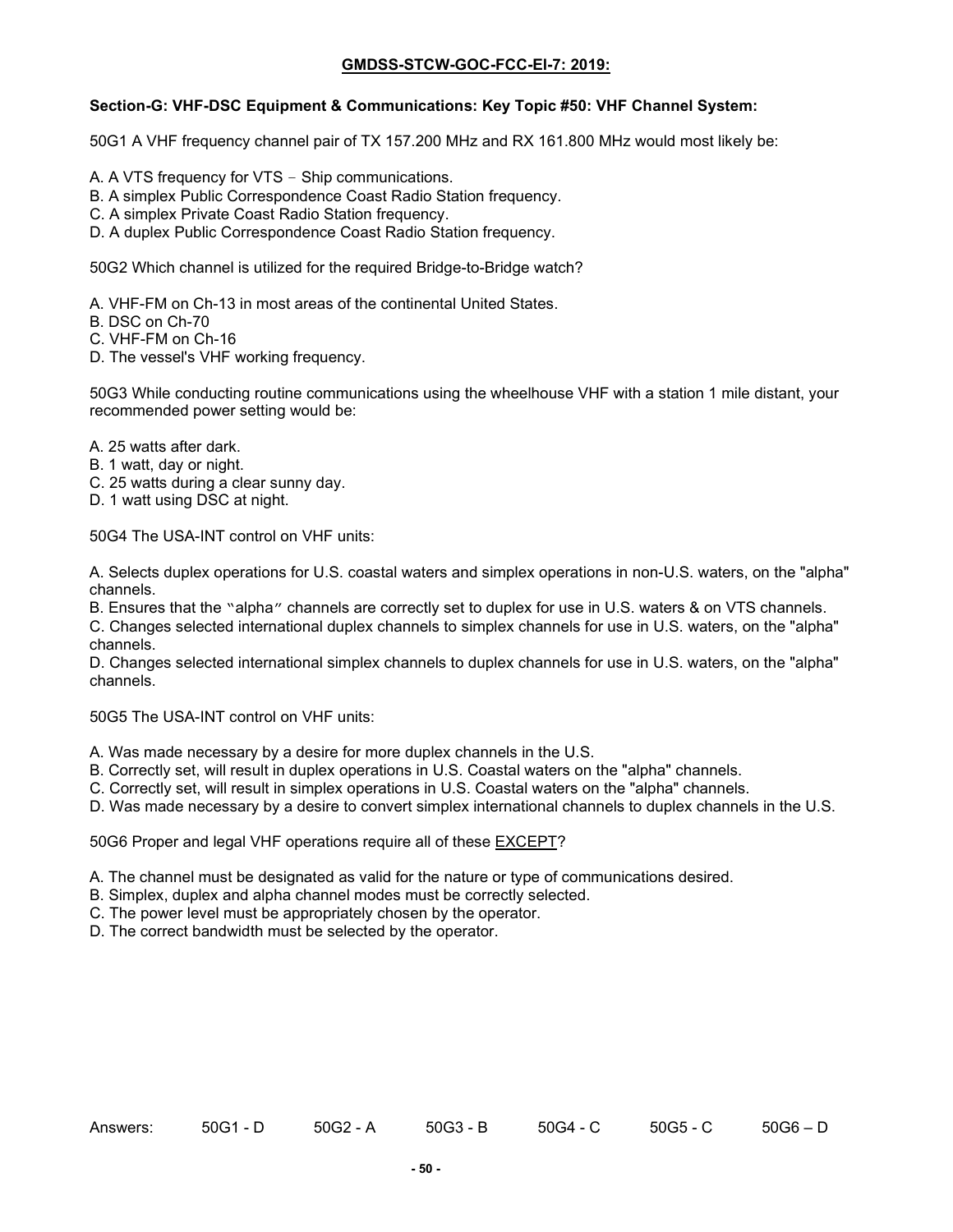### **Section-H: Maritime Safety Information (M.S.I.): Key Topic #51: Navtex-1: Operations:**

51H1 How is mutual interference on 518 kHz among NAVTEX stations avoided?

A. All stations transmit at the same time but stations are limited to daytime operation only to reduce the radius of propagation.

B. Transmitter power is limited, station assignment codes are not shared by other NAVAREAS and stations alternate between daytime and nighttime operations.

C. Transmissions scheduled on a time-sharing basis, power is limited and station assignment codes are geographically separated.

D. Station codes are not shared by other NAVAREAS, transmissions scheduled on a time-sharing basis and power is limited.

51H2 When do NAVTEX broadcasts typically achieve maximum transmitting range?

- A. Local noontime
- B. Afternoon
- C. Sunset
- D. Middle of the night

51H3 What should a GMDSS Radio Operator do if a NAVTEX warning message is received but it contains too many errors to be usable?

A. Do nothing. Vital NAVTEX messages will be repeated on the next scheduled broadcast.

- B. Contact the NAVAREA coordinator and request a repeat broadcast.
- C. Initiate a request for Category A, B, L and D messages.

D. Listen to appropriate VHF weather channel for repeat warnings.

51H4 Which of these cannot happen when a paper model NAVTEX receiver runs out of paper?

A. The unit is unable to print messages and all subsequent MSI broadcasts may be missed until the paper is replaced.

B. The system will automatically change from receiving MSI by NAVTEX to receiving it by SafetyNET<sup>TM</sup> so that no messages will be lost.

- C. It may give off either an audible and/or visual alarm.
- D. MSI messages may be missed because the unit cannot print them out.

51H5 Which of the following is the primary frequency that is used exclusively for NAVTEX broadcasts internationally?

- A. 2187.5 kHz
- B. 518 kHz
- C. 4209.5 kHz
- D. VHF channel 16 when the vessel is sailing in Sea Area A1, and 2187.5 kHz when in Sea Area A2.

51H6 What is the transmitting range of most NAVTEX stations?

- A. Typically 50-100 nautical miles (90-180 km) from shore.
- B. Typically upwards of 1000 nautical miles (1800 km) during the daytime.
- C. Typically 200-400 nautical miles (360-720 km).
- D. It is limited to line-of-sight or about 30 nautical miles (54 km).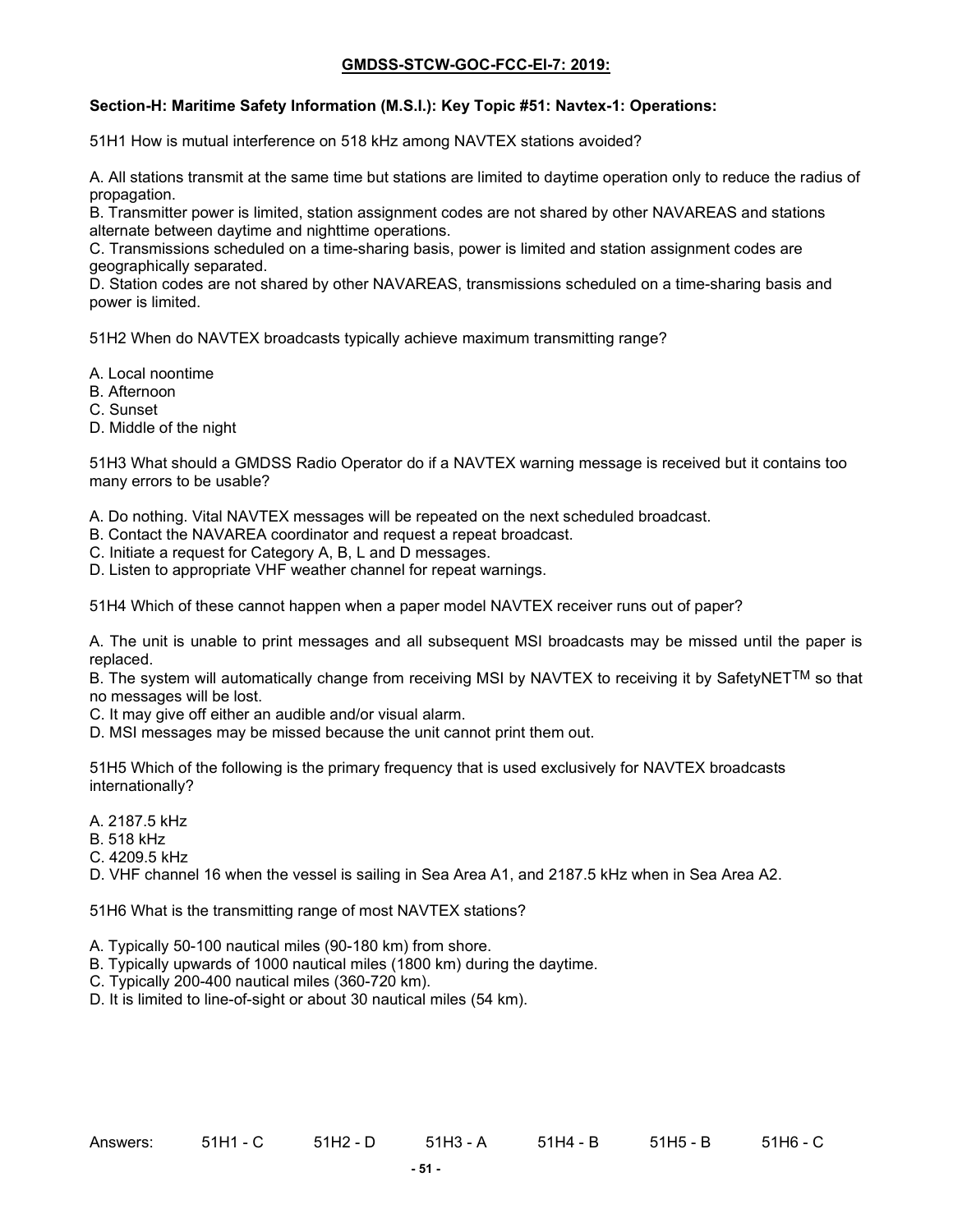### **Section-H: Maritime Safety Information (M.S.I.): Key Topic #52: Navtex-2: Programming:**

52H1 How is a NAVTEX receiver programmed to reject certain messages?

- A. The transmitting station's two-digit identification can be entered to de-select reception of its broadcasts.
- B. By choosing a message category's single letter (A-Z) identifier and then deselecting or deactivating.
- C. By entering the SELCAL of the NAVTEX transmitting station.
- D. By pressing "00" in the transmitter's ID block.

52H2 How can reception of certain NAVTEX broadcasts be prevented?

- A. Stations are limited to daytime operation only.
- B. Coordinating reception with published broadcast schedules.
- C. The receiver can be programmed to reject certain stations and message categories.
- D. Automatic receiver desensitization during night hours.

52H3 Which of the following statements is true?

A. No NAVTEX receiver can be programmed to reject category A, B, D and L messages since they are mandatory to be received via NAVTEX.

B. Upon entering a new NAVTEX station's broadcast range, the GMDSS Radio Operator enters the station's SELCAL number.

C. The GMDSS Radio Operator can select the "None" option in the message category menu.

D. A GMDSS Radio Operator may choose to program certain NAVTEX receivers to reject category A, B, D and L messages if they are being received by another MSI system.

52H4 What means are used to prevent the reception of unwanted broadcasts by vessels utilizing the NAVTEX system?

A. Programming the receiver to reject certain stations and message categories.

- B. Operating the receiver only during daytime hours.
- C. Coordinating reception with published broadcast schedules.
- D. Automatic receiver de-sensitization during night hours.

52H5 What statement is true regarding the control the operator can exercise over the NAVTEX receiver's operation?

A. The operator can set the unit to automatically reject any and all categories of messages if the ship desires to not receive them.

B. Upon entering a coastal area for the first time, the operator enters code KK to indicate "ready to receive NAVTEX".

C. To reduce the number of messages, the operator can select code 00 to indicate "not in coastal passage".

D. The operator can set most units to reject all messages except navigation, meteorological warnings, and search and rescue messages. If the unit will reject such messages it may be unsafe to do so.

52H6 Which messages are mandatory to be received and should not typically be rejected or disabled by the operator of a NAVTEX receiver?

- A. Navigational warnings, meteorological warnings, SAR information.
- B. Meteorological warnings, SAR information, Pilot Service Messages.
- C. Meteorological warnings, meteorological forecasts, navigational warnings.
- D. SAR information, navigational warnings, ice reports.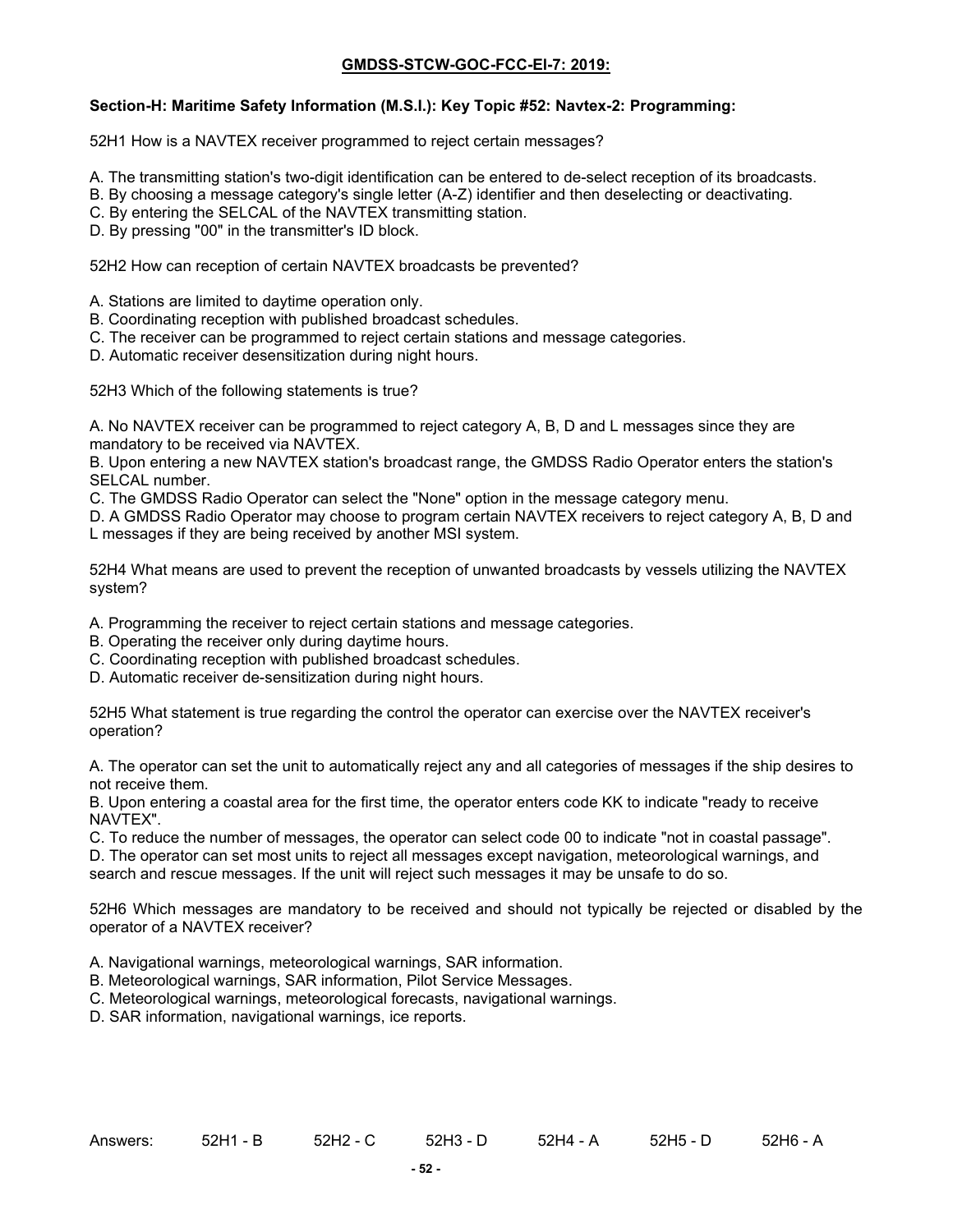#### **Section-H: Maritime Safety Information (M.S.I.): Key Topic #53: Navtex-3: Message Format:**

53H1 The NAVTEX message header contains the following?

- A. The first letter (from A to Z) indicates the NAVTEX transmitting station.
- B. A two-digit number (01-99) indicates the NAVTEX message category.
- C. Message numbers include a date/time group, along with the transmitting station's numerical ID.
- D. None of these answers is correct.

53H2 If the Inmarsat-C terminal is inoperative but the vessel remains within NAVTEX coverage -- which of the following message categories should not be disabled by the GMDSS Radio Operator?

A. Navigational warnings, meteorological warnings and metrological forecasts.

- B. Meteorological warnings, Search and Rescue information and Navigational warnings.
- C. Search and Rescue information, navigational warnings and other electronic navaid messages.
- D. Search and Rescue information, Meteorological warnings and ice reports.

53H3 How are NAVTEX broadcasts transmitted?

- A. NAVTEX is transmitted by commercial coast radio stations following their traffic lists.
- B. NAVTEX is transmitted only when an Urgency or Distress broadcast is warranted.
- C. Using FEC techniques.

D. No more often than every two hours and should immediately follow the radiotelephone silent periods.

53H4 What determines whether a NAVTEX receiver prints a particular type of message content from a programmed NAVTEX station?

A. The serial number and type of message have already been received but additional printouts are generated to ensure receipt aboard the vessel.

B, The subject indicator has been programmed for rejection by the operator but the message contains a priority override print command.

C. The transmitting station ID covering your area has been programmed for rejection by the operator or has not been previously received.

D. The serial number and type of message has not been previously received or the subject indicator has not been programmed for rejection.

53H5 Which information determines if a NAVTEX message is to be rejected?

- A. The second letter (from A to Z) in the header indicating the type of message.
- B. Transmitter identity (numerals from 1 to 26 identifying transmitting station within the NAVAREA).
- C. The Answerback of the receiving station has not been entered in the NAVTEX receiver.

D. Only messages having a serial number 00 are rejected.

#### 53H6 NAVTEX broadcasts are sent:

- A. Immediately following traffic lists.
- B. In categories of messages indicated by a single letter or identifier.
- C. On request of maritime mobile stations.
- D. Regularly, after the radiotelephone silent periods.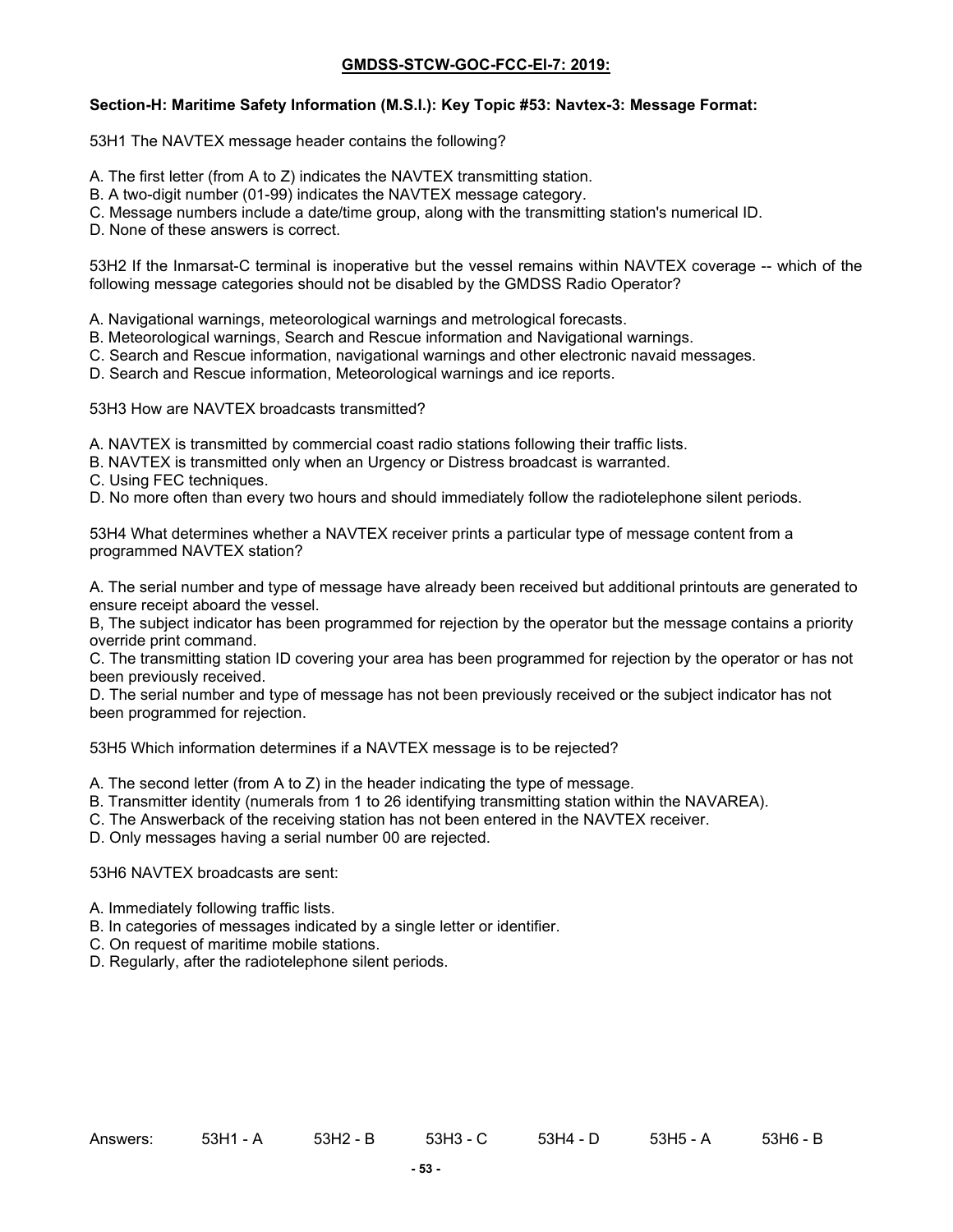### **Section-H: Maritime Safety Information (M.S.I.): Key Topic #54: SafetyNETTM -1: Operations:**

54H1 Where NAVTEX cannot be feasibly established, what system can be implemented to provide an automated service in coastal waters to receive MSI?

A. AMVER

B. VHF DSC

C. ARQ SITOR (NBDP)

D. SafetyNET<sup>TM</sup>

54H2 What action should a GMDSS Radio Operator take when SafetyNET<sup>TM</sup> Distress or Urgency messages are received by the vessel's EGC receiver?

A. Aural and/or visual alarms are activated and require manual deactivation.

B. No immediate action is required, as an audible tone will be generated at the beginning and end of the transmission and a paper printout of the message will be generated.

C. No immediate action is required by the operator, since the transmission will be automatically acknowledged by the receiving vessel.

D. A periodic alarm tone will be heard until the radio operator prints the message from the unit's memory.

54H3 What system can provide an automated service in coastal waters where it may not be feasible to establish the NAVTEX service or where shipping density is too low to warrant its implementation?

A. AMVER

- B. SafetyNET<sup>TM</sup>
- C. VHF DSC
- D. ARQ SITOR (NBDP)

54H4 Aboard ship, SafetyNETTM messages can be received by which equipment/methods?

A. VHF DSC on the weather channels.

- B. NAVTEX Receiver on 518 kHz or the Tropical Navtex frequency.
- C. EGC receiver of the vessel's Inmarsat-C SES.
- D. HF SITOR (NBDP) MSI frequencies.

54H5 SafetyNET<sup>TM</sup> messages can be received by which of the following shipboard equipment?

- A. NAVTEX
- B. MF and HF SITOR (NBDP)
- C. Inmarsat-C EGC receiver
- D. Inmarsat F77 EGC receiver

54H6 Maritime Safety Information is promulgated via satellite through which system?

- A. AMVER
- B. NAVTEX
- C. Inmarsat-M SES
- D. SafetyNET<sup>TM</sup>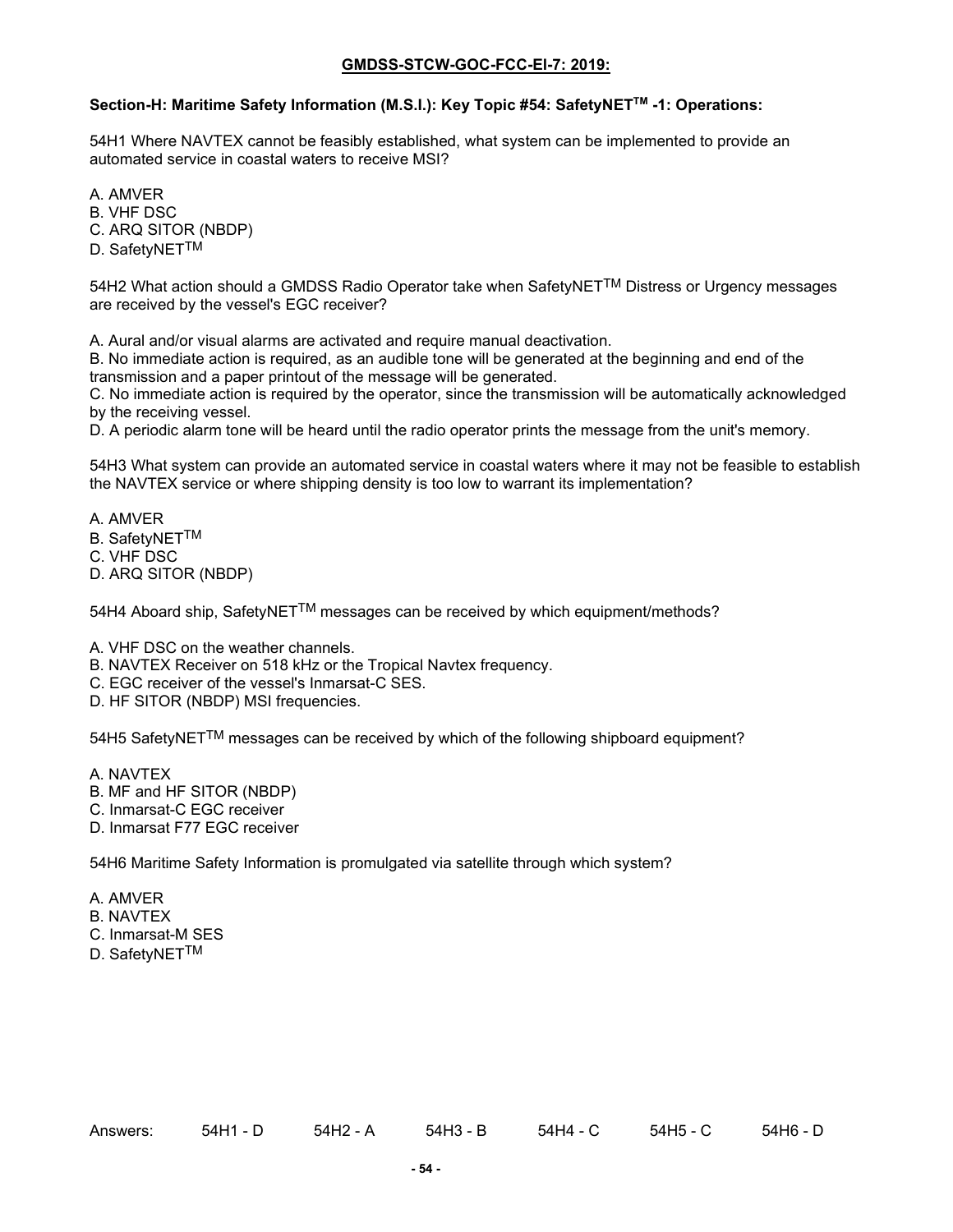### Section-H: Maritime Safety Information (M.S.I.): Key Topic #55: SafetyNET<sup>™</sup> -2: Information:

55H1 SafetyNETTM promulgates what type of information?

A. Traffic Lists

B. News advisories

C. MSI

D. MARAD

55H2 What kind(s) of broadcasts are not available through SafetyNET™?

A. MSI and messages to specific geographic areas.

- B. Storm warnings
- C. Distress and Urgency bulletins
- D. Vessel traffic lists

55H3 Which satellite system promulgates Maritime Safety Information?

- A. Inmarsat-C SafetyNETTM
- B. AMVER
- C. NAVTEX
- D. Inmarsat-M SES

55H4 What information is promulgated by the international SafetyNET<sup>TM</sup>?

- A. Traffic Lists
- B. MSI
- C. Priority Messages
- D. MARAD

55H5 To receive all mandatory MSI using the SafetyNET $^{TM}$  system the vessel must:

A. Notify the NAVAREA coordinator you are using SafetyNET<sup>TM</sup> for the receipt of MSI (Maritime Safety Information).

B. Log-in and ensure the position is accurate to receive MSI for the NAVAREA the vessel is currently within. C. Set the receiver to your destination Inmarsat Ocean Region.

D. Notify the NAVAREA coordinator you are using SafetyNET<sup>TM</sup> for the receipt of MSI (Maritime Safety Information) and set the receiver to your destination Ocean Region.

55H6 In using SafetyNET™ for the receipt of MSI (Maritime Safety Information):

A. Only unscheduled Urgency and Distress messages will be received if the Inmarsat-C SES is not logged in.

B. Both scheduled MSI and unscheduled Urgency and Distress messages will be received if the Inmarsat-C SES is logged in.

C. All of these answers are correct.

D. The Inmarsat-C SES must have Enhanced Group Calling (EGC) capability to receive MSI.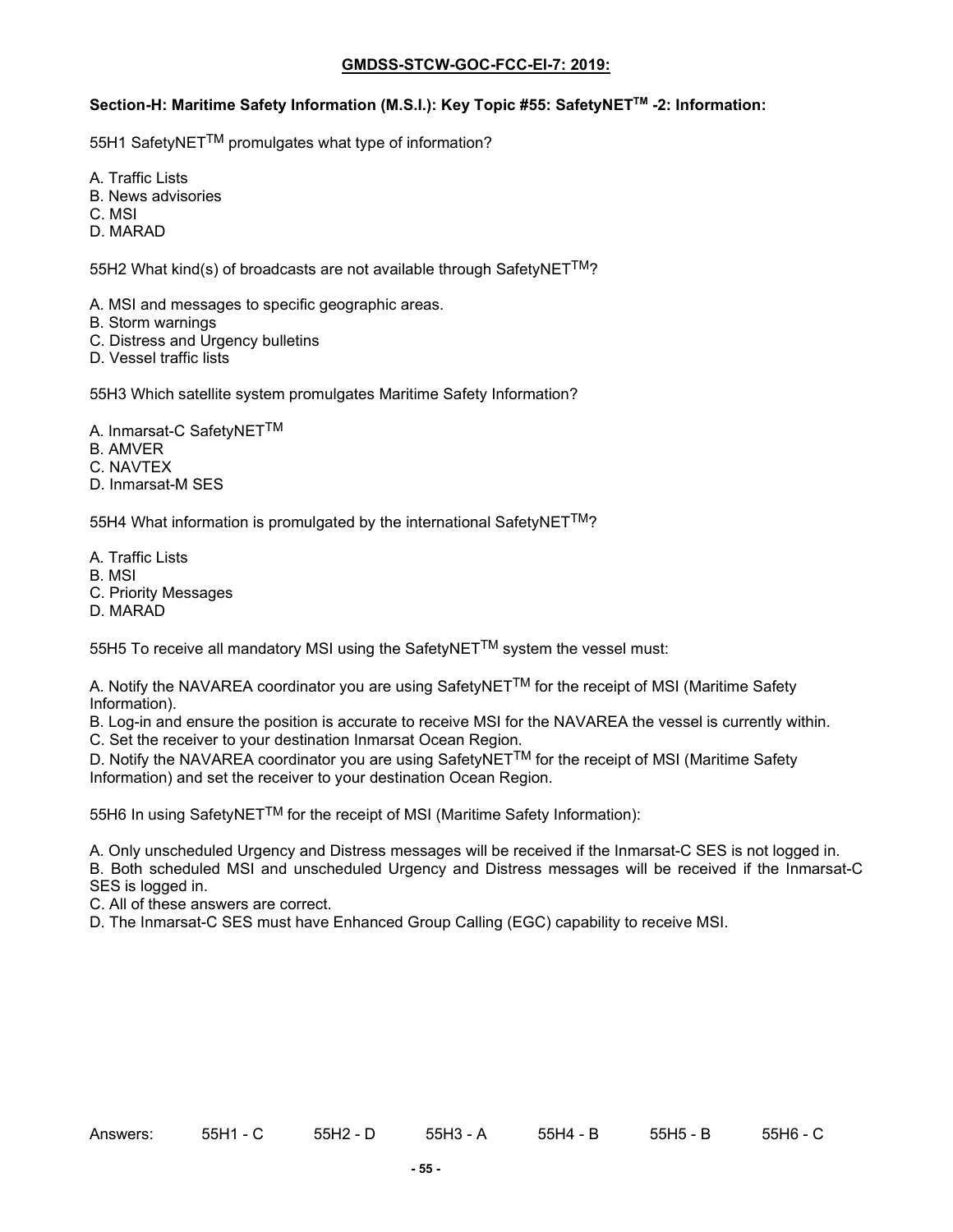#### **Section-H: Maritime Safety Information (M.S.I.): Key Topic #56: Enhanced Group Calling (EGC):**

56H1 Over what system are Enhanced Group Calls transmitted?

- A. COSPAS satellite
- B. Inmarsat satellite
- C. HF SITOR (NBDP) shore stations
- D. NAVTEX shore stations

56H2 How is a MSI (Maritime Safety Information) broadcast received by an Inmarsat-C SES that is engaged in communications?

A. The broadcast message is missed and the Radio Operator must request a retransmission.

B. The broadcast message is stored in the EGC memory and will automatically be printed at the conclusion of the ongoing traffic.

C. There is no loss of information since broadcasts of "vital" messages will be repeated.

D. The radio operator can request retransmission of messages missing from numeric serial number succession.

56H3 Which of the following provides a unique automated system capable of addressing messages to predetermined groups of ships or all vessels in both fixed and variable geographic areas?

- A. NAVTEX
- B. AFRTS
- C. NAVAREAs
- D. EGC

56H4 What system may be useful for messages, such as local storm warnings or a shore-to-ship Distress alert, for which it is inappropriate to alert all ships in the satellite coverage area?

- A. EGC
- B. NAVTEX
- C. AMVER
- D. DSC

56H5 What services are available through Enhanced Group Calls?

A. Maritime Safety Information and vessel traffic lists.

B. Hourly NOAA weather broadcasts from the NWS.

C. Coastal weather broadcasts.

D. Maritime Safety Information and messages to pre-defined groups of subscribers.

56H6 What messages originate from registered information providers anywhere in the world and are broadcast to the appropriate ocean region via a LES?

- A. SafetyNET<sup>TM</sup> messages
- B. AMVER broadcasts
- C. Urgency messages
- D. NAVTEX broadcasts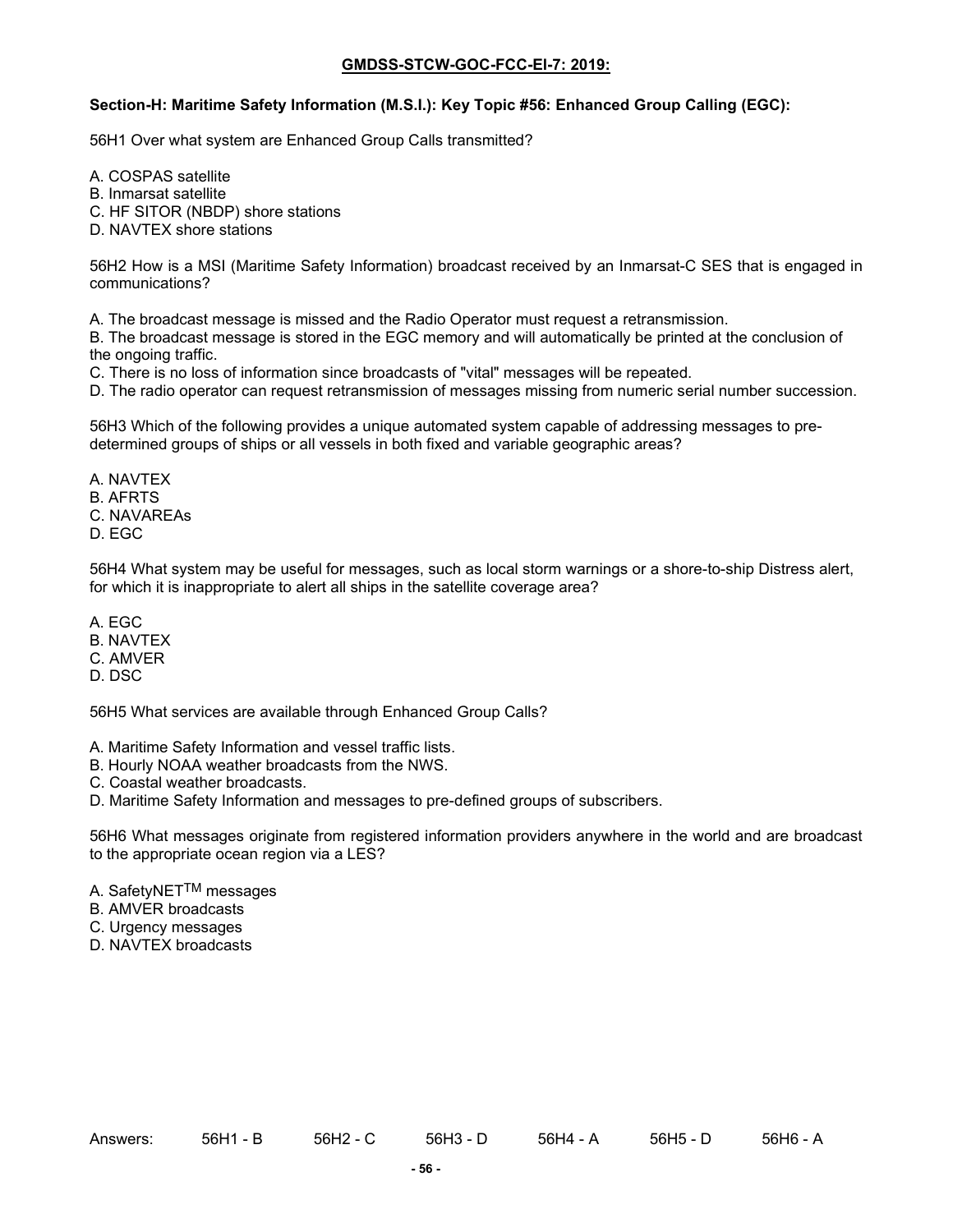#### **Section-H: Maritime Safety Information (M.S.I.): Key Topic #57: H.F. MSI:**

57H1 Which HF SITOR (NBDP) mode would be selected to receive MSI broadcasts from high seas shore stations?

A. FEC

B. AM

C. RTTY

D. ARQ

57H2 The U.S. Coast Guard communications station providing HF MSI broadcast coverage for NAVAREA IV is:

A. NOJ (Kodiak)

B. NMF (Boston)

C. NMC (San Francisco)

D. NMO (Honolulu)

57H3 The U.S. Coast Guard communications station providing HF MSI (Maritime Safety Information) broadcast coverage for NAVAREA XII is:

A. NMA (Miami)

B. NMF (Boston)

C. NMO (Honolulu)

D. NMR (San Juan)

57H4 Frequencies for receiving HF MSI (Maritime Safety Information) are:

A. The same as used for NAVTEX

B. The same as used for contact a Coast Radio Station using FEC

C. Specified HF voice frequencies

D. Specified HF SITOR (NBDP) frequencies

57H5 Which frequency/mode is authorized for use internationally for Maritime Safety Information transmissions?

A. 4209.5 kHz using FEC mode

B. 4209.5 kHz using ARQ mode

C. 4125.0 kHz using simplex mode

D. 4125.0 kHz using FEC mode

57H6 How many frequencies are assigned specifically for HF MSI broadcasts?

A. 6

B. 8

C. 5

D. 7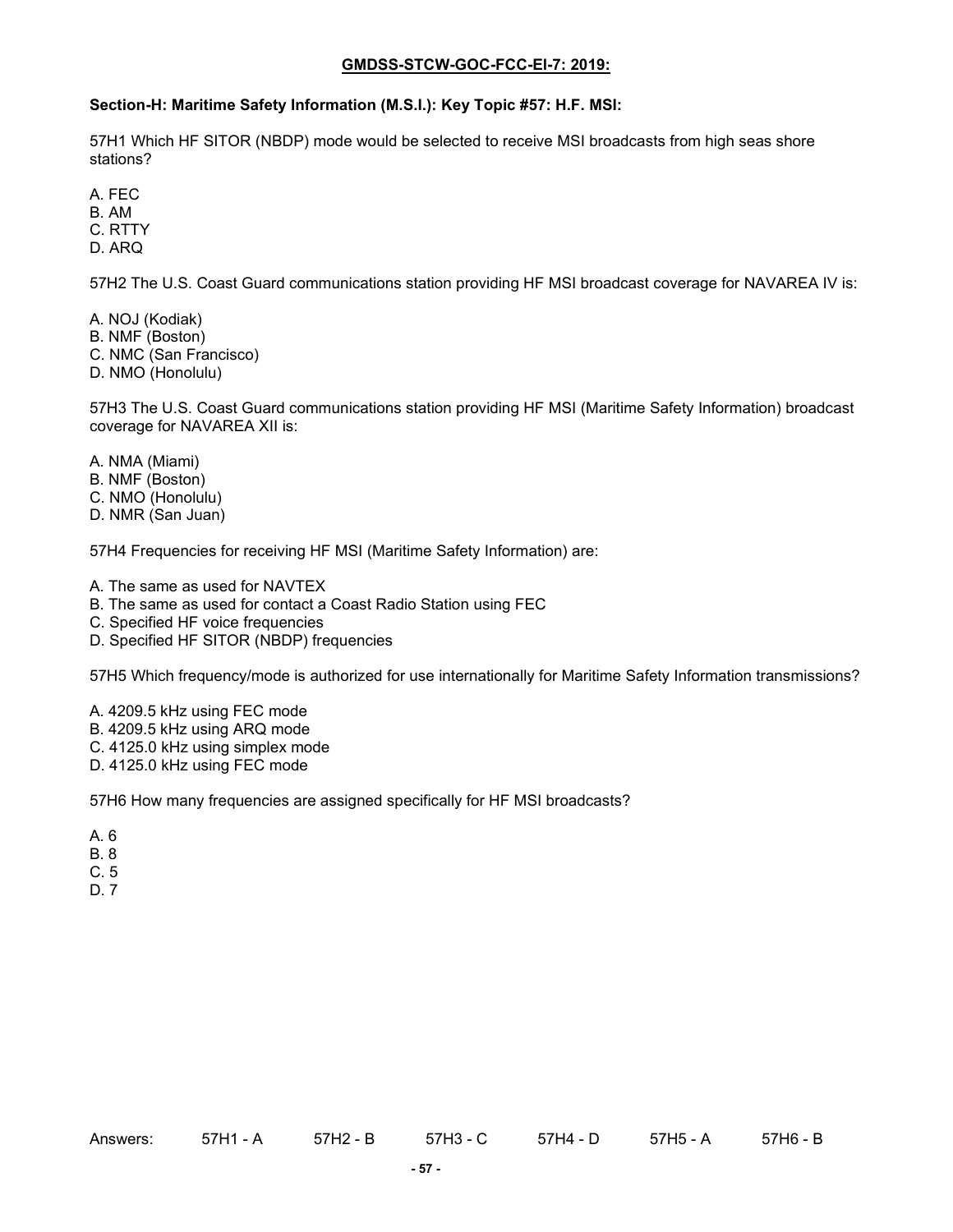#### **Section-H: Maritime Safety Information (M.S.I.): Key Topic #58: NAVAREAs:**

58H1 Which NAVAREA is associated with the western North Atlantic and the Caribbean Sea?

A. NAVAREA X B. NAVAREA XI C. NAVAREA XII D. NAVAREA IV

58H2 Which sequence is associated with the 5 new Arctic Ocean NAVAREAs?

A. NAVAREA XVIII, NAVAREA XX, NAVAREA XXI B. NAVAREA III, NAVAREA VII, NAVAREA XV C. NAVAREA IV, NAVAREA XII, NAVAREA X D. NAVAREA XII, NAVAREA X, NAVAREA XI

58H3 NAVAREAs referred to in NAVTEX are the same as used in:

A. GMDSS sea areas

B. Inmarsat SafetyNETTM

C. International Vessel Traffic Service

D. Inmarsat ocean regions

58H4 A vessel operating in the Western Atlantic or along the East coast of North America and Central America from Canada to Venezuela, including the Caribbean and Panama, would be located in which NAVAREA?

A. X

B. XI

C. IV

D. XIII

58H5 A vessel operating in the Eastern Pacific or along the West coast of North and Central America from Alaska to Ecuador, including Panama and Hawaii, would be operating in which NAVAREA?

A. X

B. XI

C. XII

D. IV

58H6 A vessel on a voyage between Miami and Los Angeles via the Panama Canal would be operating in which NAVAREAS?

A. II and III

B. IV and V

C. V and VI

D. IV and XII

Answers: 58H1 - D 58H2 - A 58H3 - B 58H4 - C 58H6 - D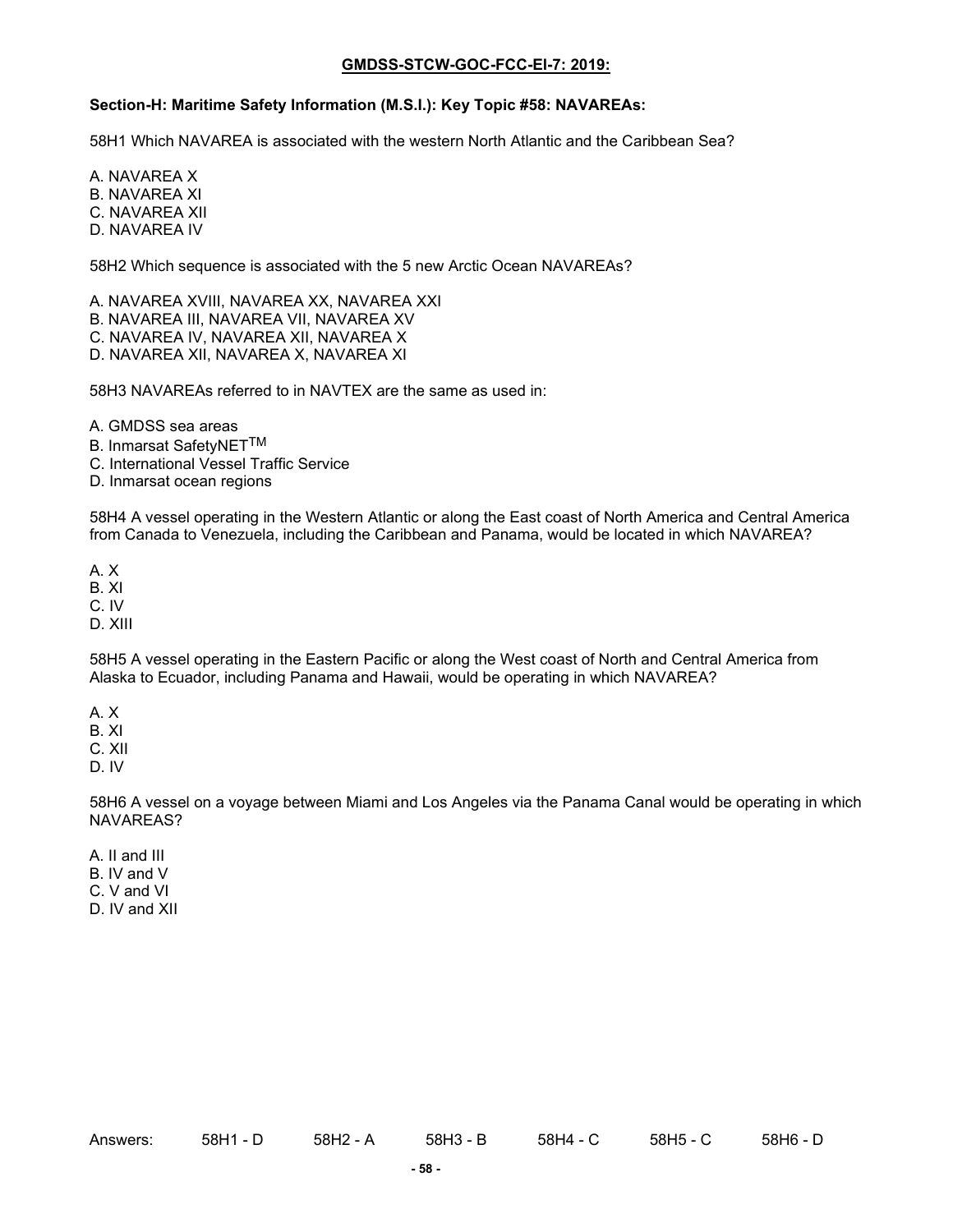# **Section-I: Inmarsat Equip. & Comms: Key Topic #59: Sat-C, Power up, Self-Test, Controls & Lamps:**

59I1 Which of the following actions should be taken once the vessel is berthed and will not leave port again for several weeks?

A. The GMDSS Radio Operator must notify the NCS that the vessel will be off-line, and wait for the NCS to acknowledge with a confirmation number that must be logged.

B. The Inmarsat-C system can be powered down without taking additional steps once the GMDSS Radio Operator has ensured that all incoming SafetyNETTM messages have been received and stored.

C. The GMDSS Radio Operator may log out of the Inmarsat-C system and turn the power off (unless the vessel decides to leave the unit on during the port stay.)

D. The GMDSS Radio Operator must transmit an all-ships alert, to notify vessels within the satellite's footprint that the vessel will be off-line.

59I2 What action should always be taken before powering down an Inmarsat-C terminal or leaving one satellite footprint for another?

A. An Inmarsat-C system must never be powered down or mandatory MSI messages will be lost.

B. Send a message to the NCS advising arrival in port or request the NCS log your terminal in with the new satellite.

C. No action is required –- the terminal will automatically log in with the new satellite when the NCS common channel is detected or after power up.

D. Log out with the current NCS to inform them you are off the air or to enable a proper log in procedure with the new satellite.

59I3 With most Inmarsat-C systems what should the indicator lamps do when powering up?

- A. All lamps should illuminate in a particular sequence, as per the operator's manual.
- B. The power on lamp should illuminate. Other lights remain off until a message is received.
- C. All lamps should light and stay illuminated.
- D. All lamps should light except the RED light.

59I4 What is the importance of a successful log in indication, after power-up, on an Inmarsat-C terminal?

- A. The antenna Azimuth and Elevation controls are correctly adjusted.
- B. The terminal is enabled for routine incoming and outbound traffic.
- C. The receiver gain is properly adjusted for maximum signal.
- D. Unscheduled EGC MSI messages can no longer be received.

59I5 On an Inmarsat-C system, what is the importance of a successful "SYNC" indication after power up?

- A. The system is not yet locked on to the NCS signal until a log-in command is performed.
- B. Sufficient signal strength on the NCS common channel is being received.
- C. There is company telex traffic being received on the NCS common channel.
- D. The NCS has confirmed log-in status is on so routine traffic can be sent and received.

59I6 On an Inmarsat-C system an incoming EGC alarm sounds:

- A. When first powered on and when receiving Distress traffic.
- B. When receiving Distress traffic and all of the BALD MSI messages.
- C. To draw the operator's attention to an unscheduled Distress or Urgency message.
- D. To indicate the loss of NCS CC sync -- preventing the reception of unscheduled EGC messages.

| $59I2 - D$<br>5911<br>Answers:<br>- A<br>5 - B<br>. - U | 5915<br>5914<br>5913 | 5916 - C |
|---------------------------------------------------------|----------------------|----------|
|---------------------------------------------------------|----------------------|----------|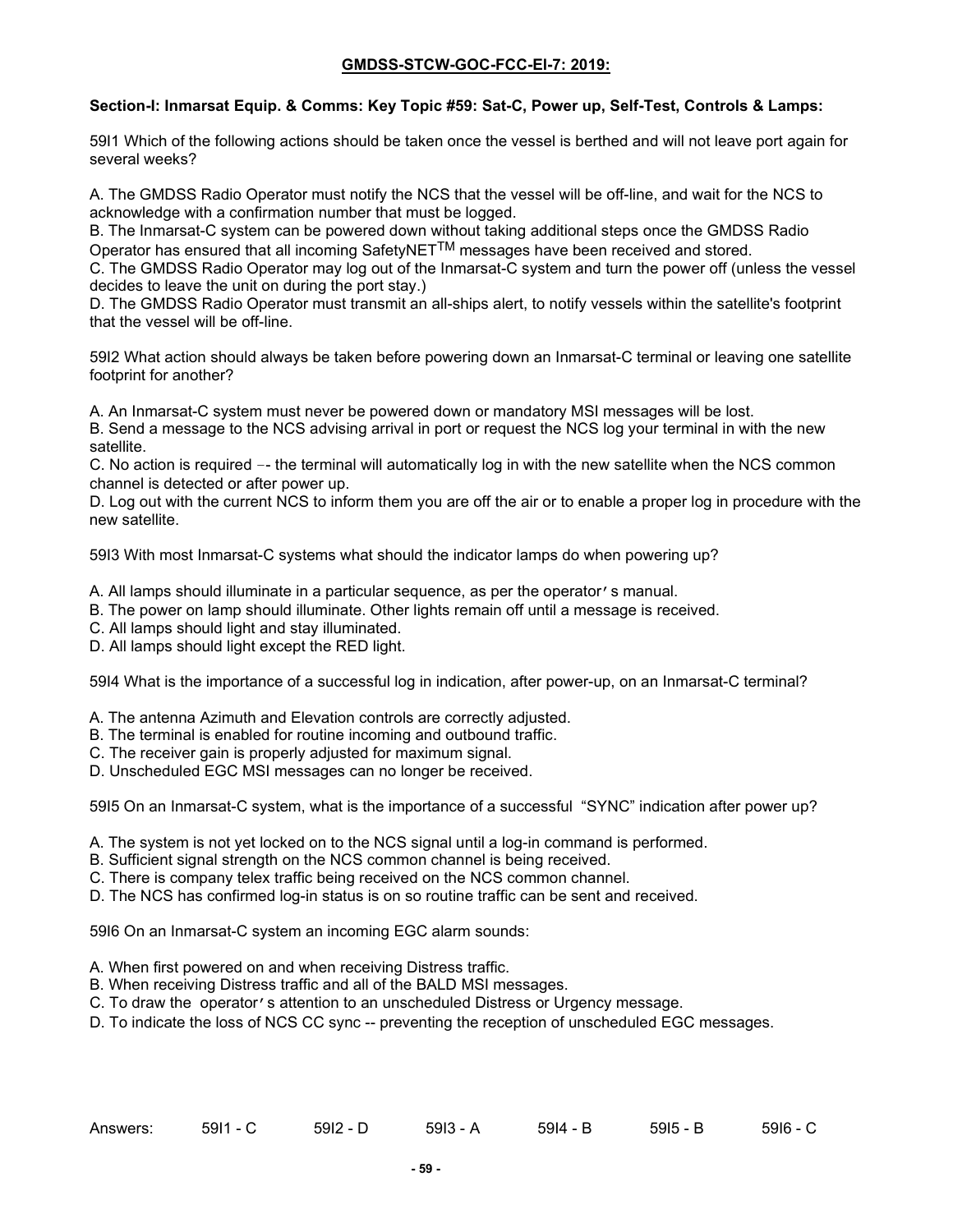# **Section-I: Inmarsat Equip. & Comms: Key Topic #60: Selecting an Inmarsat-C Ocean Region:**

60I1 Which satellite(s) would most likely be selected for use when the vessel is operating off the eastern shore of the United States?

A. IOR

B. AOR-W

C. POR

D. Either AOR-W or IOR will work.

60I2 Which satellite should be chosen when the vessel is operating between Japan and the Bering Sea?

A. AOR-W B. IOR C. POR D. AOR-E

60I3 Which longitude corresponds to the AOR-W satellite for Inmarsat-C communications?

A. 25.0 E B. 143.5 E C. 54.0 W D. 98.0 W

60I4 Which longitude corresponds to the AOR-E satellite for Inmarsat-C communications?

A. 54.0 W B. 25.0 E C. 143.5 E D. 98.0 W

60I5 Which longitude corresponds to the POR's satellite location for Inmarsat-C communications?

A. 25.0 E B. 54.0 W C. 98.0 W D. 143.5 E

60I6 Which longitude corresponds to the IOR's satellite location for Inmarsat-C communications?

A. 25.0 E B. 143.5 E C. 54.0 W D. 98.0 W

Answers: 60I1 - B 60I2 - C 60I3 - D 60I4 - A 60I5 - D 60I6 - A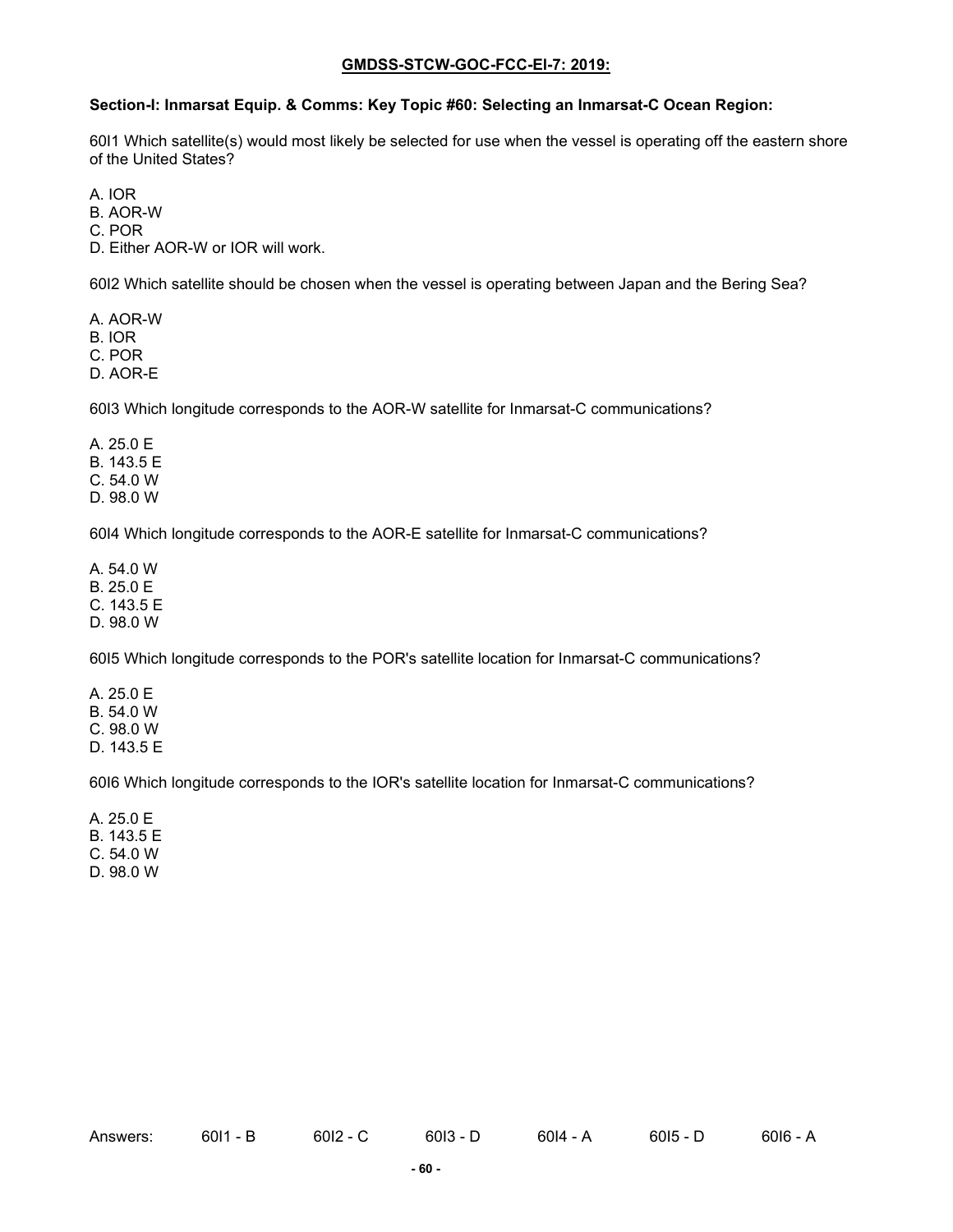# **Section-I: Inmarsat Equip. & Comms: Key Topic #61: Inmarsat-C Log-in & Log-out:**

61I1 Which action must be taken to ensure that incoming message traffic of all priority levels will be received through Inmarsat-C?

A. The GMDSS Radio Operator must log-in to the desired satellite (if the unit did not automatically do so.)

B. No additional action is necessary after turning on the receiver and aiming the antenna at the desired satellite.

C. The system needs only to be commissioned and turned on.

D. The GMDSS Radio Operator must log-in to the desired satellite and receive the message reference number (MRN) from the LES.

61I2 When logging into the Inmarsat system using Inmarsat-C, it is necessary to:

- A. Enter your IMN when requested by the NCS.
- B. Select the Ocean Region or select the NCS.
- C. Enter the LES answer back when requested by the LES.
- D. Call the LES and inform them that you are now operating in the appropriate ocean region.

61I3 What action should be taken on changing from one Inmarsat-C ocean region to another?

- A. Power the system down and turn the power back on again.
- B. Manually realign the antenna.
- C. Log out of the current satellite and log in to the correct satellite.
- D. No action is required -- the unit will scan for another satellite and log in.

61I4 What is the primary danger of an Inmarsat-C terminal if it is not properly logged out?

- A. The vessel will be barred in the future from sending traffic through an LES.
- B. The NCS ensures that improper log-out procedures do not occur.

C. Scheduled MSI may not be available through the Inmarsat-C terminal.

D. Your company or another ship may accrue significant charges when their traffic is repetitively sent to your unavailable terminal.

61I5 Which of these can take place on an Inmarsat-C terminal that has synch with the NCS CC but has not yet performed a successful login?

- A. Reception of unscheduled MSI Urgency and Distress messages.
- B. Transmission of synoptic weather reports and company traffic.
- C. Reception of the mandatory scheduled BALD MSI messages.
- D. Reception of company traffic related to ship's business.

61I6 Which of the following is NOT an example of a failure to log-out properly?

- A. Turning off the power prior to logging out with the NCS.
- B. A message on the screen or printer from the NCS.
- C. Sailing the vessel into a shadowing or local RF interference situation before logging out.
- D. Sailing out of the footprint of a satellite before logging out.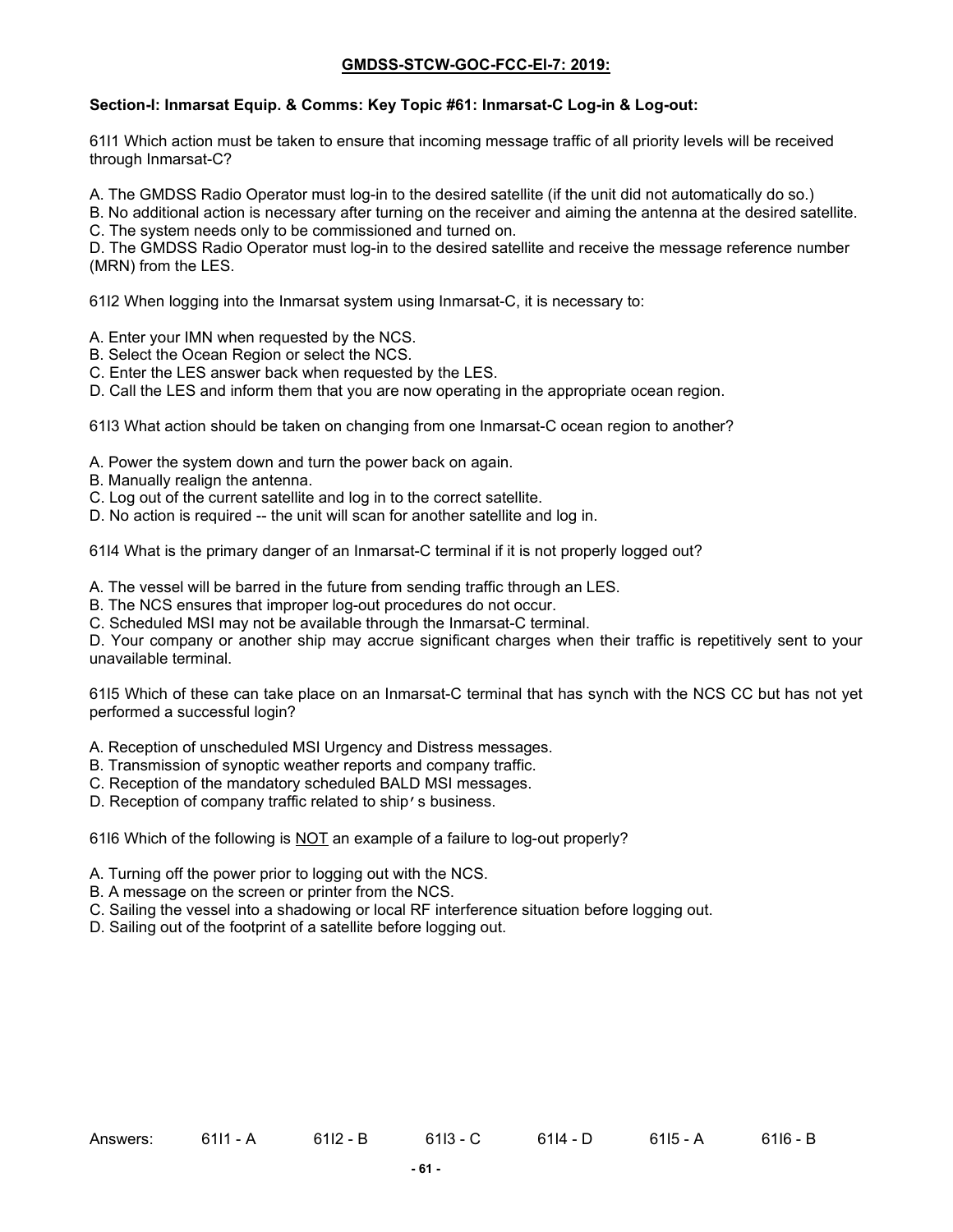### **Section-I: Inmarsat Equip. & Comms: Key Topic #62: Inmarsat General System Operations:**

62I1 What is the primary function of an NCS?

A. To provide direct communications between the Inmarsat station placing a call and the station receiving the call.

B. To provide multi-mode communications between the Inmarsat station placing a call and the coast radio station that will deliver it.

C. To determine which satellite is best suited to provide communications between the Inmarsat station placing a call and the station receiving the call.

D. To monitor and control communications through the Inmarsat satellite for which it is responsible.

62I2 What is the primary function of a LES?

A. To provide direct communications between the Inmarsat station placing a call and the station receiving the call.

B. To monitor and control communications through the Inmarsat satellite for which it is responsible.

C. To provide multi-mode communications between the Inmarsat station placing a call and the coast radio station that will deliver it.

D. To determine which satellite is best suited to provide communications between the Inmarsat station placing a call and the station receiving the call.

62I3 Messages are transmitted by an Inmarsat LES according to what criteria?

- A. First In, First Out
- B. Priority
- C. Last In, First Out
- D. Serial Number

62I4 How is maximum communications coverage provided by satellites in the Inmarsat maritime satellite service?

- A. Four satellites in polar orbit to provide worldwide coverage.
- B. Four satellites in geo-stationary orbit for each Inmarsat Service (C and FBB).
- C. Four satellites in geo-stationary orbit approximately 22,184 miles above the equator.
- D. Through coordinated use of COSPAS-SARSAT satellites.

62I5 What factors bear on the choice of NCS on an Inmarsat terminal?

- A. NAVAREA weather patterns, shore-ship routine communications, signal strength.
- B. Best email provider, preventing interference in port, Distress SAR choices.
- C. Signal strength, Distress SAR choices, choice of MSI NAVAREAS.
- D. Minimize overlapping footprint coverage, reduce ship-ship message costs, receive BALD warnings.

62I6 What is the purpose of a CODEC?

- A. Noise and echo-canceling used in TELEX operation.
- B. To enable Distress communications.
- C. To enable data communications.
- D. To convert analog voice signals to digital transmissions.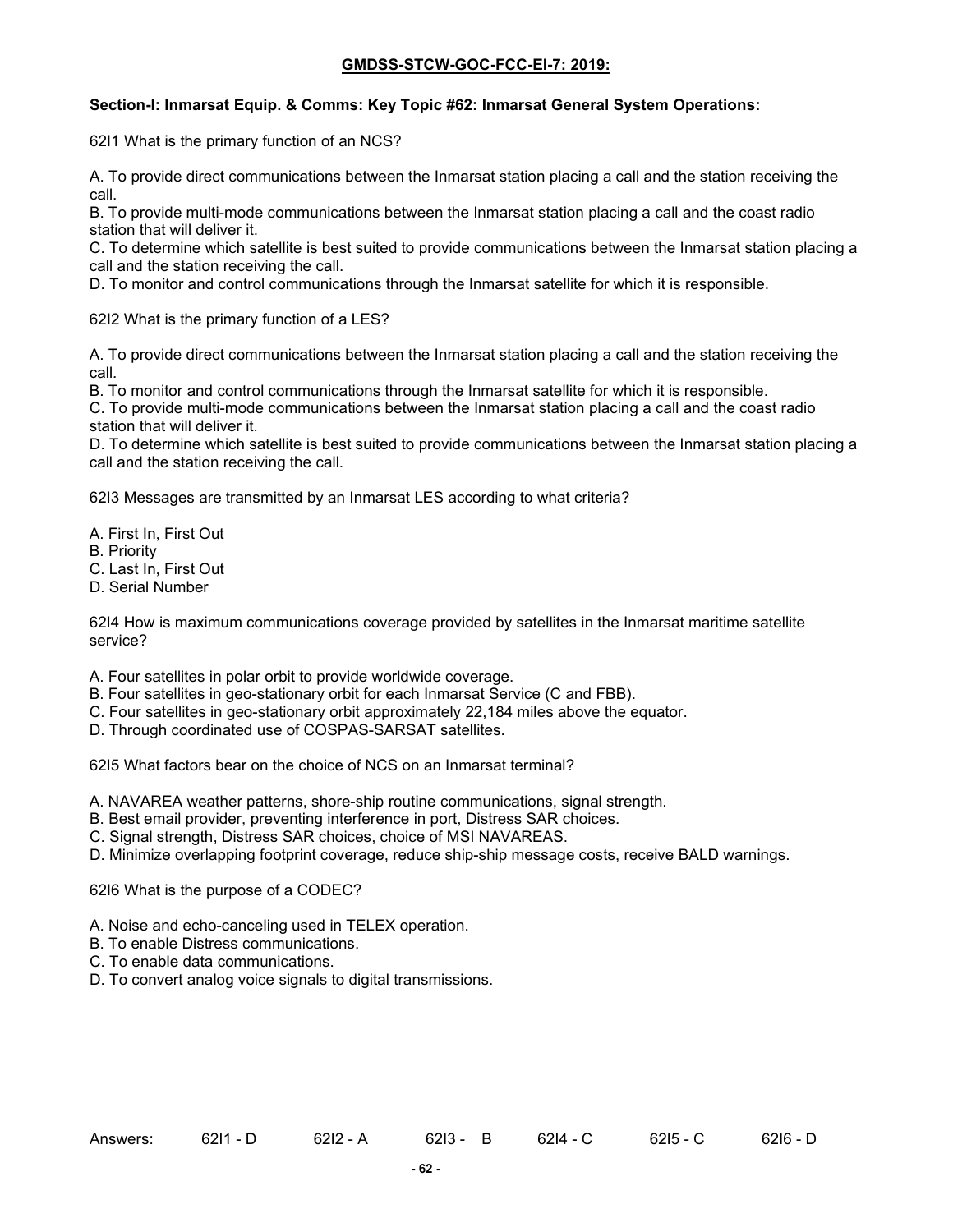#### **Section-I: Inmarsat Equip. & Comms: Key Topic #63: Iridium General System Operations:**

63I1 Iridium satellites are in what sort of orbits?

- A. 4 satellites in near polar orbit to provide true global coverage.
- B. 66 satellites in geo-stationary orbit to provide true global coverage.
- C. 66 satellites in near polar orbit to provide true global coverage.
- D. 6 geo-stationary satellites providing coverage between 70N & 70S degrees latitude.

63I2 How are Iridium antennas tracking the satellites?

- A. They are flat-panel arrays that must be oriented to the satellites in their near-polar orbit.
- B. They are directional dish antennas that must track the satellites as they pass overhead.
- C. They are omni-directional dish antennas that locate the satellites as they pass overhead.
- D. They are omni-directional antennas that receive signal as various satellites pass overhead.

63I3 The Iridium terminal typically displays what status indicators?

- A. Power, GPS, signal strength, data and handset port conditions.
- B. Power, GPS, signal strength and satellite tracking azimuth and elevation.
- C. GPS satellites overhead, conditions of data and handset ports and data throughput.
- D. Geo-stationary satellite status, signal strength and data and handset port conditions.

63I4 How are Iridium calls routed through the satellite system?

- A. The satellites store the calls and forwards them to ground stations when they are in view.
- B. The satellites are in view of one another and traffic can swiftly be passed to a ground station.
- C. The satellites are geo-stationary and route the traffic immediately to the ground stations.
- D. The satellites in polar orbits pass traffic to geo-stationary satellites and then to ground stations.

63I5 Which of the following statements concerning Iridium satellites is true?

A. They are in a geo-stationary orbit, in order to provide true global coverage.

- B. They provide coverage to vessels in all of the world's navigable waters including polar regions.
- C. They are in an equatorial orbit, in order to provide true global coverage.

D. Vessels sailing in equatorial waters are able to use only one satellite, whereas other vessels are able to choose between at least two satellites.

63I6 What is the primary purpose of an Iridium LES?

A. The LES is required for ship-ship Inmarsat communications, ship-shore communications are handled by terrestrial Coast Radio Stations.

- B. The LES monitors all operations of the satellite and assigns channels and frequencies to the vessel.
- C. The LES makes the satellite connection between the vessel and the requested shore destination.
- D. The LES is dedicated only to processing all vessel Distress priority calls.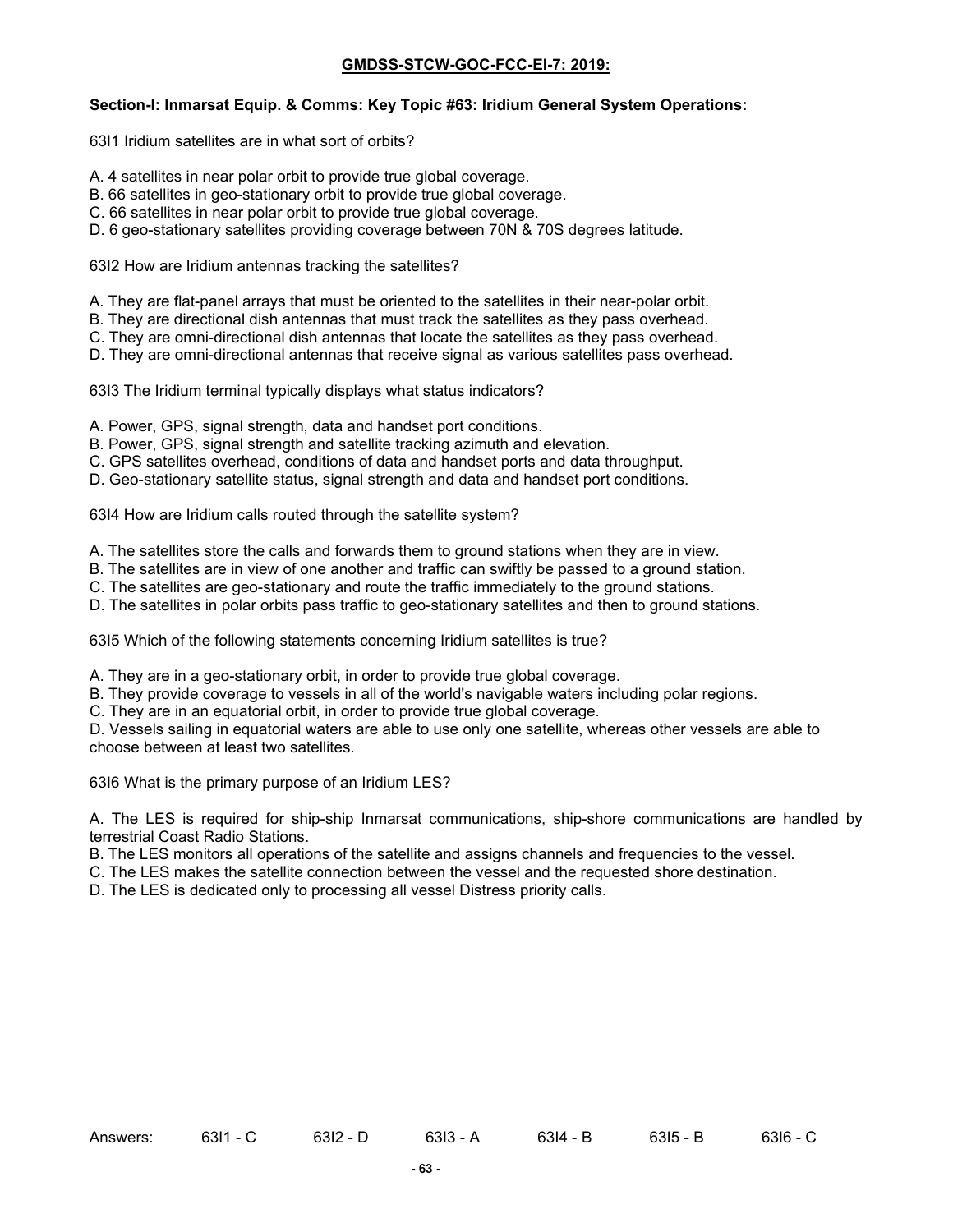#### **Section-I: Inmarsat Equip. & Comms: Key Topic #64: Inmarsat-FBB Equipment and Operations:**

64I1 How is a signal radiated from an Inmarsat-FBB system's antenna?

A. It is usually radiated in an omni-directional pattern, but an optional feature allows it to be directional for use when the vessel is on the fringe of the satellite's footprint.

B. It is a highly focused directional signal that must be beamed at the desired satellite.

C. It is radiated in an omni-directional pattern.

D. It is radiated in an omni-directional pattern that can be reversed by the Operator to attain directional beaming to an alternate satellite.

64I2 Inmarsat FBB coverage is provided by?

- A. 66 satellites in near-polar orbits.
- B. The same four satellites that provide Inmarsat-C coverage.
- C. There are four footprints not all of which are identical to Inmarsat-C coverage.
- D. 6 geo-stationary satellites to provide coverage in all navigable waters.

64I3 How does an FBB terminal notify shore authorities of a Distress situation with priority pre-emption?

A. Dial 505 on the keypad to request an "SOS" voice call.

- B. Dial 505 on the keypad to make a pre-emptive priority Distress call.
- C. Press the dedicated Distress Alert button on the FBB handset.
- D. Press the dedicated Distress Alert button on the connected Maritime Safety Terminal.

64I4 What features in a Maritime Safety Terminal (MST) are required for FBB units to meet GMDSS requirements?

- A. Distress Alert button, keyboard and either printer or dedicated display/memory..
- B. Printer, keyboard and 505 Distress menus on the keypad.
- C. Printer, Distress Alert button and dedicated EGC receiver.
- D. FBB units do not require Maritime Safety terminals to be compliant.

64I5 How does an FBB terminal fully meet compulsory GMDSS requirements?

- A. All FBB terminals are automatically certified under GMDSS by the IMO.
- B. FBB terminals are not certified for use by GMDSS compulsory vessels.
- C. The FBB terminal is replaced by a Maritime Safety Terminal, Distress Alert button, keyboard and printer.
- D. The addition of a Maritime Safety Terminal, Distress Alert button, keyboard and printer or dedicated display.

64I6 When engaging in voice communications via an Inmarsat-FBB terminal, what procedures are used?

- A. CODECs may be used to digitize the voice signal.
- B. Noise-blanking must be selected by the operator.
- C. The voice signal must be compressed to fit into the allowed bandwidth.
- D. The voice signal will be expanded at the receiving terminal.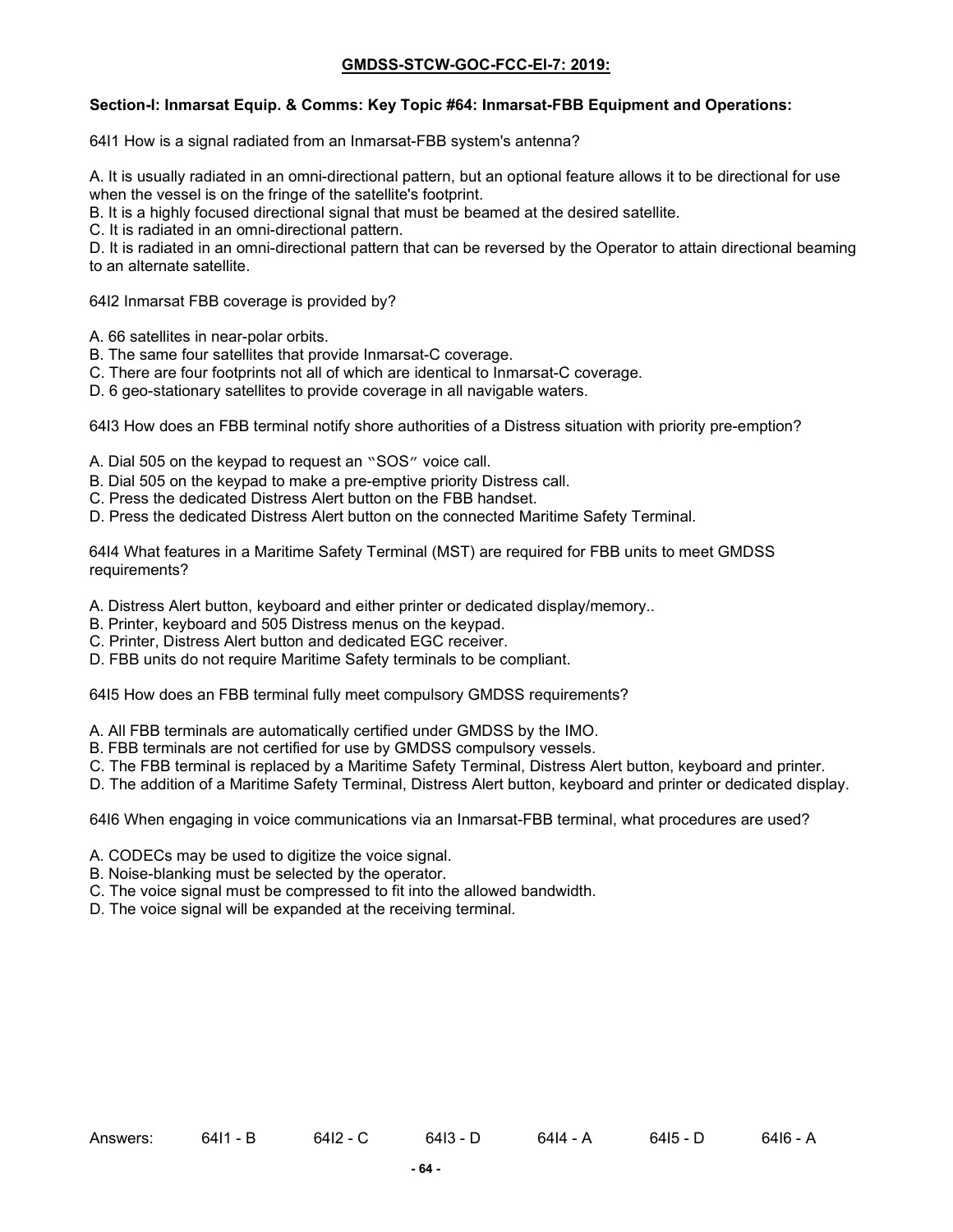### **Section-I: Inmarsat Equip. & Comms: Key Topic #65: Inmarsat-C: Equipment and Operations-1:**

65I1 Which mode of communications is NOT possible through an Inmarsat-C SES?

- A. Shore-to-ship Facsimile
- B. Data
- C. TELEX
- D. Emergency Activation

65I2 What is the average length of time required for a TELEX sent by Inmarsat-C to be delivered to the addressee?

A. All Inmarsat-C communications are made with real-time connectivity so there is no delay in message delivery.

- B. The average delivery time for a message sent by Inmarsat-C is about 10 minutes.
- C. Date/time notification of delivery is possible only through Inmarsat-FBB.

D. The average delivery time for a TELEX sent by Inmarsat-C is about 10 minutes, but fax and data messages sent by Inmarsat-C require about 30 minutes for delivery.

65I3 How is a signal radiated from an Inmarsat-C system's antenna?

A. It is a highly focused directional signal that must be beamed at the desired satellite.

B. It is usually radiated in an omni-directional pattern, but an optional feature allows it to be directional for use when the vessel is on the fringe of the satellite's footprint.

C. It is radiated in an omni-directional pattern.

D. It is radiated in an omni-directional pattern that can be reversed by the Operator to attain directional beaming to an alternate satellite.

65I4 What statement is true regarding Inmarsat-C?

A. There is a propagation delay, but a direct connection is made between the ship and shore users.

B. There are delays in establishing communications. Then a direct real-time connection is maintained with the other party.

C. The TELEX message is stored until the mailbox is accessed by the station desiring to retrieve their message. D. This is a store and forward network, with an intermediate step that means there is no direct connection between ship and shore users.

65I5 With an Inmarsat-C LES, how are messages routed to receiving stations?

- A. All messages are forwarded via a store and forward network.
- B. Direct connections are made to the receiving stations via gateways.
- C. Intermediary stations are used to connect the sending station with the receiving station in a real-time mode.

D. Messages are stored until the network is polled by the receiving station.

65I6 What are the directional characteristics of the Inmarsat-C SES antenna?

- A. Highly directional parabolic antenna requiring stabilization.
- B. Omni-directional.
- C. Wide beam width in a cardioid pattern off the front of the antenna.
- D. Very narrow beam width straight-up from the top of the antenna.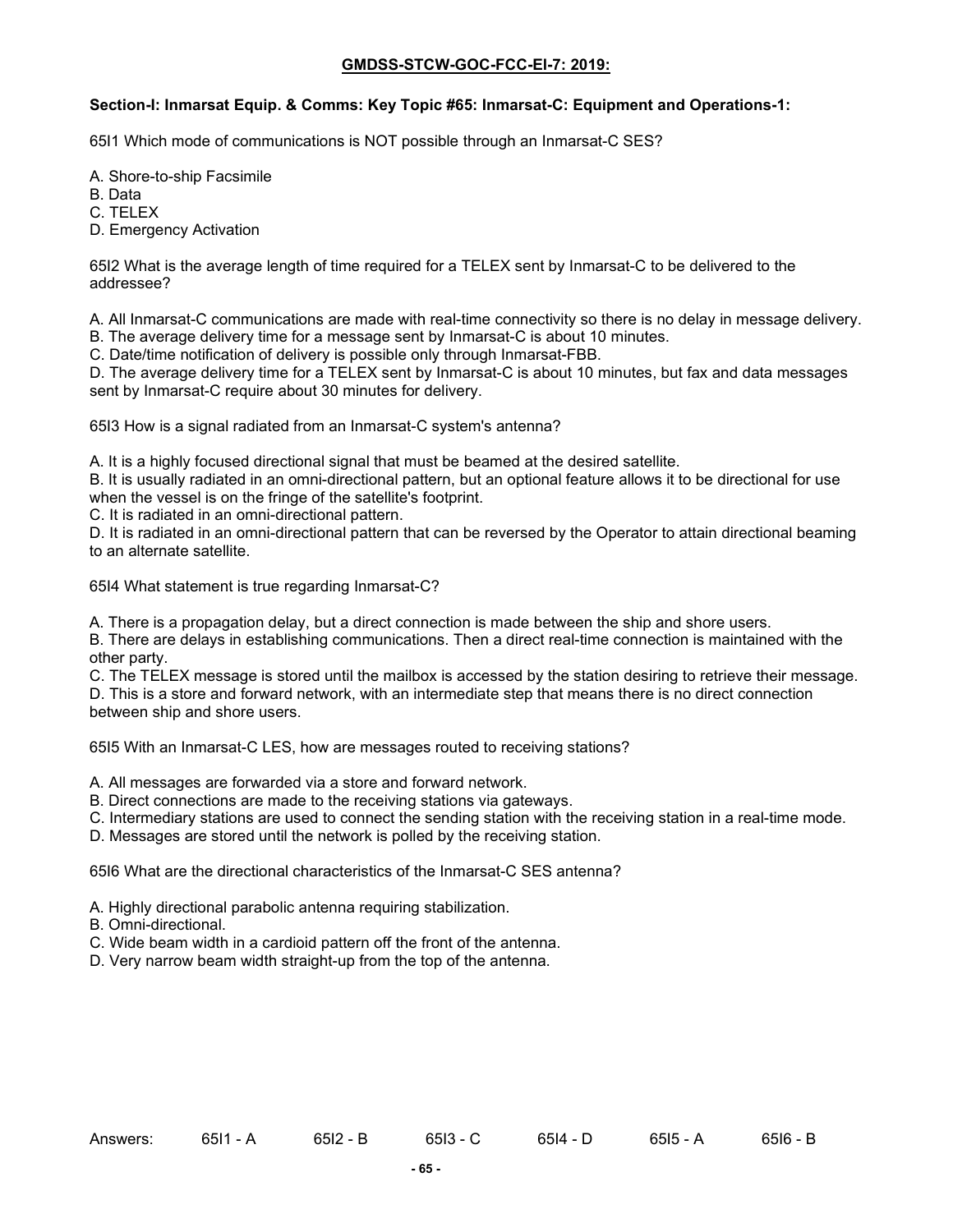### **Section-I: Inmarsat Equip. & Comms: Key Topic #66: Inmarsat-C: Equipment and Operations-2:**

66I1 Which of the following best describes Inmarsat-C operation?

A. Is an analog-based system.

B. Requires a stabilized directional antenna.

C. Provides for voice, TELEX, high and low-speed data and compressed video communications.

D. Is a digital store-and-forward system that also provides Enhanced Group Call, data reporting, polling and Distress alerting capabilities.

66I2 Which of the following best describes a shipboard Inmarsat-C system?

A. A small, lightweight terminal capable of providing satellite store-and-forward message communications.

B. A satellite communications system that provides real-time connectivity.

C. A small, lightweight terminal used to transmit messages over high frequency (HF) bands to communicate through a satellite.

D. A satellite communications system that also provides continuous Digital Selective Calling coverage for all ocean regions.

66I3 How are Inmarsat-C LESs selected by the operator?

A. The operator can program the terminal for their preferred default LES codes for Distress and routine communications.

B. The NCS for each ocean region downloads the current LES codes into the terminal.

C. The NCS selects the optimum LES code for both Routine and Distress communication.

D. The LES codes can be selected for routine communications but the NCS chooses the best LES for Distress Alerts.

66I4 Which statement about Inmarsat-C LESs is true?

A. LESs are only available in the Ocean Regions that overlap one another.

B. LESs are only available in the Ocean Region controlled by their NCS.

C. Some LESs are available in all four footprints due to the cloud-based NGC mode.

D. All LESs are available in all four footprints due to the cloud-based NGC mode.

66I5 It is possible to transmit all of the following via Inmarsat-C from a vessel EXCEPT?

- A. TELEX
- B. Text for delivery by fax.
- C. Voice

D. x.400 data services

66I6 Which of the following best describes the full range of services provided by the Inmarsat-C Satellite system?

A. Polling, enhanced group call, and one-way position and data reporting via satellite.

B. FM voice communications via satellite.

C. Two-way messaging and data communications on a store-and-forward basis.

D. Polling, enhanced group call, one-way position and data reporting via satellite, two-way messaging and data communications on a store-and-forward basis.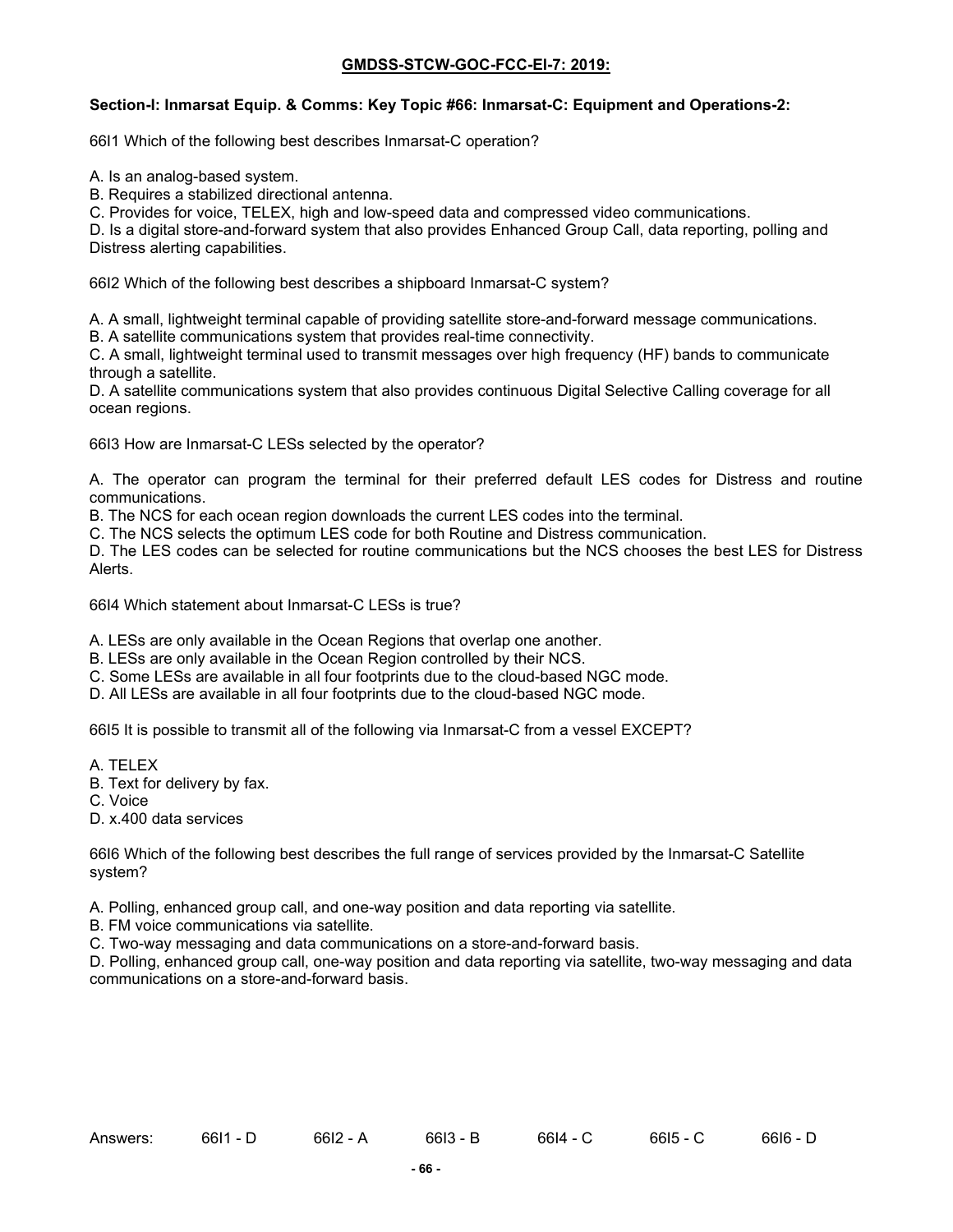#### **Section-I: Inmarsat Equip. & Comms: Key Topic #67: Compare and Differentiate FBB and C Terminals:**

67I1 Which statement concerning Inmarsat-FBB and Inmarsat-C terminals is correct?

A. Both Inmarsat-FBB and Inmarsat-C units are capable of fax and voice communications.

B. Inmarsat-FBB units are not capable of data communications, but Inmarsat-C units are capable of data communications.

C. Both Inmarsat-FBB and Inmarsat-C units can send data as well as send messages to fax machines.

D. None of these answers is correct.

67I2 When Inmarsat-FBB and Inmarsat-C terminals are compared:

A. Inmarsat-FBB antennas are larger, but omni-directional, while Inmarsat-C antennas are smaller and parabolic, for aiming at the satellite.

B. Inmarsat-FBB antennas are parabolic and smaller for higher gain, while Inmarsat-C antennas are larger but omni-directional.

C. Inmarsat-C antennas are smaller, but omni-directional, while Inmarsat-FBB antennas are parabolic for lower gain.

D. Inmarsat-FBB antennas are larger, but directional for higher gain, while Inmarsat-C antennas are smaller and non-parabolic, and do not require aiming at the satellite.

67I3 Which statement concerning Inmarsat-FBB and Inmarsat-C terminals is correct?

A. Inmarsat-FBB terminals require GPS input, in order to enable the initial acquisition for satellite tracking.

B. Inmarsat-FBB terminals require gyro and GPS input, in order to enable automatic satellite tracking.

C. Inmarsat-C terminals require only GPS input, in order to enable automatic satellite tracking.

D. Inmarsat-C terminals require continuous GPS input, in order to enable automatic satellite tracking.

67I4 When Inmarsat-FBB and Inmarsat-C terminals are compared:

A. Inmarsat-C antennas are smaller, with active parabolic antennas but no rewind capability.

B. Inmarsat-C antennas are smaller, with passive non-parabolic antennas but no rewind capability.

C. Inmarsat-FBB antennas are larger, with passive non-parabolic antennas that require rewind capability.

D. Inmarsat-FBB antennas are larger, with stationary parabolic antennas but no rewind capability.

67I5 Which statement concerning Inmarsat-FBB and Inmarsat-C terminals is correct?

A. Both Inmarsat-FBB and Inmarsat-C units are subject to shadowing effects due to their omni-directional antennas.

B. Both Inmarsat-FBB and Inmarsat-C units are subject to shadowing effects, but Inmarsat-FBB units have directional antennas.

C. Both Inmarsat-FBB and Inmarsat-C units are subject to shadowing effects, but Inmarsat-C units have directional antennas.

D. Both Inmarsat-FBB and Inmarsat-C units are subject to shadowing effects, due to their directional antennas.

67I6 When Inmarsat-FBB and Inmarsat-C terminals are compared:

A. Inmarsat-FBB units provide greater communications capabilities, with the benefits of greater size, weight, installation expense and initial cost.

B. Inmarsat-C provides lesser communications capabilities, with the trade-offs of greater size, weight, installation expense and initial cost.

C. Inmarsat-FBB units provide greater communications capabilities, with the trade-offs of greater size, weight, installation expense and initial cost.

D. Inmarsat-C units are of smaller size, weight, installation expense and initial cost and provide greater communications capabilities due to modern technology.

| Answers: | 3711<br>0711 - U | $6712 - D$ | $6713 - A$ | 6714 - B | 6715 - B | 6716 - C |
|----------|------------------|------------|------------|----------|----------|----------|
|----------|------------------|------------|------------|----------|----------|----------|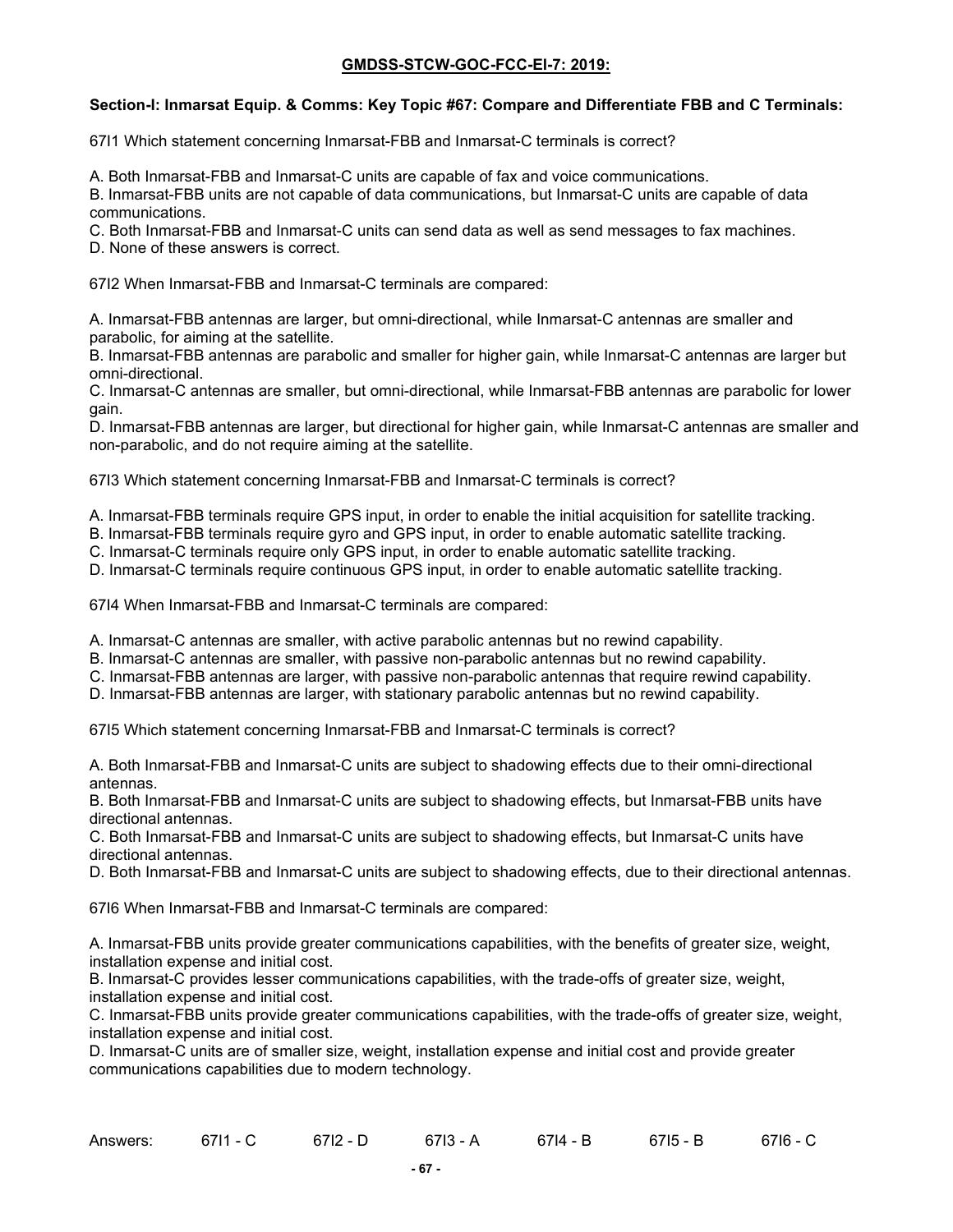### **Section-I: Inmarsat Equip. & Comms: Key Topic #68: Selecting L.E.S. and L.E.S. ID Numbers:**

68I1 Which Inmarsat Earth stations would be available for Inmarsat-C traffic if the vessel is off the Pacific Coast of the United States but logged-in to the AOR-W satellite?

- A. EIK (Norway), Beijing (P.R.C.), Burum (Netherlands)
- B. Southbury (USA), Burum (Netherlands), or EIK (Norway).
- C. Santa Paula (USA), Hai Phong (Vietnam), Yamaguchi (Japan).
- D. Beijing (PRC), Fucino (Italy), Nudol (Russia).

68I2 Which Inmarsat Earth stations would be available for Inmarsat-C traffic if the vessel is off the Atlantic Coast of the United States and tracking the AOR-E satellite?

- A. Fucino (Italy), Nakhoda (Russia) or Haiphong (Vietnam).
- B. Santa Paula (USA), Beijing (P.R.C.), Sentosa (Singapore).
- C. Southbury (USA), Burum (Netherlands), or EIK (Norway).
- D. Haiphong (Vietnam), Burum (Netherlands), or EIK (Norway).

68I3 Which LES should a GMDSS Radio Operator select to update an Inmarsat-C Distress alert message if the vessel is in the southern Pacific Ocean near the Dateline and logged-in to the POR satellite?

- A. Santa Paula (USA) or Beijing (PRC) would be the best choice depending on SAR jurisdiction.
- B. EIK (Norway) or Nudol (Russia) would be the best choice depending on SAR jurisdiction.
- C. Yamaguchi (Japan) or Nakhoda (Russia) would be the best choice depending on SAR jurisdiction.
- D. Burum (Australia) or Santa Paula (USA) would be the best choice depending on SAR jurisdiction.

68I4 Which Inmarsat Earth stations could a GMDSS Radio Operator select to update an Inmarsat- C Distress alert message if the vessel is in the Mediterranean Sea and logged into the AOR-E satellite?

- A. Fucino (Italy), Assaguel (France) or Burum (Netherlands).
- B. Pune (India), EIK (Norway), Sentosa or Beijing (P.R.C.).
- C. Yamaguchi (Japan), Southbury (USA), Fucino (Italy).
- D. Beijing (P.R.C.), Southbury (USA) or EIK (Norway).

68I5 Which Inmarsat Earth Stations could a vessel utilize for Inmarsat-C traffic if operating off the Atlantic Coast of the United States and tracking the AOR-E satellite?

- A. Beijing (P.R.C.), Yamaguchi (Japan) or Hai Phong (Vietnam).
- B. Southbury (USA), Burum (Netherlands) or Hai Phong (Vietnam)
- C. Pune (India), Burum (Netherlands) or Nudol (Russia).
- D. Southbury (USA), Burum (Netherlands) or Assaguel (France).

68I6 Which Inmarsat Earth Stations could a vessel utilize for Inmarsat-C traffic if operating on a voyage from Diego Garcia to the Persian Gulf and synched to the IOR satellite?

- A. Southbury (USA), Burum (Netherlands), Eik (Norway).
- B. Santa Paula (USA), Fucino (Italy) or Eik (Norway).
- C. Southbury (USA), Santa Paula (USA) or Fucino (Italy).
- D. Southbury, (USA), Fucino (Italy) or Beijing (P.R.C.).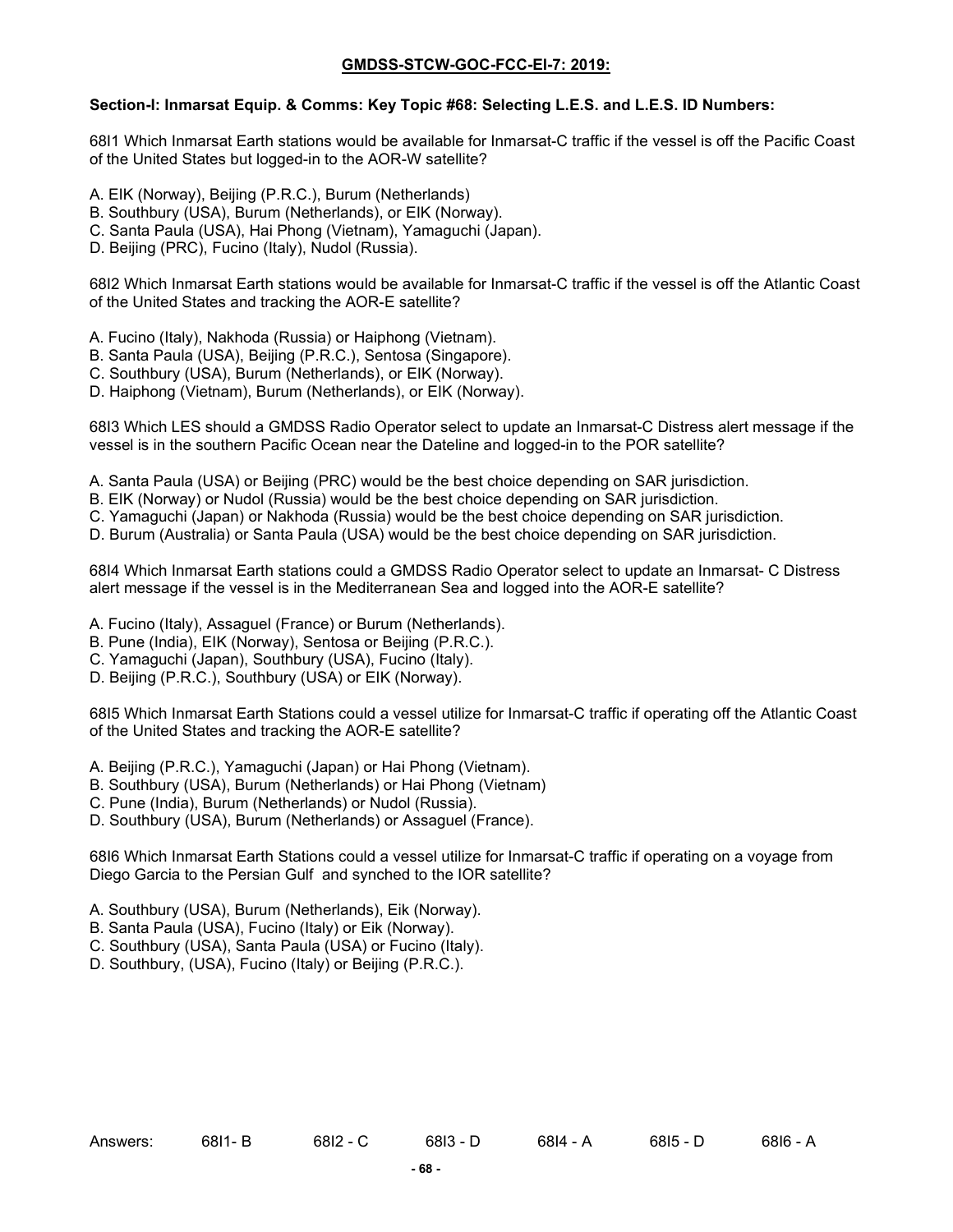#### **Section-I: Inmarsat Equip. & Comms: Key Topic #69: F77- Address, Dialing and Voice:**

69I1 A vessel is tracking the AOR-W satellite. To initiate an F77 automatic ship-to-shore telephone contact to a shoreside party in the U.S. phone # 123-456-7890, via Southbury Earth Station, a valid Inmarsat operations/dialing sequence is?

- A. Select LES 001# then dial 0011234567890#
- B. Select LES #002 then dial 11234567890#
- C. Select LES 104# then dial 11234567890+
- D. Select LES 001+ then dial 123 4567890#

69I2 A vessel is tracking the AOR-E satellite. To initiate an operator assisted F77 ship-to-shore telephone contact to a shoreside party in the U.S.A., # 202-456-7890, through a European Earth Station, a valid Inmarsat operations/dialing sequence would be?

- A. Select LES: 001# then dial 1112024567890
- B. Select LES: 012# then dial 1112024567890#
- C. Select LES: 001# then dial 0012024567890#
- D. Select LES: 001+ then dial 202 4567890

69I3 To request medical assistance from Inmarsat via voice what would be the correct procedure?

- A. Enter 36# and then the phone number for the Inmarsat medical advisory system.
- B. Enter 32# and then the phone number for the Inmarsat medical advisory system.
- C. Enter 32# to request the Inmarsat medical advisory system.
- D. Enter 32+ to request the Inmarsat medical advisory system.

69I4 Which of the following would be a valid sequence to request an F77 automatically dialed ship-ship voice call to an F77 terminal on a vessel tracking the IOR satellite?

- A. 00583430662888#
- B. 00870430662888#
- C. 00583763240864#
- D. 00870763240864#

69I5 If you are tracking the AOR-W satellite and wish to communicate by F77 voice using LES Southbury with another ship tracking the AOR-E satellite what is the proper procedure?

- A. Select LES: 001# then dial 00870763972310#
- B. Select LES: 004# then dial 11582430315036#
- C. Select LES: 001# then dial 00851636824323#
- D. Select LES: 003# then dial 00581430326430#

69I6 Which of the following is a correct dialing sequence for a F77 vessel tracking the AOR-W satellite to make a voice call to an Iridium terminal via Yamaguchi (Japan)?

- A. 001# 00881623456789#
- B. 003# 00881623456789#
- C. 003# 11870767588992#
- D. 001# 00870987654321#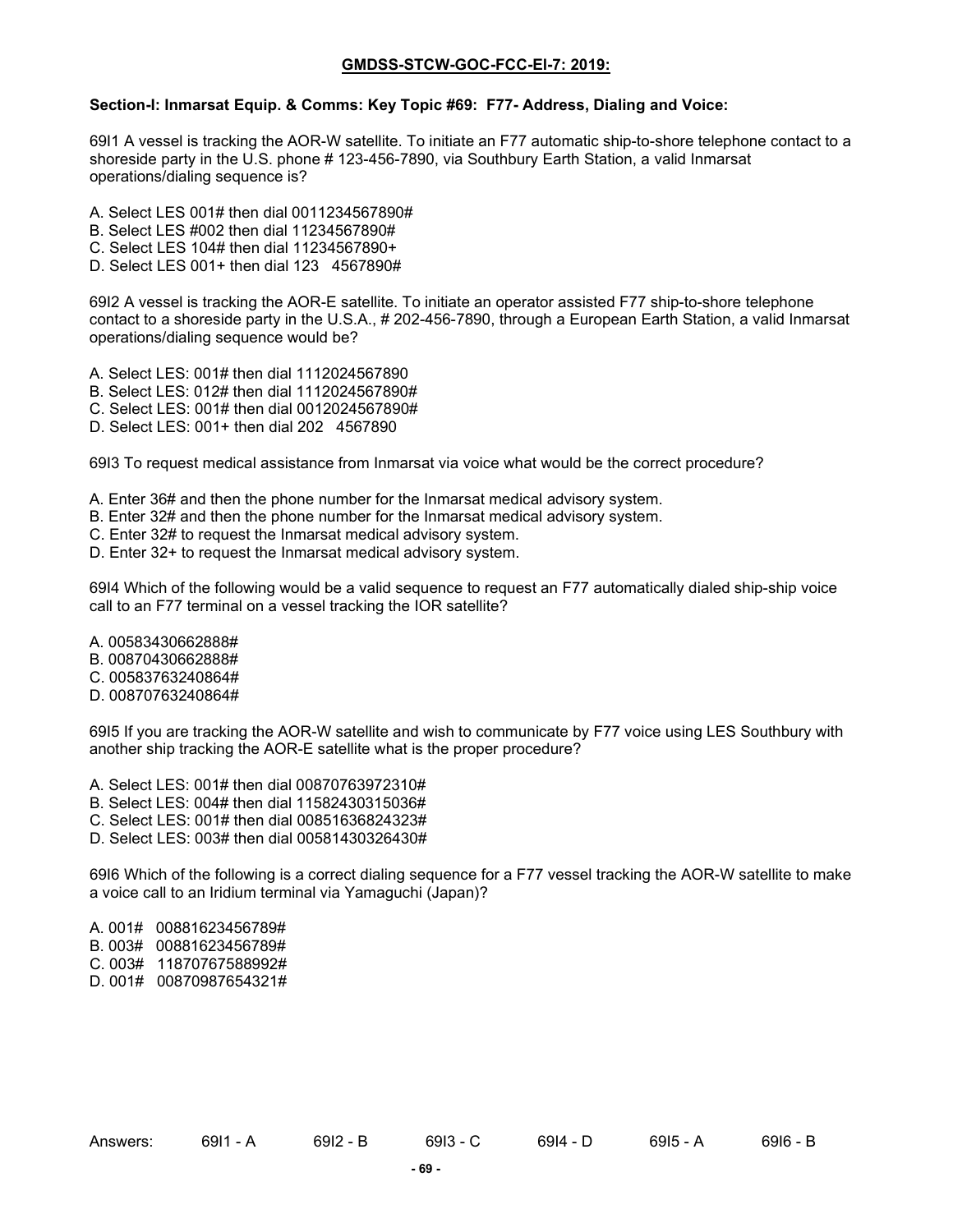### **Section-I: Inmarsat Equip. & Comms: Key Topic #70: Iridium - Address and Dialing:**

70I1 How is a voice call to a shoreside destination typically dialed from an Iridium terminal handset?

- A. Dial \* to gain access to the Iridium system then dial the country code, subscriber I.D. and then the # sign.
- B. Dial 00 for automatic dialing, then dial the country code and IMN, then the +sign
- C. Dial 00 for automatic dialing, dial the country code subscriber I.D and IMN and then the #sign
- D. Dial 00 for automatic dialing, then the country code and subscriber I.D.

70I2 What is an advantage of an Iridium terminal for making voice calls?

- A. It can use compatible terrestrial cellular phone networks if available.
- B. Dual use technology permits Inmarsat satellites as well as Iridium satellites to be used.
- C. Dual use technology permits terrestrial cellular phone calls and Inmarsat calls.
- D. It can make calls only through the Iridium satellite system.

70I3 How would a shoreside party dial an Iridium terminal on a ship?

- A. Dial the Inmarsat satellite gateway and then 881612345678.
- B. Dial the national exit code and then 881612345678
- C. Dial the national exit code and then 870766891244#
- D. Dial the Iridium national access code and then 881612345678#

70I4 What entry would you make on an Iridium terminal to make a telephone call to an Inmarsat terminal on another ship that is 300 miles west of San Francisco?

A. 00582430353680#

- B. 00881612376935
- C. 00870765890074
- D. 00582336850450+

70I5 What entry would you make on an Iridium terminal to make a telephone call to another Iridium terminal?

- A. 00870765439082
- B. 00230882419#
- C. 00881648769345
- D. 8821675902419

70I6 What is an advantage of the Iridium system for placing ship-ship calls?

- A. Iridium terminals are compatible with the Inmarsat system for maximum flexibility.
- B. All ship-ship calls are passed through Iridium ground stations and then forwarded to the other ship.
- C. Ships-ship calls are routed through the satellites and passed through ground stations.
- D. Iridium satellites can pass the calls directly to the other ship using gateway signaling.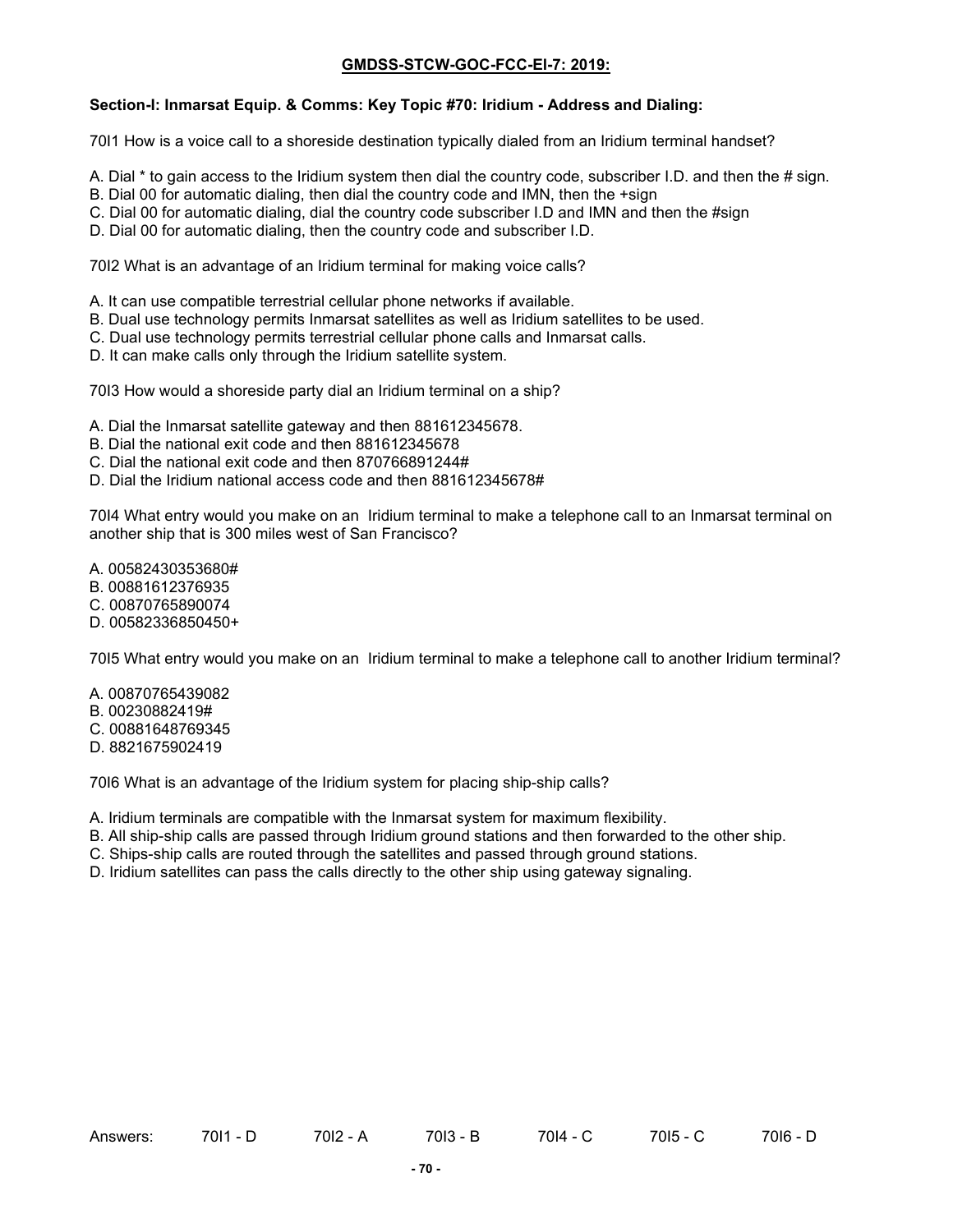#### **Section-I: Inmarsat Equip. & Comms: Key Topic #71: Inmarsat-C Address to Ship Telex:**

71I1 From an Inmarsat-C terminal, which of the following are correctly formatted address for sending TELEX messages to two Inmarsat-C terminals on vessels in the AOR-W?

- A. 870766719020 first and 870436671929 second.
- B. 584436671929 first and 584766719020 second.
- C. 584466719020 first and 584436671929 second.
- D. 58176671920 first and 58146671929 second.

71I2 Which of the following is a correctly formatted Inmarsat-C address book entry for sending TELEX communications to a vessel in the AOR-E?

A. 870436772983 B. 571436772983 C. 581323500120+ D. 581423500120

71I3 Which of the following is a correctly formatted Inmarsat-C address book entry for sending TELEX communications to a vessel in the POR?

A. 582436559121 B. 870436559121 C. 582436559121+ D. 583436559121+

71I4 Which of the following is a correctly formatted Inmarsat-C address book entry for sending TELEX communications to a vessel in the IOR?

A. 853446323865

- B. 583446976519 C. 582446323862
- D. 870446976519

71I5 Which of the following is a correctly formatted Inmarsat-C address book entry for sending TELEX communications to an Inmarsat-C terminal in the AOR-W?

A. 584765044177 B. 584431014013 C. 870331014013 D. 584331014013+

71I6 Which of the following is a correctly formatted Inmarsat-C address book entry for sending TELEX communications to two Inmarsat-C terminals in the POR?

A. 583452998777 first and 583423500120 second.

- B. 582450302113 first and 582761579051 second.
- C. 582452998777 first and 582423500120 second.
- D. 582762267098 first and 582450302113 second.

Answers: 7111 - C 7112 - D 7114 - B 7115 - B 7116 - C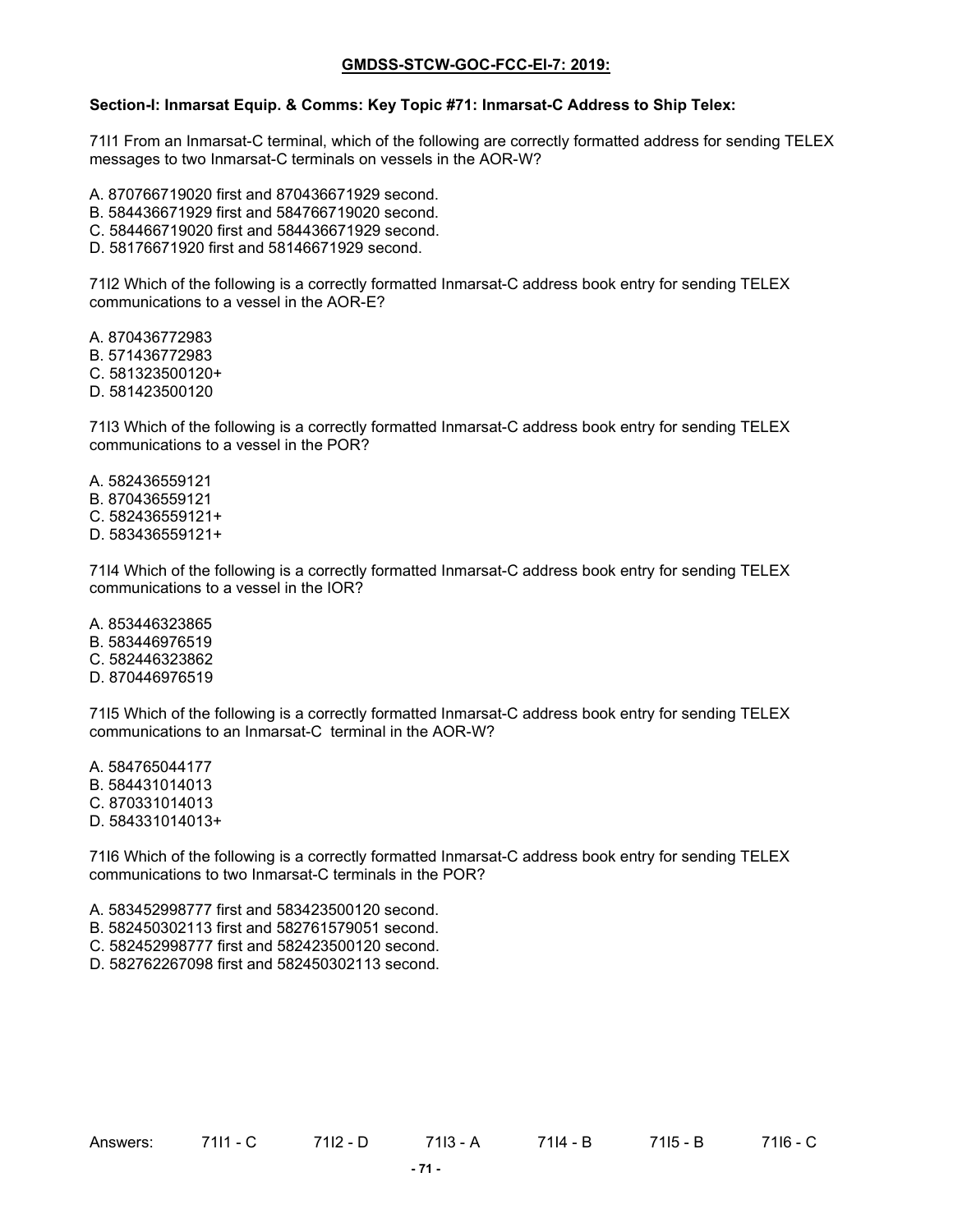#### **Section-I: Inmarsat Equip. & Comms: Key Topic #72: Address to Land Telex Terminal:**

72I1 Which of the following is a correctly formatted Inmarsat-C address book entry for sending communications to a shoreside TELEX terminal number 45992 in Taiwan (TELEX country code 769)?

A. 76945992+

B. None of these answers is correct.

C. 769 45992+

D. (769)45992

72I2 Which of the following is a correctly formatted Inmarsat-C address book entry for sending communications to a shoreside TELEX terminal number 440122 in the United Kingdom (TELEX country code 51)?

A. 51440122+ B. (51)440122 C. 51440122

D. 51440122#

72I3 If your vessel is in the POR, which of the following is a correctly formatted Inmarsat-C address book entry for sending communications to a shoreside TELEX terminal number 42267 in Ecuador (TELEX country code 308)?

A. 58230842267

B. 30842267+

C. (582)30842267

D. 30842267

72I4 Which of the following is a correctly formatted Inmarsat-C address book entry for sending communications to a shoreside terminal number 276992 in New Jersey via TRT (TELEX country code 238)?

A. 238276992 B. (238)276992 C. 238276992# D. 238276992+

72I5 If your vessel is in the IOR, which of the following is a correctly formatted Inmarsat-C address book entry for sending communications to a shoreside TELEX terminal number 77829 in the Philippines (TELEX country code 758)?

A. 75877829+ B. 87375877829 C. 58375877829 D. 75877829

72I6 If your vessel is in the AOR-E, which of the following is a correctly formatted Inmarsat-C address book entry for sending communications to a shoreside TELEX terminal number 776424 in Canada via the TWX system (TELEX country code 26)?

A. 26776424 B. 58126776424 C. 582776424 D. 26776424+

Answers: 72I1 - B 72I2 - C 72I3 - D 72I4 - A 72I5 - D 72I6 - A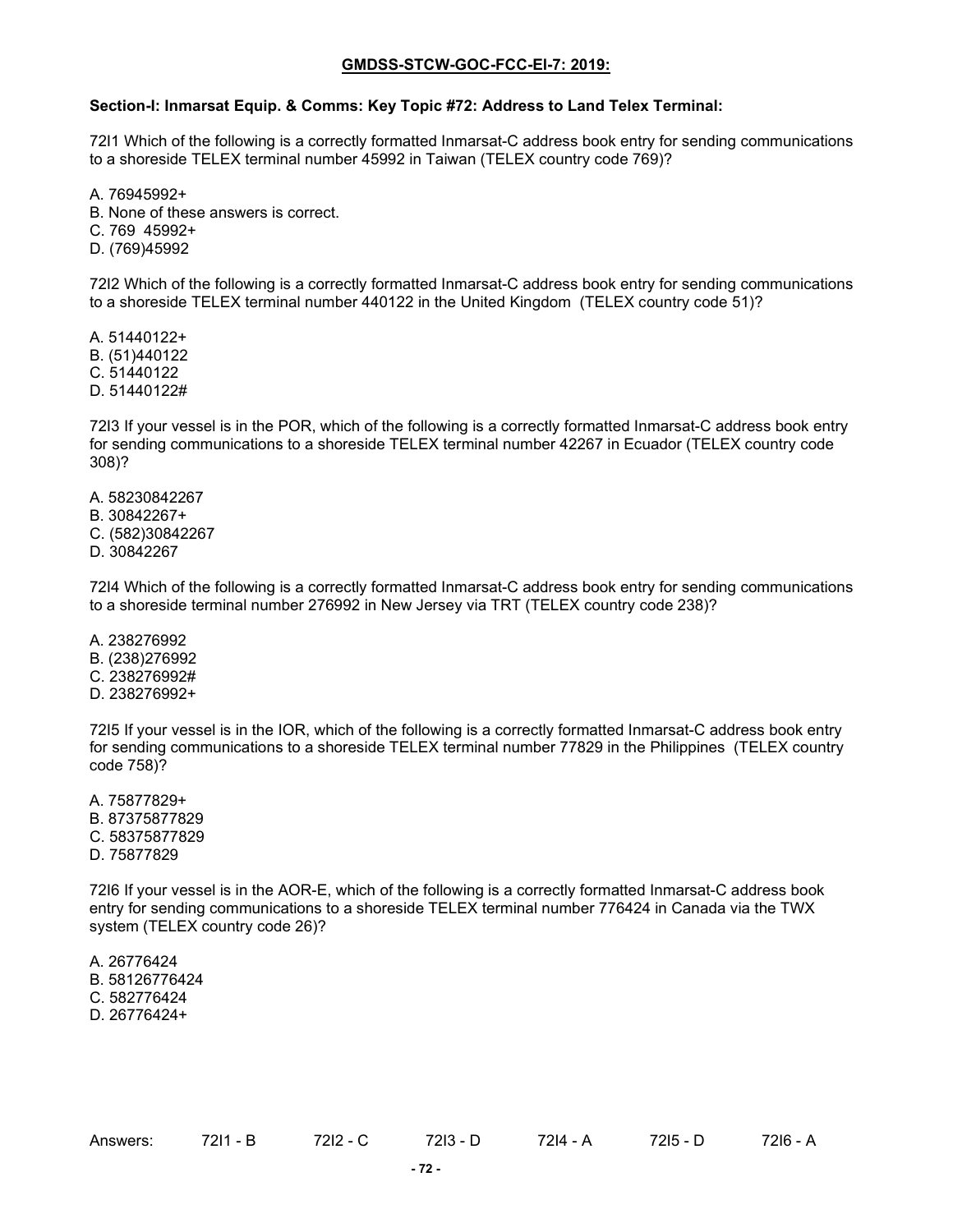#### **Section-I: Inmarsat Equip. & Comms: Key Topic #73: Address to a FAX Terminal:**

73I1 Which of the following are correctly formatted Inmarsat-C address book entries for sending communications to an F77 with a fax machine in the AOR-W?

A. 870768790319 B. 8704336837925 C. 584768790319 D. 1 870 768790319

73I2 Which of the following is a correctly formatted Inmarsat-C address book entry for sending communications to a fax machine number 516-229-4339 in Long Beach, CA, U.S.?

A. 015162294339# B. 15162294339 C. 015162294339 D. 1 516-229-4339

73I3 Which of the following is a correctly formatted Inmarsat-C address book entry for sending communications to a fax machine on a vessel's F77 terminal in the AOR-E?

A. 581366269025 B. 870466269025 C. 870763972514 D. 581761138138

73I4 Which of the following is a correctly formatted Inmarsat-C address book entry for sending communications to a fax machine number 1424-8821-902 in the United Kingdom (voice country code 44)?

A. 44 1424-8821-902 B. 4414248821902# C. 44+ 14248821902+ D. 4414248821902

73I5 Which of the following is a correctly formatted Inmarsat-C address book entry for sending communications to a fax machine on a vessel's F77 terminal in the IOR?

A. 870763240864 B. 583442519372 C. 1870442519372 D. 870323500121

73I6 Which of the following is a correctly formatted Inmarsat-C address book entry for sending communications to a fax machine number (045) 334-5678 in Japan (voice country code 81)?

A. 810453345678# B. 810453345678 C. 81(045)3345678 D. 81 (045) 334-5678

Answers: 73I1 - A 73I2 - B 73I3 - C 73I4 - D 73I5 - A 73I6 - B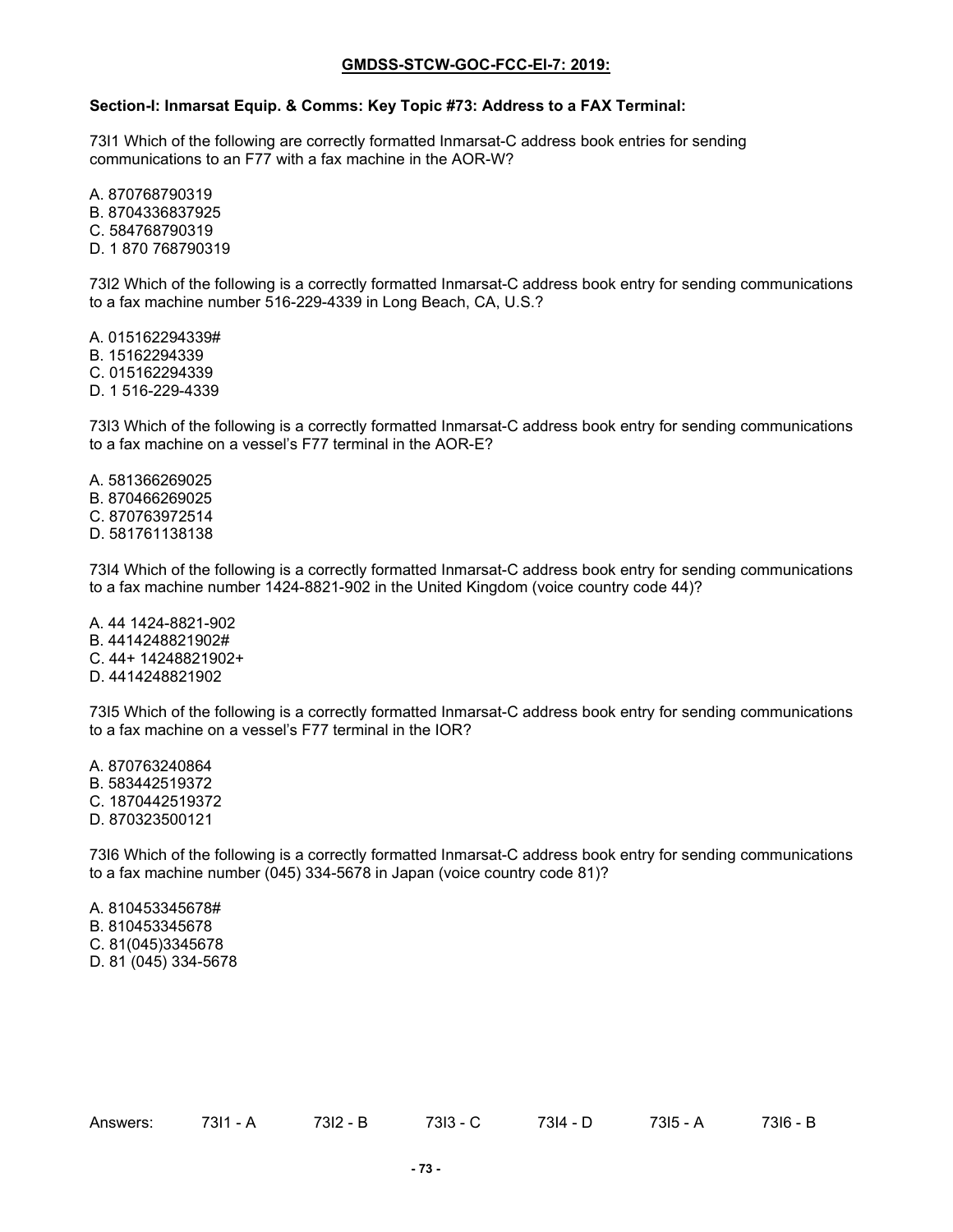## **Section-I: Inmarsat Equip. & Comms: Key Topic #74: Address to Internet, SMS or Special Addresses:**

74I1 How may an Inmarsat-C unit be used to send text communications to an Internet destination?

A. Call up the file menu, insert the internet address in the first line of the file and use the SEND/REC or TRANSMIT menu to send the message.

B. Use the SEND/REC or TRANSMIT menu, compose a text file and use the file attach function in the file menu.

C. Internet addresses cannot be reached from an Inmarsat-C terminal without a separate e-mail computer.

D. Compose a text file, use the SEND/REC or TRANSMIT menu & specify the recipient using the address book function (or by manual entry) for e-mail.

74I2 To send message traffic to an Internet address using an Inmarsat- C terminal -- what action would be required?

A. Select the recipient using the e-mail code from the address book (or manually select the code.)

B. Insert the Internet address into the correct field when creating the message file.

C. Select the recipient using the e-mail code into the DNID/ENID setup e-mail function.

D. Insert the Internet address into the correct field of the System setup e-mail function.

74I3 What menu function in Inmarsat-C terminals would typically be used to specify an Internet address destination?

A. The System Setup menu to store all required e-mail destinations.

- B. The Address book function (or manual entry) in the SEND/REC or TRANSMIT menu.
- C. The Data Report menu to initiate the SEND/REC or TRANSMIT process.
- D. The menus for File Operations are used for adding the Internet address to the file.

74I4 Which of the following is NOT correct with regard to Inmarsat-C e-mail?

A. It is possible to send e-mail messages from your ship's Inmarsat-C terminal to any e-mail address in the world.

B. To receive e-mails from shore, your ship's e-mail address must be registered with an Inmarsat C Land Earth Station Service Provider.

C. An additional hardware upgrade is required to enable your ship's Inmarsat-C terminal to send and receive emails.

D. Not all land earth station service providers support e-mail service.

74I5 How would a notification of arrival be sent as a text to a mobile phone number using an Inmarsat-C unit?

A. Mobile phone numbers cannot be reached by Inmarsat-C terminals because they lack voice capability.

B. Use the Inmarsat-C voice handset to compose and transmit the text.

C. Compose a text file, use the SEND/REC or TRANSMIT menu & specify the recipient using the address book function (or by manual entry) for SMS destinations.

D. The mobile phone number is inserted as the first line of the text file and sent with the SEND/REC or TRANSMIT menu.

74I6 How may Inmarsat-C terminals be used for sending Urgency or Safety priority communications (such as synoptic weather reports)?

A. Urgency & Safety EGC messages can only be received by an Inmarsat-C terminal.

B. Enter PAN PAN or SECURITE into the heading of the message file so the message will be routed by priority. C. Only Routine or Distress priority messages can be sent from an Inmarsat-C terminal.

D. Use the appropriate special 2-digit codes selected from the address book or manually enter the correct code into the SEND/REC or TRANSMIT menu.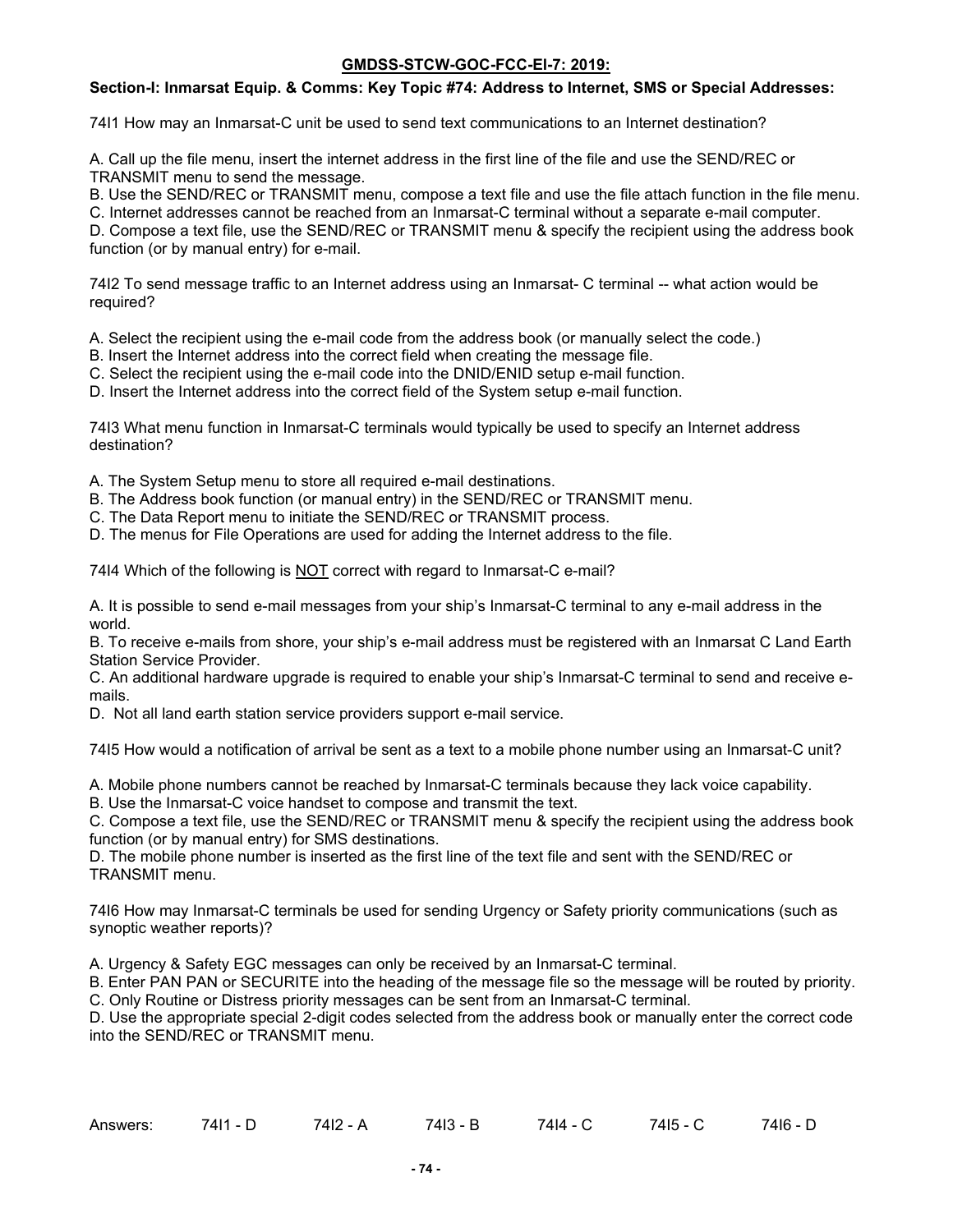### **Section-I: Inmarsat Equip. & Comms: Key Topic #75: Inmarsat/Iridium Distress Communications:**

75I1 Which statement is FALSE regarding an Inmarsat Distress request?

A. The NCS in each ocean region automatically monitors the processing of such calls by other LESs in that region and processes calls if any anomaly exists in the system.

B. If all satellite channels are busy then one of them will be preempted by a Distress request.

C. Any Distress request is automatically switched to an Inmarsat Distress working frequency.

D. Any request message with Distress priority is automatically recognized by the LES and a satellite channel is instantly assigned.

75I2 How may a Distress Alert be initiated to a specific RCC through Iridium?

- A. By transmitting the Distress message on the U.S. Coast Guard's Iridium monitoring channel.
- B. By adding the word "Distress" in the first line of the message's preamble.
- C. All Iridium terminals chose the optimum RCC based upon the vessel's SAR jurisdiction.
- D. By programming the preferred RCC and then pressing the dedicated Alert keys.

75I3 How is an Iridium Distress alert routed to the correct RCC?

- A. The RCC is determined by the geographical area of the vessel or chosen manually by the ship's officers.
- B. By dialing the correct code on the telephone remote unit.
- C. By contacting the LES operator and announcing a Distress condition is in progress.
- D. By contacting the LES operator using the radiotelephone Distress procedure "Mayday" ... etc.

75I4 What is the best way to use Iridium to alert an RCC of a Distress and then follow-up with voice SAR communications?

A. Using the combo Alert/voice feature and then dial the telephone number of the RCC.

- B. Using the combo Alert/Voice feature. The terminal will initiate a Distress voice call to the RCC,
- C. It is necessary to wait until the RCC receives the Alert requesting they initiate a voice call to the vessel.
- D. First use the Alert feature and then wait for the RCC to call back to the vessel.

75I5 Why is the correct selection of the LES in the Inmarsat-C Distress Alert Setup menu so crucial?

A. Each LES has its own dedicated RCC whose jurisdiction is defined by the LES selected.

B. The LES choice determines the nationality of the RCC which will handle the Distress traffic and perform SAR duties or that will pass the particulars to the RCC with jurisdiction to coordinate the SAR situation.

C. Inmarsat-C terminals use the GPS position to automatically determine the optimum LES choice in a Distress situation.

D. The vessel need not select the LES because the NCS will always intercept a Distress priority call and route it to the closest RCC.

75I6 If an Inmarsat Distress Alert Setup menu contains an incorrect or unavailable LES code what happens to the Distress Alert transmission?

A. The NCS updates the LES codes in the Distress Alert Setup menu as the vessel moves from ocean region to ocean region to ensure this does not happen.

B. The NCS will send a Distress Alert Setup incorrect LES code alarm so the alert can be corrected and retransmitted.

C. The NCS will step in and route the Distress Alert transmission to an RCC.

D. If the LES code is incorrect then the Distress Alert transmission is not detected by any RCC.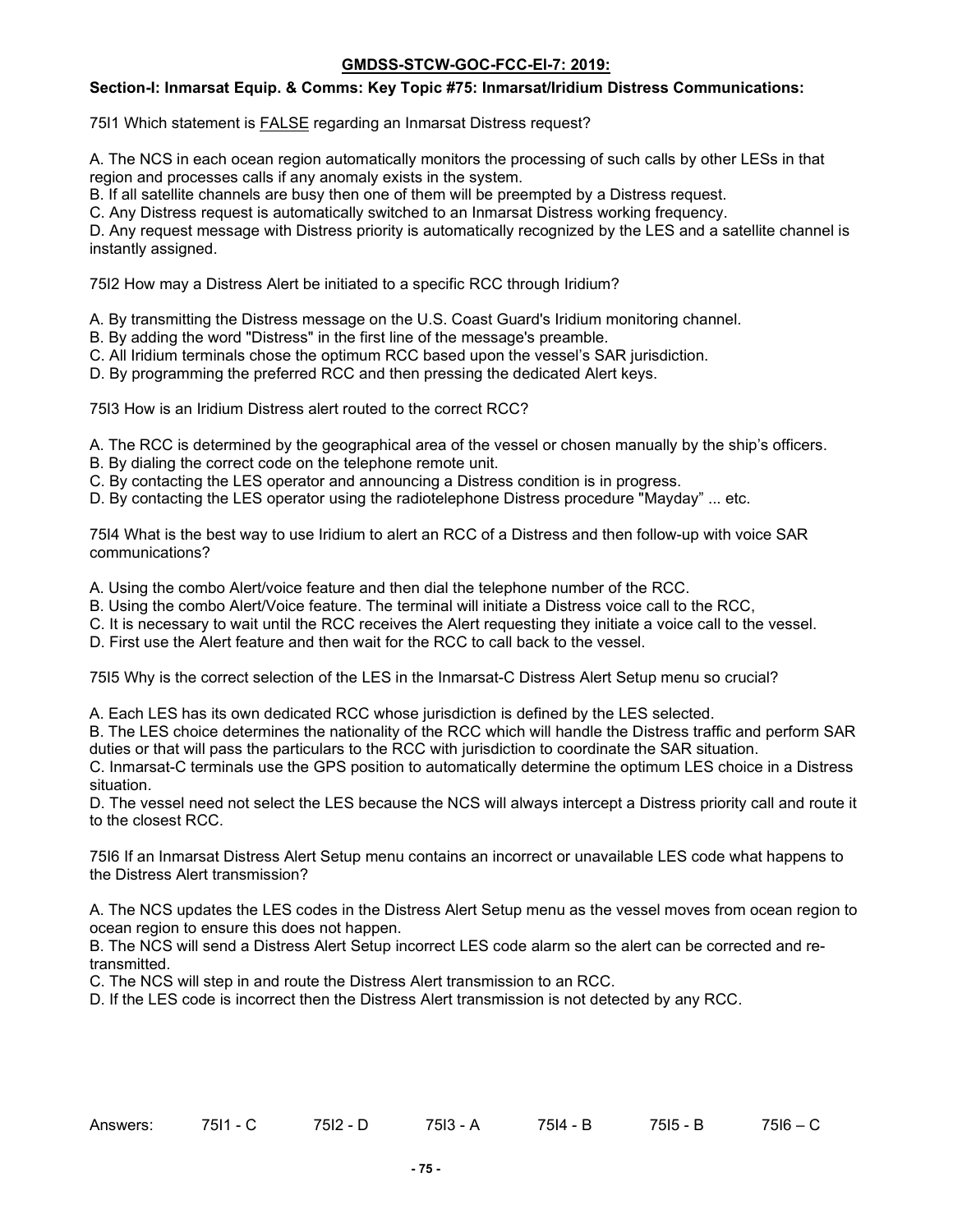## **Section-I: Inmarsat Equip. & Comms: Key Topic #76: Satellite SAR-MCC-RCC:**

76I1 What action would be the swiftest and most certain way to notify a RCC of a Distress situation aboard your vessel?

A. Compose a detailed Distress message and send it to the closest LES to optimize the SAR response.

B. Confirm the information in the Distress Alert Message setup menu is correct and use the "hot-key" or Distress Message Generator function on your satellite terminal.

C. Press all of the "hot keys" available in the GMDSS console to ensure the RCC is notified.

D. Send a multi-frequency DSC alert to ensure the RCC is notified regardless of Ionospheric propagation conditions.

76I2 What information should be sent in a detailed satellite Distress message that was not included in the initial "hot-key" Distress Alert?

A. Name/Call sign of vessel, vessel position, vessel description, all vessel I.D. numbers, LES code for Distress traffic.

B. POB, vessel description, all vessel I.D. numbers, shore contact numbers, vessel position.

C. Name/Call sign of vessel, POB, vessel description, all vessel I.D. numbers and shore contact numbers.

D. Name/Call sign of vessel, nature of Distress, POB, vessel description and all vessel I.D. numbers.

76I3 What actions should be taken to transmit a detailed satellite Distress message to a RCC handling your vessel's initial "hot-key" Distress Alert?

A. Compose a detailed Distress message, attach it to the Distress Alert Setup menu and re-transmit the "hotkey" Distress Alert.

B. Call up and edit a pre-saved detailed Distress message, select the closest LES and press the "hot-key."

C. Compose a detailed Distress message, use the Transmit or SEND/REC menu and send it to both the RCC and to your company emergency contact number.

D. Call up and edit a pre-saved detailed Distress message, use the Transmit or SEND/REC menu, select Distress priority and choose the best LES for the situation.

76I4 What is your vessel's obligation upon receipt of a Distress priority EGC message requesting that vessels report in response to a SAR situation?

A. Silence the alarm, notify the master and send a message to the RCC with your vessel's position and capabilities.

B. Read the Distress EGC message and if the situation is too far away no response is required.

C. Read the Distress EGC message and await instructions from the RCC as how to proceed to the distress.

D. Silence the alarm, notify the Master and await instructions from the RCC as to whether your vessel is requisitioned or released from participation in SAR activity.

76I5 What statement is true regarding LES codes and Inmarsat "hot-key" alert default menus?

A. Automatic or manual updating of the LES code only needs to be done when switching to a different ocean region satellite.

B. The SAR jurisdiction software automatically updates the "hot-key" menu based on the vessel's position.

C. The LES code is determined by the NAVAREA based on the vessel's current position.

D. The LES code must be updated by the officers depending upon the SAR jurisdictions the vessel transits and current ocean region satellite in use.

76I6 Detailed Distress situation report message formats can best be found in?

A. IAMSAR manual Volume III.

B. ITU list of RCC and Coast stations.

C. AMVER chapter of NGA PUB 117.

D. FCC Title 47, Part 80.

Answers: 76I1 - B 76I2 - C 76I3 - D 76I4 - A 76I5 - D 76I6 - A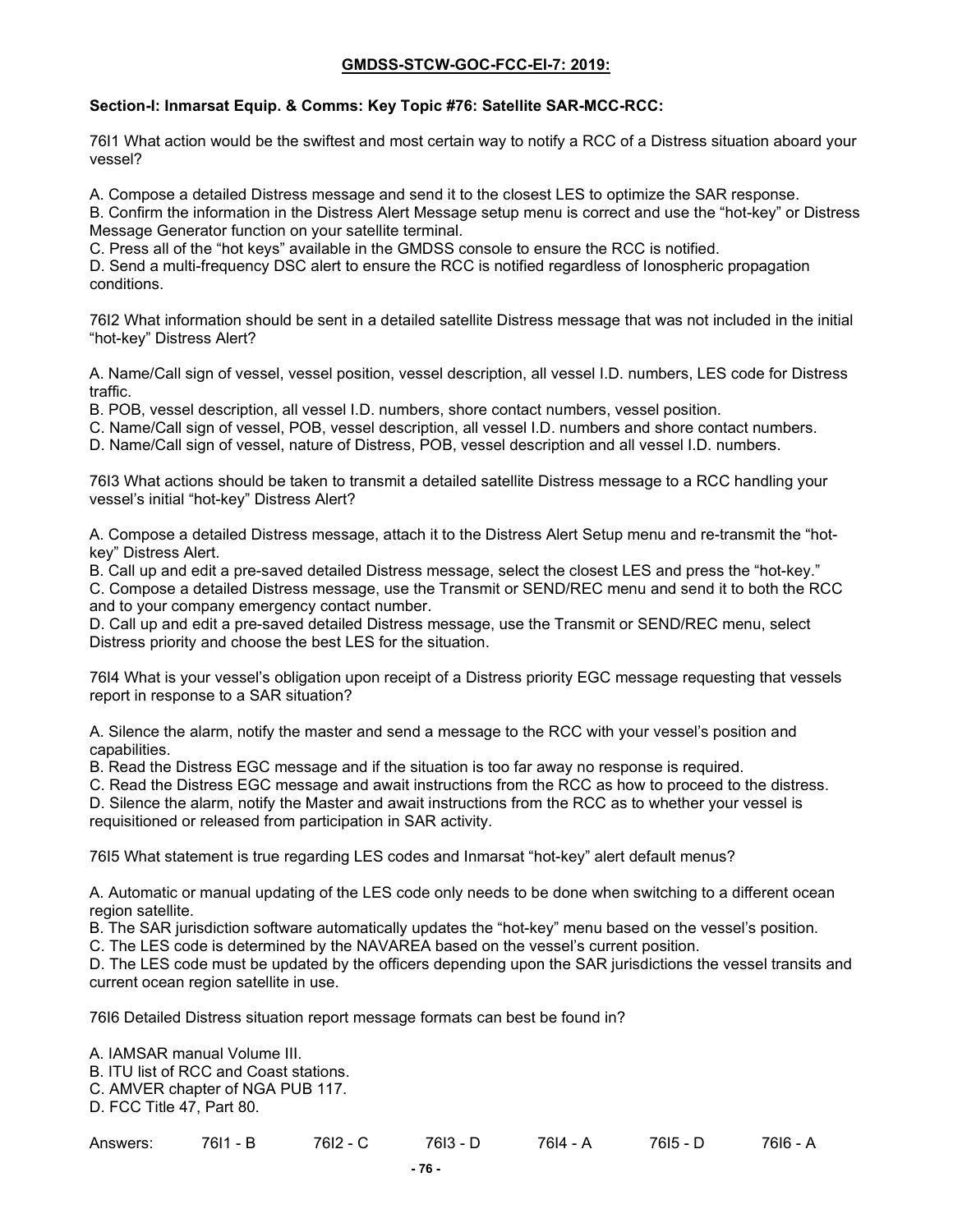### **Section-I: Inmarsat Equip. & Comms: Key Topic #77: EGC:**

7711 Upon receipt of SafetyNET<sup>TM</sup> messages of the Distress or Urgency category on the ship's EGC receiver, what action is required by the GMDSS Radio Operator?

A. Manually reset the alarm.

B. No immediate action is required as an audible tone will be generated at the beginning and end of the transmission and a paper printout of the message will be generated.

C. No immediate action is required by the operator since the transmission will be automatically acknowledged by the receiving vessel.

D. A periodic alarm tone will be heard until the radio operator prints the message from the unit's memory.

77I2 What can be defined as the service that allows terrestrial information providers to send general information messages to pre-defined groups of subscribers?

A. SafetyNETTM

B. FleetNETTM

C. COSPAS-SARSAT

D. InfoNETTM

77I3 What additional equipment provides the maximum availability for receiving SafetyNET™ broadcasts when the associated Inmarsat-C SES is engaged in communications?

A. An integrated EGC receiver with the existing Inmarsat-C equipment.

- B. HF SSB can be used to receive voice MSI broadcasts.
- C. A separate EGC receiver.
- D. Automatic switching between Inmarsat-C and EGC functions.

77I4 Which of the following is utilized to transmit Enhanced Group Calls?

A. COSPAS satellite

- B. HF SITOR (NBDP) shore stations
- C. NAVTEX shore stations
- D. Inmarsat satellite

77I5 What is the equipment arrangement that provides the maximum availability for reception of MSI broadcasts when using Inmarsat-C for TELEX communications?

- A. Separate EGC receiver.
- B. Integrating EGC receiver with the existing Inmarsat-C equipment.
- C. Redundancy using HF SSB to receive voice broadcasts.
- D. Automatic switching between Inmarsat-C and EGC functions.

77I6 Which of the following statements concerning EGC configuration is FALSE?

A. NAVAREA selection should be monitored and appropriately updated.

B. The originator of MSI information cannot specify receipt only by vessels within a specific geographical area, circular or rectangular.

C. The originator of MSI information can specify receipt only by vessels within a specific geographical area, circular or rectangular.

D. GMDSS operators generally can select additional NAVAREAS to acquire EGC messages of interest to the vessel.

| Answers: | 7714<br>1 - A | 7710<br>- B<br>14 | 7712<br>- 1 | 7714 .<br>$\overline{\phantom{a}}$ | 7715 - A | 77І6 - Ь |
|----------|---------------|-------------------|-------------|------------------------------------|----------|----------|
|          |               |                   |             |                                    |          |          |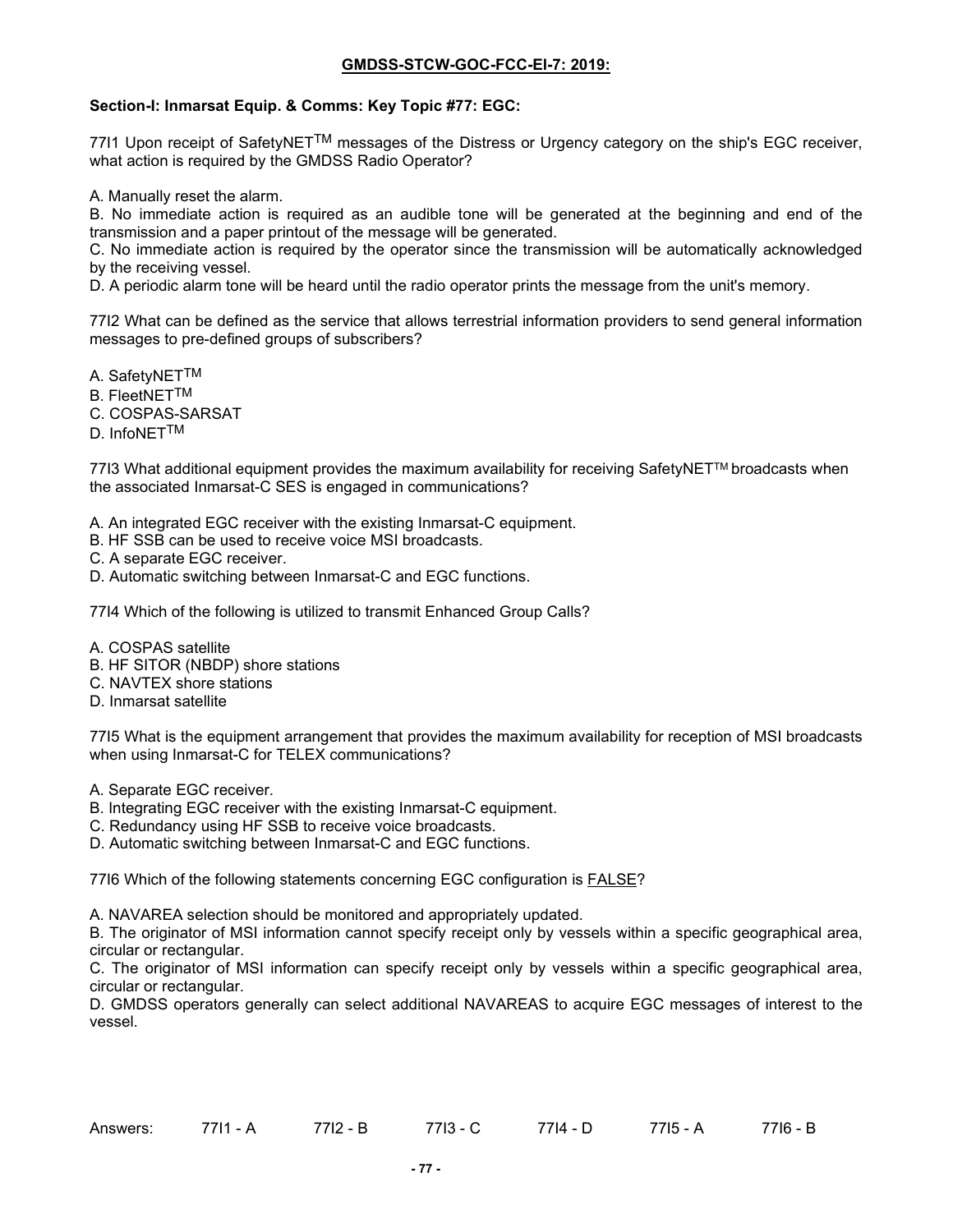### **Section-I: Inmarsat Equip. & Comms: Key Topic #78: Equipment Faults and Maintenance-1:**

78I1 A vessel with an 18-hour ETA to the Panama Canal on a voyage from Miami loses the ability to communicate via Inmarsat-C. The most likely cause is?

- A. The vessel has sailed beyond the coverage area of the Southbury Land Earth Station.
- B. The vessel has sailed beyond the coverage area of the Eastern Atlantic satellite.
- C. The vessel has sailed beyond the coverage area of the Western Atlantic satellite.
- D. An equipment fault resulting in a loss of signal from the satellite.

78I2 A vessel, before transiting the Panama Canal, on a voyage from Hawaii to Florida, loses the ability to communicate via Inmarsat-C. The most likely cause is:

- A. The vessel has sailed beyond the coverage area of the Pacific satellite.
- B. The vessel has sailed beyond the coverage area of the Santa Paula Land Earth Station.
- C. The vessel has sailed beyond the coverage area of the Western Atlantic satellite.
- D. The satellite orbit is beyond the usable range of the SES.

78I3 What would cause an FBB antenna to lose constant lock on the satellite?

- A. An indication on a meter or on the display terminal of lowered transmit power.
- B. Loss of the internal antenna pitch/roll sensors (IMS).
- C. An indication of a very high antenna elevation on the display terminal screen.
- D. An indication that the antenna has reached its maximum travel in one direction.

78I4 What maintenance function may the holder of a GMDSS Radio Operator license perform, or supervise the performance of, on an Inmarsat-C SES?

- A. Adjust the station's EIRP (power output) for improved signal levels.
- B. Enter Azimuth and Elevation values correctly so the Inmarsat-C SES can find the NCS CC.
- C. Remove stack deposits and other debris from the antenna to prevent degraded performance.
- D. Adjust a reference oscillator or synthesizer to tune the unit to the NCS CC.

78I5 What maintenance function may the holder of a GMDSS Radio Operator license perform, or supervise the performance of, on an Inmarsat-C SES?

- A. Painting the antenna dome.
- B. Adjust the station's EIRP.
- C. Adjust any front panel controls.
- D. Adjust a reference oscillator or synthesizer.

78I6 Which functions may the holder of a GMDSS Radio Operator License NOT perform on the Inmarsat-C equipment?

- A. Maintain the antenna clear of soot, paint, etc.
- B. Log-on, traffic and log-off functions.
- C. Entry of position data and selection of LES.
- D. Optimize performance by adjusting the transmitter EIRP.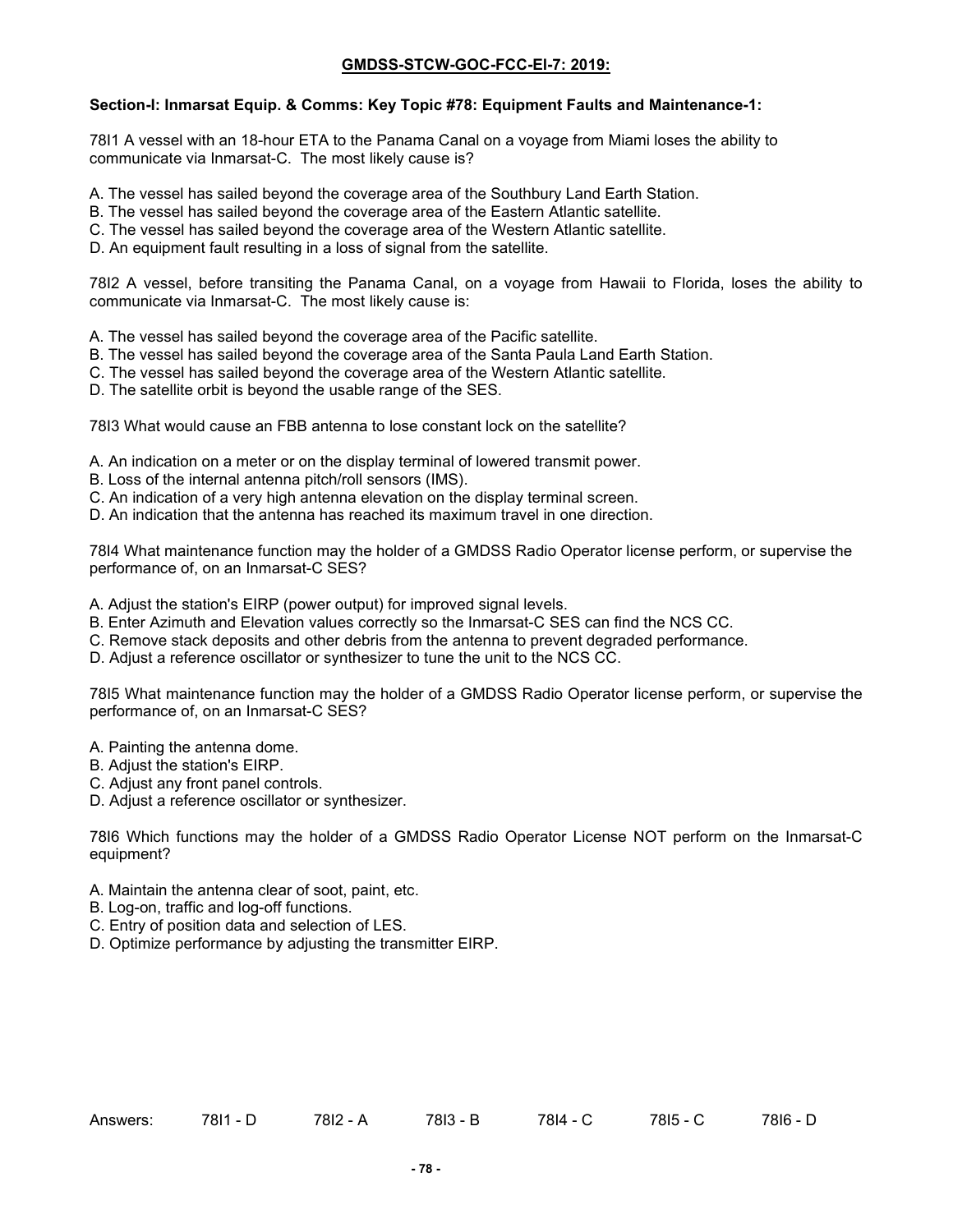#### **Section-I: Inmarsat Equip. & Comms: Key Topic #79: Equipment Faults and Maintenance-2:**

79I1 What immediate remedy can be used to correct shadowing of the satellite signal by a shipboard obstruction?

- A. Relocate the mast or other obstruction.
- B. Raise the transmit power level.
- C. Change the ship's course.
- D. Increase the receiver gain.

79I2 A vessel loses Inmarsat-FBB SES operation after a large course change. Which of the following could most likely cause this?

- A. Shadowing of the SES antenna by clouds or other weather formations.
- B. Misalignment of the shadow correction filter.
- C. The vessel sailed beyond the footprint of the satellite coverage.
- D. The ship's superstructure is now blocking the satellite signal.

79I3 Which statement is correct regarding a method that a vessel experiencing problems with shadowing of an Inmarsat-FBB SES antenna by an on-board obstruction could use to attempt reliable communications?

- A. Change course to remove the shadow.
- B. Change the Coast Station ID programming.
- C. Install a shadow correction filter.
- D. Switch from TELEX to voice mode.

79I4 Which of the following conditions does not typically impair Inmarsat-FBB communications?

A. An obstruction, such as a mast, blocking the signal between the satellite and the SES antenna when the vessel is steering a specific course.

- B. Normal precipitation from gales and storms.
- C. A satellite whose signal is on a low elevation, below the horizon.
- D. Travel beyond the effective radius of the satellite.

79I5 A vessel is experiencing problems tracking the satellite in an Inmarsat-C SES while at sea. The problem is least likely caused by?

- A. Extremely heavy rain/snowstorms.
- B. Local RF interference by in-port cell phone or other radio systems.
- C. Shadowing caused by an obstacle, such as a mast, between the SES antenna and the satellite.
- D. The vessel is on the fringe of the coverage area of the satellite.

79I6 Which functions may the holder of a GMDSS Radio Operator License not perform on the Inmarsat-C equipment?

- A. Selection of LES for routine traffic.
- B. Maintain the antenna clear of soot, paint, etc.
- C. Adjust the azimuth and elevation values.
- D. Logon, traffic and logoff functions.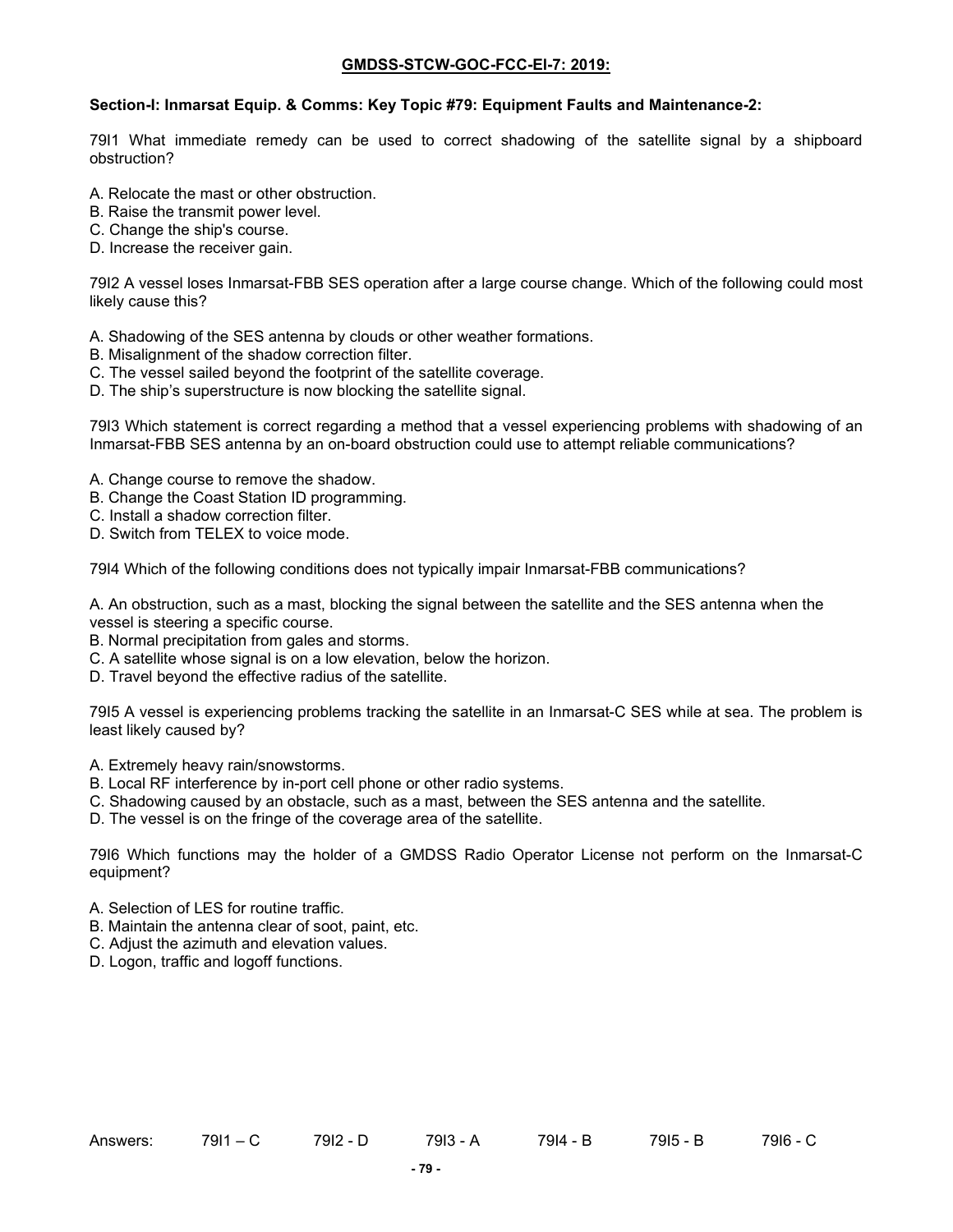#### **Section-J: MF-HF Equip. and Comms: Key Topic #80: MF-HF Panel Controls:**

80J1 Which modes could be selected to receive vessel traffic lists from high seas coast radio stations:

A. AM and VHF-FM

B. SSB and FEC

C. ARQ and FEC

D. VHF-FM and SSB

80J2 MF/HF Transceiver Power levels should be set:

- A. To the highest possible level to ensure effective communications.
- B. To the lowest possible level at all times regardless of whether communications are effective.
- C. To the lowest level needed to achieve the necessary propagation radius and communications range.
- D. To the highest level possible so as to ensure other stations cannot "break-in" on the channel during use.

80J3 Which statement regarding GMDSS MF/HF Transceiver frequency set-up is true:

- A. Manual keypad entries are quicker and more certain than using the database.
- B. All consoles ensure that manual keypad entries are checked for legal outcomes.
- C. All consoles ensure that ITU channel recall from a database produces accurate and legal outcomes.
- D. Using the manufacturer's database typically produces a more swift and certain result.

80J4 Which statement regarding GMDSS MF/HF Transceiver frequency set-up is true:

A. Some consoles allow both manual keypad entry and ITU channel recall from a database or memory.

- B. Transmit and receive frequencies must always be manually entered from the keypad.
- C. Transmit and receive frequencies must always be recalled from a database or memory.
- D. Frequencies in the manufacturer's databases are always accurate and legal for use.

80J5 To set-up the MF/HF Transceiver for a TELEX call to a coast station, the operator must:

- A. Select J3E mode for proper SITOR (NBDP) operations.
- B. Select F1B/J2B modes or J3E mode, depending on whether ARQ or FEC is preferred.
- C. Select J3E mode for ARQ and H3E mode for FEC.
- D. Select F1B mode or J2B mode, depending on the equipment manufacturer.

80J6 To set-up the MF/HF Transceiver for a voice call to a coast station, the operator must:

- A. Select J3E mode for proper voice operations.
- B. Select J3E mode for proper SITOR (NBDP) operations.
- C. Select F1B mode or J2B mode, depending on the equipment manufacturer.
- D. Select F1B/J2B modes or J3E mode, depending on whether FEC or ARQ is preferred.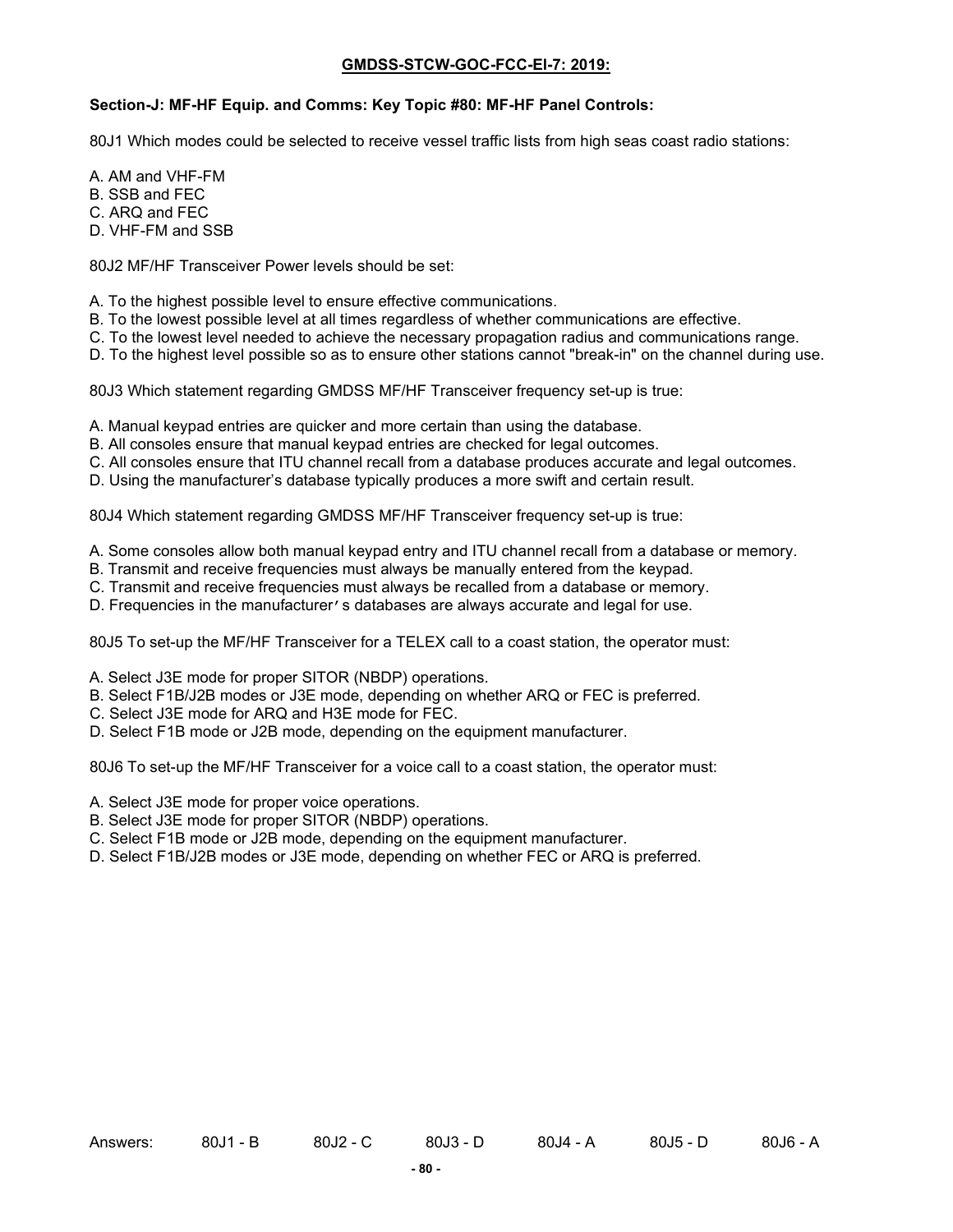#### **Section-J: MF-HF Equip. and Comms: Key Topic #81: MF-HF Frequency–Simplex, Duplex, Half-Duplex:**

81J1 How are paired SITOR (NBDP) frequencies normally used?

- A. These are normally used for ARQ communications with coast radio stations.
- B. These are normally used for FEC communications with coast radio stations.
- C. These are normally used only for Distress communications to limit channel interference.
- D. These are normally used for DSC communications with coast radio stations.

81J2 How are paired SSB frequencies normally used?

- A. These are normally used for FEC communications with coast radio stations.
- B. These are normally used for J3E communications with coast radio stations.
- C. These are normally used for ARQ communications with coast radio stations.
- D. These are normally used for DSC communications with coast radio stations.

81J3 For general communications purposes, paired frequencies are:

- A. Normally used with private coast stations.
- B. Normally used between ship stations.
- C. Normally used with public coast stations.
- D. Normally used between private coast and ship stations.

81J4 For general communications purposes, simplex frequencies are:

- A. Normally used with public coast stations for routine telephone communications.
- B. Normally used between ship stations as well as public coast stations simultaneously.
- C. Normally used with public coast stations for routine SITOR (NBDP) communications.
- D. Normally used between ship stations and private coast stations or for ship-ship communications.

81J5 An ITU simplex channel frequency assignment is defined as:

- A. Transmit and receive frequencies must be identical.
- B. Transmit and receive frequencies must be different.

C. Transmit and receive frequencies may be different, depending on whether communications are ship-shore or ship to ship.

D. Transmit and receive frequencies are different regardless of emission mode.

81J6 An ITU duplex channel frequency is defined as:

- A. Transmit and receive frequencies may be identical if communications are ship-shore.
- B. Transmit and receive frequencies must be different.
- C. Transmit and receive frequencies must be identical.
- D. Transmit and receive frequencies may be different if communications are ship-ship.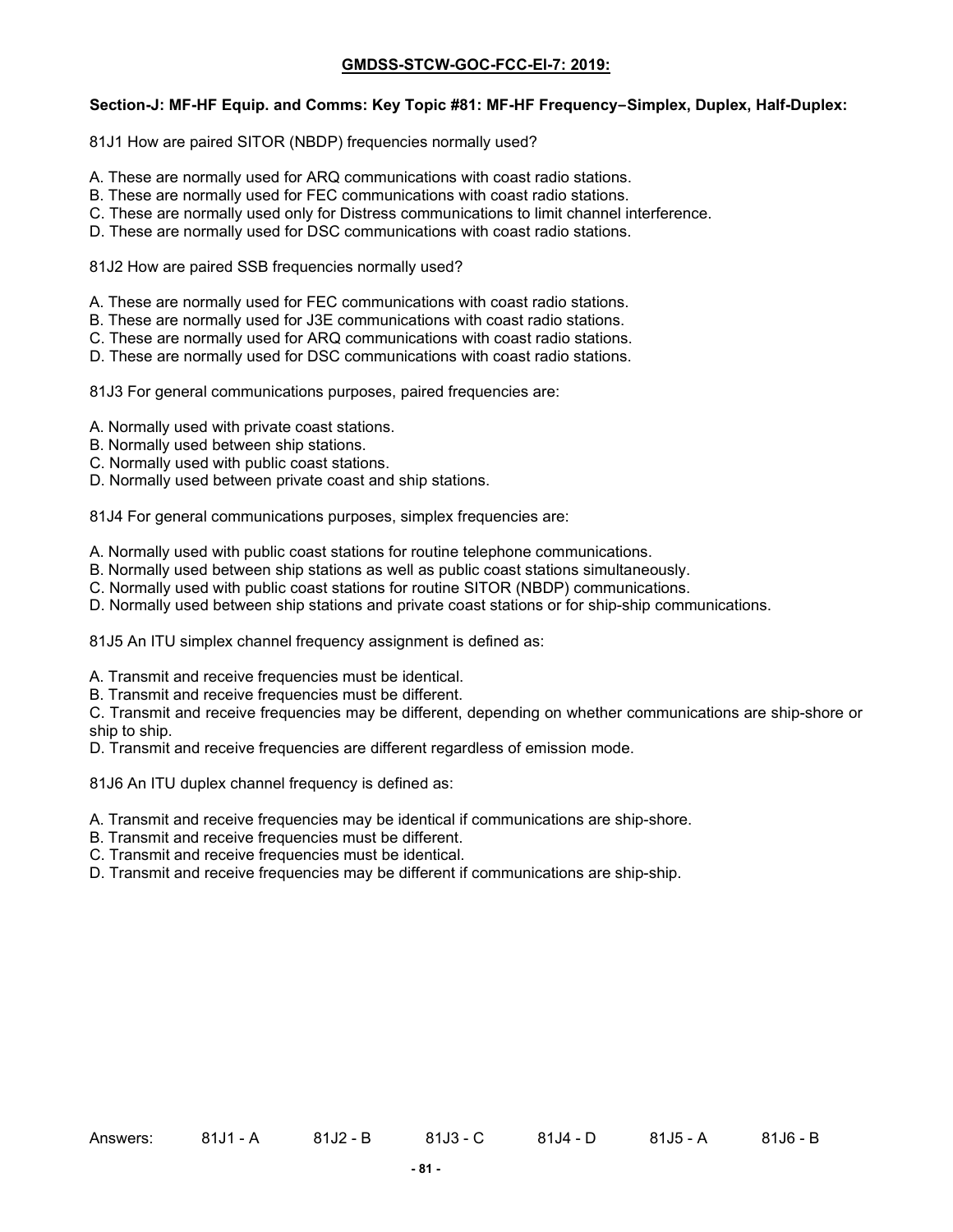#### **Section-J: MF-HF Equip. and Comms: Key Topic #82: MF-HF ITU Channels:**

82J1 Which of the following defines "ITU Channel 1216"?

A. Ch-12 in the 16 MHz band.

B. Ch-1216 in the MF band.

C. Ch-12 in the 16 kHz band.

D. Ch-16 in the 12 MHz band.

82J2 Which of the following is a valid 22-MHz ITU Channel?

A. HF Ch-2206

B. VHF Ch-22

C. Ch-22A VTS

D. Ch-70 (DSC only)

82J3 What is meant by the term duplex "ITU channel"?

A. This refers to a vessel's SELCAL number.

- B. A standardized series of frequency pairings for common use.
- C. This refers to VHF channels 1-28 and 60-88.
- D. A series of frequency pairings used for ship-ship communications.

82J4 ITU duplex channel 1604 would mean:

- A. Ch-16 in the 4 MHz band.
- B. Ch-1604 in the MF band.
- C. Ch-4 in the 16 MHz band.
- D. Ch-4 in the 6 MHz band.

82J5 What is a potential danger of using the manufacturer's database to set up for operations using MF-HF ITU frequency assignments?

A. All manufacturer's frequency databases are required to be standardized & accurate so that there is no danger.

B. Using the manufacturer's frequency database to setup the transceiver typically takes longer and is more prone to error than a manual setup.

C. Different manufacturers use different database numbering systems to incorporate the ITU assignments into the transceiver and therefore a potential for confusion exists.

D. Using the manufacturer's frequency databases ensures that the transceiver is always restricted to the vessel's licensed frequencies so that there is no danger.

82J6 ITU Duplex channels are:

A. Frequency assignments specific to U.S. vessels only.

B. VHF-FM frequencies.

C. International Traffic Utility frequencies.

D. Internationally standardized assignments of frequency pairs for common use.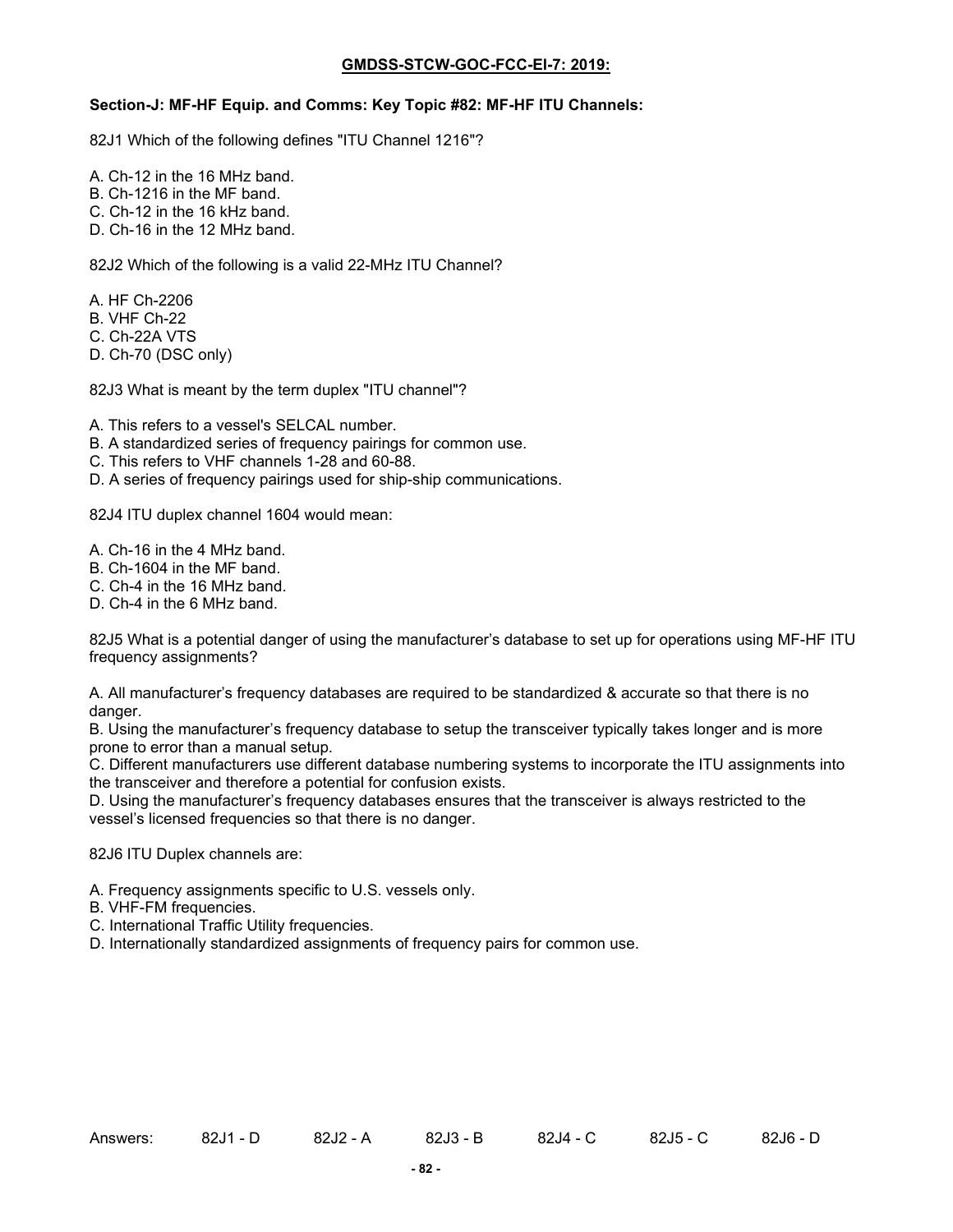#### **Section-J: MF-HF Equip. and Comms: Key Topic #83: MF-HF Voice and Telex Channel Separation:**

83J1 Which statement regarding bandwidth and channel spacing is correct:

- A. Bandwidth values are a function of channel spacing values.
- B. Channel spacing values are not a function of bandwidth values.
- C. Channel spacing values are a function of bandwidth values.
- D. Bandwidth & channel values do not vary with emission mode.

83J2 The purpose of ITU channel spacing is:

- A. To minimize the number of voice & TELEX channels available.
- B. To make most efficient use of the radio spectrum, by using voice channels rather than TELEX channels.
- C. To make most efficient use of the radio spectrum, by using TELEX channels rather than voice channels.
- D. To minimize the possibility of interference from adjacent channels.

83J3 Which statement regarding channel spacing and bandwidth is true?

A. Both TELEX bandwidth and channel spacing values are less than voice bandwidth and channel spacing values.

B. Voice bandwidth is greater than TELEX bandwidth and therefore voice channel spacing values are less than TELEX channel spacing values.

C. TELEX bandwidth is greater than voice bandwidth and therefore TELEX channel spacing values are less than voice channel spacing values.

D. Both TELEX bandwidth and channel spacing values are greater than voice bandwidth and channel spacing values.

83J4 The proper sequence of channel spacing from narrow to widest is:

A. SSB voice, SITOR (NBDP), VHF-FM voice.

B. SITOR (NBDP), SSB-voice, VHF-FM voice.

C. VHF-FM voice, SITOR (NBDP), SSB-voice.

D. SITOR (NBDP), VHF-FM voice, SSB-voice.

83J5 Communications with an emission of F1B/J2B would typically have a channel spacing of:

A. 0.3 kHz

B. 0.5 kHz

C. 2.8 kHz

D. 3.0 kHz

83J6 Communications with an emission of J3E would typically have a channel spacing of:

A. 0.5 kHz B. 0.3 kHz C. 3.0 kHz D. 2.8 kHz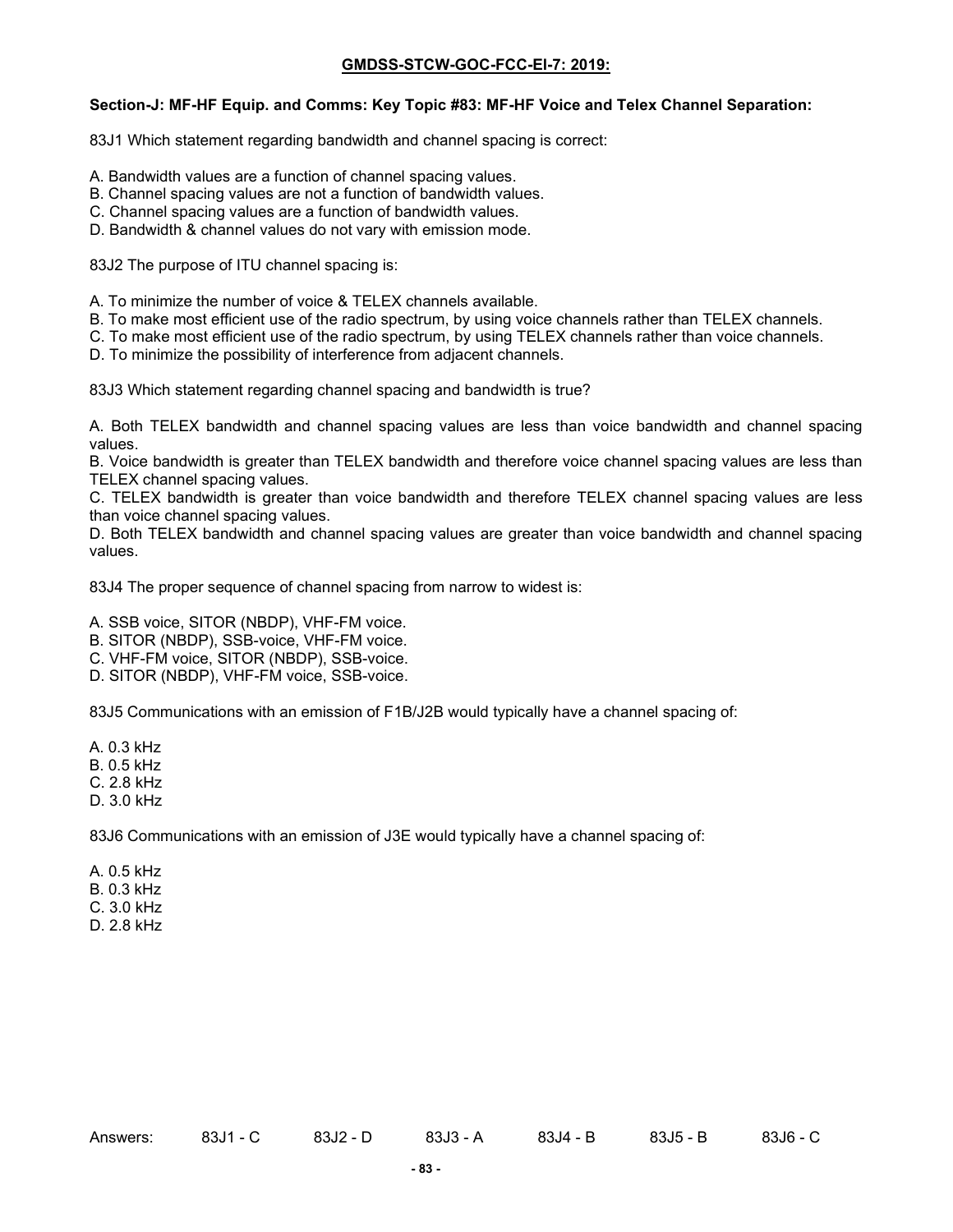#### **Section-J: MF-HF Equip. and Comms: Key Topic #84: MF-HF Modulation, Bandwidth and Emissions:**

84J1 For RF communications, "modulation" is best defined as:

- A. Using a single carrier frequency with the proper power level.
- B. The combination of information or intelligence on to a radio carrier frequency.
- C. Setting up the transceiver with the correct bandwidth to ensure proper communications.
- D. The combination of the received frequency and oscillator frequency in the mixer.

84J2 For RF communications, "bandwidth" is best defined as:

- A. The modulation technique required to ensure proper ITU channel spacing.
- B. The emission designation resulting from the desired modulation technique.
- C. The portion of the radio spectrum consumed by a particular emission selection and modulation technique.
- D. The portion of the radio spectrum reserved for frequency allocations by the ITU.

84J3 In an AM broadcast signal using voice:

- A. Varying the amplitude of the carrier and employing both sidebands without the carrier.
- B. Varying only the amplitude of the carrier, depending on Double or Single-Sideband operations.
- C. Varying the amplitude of the carrier and employing both sidebands and the carrier.

D There is a carrier with constant amplitude and frequency with complex upper and lower sidebands varying in amplitude and frequency.

84J4 In FM communications, the information is applied to the carrier by:

- A. Varying the frequency of the carrier to convey the information to other stations.
- B. Varying the amplitude or the frequency of the carrier, depending on Double or Single-Sideband operations.
- C. Varying only the frequency of the carrier, depending on Double or Single-Sideband operations.
- D. Varying the amplitude of the carrier and keeping the frequencies in the sidebands constant.

84J5 The proper sequence of emissions corresponding to the sequence AM-Voice DSB, SSB-Voice without carrier, USB-Voice with carrier and FM-Voice, is:

A. A3E, H3E, J3E, F3E. B. J3E, H3E, A3E, F3E. C. H3E, A3E, J3E, F3E. D. A3E, J3E, H3E, F3E.

84J6 The proper sequence of emissions corresponding to the sequence SSB-Voice without carrier, USB-Voice with carrier, FM-Voice and SITOR (NBDP) TELEX is:

A. J3E, H3E, F3E, F1B. B. H3E, J3E, F3E, F1B. C. J3E, H3E, F1B, F3E. D. H3E, J3E, F1B, F3E.

Answers: 84J1 - B 84J2 - C 84J3 - D 84J4 - A 84J5 - D 84J6 - A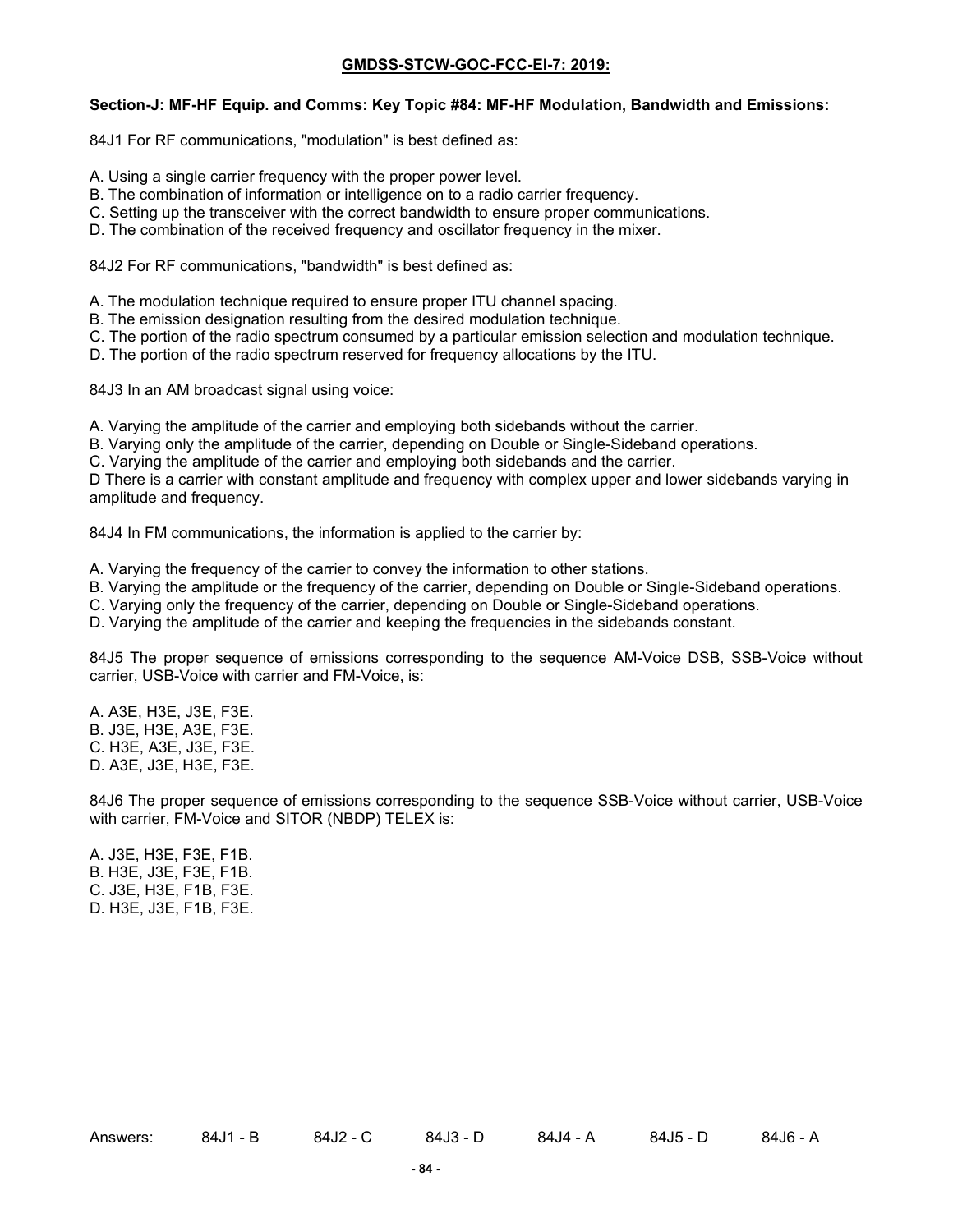#### **Section-J: MF-HF Equip. and Comms: Key Topic #85: MF-HF Voice Operations–Calling a Coast Station:**

85J1 When placing a SSB MF/HF call to a Coast Station, you should always:

- A. Make sure the frequency is not occupied.
- B. Choose the closest station to ensure a quick connection.
- C. Tune the transmitter on another frequency.
- D. Wait until the coast station sends his traffic list.

85J2 How are high seas (HF) radiotelephone communications initially established between a vessel and a public correspondence station?

A. The vessel listens for "free signals" and calls the public correspondence station on the SITOR (NBDP) calling channel with the strongest marker signal.

B. The vessel calls and establishes voice contact with the public correspondence station on a channel that the station is known to monitor, and the two stations then proceed with their business.

C. The vessel calls the public correspondence station on VHF Channel 16, and the two stations then switch to the working channel.

D. Public Correspondence Stations operate SITOR (NBDP) only.

85J3 What is the best procedure for calling another ship station using HF radiotelephone when the signals are weak but readable?

A. Give the name of the ship being called three times, and the words "this is" followed by the name of the ship initiating the call three times, and ending with "over."

B. Instruct the nearest public correspondence station to add the desired ship's call sign to the station's traffic list. C. On a properly selected ITU channel, give the call sign of the ship being called three times using phonetics, then "this is" followed by the call sign of the ship initiating the call three times, using phonetics, and ending with "over."

D. Notify the local vessel traffic service control station of your intention to contact a specific vessel and request the VTS operator place the call on channel 22A.

85J4 What is the correct procedure for calling a coast radio station using HF radiotelephone?

A. On a properly selected ITU channel, give the name of the coast radio station being called three times, and the words "this is" followed by the name of the ship initiating the call three times, and ending with "over".

B. Contact the nearest U.S.C.G. station to add the desired ship's call sign to the station's traffic list.

C. Request the VTS operator place the call on channel 22A.

D. On a correct ITU channel, give the call sign of the coast radio station three times using phonetics, the words "this is", followed by the ship's call sign three times using phonetics and ending with "over".

85J5 Through which coast radio station(s) may a U.S.-flag merchant vessel communicate?

A. Any coast radio station in the world that is licensed to provide such communications.

B. Any coast radio station in the world that is licensed to provide such communications, but prior authorization must be obtained for a U.S.-flag merchant vessel to communicate through a non-U.S. station.

C. The U.S. Coast Guard coordinates the communications and assigns the working channel.

D. U.S. flag ships are licensed to communicate only with U.S. coast radio stations.

85J6 What is the best source of information to find changes or additions to the routine communications frequencies of a Commercial Radio Station?

A. GMDSS Master Plan of Shore-Based Facilities.

B. ITU List of Coast Stations and Special Service Stations. (List IV)

C. FCC Part 80, Subpart W Coast Radio Stations.

D. ITU List of Ship Stations and Maritime Mobile Service Identities. (List V)

| Answers: | 85J1 - A | 85J2 - B | 85J3 - C | $85J4 -$<br>ுப | $85J5 - A$ | 85J6 - Ь |
|----------|----------|----------|----------|----------------|------------|----------|
|----------|----------|----------|----------|----------------|------------|----------|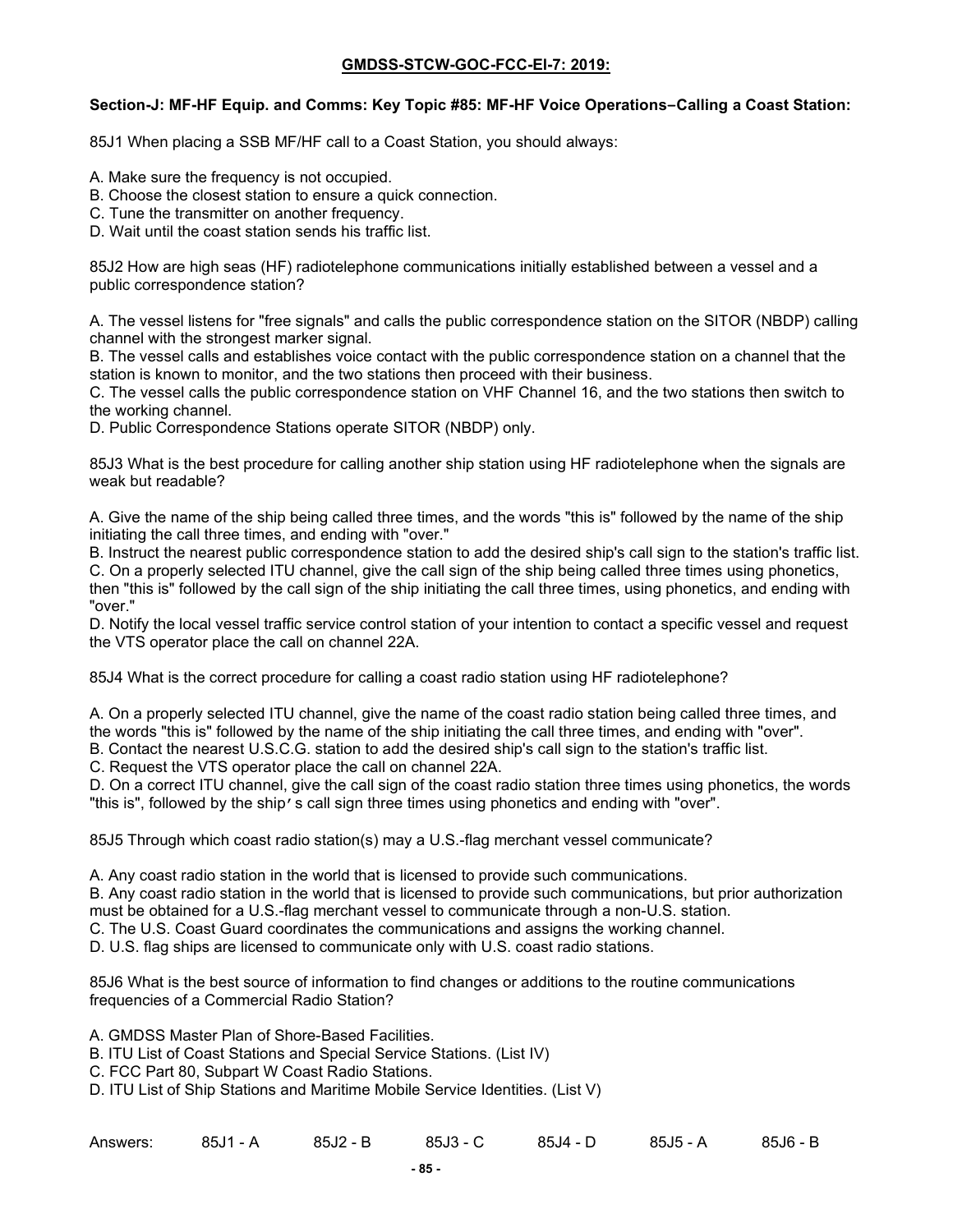### **Section-J: MF-HF Equip. and Comms: Key Topic #86: MF-HF DSC Controller Call Programming:**

86J1 Which of these is not a primary purpose of the MF/HF DSC controller?

- A. It provides for the electronic memory of incoming and outgoing DSC calls.
- B. It permits control of transceiver operations in response to an incoming DSC call.
- C. It provides for the formatting and transmission of outgoing DSC calls.
- D. It provides the scanning watch receiver capability on the 6 MF/HF DSC frequencies.

86J2 A "Distress Hot Key" MF/HF DSC Distress alert:

A. Will be transmitted on 2187.5 kHz or another DSC frequency, depending on the manufacturer.

B. Will always be transmitted on 2187.5 kHz and 8414.5 kHz to trip DSC alarms on the mandatory MF/HF DSC watch frequencies.

C. Will always be transmitted on 2187.5 kHz first to alert the nearest vessels and coast stations.

D. Will always be sent first on 16804.5 kHz to reach coast stations far away from the vessel.

86J3 A Distress Priority DSC call may be formatted and transmitted specifying and requesting:

A. Nature of Distress, vessel position, follow-on frequency, only voice follow-on communications. B. Nature of Distress or alternate frequency but not both in a single call, vessel position or alternate frequency/emission but not both in a single call, voice or TELEX follow-up communications. C. Nature of Distress or alternate frequency but not both in a single call, vessel position or alternate frequency/emission but not both in a single call, only TELEX follow-up communications D. Nature of Distress, vessel position, follow-on frequency, only TELEX follow-on communications.

86J4 Which of these statements regarding a multi-frequency MF/HF DSC Distress alert is FALSE?

A. Some units transmit on the mandatory MF/HF DSC watch frequencies first, and then on the others.

B. Some units transmit in ascending order of propagation radius to alert nearby ships or shore stations first.

C. May be transmitted in any order programmed by the GMDSSS operator.

D. Multi-frequency alerts work quite differently, depending on the manufacturer and require care and understanding of the feature.

86J5 To make a call to another vessel requesting voice communications regarding important company business, the GMDSS operator should:

A. Select Routine priority, enter other vessel's MMSI, specify legal alternate frequency, J2B emission and transmit the properly formatted DSC call.

B. Select Routine priority, enter own vessel's MMSI, specify legal alternate frequency, J3E emission and transmit the properly formatted DSC call.

C. None of these answers is correct.

D. Select Urgency priority, enter other vessel's MMSI, specify legal alternate frequency, F1B emission and transmit the properly formatted DSC call.

86J6 To make a call to another vessel requesting TELEX communications regarding important company business, the GMDSS operator should:

A. Select Urgency priority, enter other vessel's MMSI, specify legal alternate frequency, F1B emission and transmit the properly formatted DSC call.

B. Select Routine priority, enter own vessel's MMSI, specify legal alternate frequency, F1B emission and transmit the properly formatted DSC call.

C. Select Routine priority, enter other vessel's SELCAL for TELEX, specify legal alternate frequency, F1B emission and transmit the properly formatted DSC call.

D. Select Routine priority, enter other vessel's MMSI, specify legal alternate frequency, F1B emission and transmit the properly formatted DSC call.

| Answers: | $86J1 - D$ | 86J2 - A | 86J3 - B | 86J4 - C | $86J5 - C$ | $86J6 - D$ |
|----------|------------|----------|----------|----------|------------|------------|
|          |            |          |          |          |            |            |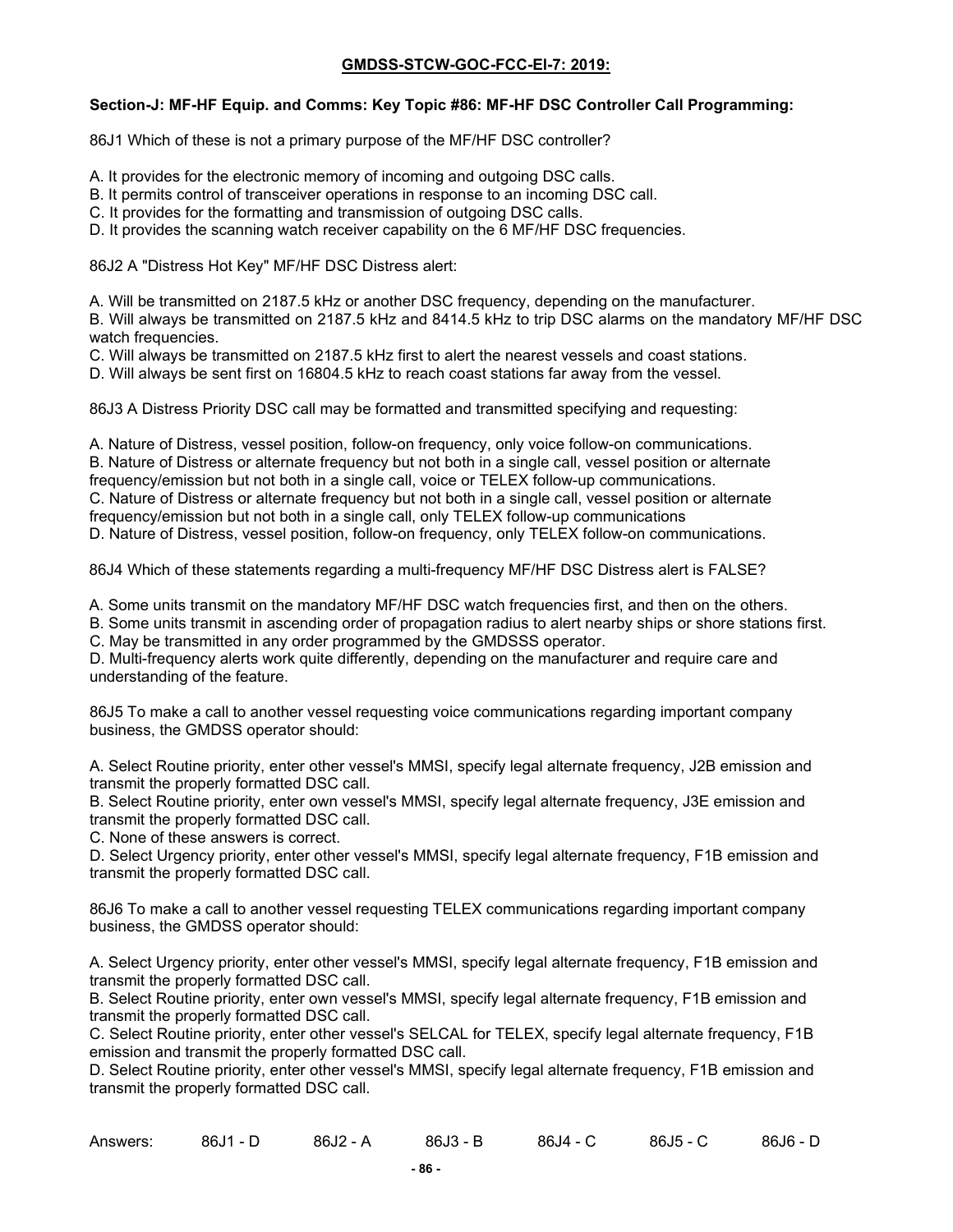### **Section-J: MF-HF Equip. and Comms: Key Topic #87: MF-HF SITOR (NBDP) - Definitions:**

87J1 What is meant by describing a Coast Station with the acronym ATOR?

A. The station's BFEC operations are computerized and a rigid operating sequence must be followed correctly. B. The station will control all of the ARQ operations and it will generate the proper service request codes at the correct time in the sequence.

C. The station's ARQ operations are computerized and a rigid operating sequence must be followed correctly.

D. The station will control all of the ARQ operations and it will provide prompts for the operator to request time & charges at the correct time in the sequence.

87J2 Which of the following acronyms refers to a communications system that does not use ARQ and/or FEC modes?

A. NAVTEX B. SITOR (NBDP) C. HF MSI

D. SART

87J3 What does the term FEC mean in SITOR (NBDP) communications?

- A. Forward Error Correction
- B. Field Effect Correction
- C. Forward Error Check
- D. Forward Error Character

87J4 A Coast Station that is described as ATOR typically provides what type of services?

A. NAVTEX BFEC weather broadcasts.

- B. ARQ SITOR (NBDP) connections to shoreside terminals.
- C. BFEC SITOR (NBDP) connections to shoreside terminals.
- D. SITOR (NBDP) HF weather broadcasts.

87J5 The acronym SITOR (NBDP) stands for:

- A. Simplified Telephony Over Radio
- B. Simplex TELEX Over Radio
- C. Simplified TELEX Over Radio
- D. Simplex Telephony Over Radio

87J6 What does the term "ARQ" mean in SITOR (NBDP) operations?

- A. Automation Repeat Request
- B. Automaton Repeat Request
- C. Automatic Repeat Request
- D. Automatic Request Repeat

Answers: 87J1 - C 87J2 - D 87J3 - A 87J4 - B 87J5 - B 87J6 - C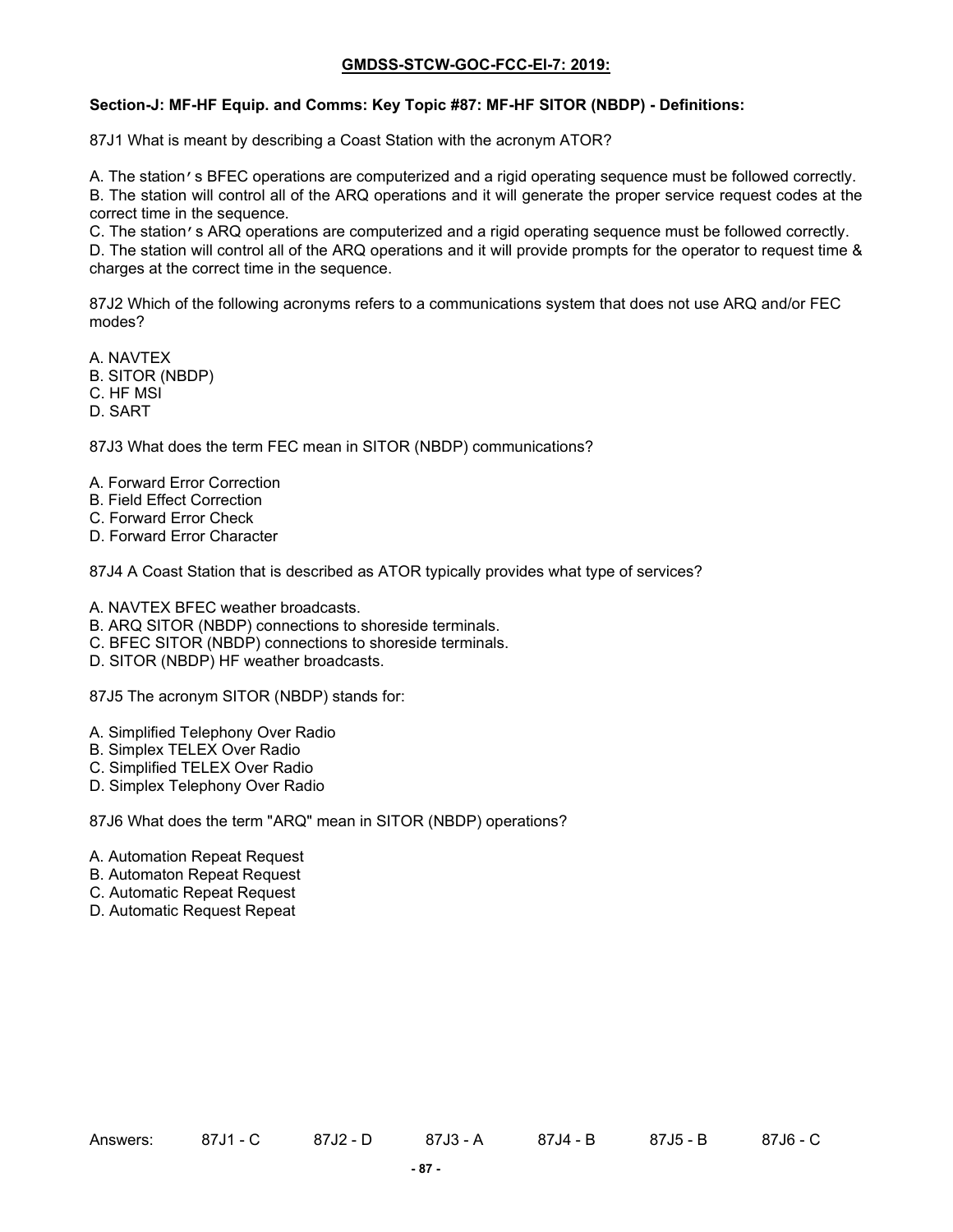## **Section-J: MF-HF Equip. and Comms: Key Topic #88: MF-HF SITOR (NBDP) Technical Characteristics:**

88J1 Which of the following statements concerning SITOR (NBDP) communications is true?

- A. ARQ transmissions are acknowledged by the Information Receiving Station only at the end of the message.
- B. ARQ transmissions are made in data groups consisting of three-character blocks.
- C. ARQ communications rely upon error correction by time diversity transmission and reception.
- D. Forward error correction is an interactive mode.

88J2 Which of the following statements concerning SITOR (NBDP) communications is true?

- A. FEC transmissions are made in data groups consisting of three-character blocks.
- B. FEC transmissions require a "phasing" or "handshaking" process prior to character transmission.
- C. FEC transmissions rely upon an error correction technique, which transmits each character twice.
- D. FEC transmissions rely upon parity and "repeat requests" to ensure error correction.

88J3 Which statement best defines the SITOR (NBDP) acronym "ARQ"?

- A. Error Correction when 2 stations are in direct & phased telephone communications with each other.
- B. Error correction for one-way TELEX transmissions to a single other station.
- C. Error correction for one-way TELEX broadcasts of weather or navigation information.
- D. Error Correction with 2 stations are in direct & phased TELEX communications with each other.

88J4 Which statement best defines the SITOR (NBDP) acronym "BFEC"?

- A. Error correction for one-way TELEX broadcasts of weather or navigation information.
- B. Error Correction when 2 stations are in direct & phased telephone communications with each other.
- C. Error Correction when 2 stations are in direct & phased TELEX communications with each other.
- D. Error correction when 1 station sends a one-way TELEX to a single other station.

88J5 The purpose of "parity" in SITOR (NBDP) communications is?

- A. Error correction in HF BFEC MSI broadcasts, SFEC NAVTEX broadcasts and two-way ARQ exchanges.
- B. Error correction in SFEC NAVTEX broadcasts, HF SFEC MSI broadcasts and two-way ARQ exchanges.
- C. Error correction in BFEC NAVTEX broadcasts, HF BFEC MSI broadcasts and one-way ARQ broadcasts.
- D. Error correction in HF BFEC MSI broadcasts, NAVTEX broadcasts and two-way ARQ exchanges.

88J6 "SITOR (NBDP)" communications are based on a digital code system:

- A. Consisting of 7 bits, with four zeros and three ones.
- B. Consisting of 7 bits, with four ones and three zeroes.
- C. Consisting of 5 bits TELEX and 8 bits Fax.
- D. Consisting of 5 bits for ship stations and 7 bits for shore stations.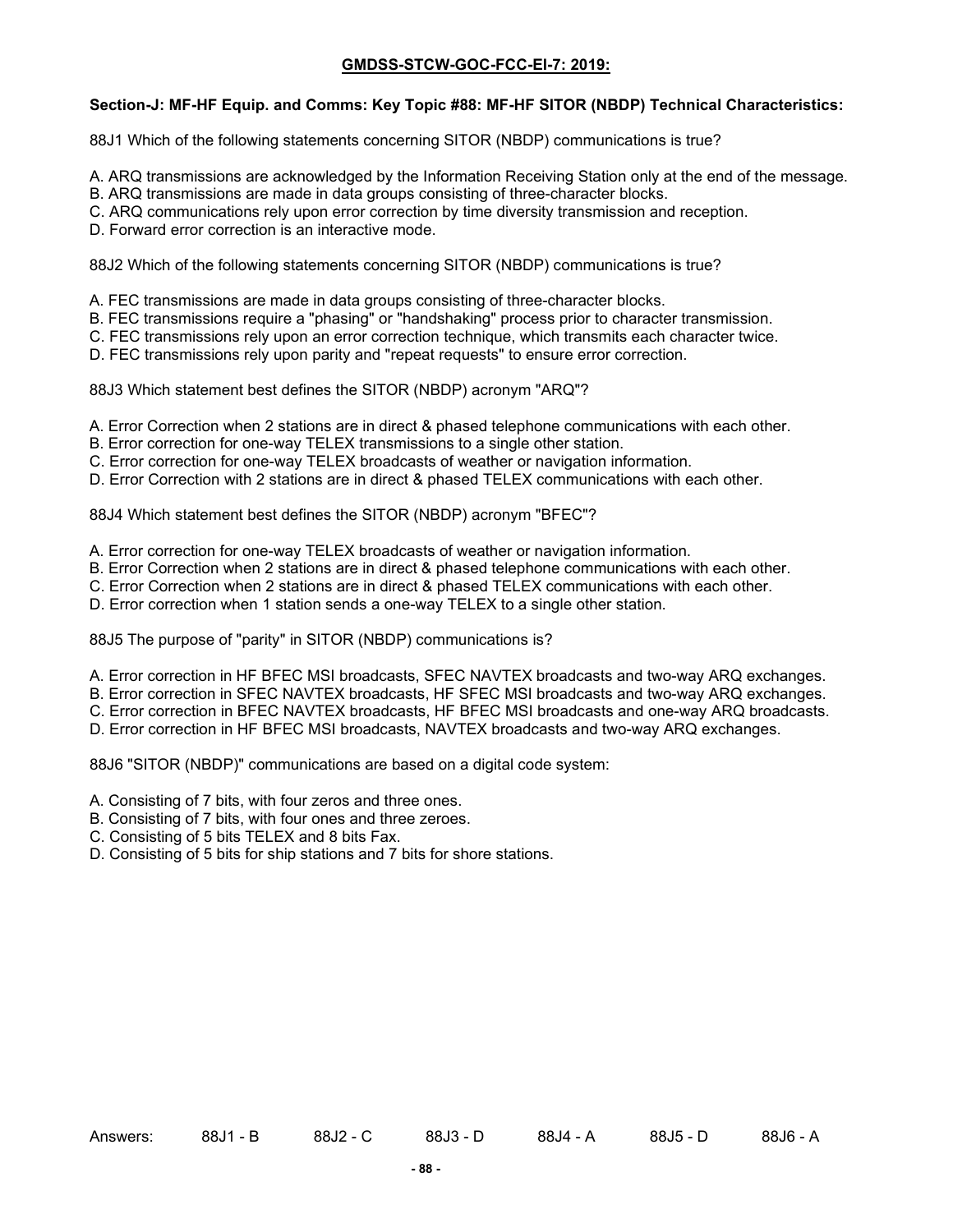### **Section-J: MF-HF Equip. and Comms: Key Topic #89: MF-HF ARQ Operation – Calling a Coast Station:**

89J1 Which of the following would be a valid SELCAL for use in ARQ communications?

A. 1106

B. 212420 WHAQ X.

C. Four marks (ones) and three spaces (zeroes) forming the binary signal "1001101".

D. This is established by the communications protocol used with the modem.

89J2 Once ARQ communication with the coast radio station has been established, which of the following events will most likely take place?

A. The vessel then requests the coast radio station's SELCAL so that communication can be set up on the appropriate working channel.

B. After exchanging answer-backs (WRU-AAB) with the vessel, the coast radio station transmits GA+?.

C. Since communication has already shifted to the working channel, the vessel then transmits the subscriber number and text of the message to be sent for the coast radio station to store and forward.

D. The coast radio station will transmit a menu of commands such as DIRTLX+, OBS+ or AMV+ so the ship can select the desired action.

89J3 Which of the following methods will give a GMDSS Radio Operator the best indication of whether ARQ communication can be established with a coast radio station?

A. Referring to propagation charts will tell the Operator when the eruption of communication shattering solar flares will occur.

B. Selecting a frequency in the MF band averts interference from severe static discharges.

C. Monitor the coast radio station's "free signals" and call on the frequency on which the loudest and most consistent signals are heard.

D. Re-position the antenna toward the coast radio station and press the "call request" button.

89J4 When placing a TELEX call to a Coast Station, you should always:

A. Choose the closest station.

- B Tune the transmitter on another frequency.
- C. Wait until the coast station sends his traffic list.
- D. Make sure the frequency is not occupied with normal traffic.

89J5 What is the best method for a GMDSS Radio Operator to determine which SITOR (NBDP) station to contact for the purpose of sending a chargeable message or cable?

A. Listen to each station's "free signals" and call the strongest station.

B. Listen to each station's voice announcement and determine which channel(s) will be monitored.

C. Listen to each station's MSI broadcast to determine which public correspondence station to contact.

D. Listen to the U.S. Coast Guard's traffic list to determine which Coast Guard station will handle commercial traffic.

89J6 Which statement is correct regarding HF SITOR (NBDP) under GMDSS?

A. Distress communications other than directly to the Coast Guard or other coast stations on the channels that they normally guard, should be in the broadcast SSB mode.

B. Safety communications by direct-printing telegraphy should be in the ARQ mode when communicating with the U.S. Coast Guard or other coast stations on channels that they normally guard.

C. The ARQ mode may not be used subsequently to the FEC mode even when it is advantageous to do so.

D. Distress communications other than directly to the Coast Guard or other coast stations on the channels that they normally guard, should be in the broadcast FEC or SSB mode.

| Answers: | 89J1 - A | 89J2 - B | 89J3 - C | 89J4 - D | 89J5 - A | 89J6 - B |
|----------|----------|----------|----------|----------|----------|----------|
|----------|----------|----------|----------|----------|----------|----------|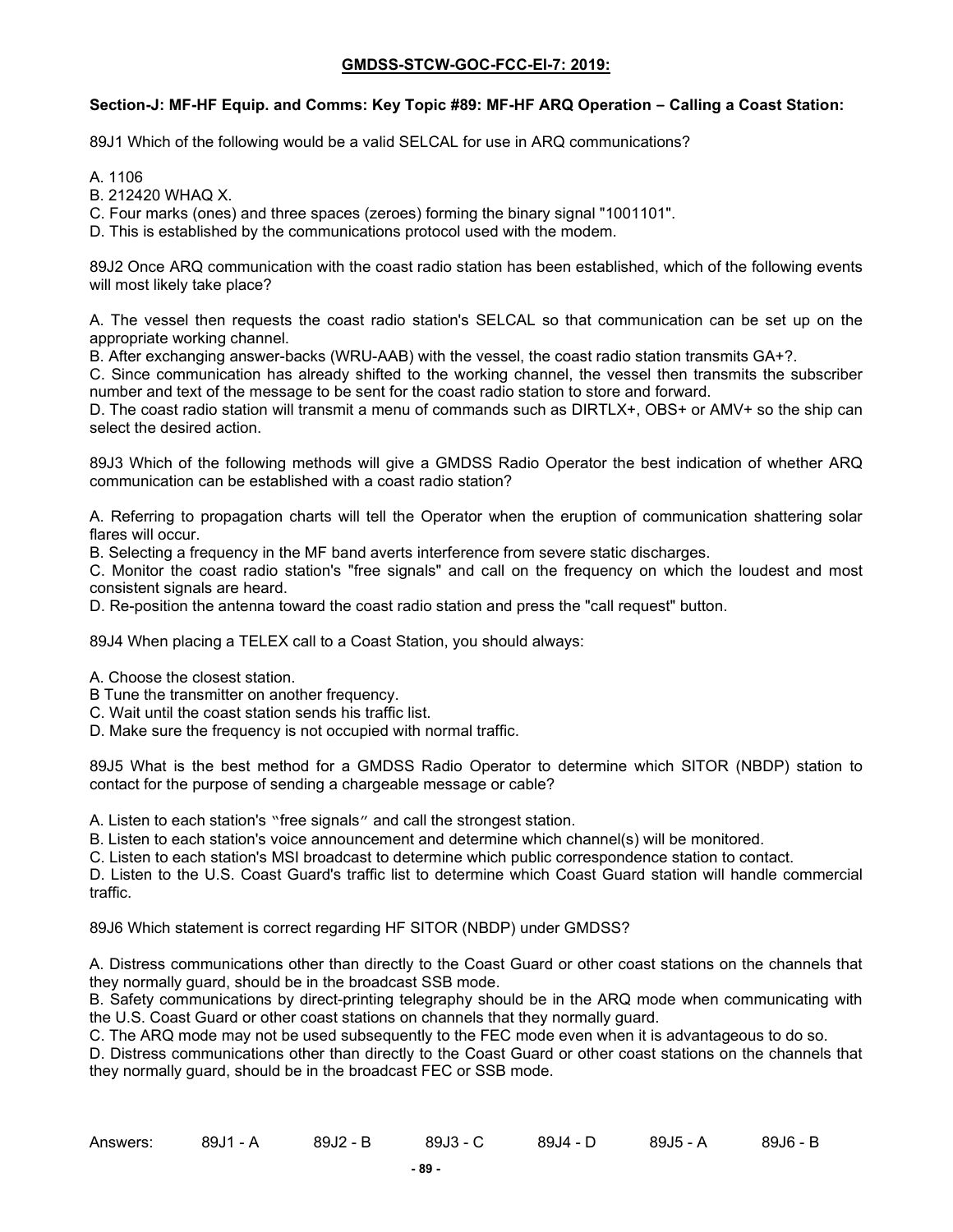# **Section-J: MF-HF Equip. and Comms: Key Topic #90: MF-HF ARQ Operation - Answerbacks:**

90J1 Which of the following events will take place immediately after phasing with a Coast Station on an available channel?

A. The ship station begins transmitting the text to the destination telex terminal.

B. The vessel will request the shore station's answerback to confirm it has reached the correct station.

C. The ship will transmit the desired command (such as DIRTLX+, OBS+ or AMV+) to the coast radio station.

D. After exchanging answer-backs (WRU/AAB) the coast station transmits GA+? and awaits a command.

90J2 During SITOR (NBDP) ARQ operations through a coast station, what should the GMDSS operator do during the "Automatic Exchange of Answerbacks"?

A. Do nothing other than wait for a GA+? prompt and then issue the desired command.

B. Send a "WRU" then a "Here is" when requested to do so by the coast station.

C. Send the necessary message file and then wait for time and charges.

D. Wait for the coast station to transmit a menu of possible commands and select the desired action.

90J3 Assuming sending a direct TELEX message to a shore-based office, which sequence of events best describes a complete ARQ TELEX exchange with a coast station?

A. Initiate call, observe phasing, wait for exchange of answer-backs (WRU-AAB), send message, send KKKK to terminate the TELEX link, receive MRN & time and charges.

B. Initiate call, observe phasing, wait for exchange of answer-backs (WRU-AAB), send DIRTLX command with zero, TELEX country code, TELEX number, send message, send KKKK to terminate the TELEX link, receive MRN and time and charges.

C. Initiate call, observe exchange of answer-backs (WRU-AAB), send message, send KKKK to terminate radio link, receive MRN & time and charges.

D. Initiate call, observe phasing, exchange of answer-backs (WRU-AAB), send message, send KKKK to terminate radio link, receive MRN & time and charges.

90J4 For ARQ communications with a Public Correspondence Coast Station, which sequence of events best describes reaching the point in time where the text of TELEX communications should be sent.

A. Transceiver setup, SELCAL selection, Initiate Call, wait for exchange of answer-backs (WRU-AAB), OPR+, operator entry of the appropriate automatic TELEX code.

B. Transceiver setup, wait for exchange of answer-backs (WRU-AAB), OPR+, operator entry of the appropriate automatic TELEX code.

C. Transceiver setup, SELCAL selection, Initiate Call, wait for exchange of answer-backs (WRU-AAB), GA+?, enter DIRTLX xy+, MOM, MSG+? and exchange of terminal answerbacks.

D. Transceiver setup, wait for exchange of answer-backs (WRU-AAB), GA+? and then send message text.

90J5 During ARQ communications, which of these is least likely to cause a coast station to immediately break the phased radio connection:

A. If the automatic exchange of answerbacks is interrupted by keyboard entries.

B. If the error percentage of repeat requests becomes too high.

- C. If the operator enters "KKKK" at the end of the message.
- D. If the BRK+? Command is transmitted after time and charges are received.

90J6 During ARQ communications, which of these is least likely to cause a coast station to break the phased radio connection:

A. If the error percentage of repeat requests becomes too high.

B. If the operator enters "BRK+".

C. If the automatic exchange of answerbacks is interrupted by keyboard entries.

D. If the operator enters "NNNN" at the end of the message.

| Answers: | $90J1 - D$ | 90J2 - A | $90J3 - B$ | 90J4 - C | 90J5 - | 90J6 - L |
|----------|------------|----------|------------|----------|--------|----------|
|----------|------------|----------|------------|----------|--------|----------|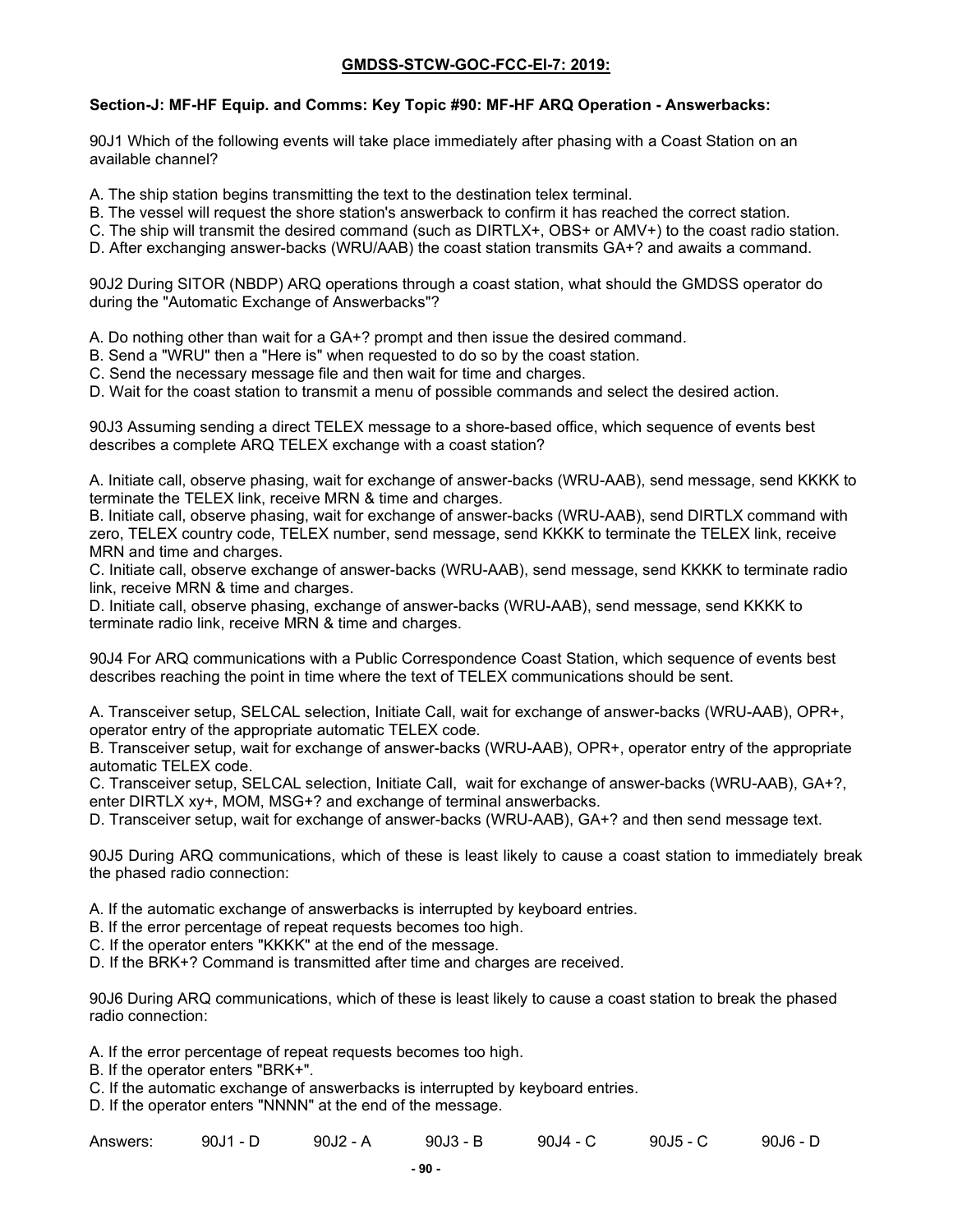#### **Section-J: MF-HF Equip. and Comms: Key Topic #91: MF-HF ARQ Operation – OP Codes & Procedures:**

91J1 What sequence of ARQ codes matches the following: manual over, end of message text, end of connection to land destination terminal?

A. NNNN, KKKK, GA+ B. KKKK, DIRTLX, NNNN C. +?, NNNN, KKKK D. +?, . . . . ., BRK+

91J2 What sequence of ARQ codes matches the following: request establishment of a landline, end radio link after traffic is done, request connection for AMVER messages?

A. NNNN, KKKK, AMV+ B. KKKK, BRK+, AMV+ C. BRK+, DIRTLX+, AMV+ D. DIRTLX, BRK+, AMV+

91J3 What sequence of ARQ codes matches the following: Send synoptic weather, switch control from a station currently transmitting over to the receiving station, terminate phasing with coast station.

A. OBS+, +?, BRK+ B. OBS+, WRU then Here is, BRK+ C. OBS+, GA+?, KKKK D. AMV+, +?, KKKK

91J4 A manual ship-ship ARQ message would typically begin with what sequence of ARQ procedures?

A. Initiate call with CS selcal, observe exchange of answer-backs (WRU-AAB), send message.

B. Initiate call with ship selcal, enter "HERE IS" then "WRU" commands and send message.

C. After phasing with the other vessel, observe exchange of answer-backs (WRU-AAB), send message and then KKKK to end the transmission.

D. After phasing with the other vessel then send GA+? to determine if they are ready to receive your message.

91J5 What sequence of ARQ codes matches the following: shore station indicates it is awaiting instructions from the vessel, vessel requests a live connection to a land telex number, vessel indicates it is done with the coast station?

A. WRU-AAB, DIRTLX, NNNN

B. GA+?, DIRTLX, BRK+

C. GA+?, DIRTLX, KKKK

D. WRU-AAB, DIRTLX, **.....**

91J6 All country codes which are transmitted by MF/HF SITOR (NBDP) are preceded by which character(s)?

- A. 00
- $B. +$
- $C. 0$
- D. DIR

Answers: 91J1 - C 91J2 - D 91J3 - A 91J5 - B 91J6 - C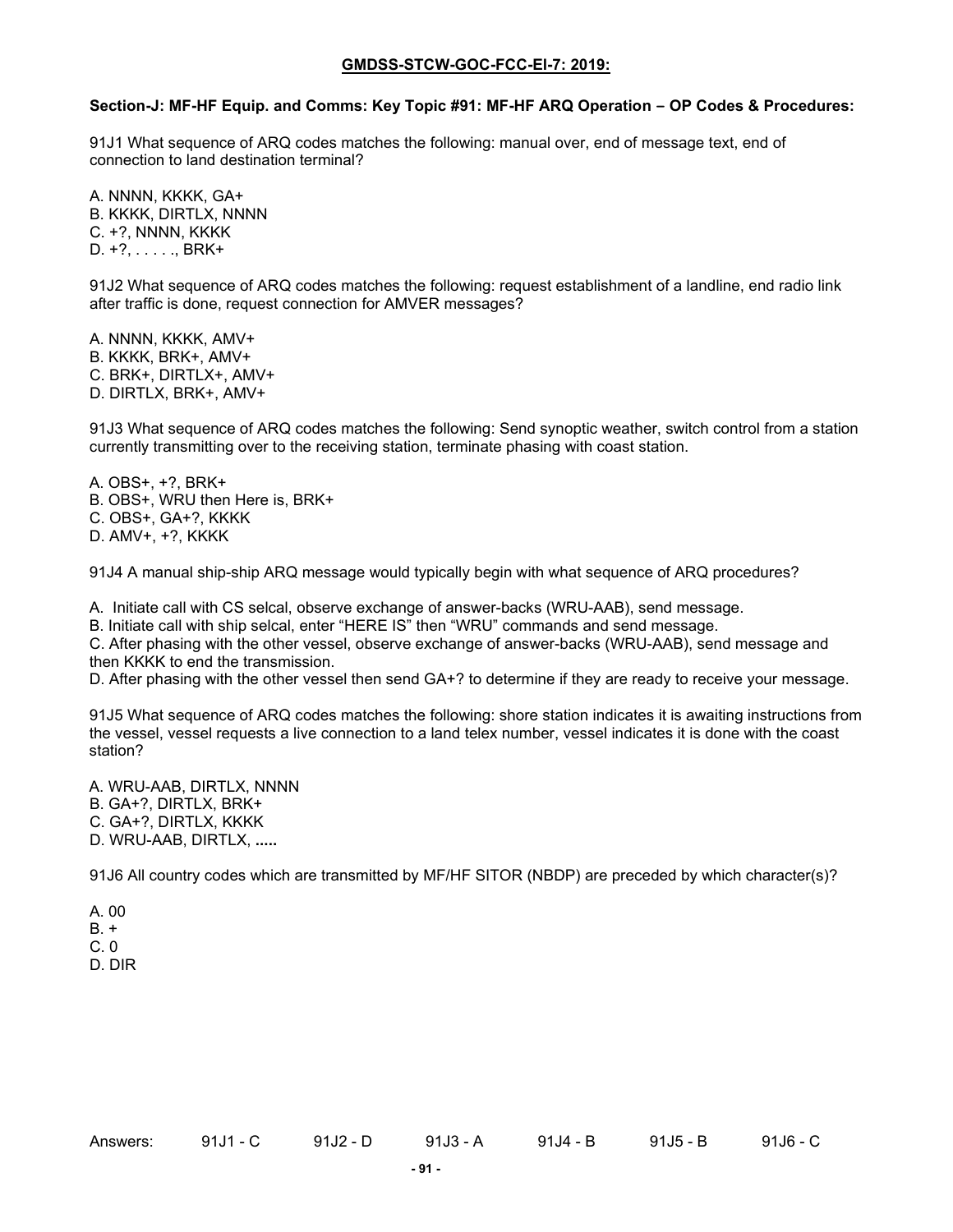## **Section-J: MF-HF Equip. and Comms: Key Topic #92: MF-HF ARQ Operation–Technical Characteristics:**

92J1 Which of the following statements concerning SITOR (NBDP) communications is true?

A. In ARQ, each character is transmitted twice, about 250 milliseconds apart.

B. In ARQ, the "information sending station" will transmit a block of three characters that the receiving station will subsequently acknowledge or request be retransmitted.

C. In ARQ, the "information sending station" transmits a block of three characters twice, about 250 milliseconds apart.

D. SITOR (NBDP) communications can be used to contact a NAVTEX transmitting station when requesting a repeat transmission of a missed NAVTEX message.

92J2 What statement is true regarding the exchange between two parties engaged in SITOR (NBDP) communications?

A. In ARQ, each character is transmitted twice, with the second displaced in time from the first.

B. In ARQ, the "sending" station transmits a block of three characters and the "receiving" station responds with a one character Repeat Request. Following this the "transmitting" station will send a new block.

C. In ARQ, the ISS transmits a block of 3 characters and the IRS checks for parity. If the received block is correct a one-character control signal is sent notifying the ISS to proceed with the next block. If the parity check fails the block must be resent.

D. Broadcasts of Maritime Safety Information, traffic lists, etc. can be copied by the receiving station in ARQ mode.

92J3 Of the following, which is true of SITOR (NBDP) ARQ mode?

A. The acceptance code consists of three characters.

- B. A continuous data stream is transmitted.
- C. Forward error correction reduces the number of errors.
- D. Each data block consists of three characters.

92J4 Which of the following is true of SITOR (NBDP) ARQ mode?

- A. This is an interactive mode.
- B. Each character is repeated three times.
- C. Each character is transmitted twice.
- D. This mode is generally used to broadcast messages.

92J5 In ARQ, when the information sending station (ISS) receives a signal that the parity check failed what happens?

- A. The next block will be sent.
- B. The data link will break.
- C. The acknowledge light should illuminate.
- D. The last block will be resent.

92J6 Which of the following is true of SITOR (NBDP) ARQ mode:

A. The ship station sends a group of 3 characters, the shore station checks for proper parity. If parity is OK, the shore station indicates readiness for transmission of the next 3 characters.

B. The ship station sends a group of 3 characters twice and then waits for an "RQ" signal to indicate proper receipt before continuing transmission.

C. The Ship station sends each character twice, using a time diversity system to ensure proper parity.

D. The ship station sends a group of 3 characters, the shore station checks for proper parity and then requests the same group be resent to enable error correction.

| Answers: | $92J1 - B$ | $92J2 - C$ | $92J3 - D$ | 92J4 - A | $92J5 - D$ | 92J6 - A |
|----------|------------|------------|------------|----------|------------|----------|
|----------|------------|------------|------------|----------|------------|----------|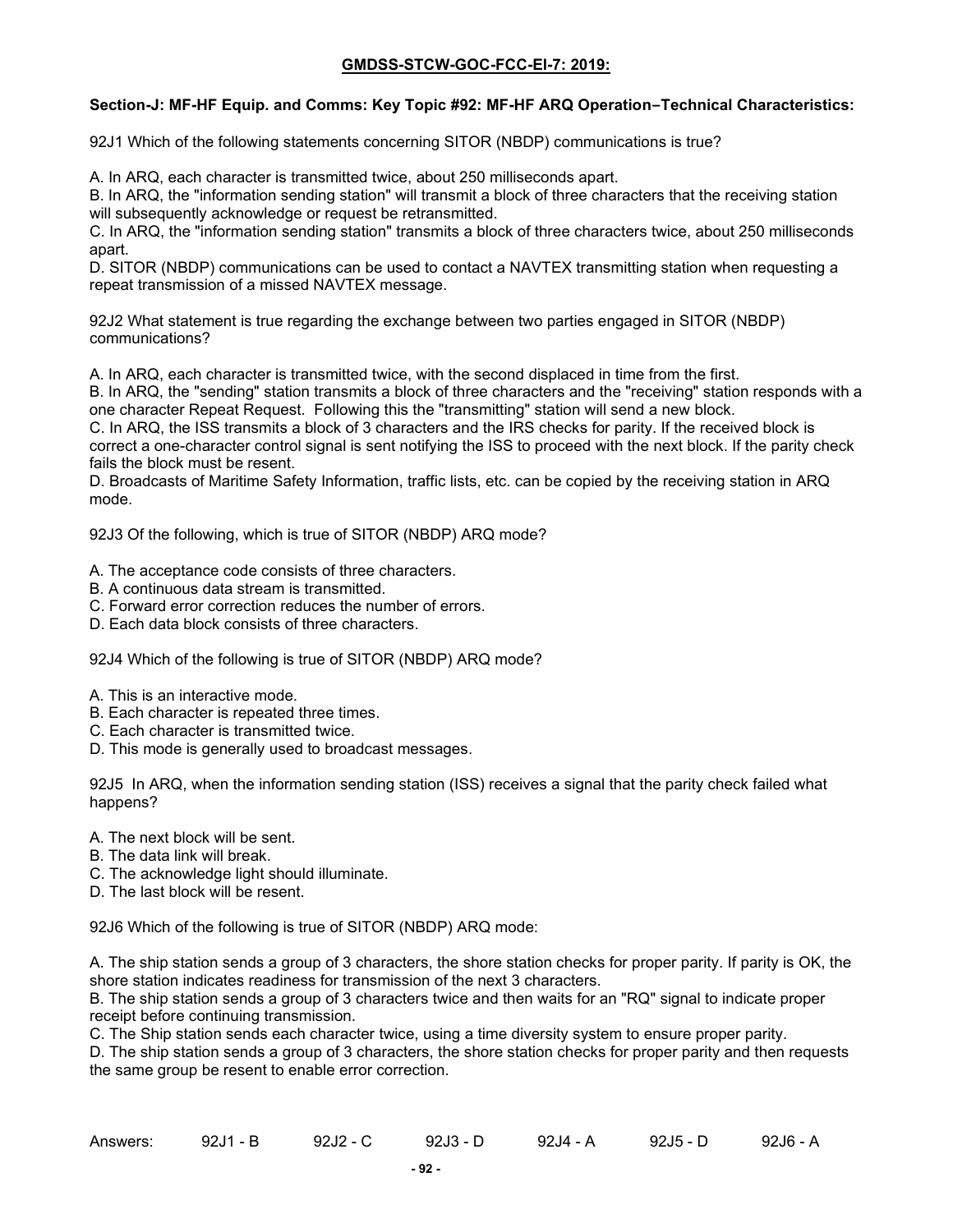# **Section-J: MF-HF Equip. and Comms: Key Topic #93: MF-HF Addressing Modes:**

93J1 Which of the following keystrokes or characters is sent as part of ARQ communications to request a direct TELEX call to a shore-based location?

A. DIRTLX023123456+

B. MSG+

- C. GA+?
- D. ENTER

93J2 The DIRTLX command should be given to a coast station at what point in time?

A. Immediately following the automatic exchange of answerbacks.

- B. After receipt of the Go Ahead indication following the automatic exchange of answerbacks.
- C. After receipt of the Go Ahead indication followed by the automatic exchange of answerbacks.
- D. Sent at the beginning of the message to request a direct TELEX connection.

93J3 Which automatic TELEX command should be sent by a ship station during SITOR (NBDP) operations to properly address a weather report to the national weather authority?

- A. WX+ followed by the text of the report.
- B. OBS+ then MSG+ to indicate weather report.
- C. OBS+ and then send the weather report.
- D. GA+? then OBS+ and then send the weather report.

93J4 Which of the following would be a valid automatic TELEX code and number for a request for a real-time TELEX connection to a shore-based TELEX terminal?

- A. DIRTLX then wait for MSG+ to dial 023419645+.
- B. DIRTLX23122445+.
- C. DIRTLX followed by GA+? and the TELEX number.
- D. DIRTLX023424998+.

93J5 When requesting a direct TELEX connection to a shore-based TELEX terminal the GMDSS operator must:

A. DIRTLX, 0, Country code, TELEX number, +.

- B. DIRTLX, 00, Ocean Area Code, TELEX number, +.
- C. DIRTLX, 0, Ocean Area, TELEX number, +.
- D. DIRTLX, 00, Country code, TELEX number.

93J6 To correctly address a SITOR (NBDP) message and transmit it "live" to a shore-based office the GMDSS operator would dial which sequence:

- A. DIRTLX0051440344+
- B. DIRTLX051440344+
- C. DIRTLX581440344+
- D. DIRTLX05811500260+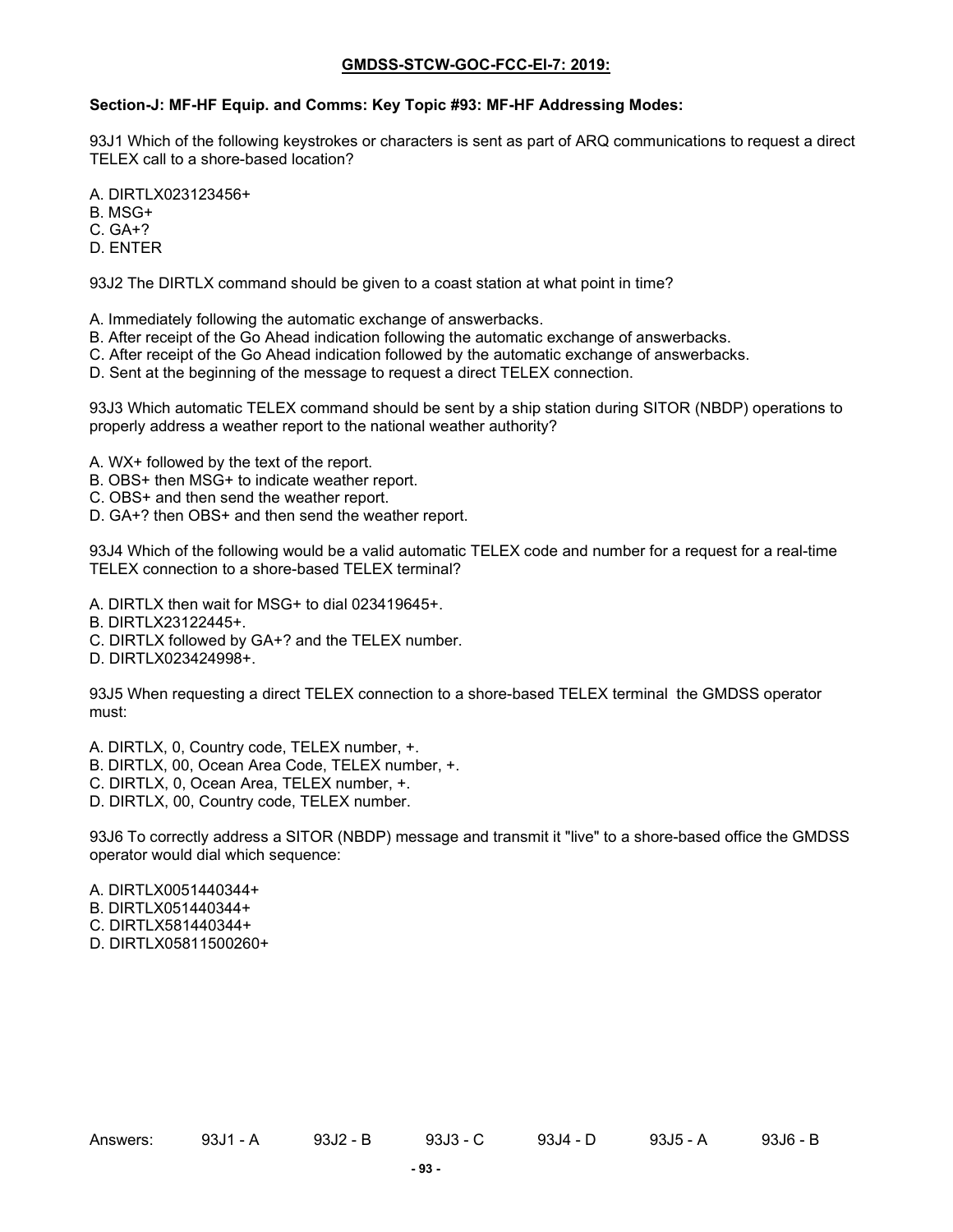## **Section-J: MF-HF Equip. and Comms: Key Topic #94: MF-HF FEC Operation-1:**

94J1 Which of the following statements concerning SITOR (NBDP) communications is true?

A. Communication is established on the working channel and answerbacks are exchanged before FEC broadcasts can be received.

B. All of these answers are true.

C. Weather broadcasts cannot be made in FEC because sending each character twice would cause the broadcast to be prohibitively long.

D. Two-way communication with the coast radio station using FEC is not necessary to be able to receive the broadcasts.

94J2 Which of the following is true of SITOR (NBDP) in FEC mode, in the presence of static crashes.

A. FEC reduces the error rate by transmitting each character twice.

- B. Data flow rate depends on signal propagation.
- C. Idle characters are sent upon request.

D. Transmitter and receiver do not synchronize.

94J3 Which of the following statements concerning SITOR (NBDP) communications is true?

A. FEC requests are first acknowledged by the vessel's transmitter before broadcasts can be received.

B. FEC mode broadcasts can be passively received without the transmitter being active.

C. Weather broadcasts are always made in ARQ mode to ensure reception.

D. ARQ mode communications can be passively received without the transmitter being active.

94J4 The sequence ARQ, FEC, SFEC best corresponds to which of the following sequences?

A. One-way communications to a single station, one-way communications to all stations, two-way communications.

B. One-way communications to all stations, two-way communications, one-way communications to a single station.

C. Two-way communications, one-way communications to all stations, one-way communications to a single station.

D. Two-way communications, One-way communications to a single station, One-way communications to all stations.

94J5 The sequence BFEC, SFEC, ARQ best corresponds to which of the following sequences?

A. One-way communications to a single station, one-way communications to all stations, two-way communications.

B. One-way communications to all stations, two-way communications, one-way communications to a single station.

C. One-way communications to all stations, one-way communications to a single station, two-way communications.

D. Two-way communications, one-way communications to all stations, two-way communications.

94J6 Selective FEC communications (SFEC) are employed when:

A. Multiple stations without a group SELCAL must receive communications without using their transmitters (Radio Silence).

B. Multiple stations must receive communications by using their transmitters to achieve phasing.

C. An individual station must receive communications by using their transmitter to achieve phasing and block other stations from breaking in.

D. An individual station must receive communications without using any transmitters (Radio Silence).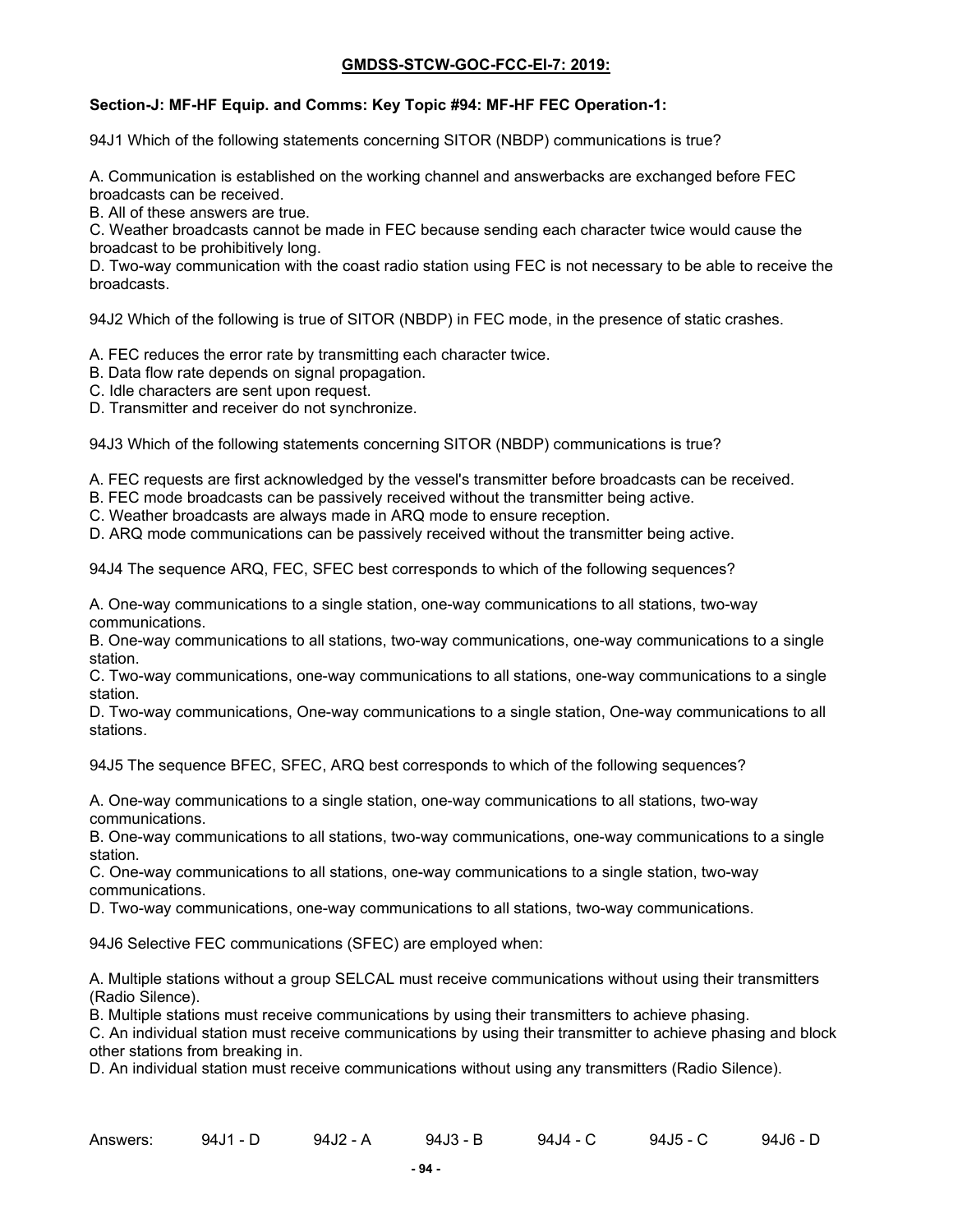#### **Section-J: MF-HF Equip. and Comms: Key Topic #95: MF-HF FEC Operation-2:**

95J1 If the vessel is within range of NAVTEX broadcasts and both the Inmarsat-C and the NAVTEX receiver are inoperative the GMDSS operator should:

- A. Select 518 kHz ARQ TELEX on the MF/HF console to receive MSI.
- B. Request repairs of the Sat-C system and wait until within range of NAVTEX.
- C. Select 518 kHz FEC TELEX on the MF/HF console to receive MSI.
- D. Select an HF MSI frequency and ARQ TELEX mode to receive MSI.

95J2 If the vessel is beyond range of NAVTEX broadcasts and the Inmarsat-C system fails, the GMDSS operator must:

- A. Select 518 kHz ARQ TELEX on the MF/HF console to receive MSI.
- B. Request repairs of the Sat-C system and wait until within range of NAVTEX.
- C. Select 518 kHz FEC TELEX on the MF/HF console to receive MSI.
- D. Select an HF MSI frequency and FEC TELEX mode to receive MSI.

95J3 If the vessel is experiencing atmospheric interference with NAVTEX broadcasts, especially in the tropics, the GMDSS operator should:

- A. Select one of the 8 HF MSI frequencies and set-up the transceiver in FEC TELEX mode.
- B. Select one of the 6 HF MSI frequencies and set-up the transceiver in ARQ TELEX mode.
- C. Select one of the 6 MF MSI frequencies and set-up the transceiver in FEC TELEX mode.
- D. Select the MF MSI frequency dedicated to tropical MSI and set-up the transceiver in FEC TELEX mode.

95J4 Why must the GMDSS operator be able to set-up FEC & ARQ modes and differentiate between them?

A. The proper mode of SFEC must be selected for reception of HF MSI and ARQ selected for initial follow-on TELEX communications in a Distress situation

B. The proper mode must be selected for follow-on TELEX communications in a Distress situation and for the reception of HF MSI.

C. The ARQ TELEX mode must be selected for follow-on TELEX communications in a Distress situation and the BFEC TELEX mode selected for reception of HF MSI.

D. The BFEC TELEX mode must be selected for follow-on TELEX communications in a Distress situation and the ARQ TELEX mode selected for reception of HF MSI.

- 95J5 BFEC SITOR (NBDP) transmissions might be used to?
- A. Receive Coast station traffic lists, NAVTEX and VHF MSI broadcasts.
- B. Send and receive Distress TELEX communications and receive HF MSI or NAVTEX.
- C. Receive weather messages or download ARQ Coast Station traffic lists.
- D. Receive weather messages and send vessel weather OBS messages.

95J6 FEC SITOR (NBDP) transmissions are normally used to?

A. Receive Coast station traffic lists, NAVTEX and VHF MSI broadcasts.

B. Receive weather messages, Coast Station traffic lists and company messages.

- C. Receive HF MSI and NAVTEX.
- D. Receive company communications sent through coast stations.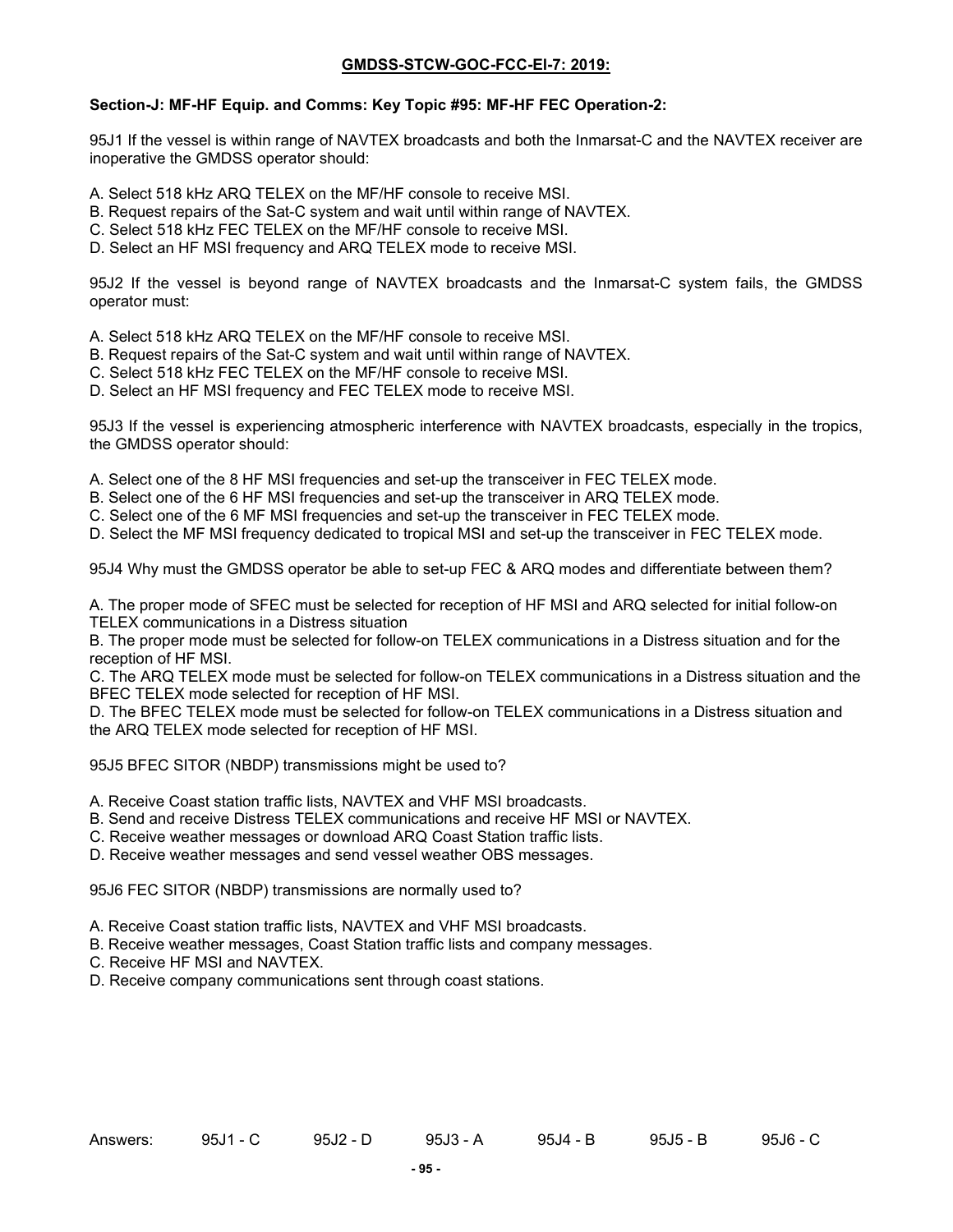### **Section-J: MF-HF Equip. and Comms: Key Topic #96: MF-HF Propagation-1; Day-Night-Winter-Summer:**

96J1 The "short rules" of propagation necessary to select the appropriate frequency band are:

- A. Shorter distance = Higher Frequency, Daytime = Higher Frequency.
- B. Shorter distance = Lower Frequency, Daytime = Higher Frequency.
- C. Shorter distance = Higher Frequency, Daytime = Lower Frequency.
- D. Shorter distance = Lower Frequency, Daytime = Lower Frequency.

96J2 GMDSS operators should learn which of the following propagation "rules of thumb"?

A. Longer distance = lower frequency, Shorter distance = higher frequency; Daytime = higher frequency, nighttime = lower frequency.

B. Longer distance = lower frequency, Shorter distance = lower frequency, Daytime = lower frequency, nighttime = higher frequency.

C. Longer distance = higher frequency, Shorter distance = lower frequency, Daytime = higher frequency, nighttime = lower frequency.

D. Longer distance = higher frequency, Shorter distance = higher frequency, Daytime = lower frequency, nighttime = higher frequency.

96J3 What would be the most appropriate HF bands for communicating from San Francisco to Taiwan or the Philippines?

A. 12 MHz during daylight at each end and 2 MHz when dark at each end.

- B. 8 MHz during daylight hours and 16 MHz during darkness.
- C. 6 MHz during daylight hours and 8 MHz during darkness.
- D. 16 or 22 MHz when daylight at each end and 8 MHz when dark at each end.

96J4 GMDSS operators should routinely focus on the factors affecting propagation in what priority?

A. Distance & time of day, seasonal variations, sunspot cycle, solar flare alerts.

- B. Sunspot cycle, distance & time of day, seasonal variations, solar flare alerts.
- C. Solar flare alerts, distance & time of day, sunspot cycle, seasonal variations.
- D. Solar flare alerts, sunspot cycle, seasonal variations, distance & time of day.

96J5 Which statement concerning frequency band selection and propagation most corresponds with standard practice.

A. Maximum Usable Frequency (MUF) and Optimum Usable Frequency (OUF) should be calculated prior to setting up the transceiver.

B. Propagation rules, Sunspot cycle status and seasonal variations (winter & summer) must always be employed to calculate the proper band selection.

- C. Propagation "rules of thumb" should be combined with Solar flare alerts to determine band selection.
- D. Propagation "rules of thumb" are usually sufficient for routine operations.

96J6 To ensure effective HF communications, GMDSS operators should:

A. Employ the short rules of propagation selection or rely on previous successful communications as a guide.

B. Disregard the short rules of propagation selection and try different bands until one works.

C. Do not rely on previous successful communications on the selected frequency band – the ionosphere changes too rapidly and inconsistently.

D. Rely on the equipment calculations of Optimum Usable Frequency.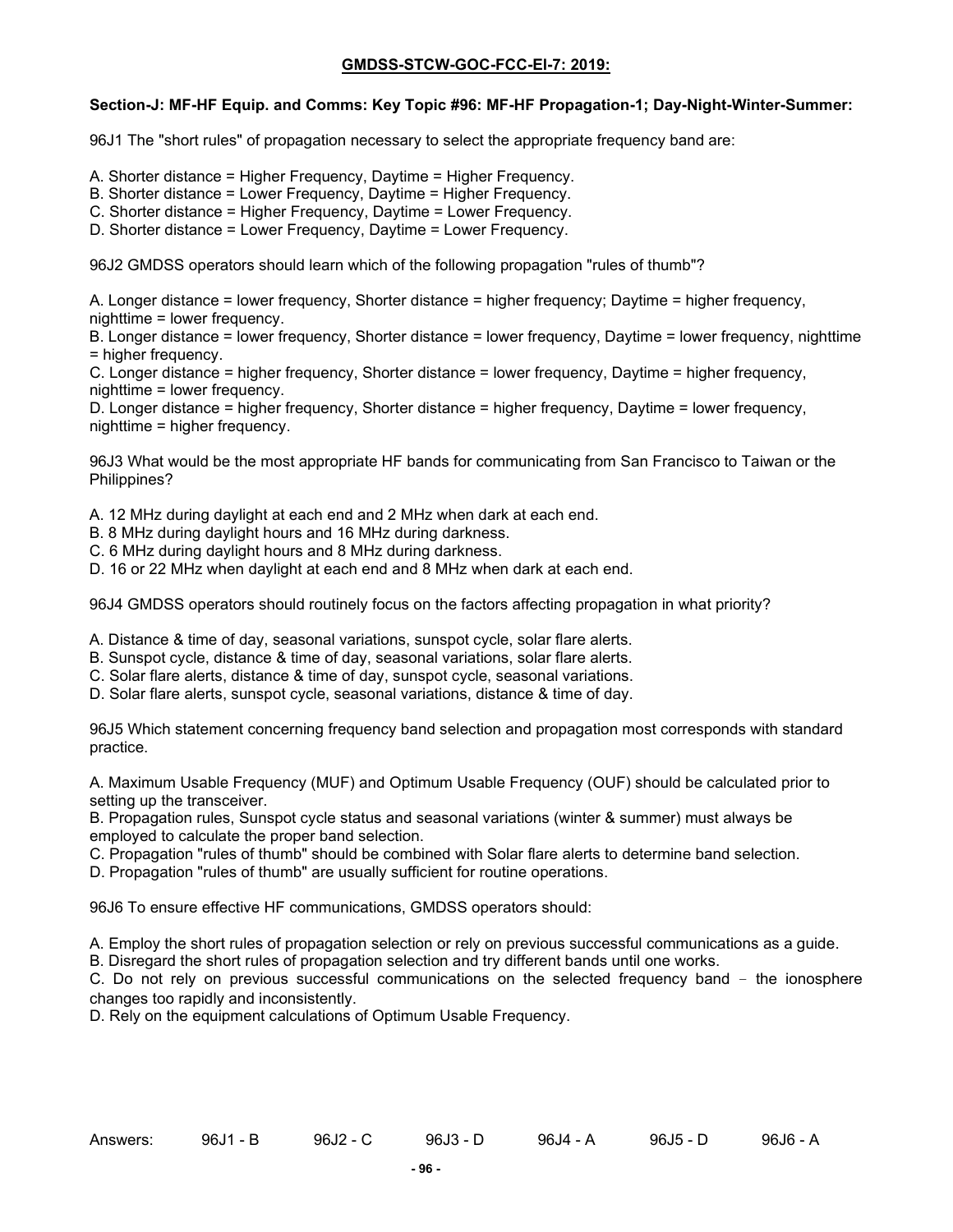### **Section-J: MF-HF Equip. and Comms: Key Topic #97: MF-HF Propagation-2; Day-Night-Winter-Summer:**

97J1 A ship has been communicating effectively on 16 MHz during daylight hours with a shore station at a distance of 3200 miles. Toward late afternoon and evening what effect would be noticed?

A. Communications should gradually deteriorate and become impossible on this frequency at night.

- B. Communications should be maintained with slight improvement in the signal received from the shore station.
- C. The gray line effect will prevent communications after dark.
- D. Communications should improve and peak at night.

97J2 A ship at anchor has been communicating with a shore station approximately 350 miles distant on a frequency in the 4 MHz band through early afternoon. Toward the late afternoon and evening, what effect should be noticed?

A. Communications should be maintained with slight improvement in the signal received from the shore station.

- B. Communications should gradually improve and peak at night and early morning.
- C. Communications should slowly deteriorate but may be continued throughout the night.
- D. Communications should gradually deteriorate and become impossible on this frequency by night.

97J3 At mid-day in the summer, what would be the best choice in attempting to communicate, using J3E voice with a shore station some 1800 miles distant?

A. VHF-FM

- B. Lower HF bands
- C. Higher HF bands

D. MF

97J4 At mid-night, what would be the best choice in attempting to communicate, using SITOR (NBDP) with a shore station some 800 miles distant?

- A. VHF-FM
- B. Higher UHF bands
- C. Communications are impossible at this distance.
- D. HF bands

97J5 At mid-day, what would be the best choice in attempting to communicate with a shore station some 75 miles distant?

A. MF

- B. VHF-FM
- C. 22 MHz band
- D. 16 MHz band

97J6 How can a GMDSS operator determine the best frequency band to choose for a SITOR (NBDP) transmission to a shore station?

- A. By consulting propagation tables.
- B. Listen to shore station "free signals" and choose the band with the strongest signal.
- C. If static interference is present, try lower bands first.
- D. During nighttime, choose higher frequencies. Choose lower frequencies in the daytime.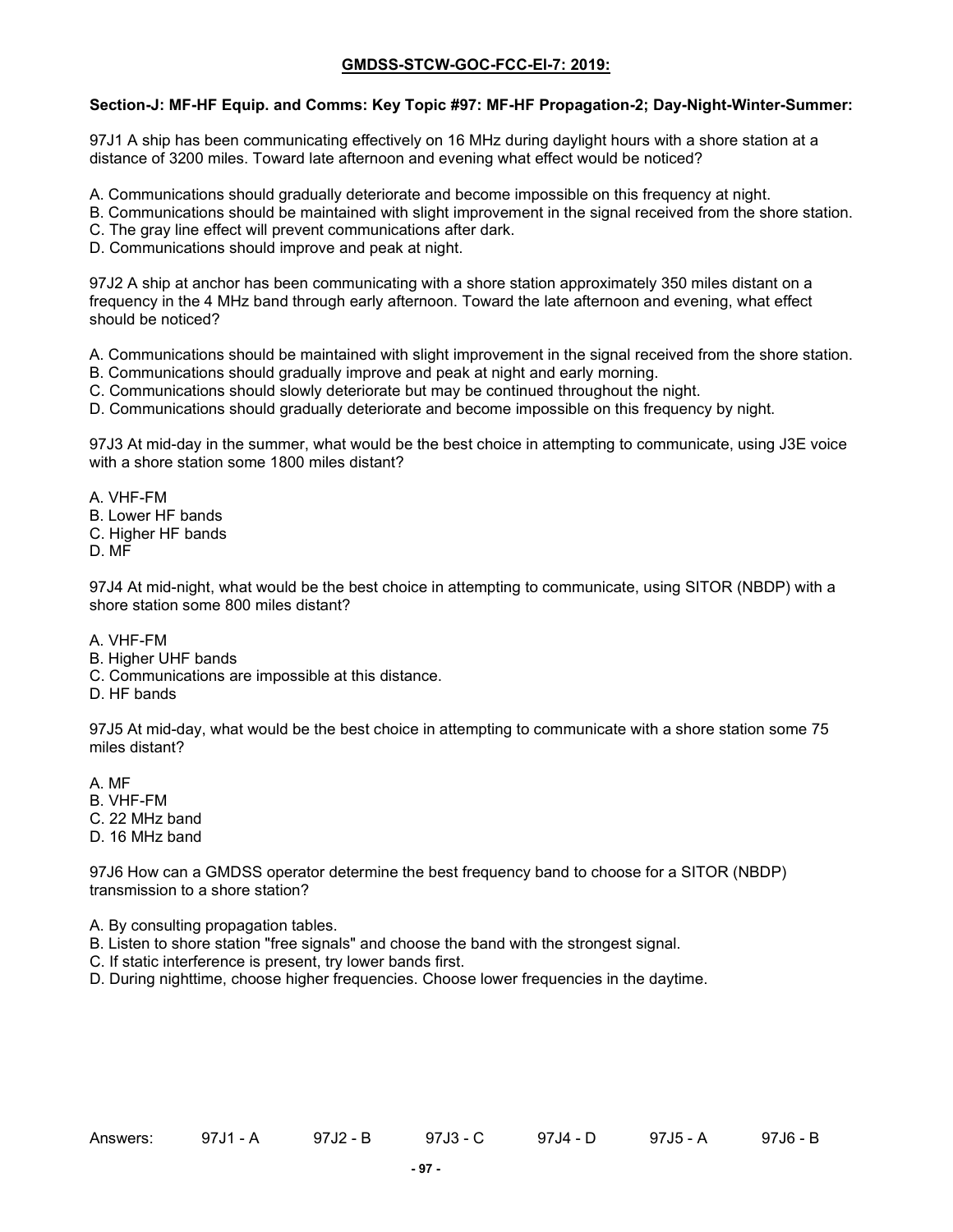### **Section-J: MF-HF Equip. and Comms: Key Topic #98: MF-HF DSC Controller Alert/Call Response:**

98J1 The Distress Alarm sounds and the screen readout no longer contains the particulars of the Distress:

- A. The particulars are rarely routed to the printer so it is of no use to examine the printer.
- B. Examine the Transmitted Data Directory or the printer to recover the information.
- C. Call the Distress vessel on the DSC frequency and request a retransmission.
- D. Examine the Received Data Directory or the printer to recover the information.

98J2 A DSC Distress alert is received by your vessel and your transceiver frequency display reads: Transmit = 4207.5 kHz and Receive = 4207.5 kHz with J3E emission -- what information can you infer from this?

A. The DSC call requested voice on 4207.5 kHz simplex but the requested alternate frequency is improper.

B. The DSC controller decoded the requested voice frequency as 4207.5 kHz simplex and your DSC controller has automatically set-up your transceiver and therefore the requested alternate frequency is correct.

C. The DSC call came in on 4 MHz DSC. You should set-up your transmitter and respond on the appropriate voice follow-on frequency of 4177.5 kHz.

D. The DSC call came in on 4 MHz DSC. You should set-up your transmitter and respond on the appropriate voice follow-on frequency of 4207.5 kHz.

98J3 What are potential dangers of automatic transceiver switching in response to a DSC call?

A. Incorrectly formatted DSC calls from other vessels result in a warning in the DSC alarm screen but the vessel still might be switched to an illegal or improper outcome.

B. The transceiver may be switched out of the marine bands or the frequency may not match the requested priority or emission.

C. The automatic transceiver switching software always detects improper priorities, emissions & frequencies to ensure there is no danger.

D. The automatic transceiver switching feature always interrupting safe navigation of your own vessel and placing the unit on the GMDSS Distress, Urgency or Safety follow-on frequencies.

98J4 Which of these would not be a bad outcome of an Urgency DSC call to all vessels specifying an alternate TELEX frequency & emission that cause your transceiver to automatically switch?

A. The DSC controller decoded the contents of the DSC call and the requested frequency is not on the DUS table/placard but is in the marine band frequencies in the J2B emission.

B. The DSC controller decoded the contents of the DSC call and the requested frequency is on the DUS table/placard in the J3E emission.

C. The DSC controller decoded the contents of the DSC call and the requested frequency is on the DUS table/placard in the J2B emission.

D. The DSC controller decoded the contents of the DSC call and the requested frequency is not on the DUS table/placard, is not in the marine band or the other vessel requested a J3E emission.

98J5 An incoming Distress priority 16 MHz DSC call requesting J3E emission might automatically switch to what frequency?

A. 16420.0 MHz

- B. 16696.5 kHz
- C. 16420.0 kHz
- D. 16804.5 kHz

98J6 An incoming DSC Distress alert on 8414.5 kHz will have what result?

A. The DSC controller will emit both an audible and visual alarm.

B. The particulars of the alert may be printed out.

C. The Distress information contained in the alert will be sent to the data directory.

D. All of these answers would typically occur.

| Answers: | 98J1 - D | 98J2 - A | 98J3 - B | 98J4 - C | 98J5 - C | 98J6 - D |
|----------|----------|----------|----------|----------|----------|----------|
|----------|----------|----------|----------|----------|----------|----------|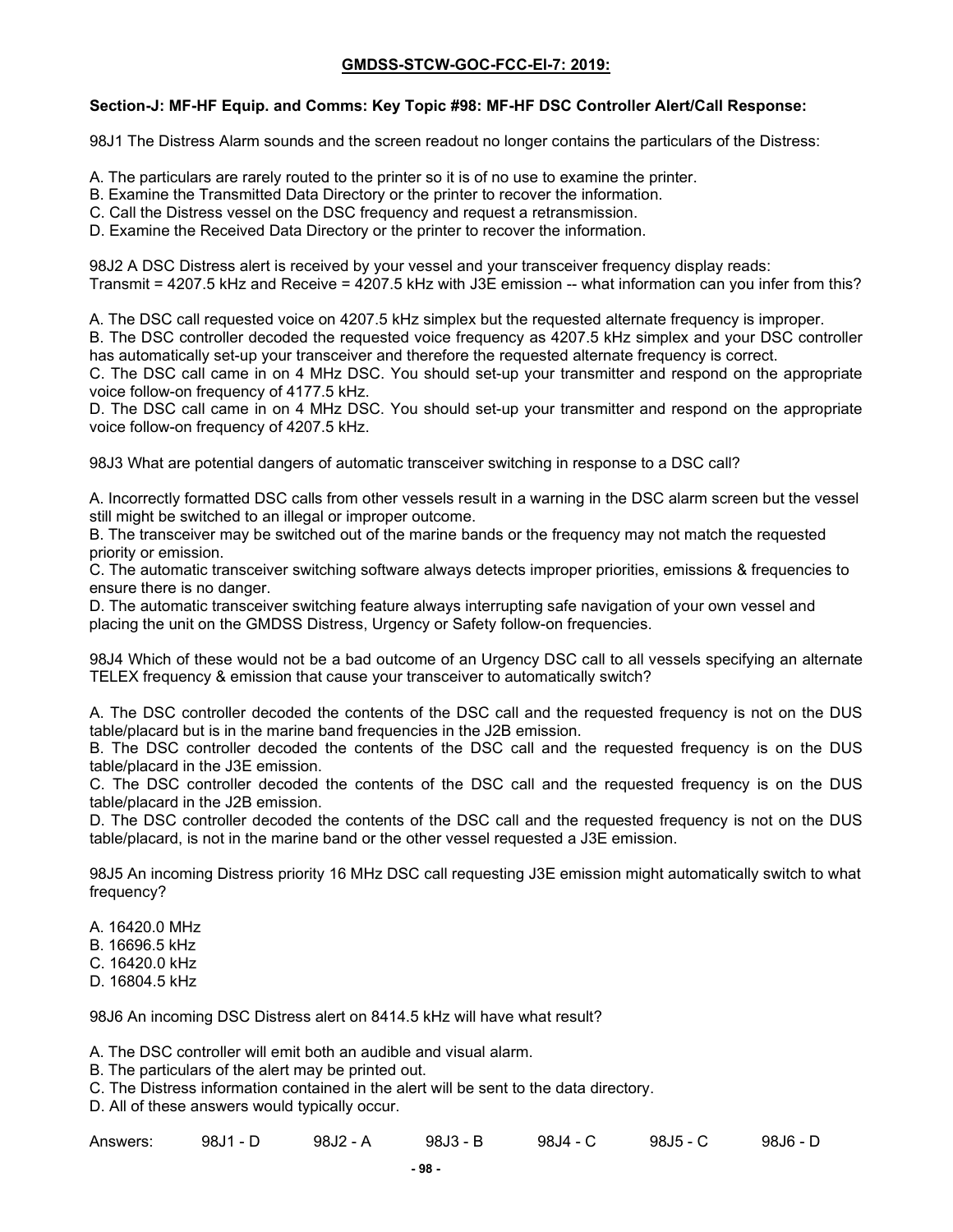#### **Section-J: MF-HF Equip. and Comms: Key Topic #99: Batteries:**

99J1 What is the normal voltage of a fully charged single lead acid battery cell?

- A. 1.5 volts
- B. 2.5 volts
- C. 2.1 volts
- D. 1.2 volts

99J2 What is the normal specific gravity of a fully charged lead acid battery cell? What device is used to measuring the electrolyte of a lead acid battery?

- A. 1.375 Voltmeter
- B. 1.180 Voltmeter
- C. 1.210 Hydrometer
- D. 1.265 Hydrometer

99J3 What is a gel cell battery and how is it maintained & cared for?

A. Gel cell batteries are typically sealed; special charging rates and voltages may be required.

B. Gel cell batteries are lead acid with a solid electrolyte; each cell is checked with a voltmeter.

C. Gel cell batteries are NICAD with a solid electrolyte; each cell is checked with a voltmeter.

D. Gel cell batteries are have special liquid electrolytes; they are charged with the NICAD charging rates and voltages.

99J4 What will cause an individual battery cell to reverse polarity.

A. High discharge rates without allowing for a cool down period.

B. When discharging the battery string if a cell becomes weaker than the remaining cells, the discharge current will effectively charge the weaker cell in reverse polarity.

C. Insufficient charging which does not bring all of the cells up to full charge.

D. The charging circuits are connected in the correct polarity but all of the cells are equally charged.

99J5 What is the effect of temperature on the specific gravity of lead acid batteries?

A. Higher temperature results in a higher specific gravity reading.

B. Higher temperature results in a lower specific gravity reading.

C. Temperature has no effect on the specific gravity reading.

D. Lower temperature results in a lower specific gravity reading.

99J6 What would be an indication of a malfunction on a GMDSS station with a 24 VDC battery system?

A. All of these symptoms would indicate a potential battery charger malfunction.

B. After testing the station on battery power, a voltmeter reading of 30 volts for a brief period followed by a steady 26 volt reading.

C. A constant 30 volt reading on the GMDSS console voltmeter.

D. After testing the station on battery power, the ammeter reading indicates a high rate of charge that then declines.